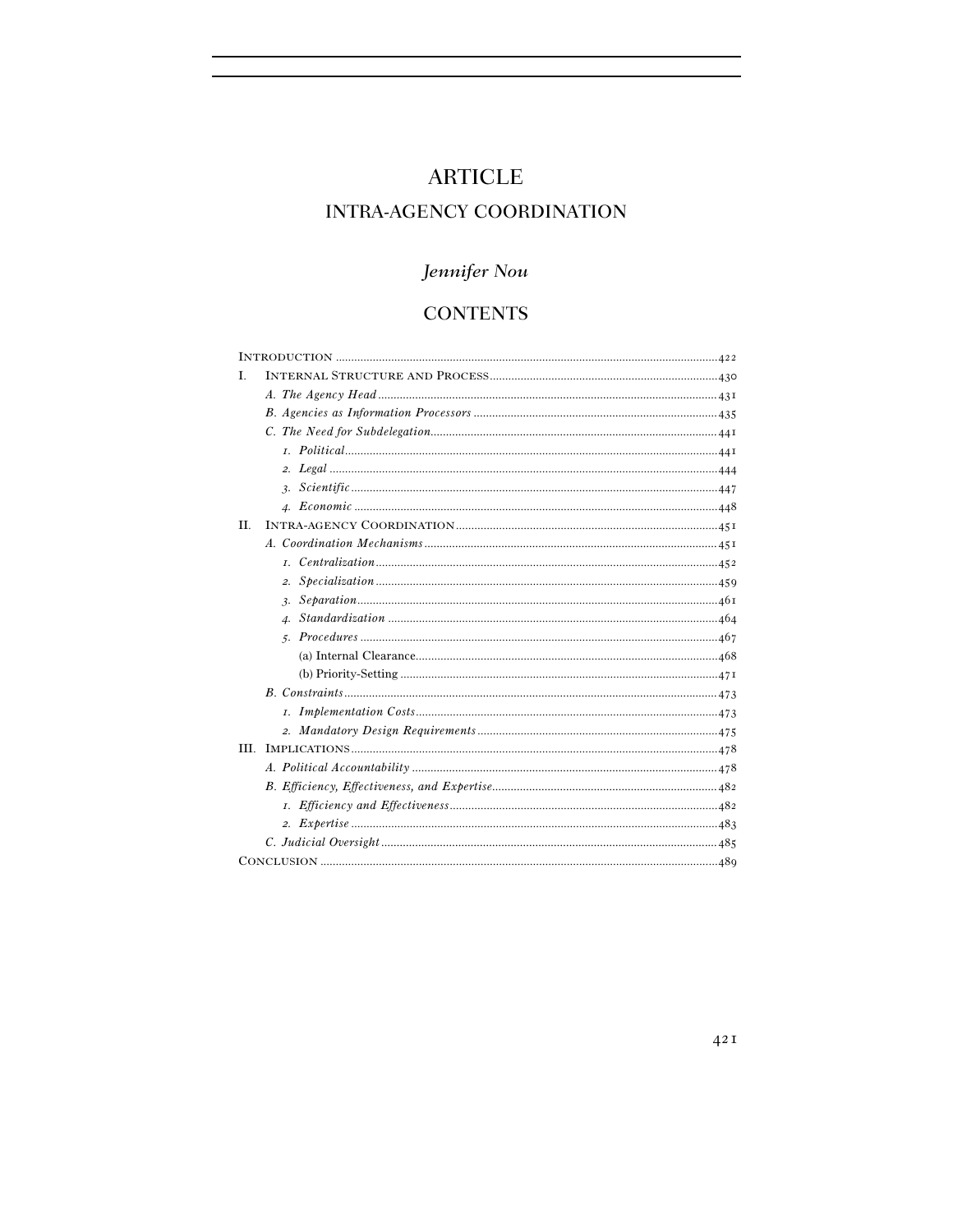## *Jennifer Nou*

*Conventional accounts portray agency design as the outcome of congressional and presidential quests for political control. This perspective aligns with administrative law's preoccupation with agencies' external constraints. The main unit of analysis from this point of view is the agency, and the central question is how political principals outside of the agency restrain it. In reality, however, agency actors must also abide by controls internal to the agency: how do these mechanisms arise and what explains their design? For their part, legislative and executive specifications invariably leave organizational slack. Agency heads thus possess substantial discretion to impose internal structures and processes to further their own interests. By and large, however, agency heads have been neglected as important determinants of institutional design. Indeed, like the need for interagency coordination, the bureaucracy requires intra-agency coordination.* 

*This Article seeks to provide a general account of how agency heads, distinct from Congress or the President, manage and operate their organizational divisions. It presents a theory of how administrative leaders use internal hierarchies and procedures to process information in light of their individual preferences and exogenous uncertainties. In doing so, this Article offers a conceptual framework to analyze agency design problems as well as to explain variations in bureaucratic form. Armed with these insights, the analysis then considers some of the resulting normative implications for political and legal oversight. It concludes by suggesting various reforms such as the judicially enforceable disclosure of agencies' internal rule-drafting processes, as well as doctrines further designed to foster transparency and accountability.* 

#### **INTRODUCTION**

bservers of the rulemaking process have long recognized the salience of bureaucratic structure to regulatory outcomes. Organizational design choices can determine who controls the levers of influence, both formal and informal, within an administrative agency.<sup>1</sup> In O

Neubauer Family Assistant Professor, University of Chicago Law School. Many thanks to Douglas Baird, Tony Casey, Don Elliott, David Engstrom, Yoon-Ho Alex Lee, Saul Levmore, Jerry Mashaw, Jonathan Masur, Al McGartland, Richard Morgenstern, Jonathan Nash, Anne Joseph O'Connell, Eric Posner, Richard Posner, Susan Rose-Ackerman, Charles Shanor, Peter Strauss, Michael Vandenbergh, Christopher Walker, and David Weisbach for helpful comments and conversations. Thanks also to workshop participants at Berkeley and the University of Chicago law schools; Emory's Conference on Law and the Social Order; University of Chicago's Conference on Federal Agency Decision-Making Under Deep Uncertainty; and Yale's Conference on Comparative Administrative Law. Siobhan Fabio, John Holler, Christine Ricardo, and Patrick Valenti provided superb research assistance.<br><sup>1</sup> *See, e.g.*, ROBERT A. KATZMANN, REGULATORY BUREAUCRACY 7 (1980) ("Organiza-

tional arrangements have much to do with determining how power is distributed among participants in the decision-making process, the manner in which information is gathered, the types of data that are collected, the kinds of policy issues that are discussed, the choices that are made, and the ways in which decisions are implemented."); Terry M. Moe, *The Politics of Bureaucratic*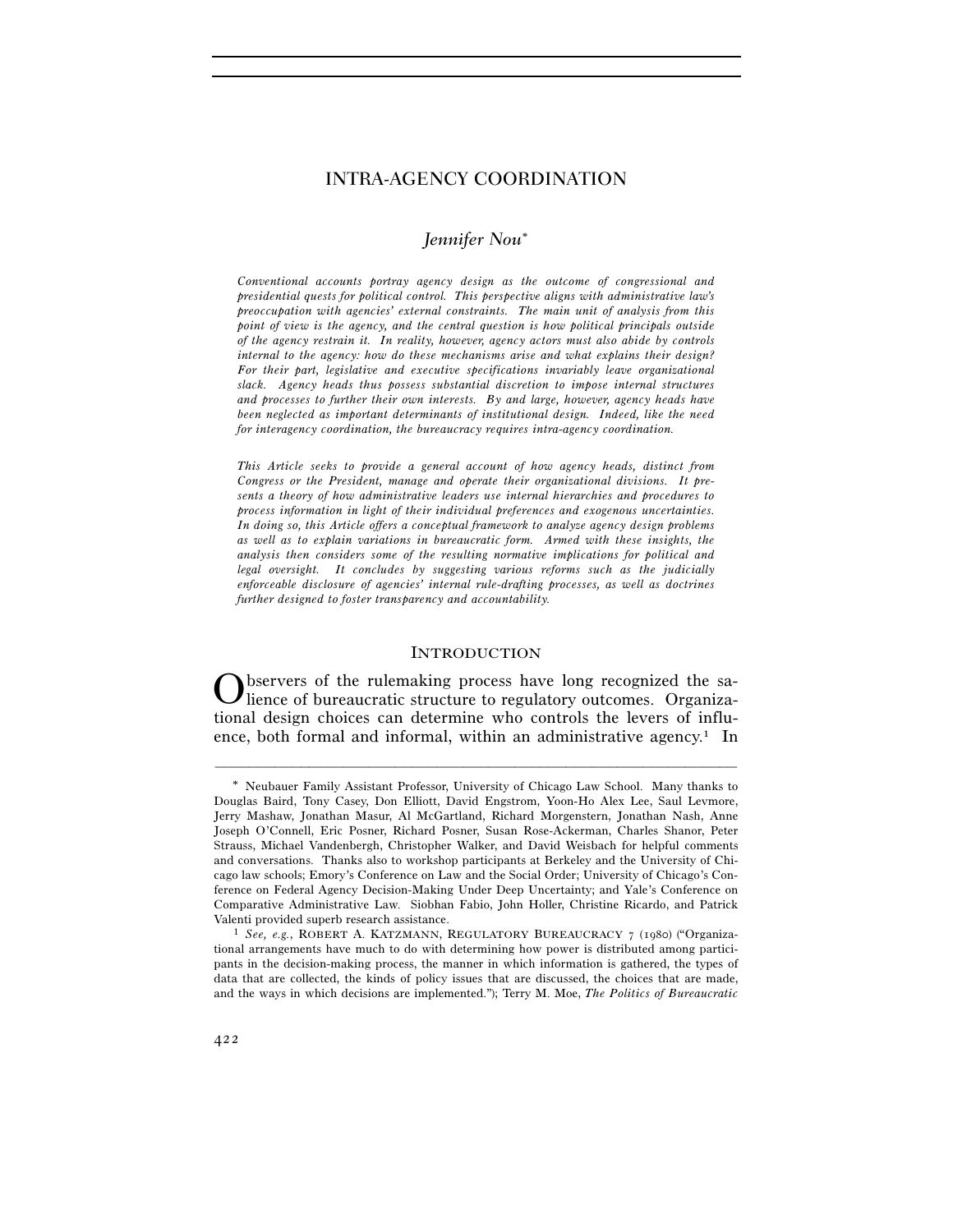one prominent view, Congress can "stack the deck"2 through structures and processes designed to ensure that certain constituents continue to influence regulatory policy.3 For example, a statute could strategically define an agency's jurisdiction, impose for-cause removal restrictions on its officials, or limit the availability of judicial review — all in efforts to preserve the interests of the winning legislative coalition.4 Other scholars have developed analogous theories of presidential bureaucratic design as well.<sup>5</sup> From these perspectives, the structural determinants of regulatory policy are "more the product of politics than of any rational or overarching plan for effective administration."6

This general lens is in keeping with administrative law's overwhelming focus on the influence of agencies' external monitors. The main unit of analysis from this point of view is the agency, and the central question is how actors outside of that agency exercise control over it. Comparatively lacking, however, is work assessing controls *internal* to the agency: how these mechanisms arise, what explains their design, and how agency heads can shape and implement them. Consequently, what the structure-and-process account still requires is an examination of how agency heads themselves can, and do, impose mechanisms to further their own interests.<sup>7</sup> These intra-agency units of analysis have many different names in the real world: "divisions,"

–––––––––––––––––––––––––––––––––––––––––––––––––––––––––––––

decisionmaking process, determining terms of office and salary levels, or promoting interagency competition. *See* Jonathan R. Macey, *Organizational Design and Political Control of Administra-*

<sup>5</sup> See, e.g., DAVID E. LEWIS, PRESIDENTS AND THE POLITICS OF AGENCY DESIGN (2003); Terry M. Moe & Scott A. Wilson, *Presidents and the Politics of Structure*, LAW & CONTEMP. PROBS., Spring 1994, at 1, 13–15. Still others have developed further sophisticated insights into the dynamics between the legislature and executive. *See, e.g.*, Anne Joseph O'Connell, *Bureaucracy at the Boundary*, 162 U. PA. L. REV. 841, 843–52 (2014); B. Dan Wood & John Bohte, *Political Transaction Costs and the Politics of Administrative Design*, 66 J. POL. 176  $(2004)$ .

6 LEWIS, *supra* note 5, at 2. *But see* O'Connell, *supra* note 5, at 882–88 (arguing that political actors also seek agency "competence," *id.* at 882). 7 *See* Glen O. Robinson, *Commentary on "Administrative Arrangements and the Political* 

*Control of Agencies": Political Uses of Structure and Process*, 75 VA. L. REV. 483, 488–89 (1989) (critiquing the congressional structure-and-process account as incomplete given that "[i]nternal structural arrangements for [major] agencies are within the prerogative of the agency or, in appropriate cases, the executive department in which it resides," *id.* at 488).

*Structure*, *in* CAN THE GOVERNMENT GOVERN? 267, 267 (John E. Chubb & Paul E. Peterson eds., 1989) ("The bureaucracy arises out of politics, and its design reflects the interests, strategies,

and compromises of those who exercise political power."). 2 Mathew D. McCubbins, Roger G. Noll & Barry R. Weingast, *Structure and Process, Politics and Policy: Administrative Arrangements and the Political Control of Agencies*, 75 VA. L. REV. 431, 444 (1989) (emphasis omitted). 3 *See id.*; *see also* Mathew D. McCubbins, Roger G. Noll & Barry R. Weingast, *Administra-*

*tive Procedures as Instruments of Political Control*, 3 J.L. ECON. & ORG. 243 (1987); David B. Spence, *Managing Delegation Ex Ante: Using Law to Steer Administrative Agencies*, 28 J. LEGAL STUD. 413 (1999) (explaining political attempts to influence policy choices of regulatory agencies). 4 Other statutory possibilities include granting certain interest groups access to an agency's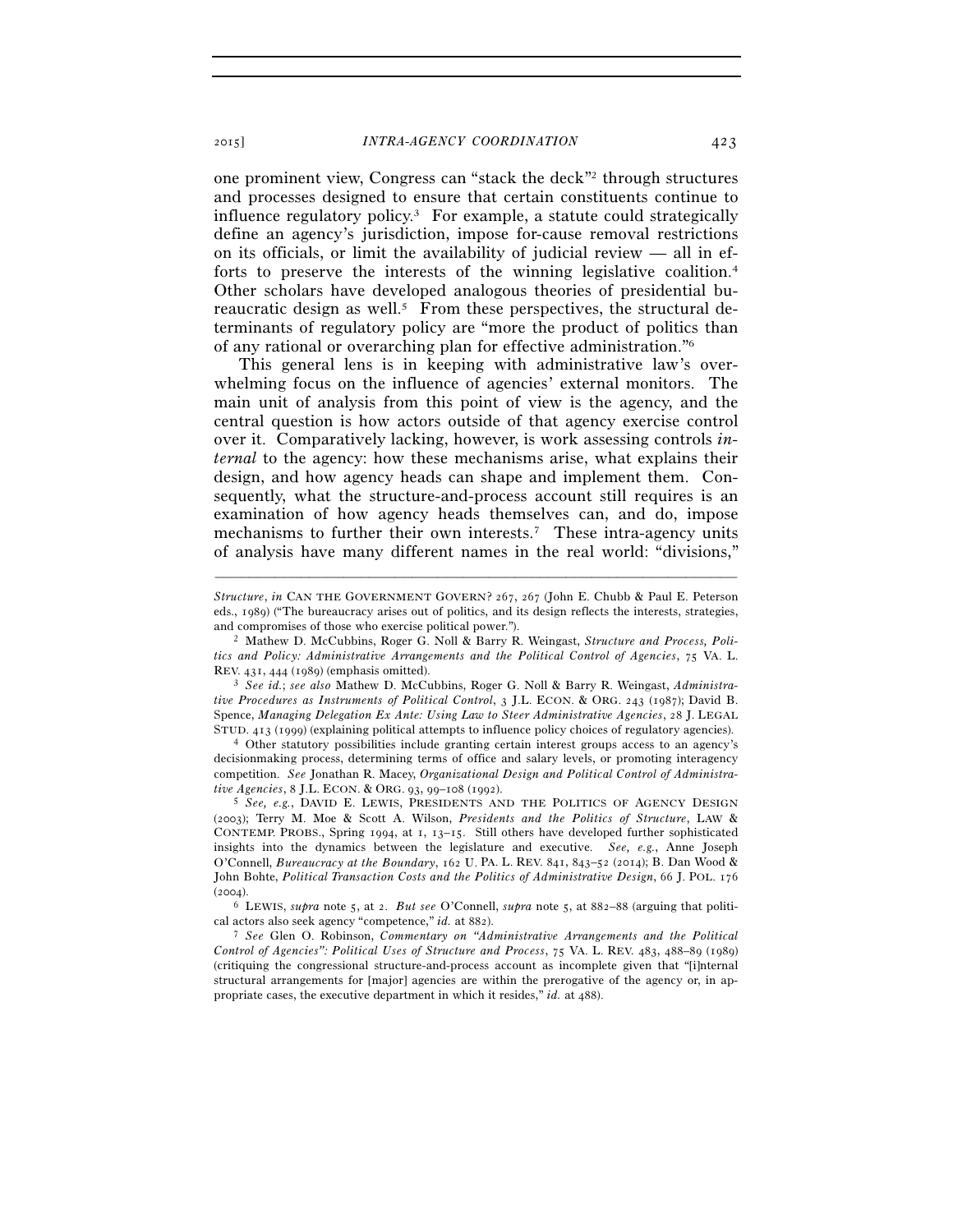"bureaus," "centers," and "offices," to name a few.8 What unites them analytically here is that they constitute organizational units of analysis within agencies, which possess governmental authority.<sup>9</sup>

Just as in the interagency context, which has generated a substantial amount of recent scholarship,<sup>10</sup> many of these internal agency divisions have intersecting duties when it comes to regulatory development. Alternatively, these units can perform independent substantive functions. These dynamics analogously require what this Article calls *intra-agency coordination*. The Commodity Futures Trading Commission (CFTC), for example, assigns the oversight of regulatory costbenefit analyses to both its Office of the Chief Economist and its Office of General Counsel.11 At the same time, staff members across the CFTC's various divisions — whether in the Division of Market Oversight or the Division of Clearing and Risk — are responsible for drafting these analyses.<sup>12</sup> To better manage these overlapping dynamics,

<sup>8</sup> As illustrative examples, consider the Office of the General Counsel and the Center for Faith-Based and Neighborhood Partnerships within the Department of Health and Human Services, *see HHS Organizational Chart*, U.S. DEP'T HEALTH & HUM. SERVS., http://www.hhs.gov /about/agencies/orgchart/index.html (last updated July 17, 2015) [http://perma.cc/8Y2F-NMWS], the Bureau of Labor Statistics and the Office of Congressional and Intergovernmental Affairs within the Department of Labor, *see Organizational Chart*, U.S. DEP'T LAB., http://www.dol.gov /dol/aboutdol/orgchart.htm [http://perma.cc/4SW5-52TF], and the Division of Enforcement and Division of Economic and Risk Analysis at the Securities and Exchange Commission, *see Divisions and Offices*, U.S. SEC. & EXCH. COMMISSION, http://www.sec.gov/divisions.shtml (last updated Sept. 12, 2015) [http://perma.cc/4U7S-RTR8].<br><sup>9</sup> One way to think about the subagency is relative to the Administrative Procedure Act's

own definition of an "agency." *See* 5 U.S.C. § 551(1) (2012) (defining "agency" as "each authority of the Government . . . whether or not it is within or subject to review by another agency, but does not include  $-$  (A) the Congress; (B) the courts of the United States; (C) the governments of the territories or possessions of the United States; [or] (D) the government of the District of Columbia"). 10 *See, e.g.*, Kate Andrias, *The President's Enforcement Power*, 88 N.Y.U. L. REV. 1031, 1103–

<sup>04</sup> (2013); Keith Bradley, *The Design of Agency Interactions*, 111 COLUM. L. REV. 745, 750–54 (2011); Jody Freeman & Jim Rossi, *Agency Coordination in Shared Regulatory Space*, 125 HARV. L. REV. 1131, 1139–41 (2012); Jacob E. Gersen, *Overlapping and Underlapping Jurisdiction in Administrative Law*, 2006 SUP. CT. REV. 201; David A. Hyman & William E. Kovacic, *Why Who Does What Matters: Governmental Design and Agency Performance*, 82 GEO. WASH. L. REV. 1446 (2014); Jason Marisam, *Duplicative Delegations*, 63 ADMIN. L. REV. 181 (2011); Jason Marisam, *Interagency Administration*, 45 ARIZ. ST. L.J. 183 (2013); Daphna Renan, *Pooling Powers*, 115 COLUM. L. REV. 211 (2015); Bijal Shah, *Uncovering Coordinated Interagency Adjudica-*

*tion*, 128 HARV. L. REV. 805 (2015).<br><sup>11</sup> *See* OFFICE OF THE INSPECTOR GEN., U.S. COMMODITY FUTURES TRADING COMM'N, A REVIEW OF COST-BENEFIT ANALYSES PERFORMED BY THE COMMODITY FUTURES TRADING COMMISSION IN CONNECTION WITH RULEMAKINGS UNDERTAKEN PURSUANT TO THE DODD-FRANK ACT, at i–iii (2011) [hereinafter REVIEW OF COST-BENEFIT ANALYSES], http://www.cftc.gov/ucm/groups/public/@aboutcftc/documents/file/oig

\_ i n v e s t i g a t i o n \_ 0 6 1 3 1 1 . p d f [h t t p : / / p e r m a . c c / S 9 M V - 4 8 5 D]. 12 *See id.* at ii. The Inspector General's report refers to the CFTC's "Division of Clearing and Intermediary Oversight" and relays that a "team member" in this division prepared the "draft cost-benefit analysis." *Id.* at 17. Since the report's publication, however, the CFTC Commission-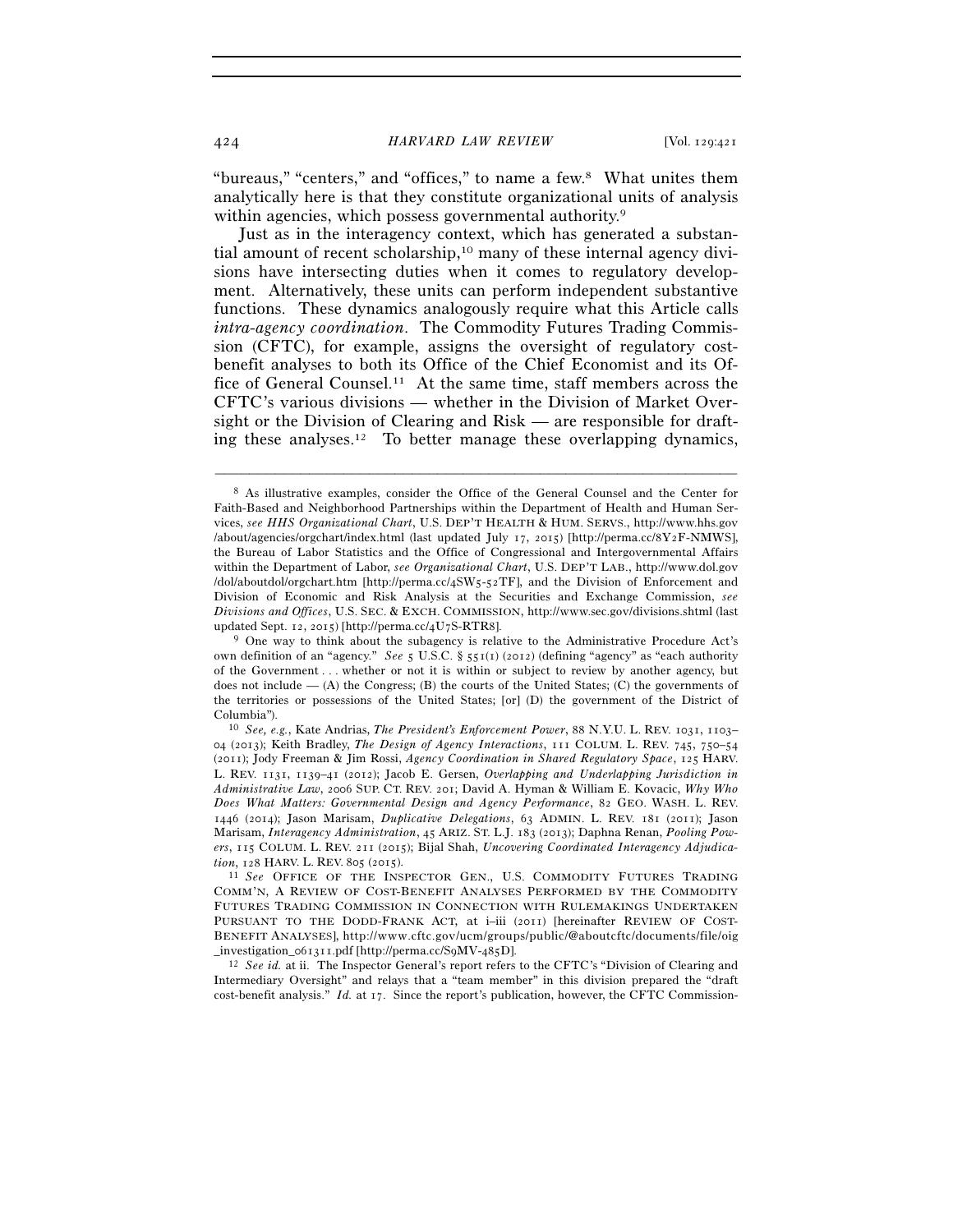the Commissioners of the CFTC have engaged in various restructurings and procedural reforms in recent years.13

Intra-agency coordination mechanisms can also serve as instruments of control in the presence of information asymmetries. Such tools may be used by agency heads to discipline appointed subordinates or resistant career staff. Consider, for example, Environmental Protection Agency (EPA) Administrator Christine Todd Whitman's efforts to transfer the Agency's Ombudsman from the Office of Solid Waste and Emergency Response to another internal office, the Office of the Inspector General.14 The stated purpose of the reorganization was "to improve the effectiveness of [the Ombudsman] program by giving the Ombudsmen and those who may contact them a clear and consistent set of operating policies and expectations."15 Critics of the proposal, however — most vocally, the sitting Ombudsman — accused Whitman of attempting to effectively "dissolv[e]" the Ombudsman's position.16 On this account, by subordinating the Ombudsman role to the authority of the Inspector General, the Ombudsman would in practice be left without independent internal authority.17 Despite opposition from some members of Congress and ultimately unsuccessful litigation by the Ombudsman himself,<sup>18</sup> Whitman nevertheless implemented the reorganization plan, resulting in the Ombudsman's eventual resignation.19

–––––––––––––––––––––––––––––––––––––––––––––––––––––––––––––

EPA 01-R-234 (Nov. 27, 2001), 2001 WL 1498204; Mark Hertsgaard, *Conflict of Interest for*   $Christine\ Todd\ Whitman?,$  SALON (Jan. 14, 2002, 7:47 PM), http://www.salon.com/2002/01/15/whitman\_5 [http://perma.cc/JB35-WFUV].

<sup>15</sup> Draft Guidance for National Hazardous Waste Ombudsman and Regional Superfund Ombudsmen Program, 66 Fed. Reg. 365, 365 (Jan. 3, 2001).<br><sup>16</sup> Edward Walsh, *EPA to Transfer Ombudsman*, WASH. POST (Nov. 29, 2001), http://www

ers have reorganized the CFTC such that the "Division of Clearing and Intermediary Oversight" has now "been reconfigured into two new divisions: the Division of Swap Dealer and Intermediary Oversight and the Division of Clearing and Risk" — indeed an example of intra-agency coordination. Reassignment of Commission Staff Responsibilities and Delegations of Authority, 78 Fed. Reg. 22,418, 22,418 (Apr. 16, 2013).

<sup>13</sup> *See* REVIEW OF COST-BENEFIT ANALYSES, *supra* note 11, at i–iii; *see also* Garrett F. Bishop & Michael A. Coffee, Note, *A Tale of Two Commissions: A Compendium of the Cost-Benefit Analysis Requirements Faced by the SEC & CFTC*, 32 REV. BANKING & FIN. L. 565,  $638-39$  (2013) (discussing the ways in which the CFTC has "undergone structural reorganizations in its rulemaking teams to improve the efficacy of cost-benefit analysis"). 14 *See* Press Release, EPA, Whitman Announces Reorganization of EPA Ombudsman Office,

<sup>.</sup>washingtonpost.com/archive/politics/2001/11/29/epa-to-transfer-ombudsman/8dae42fa-a252-447b

<sup>-9237-</sup>d6obb36c54a5/[http://perma.cc/NG52-NUQW] (quoting a memo from the Ombudsman).<br><sup>17</sup> *Id.* (quoting the Ombudsman's view that "the [Inspector General] is taking over my cases" and that "[t]hey're going to be doing my job"). 18 *See* Hertsgaard, *supra* note 14; Robert McClure & Paul Shukovsky, *Watchdog Quits EPA:* 

*Silenced, He Says*, SEATTLE POST-INTELLIGENCER (Apr. 22, 2002, 10:00 PM), http://www .seattlepi.com/news/article/Watchdog-quits-EPA-Silenced-he-says-1085783.php [http://perma.cc /S6BK-F9SA].

<sup>19</sup> *See* McClure & Shukovsky, *supra* note 18.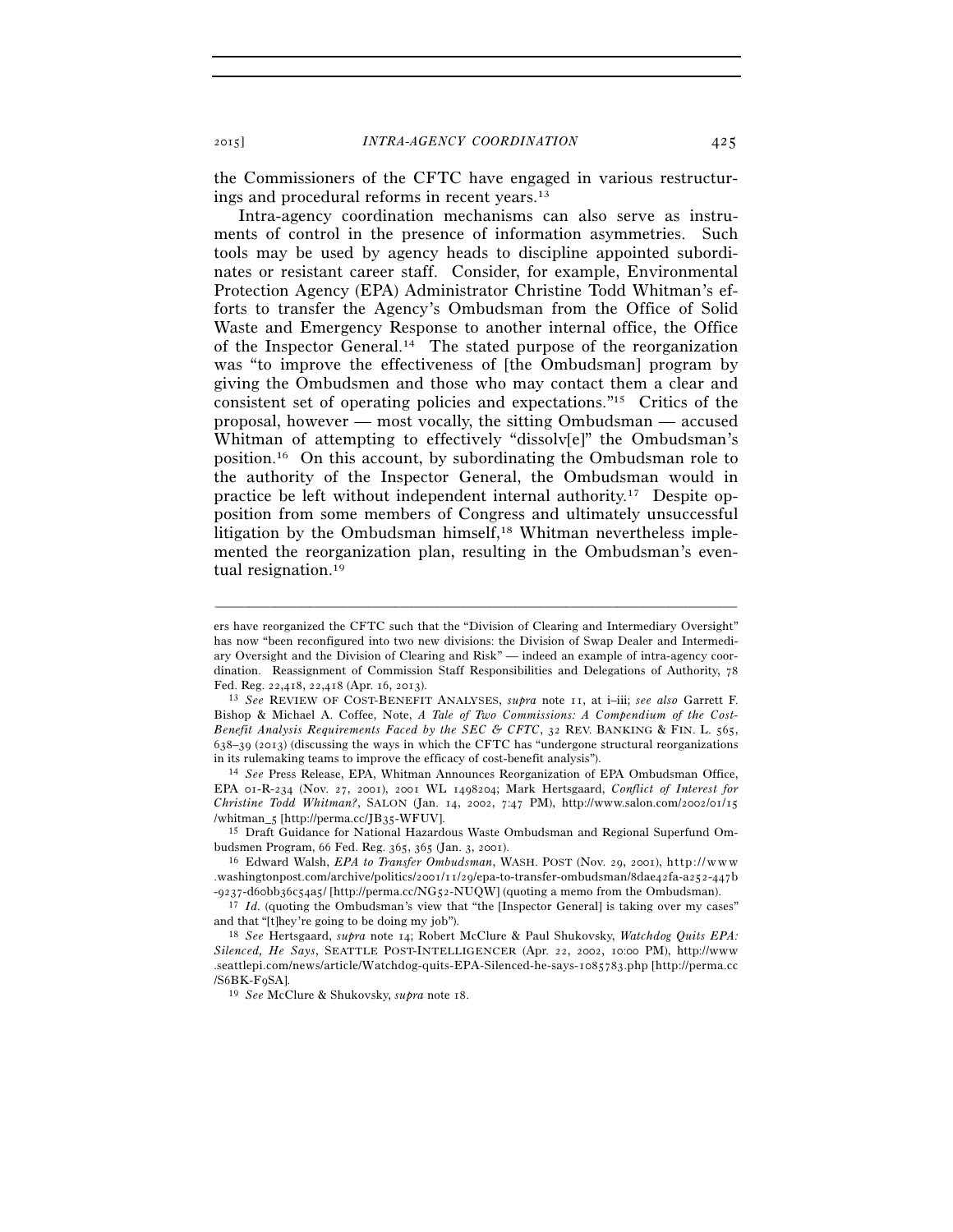Changes in the external monitoring environment can also prompt renewed coordination efforts, though they invariably leave room for institutional discretion. Agency heads can thus exercise a form of "residual decision rights," or rights "actor[s] may possess under a . . . governing arrangement that allow [them] to take unilateral action at [their] own discretion when the formal agreement is ambiguous or silent about precisely what behaviors are required."20 For example, the D.C. Circuit recently struck down the Securities and Exchange Commission's (SEC) shareholder proxy rule on the basis of an insufficient cost-benefit analysis.21 As a result, the SEC Commissioners granted the agency's Chief Economist the authority to review and sign off on cost-benefit analyses of future regulations.22 To further augment the agency's economic capacity, the Commissioners also bolstered the number of economists in the SEC's Division of Risk, Strategy, and Financial Innovation (now known as the Division of Economic and Risk Analysis), as well as enhanced the entity's role in the regulatory drafting process.23

Executive agency heads have also engaged in organizational design — not only as a reaction to judicial oversight but also as a response to presidential initiatives. For instance, after President Ronald Reagan issued an executive order requiring agencies to submit major regulations for review, the Secretary of the Department of Health and Human Services (HHS) published a new rule in the *Federal Register*. 24 The rule's stated purpose was to "revis[e] . . . the Department's regulations development processes to assure consistency with the objectives of the President's regulatory relief program in all of the Department's regulatory actions."25 Specifically, while HHS had previously exempted the Food and Drug Administration (FDA) from its internal review process, it now subjected all "FDA regulations involving significant public policy" to HHS secretary-level review and approval.26 In other

<sup>20</sup> Moe & Wilson, *supra* note 5, at 14. 21 Bus. Roundtable v. SEC, 647 F.3d 1144 (D.C. Cir. 2011). 22 *See* OFFICE OF INSPECTOR GEN., SEC, REPORT NO. <sup>516</sup>, IMPLEMENTATION OF THE CURRENT GUIDANCE ON ECONOMIC ANALYSIS IN SEC RULEMAKINGS 9–15 (2013), http://www.sec.gov/oig/reportspubs/516.pdf [http://perma.cc/99V8-W3GK]; Sarah N. Lynch, *SEC*  Looks to Economists for Legal Cover, REUTERS (Apr. 16, 2012, 6:23 PM), http://www.reuters.com /article/2012/04/16/us-sec-economic-analysis-idUSBRE83F16W20120416 [http://perma.cc/4VVS - CSC6].<br><sup>23</sup> *See* Bruce R. Kraus, *Economists in the Room at the SEC*, 124 YALE L.J.F. 280,

<sup>302-04 (2015),</sup> http://www.yalelawjournal.org/pdf/KrausPDF\_g8okks6z.pdf [http://perma.cc /6UZR-CAVH1

<sup>24</sup> *See* Raising the Level of Rulemaking Authority of the Food and Drug Administration in Matters Involving Significant Public Policy; Response to Executive Order 12291, 46 Fed. Reg. 26.052 (May 11, 1981).

 $\frac{25}{10}$  *Id.* at 26,052.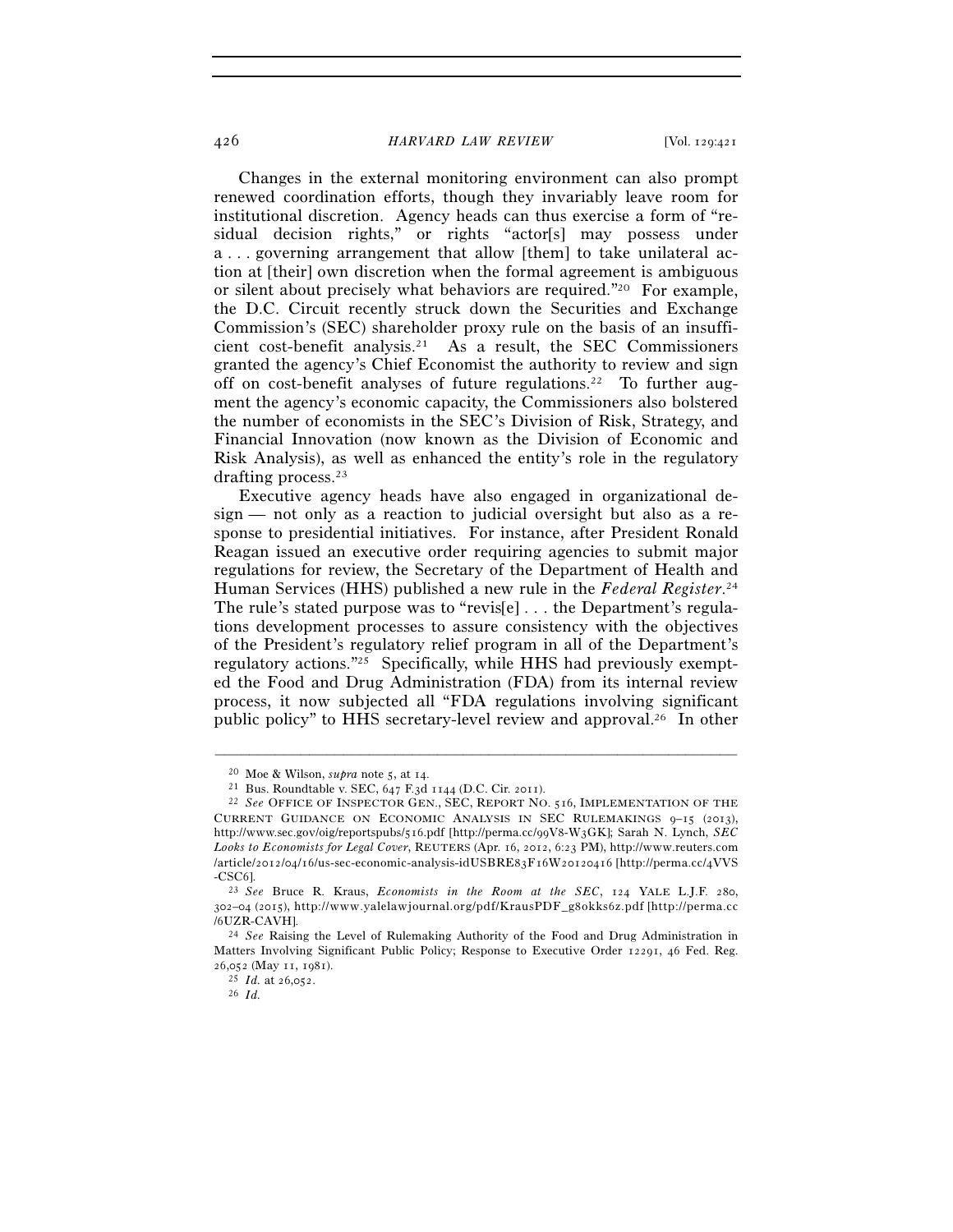words, the HHS Secretary changed the agency's internal rulemanagement process to require the FDA to provide more specific information to the Secretary, thereby facilitating more direct political oversight of the FDA.

What is important to note about these examples of internal reform is that none of them were the direct result of a statute or executive order detailing an agency's design. Instead, they all illustrate how agency heads possess substantial autonomy to make these kinds of organizational choices themselves.<sup>27</sup> Focusing on agency divisions in this manner raises a novel set of questions distinct from those raised in the interagency context: For example, how do agency heads organize and coordinate overlapping divisions to accomplish their respective goals, and are these coordination tools different from those deployed within the executive branch more broadly? To what extent are these intraagency structures and processes influenced by the President and Congress, or other external actors? More generally, what factors might explain the organizational forms that agencies take, and why?

Asking such questions responds in part to the lament that "internal administrative law" has been "largely ignored by modern administrative law scholarship."28 In other words, the myopic focus on exterior constraints has failed to account fully for the ways in which agency actors actually understand themselves to be restrained — by the rules, procedures, and hierarchies that determine their everyday interactions with each other and the public. Consequently, despite some valuable advances,29 the resulting literature has yet to sufficiently incorporate

<sup>27</sup> *See* KATZMANN, *supra* note 1, at 113 ("Like previous administrations, the new regime viewed reorganization as a means to establish institutional arrangements that could facilitate the adoption of its policies and dissolve those structures that hindered the realization of its objectives."); Robinson, *supra* note 7, at 488.<br><sup>28</sup> Jerry L. Mashaw, *Federal Administration and Administrative Law in the Gilded Age*, 119

YALE L.J. 1362, 1470 (2010); *see also* Sidney Shapiro et al., *The Enlightenment of Administrative Law: Looking Inside the Agency for Legitimacy*, 47 WAKE FOREST L. REV. 463, 464 (2012) (noting that the dominant "paradigm treats public administration as a simple agent of the legislature, rather than a substantive institution in its own right, even though this understanding has always been at odds with regulatory and legislative realities"). 29 *See, e.g.*, Hyman & Kovacic, *supra* note 10, at 1464–65; Jerry L. Mashaw, *Mirrored Ambiva-*

*lence: A Sometimes Curmudgeonly Comment on the Relationship Between Organization Theory and Administrative Law*, 33 J. LEGAL EDUC. 24 (1983); Gillian E. Metzger, *Administrative Law, Public Administration, and the Administrative Conference of the United States*, 83 GEO. WASH. L. REV. (forthcoming 2015), http://papers.ssrn.com/abstract\_id=2501422 [http://perma.cc/U9M4 -PL3S]; Peter H. Schuck, *Organization Theory and the Teaching of Administrative Law*, 33 J. LE-GAL EDUC. 13 (1983); Sidney A. Shapiro, *Why Administrative Law Misunderstands How Government Works: The Missing Institutional Analysis*, 53 WASHBURN L.J. 1 (2013); Sidney A. Shapiro & Ronald F. Wright, *The Future of the Administrative Presidency: Turning Administrative Law Inside-Out*, 65 U. MIAMI L. REV. 577 (2011); William H. Simon, *The Organizational Premises of Administrative Law*, 78 LAW & CONTEMP. PROBS., nos. 1 & 2, 2015, at 61; David A. Weisbach & Jacob Nussim, *The Integration of Tax and Spending Programs*, 113 YALE L.J. 955, 985–92 (2004); *see also* sources cited *infra* notes 34, 36–42.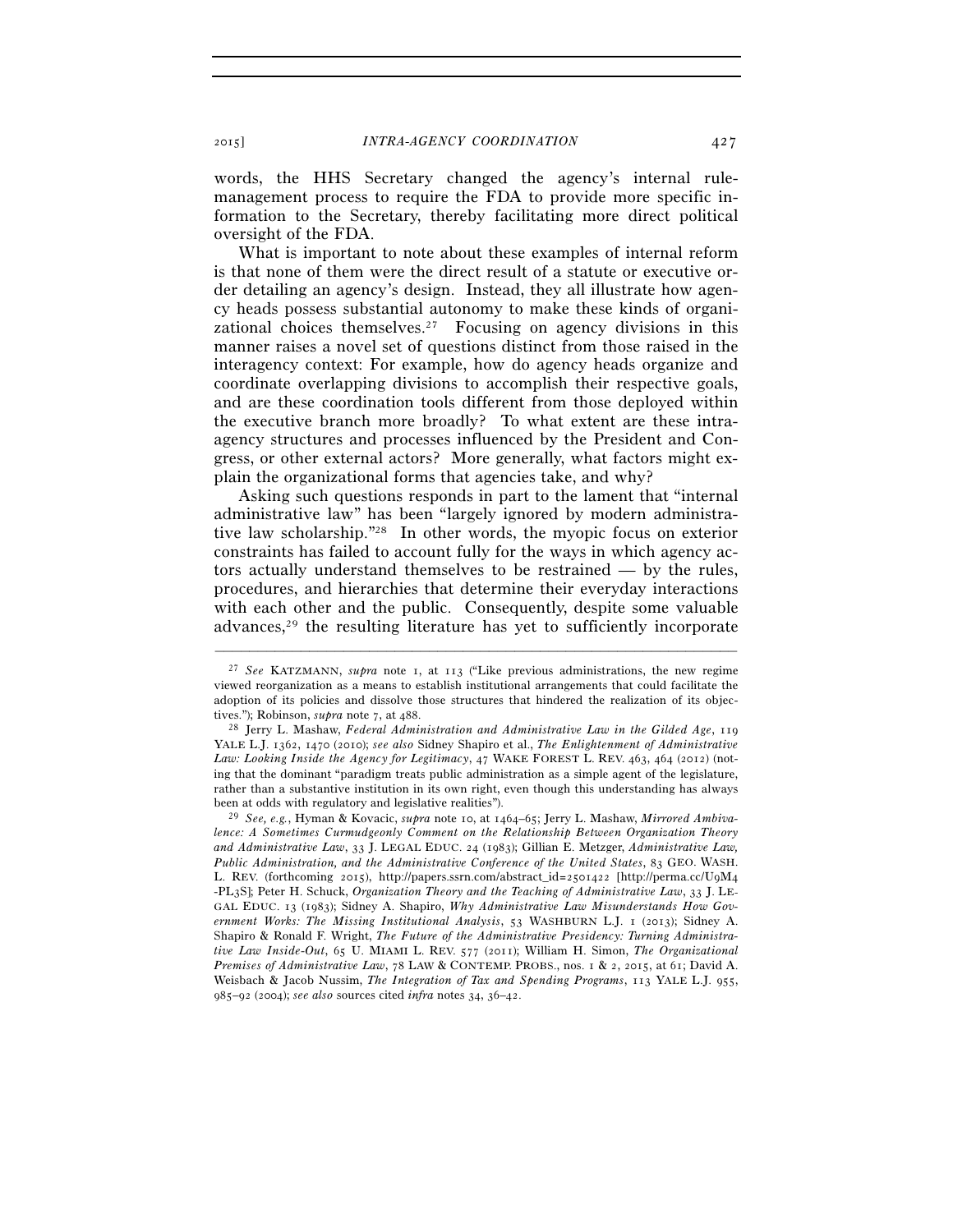the lessons and perspectives from public administration's long concern with internal agency norms and socialization;<sup>30</sup> organizational theory's insights on the implications of alternative bureaucratic arrangements; $31$ congressional information theories in political science;32 or the "new institutional" turn in economics and related developments in theories of the firm.33

Previous legal scholars have certainly considered questions of internal agency structure, but the bulk of this work was done decades ago, largely in the context of administrative adjudication, as opposed to rulemaking34 — the main focus here. As adjudication waned as a policymaking vehicle,35 commentators turned in earnest to other rulemaking issues, but analogous questions of agency structure and process did not follow suit as readily. When they have arisen, the resulting inquiries have been pursued in discrete contexts such as cost-benefit analysis,36 or else in narrower case studies of select agencies or subject areas.37 More recent legal scholarship has also considered the internal

–––––––––––––––––––––––––––––––––––––––––––––––––––––––––––––

ganizational culture, and professionalism ensure the democratic accountability of agencies."). 31 *See, e.g.*, HERBERT A. SIMON, ADMINISTRATIVE BEHAVIOR (4th ed. 1997); JAMES Q.

WILSON, BUREAUCRACY 23–28 (1989).<br><sup>32</sup> *See, e.g.*, KEITH KREHBIEL, INFORMATION AND LEGISLATIVE ORGANIZATION (1991).<br><sup>33</sup> *See, e.g.*, EIRIK G. FURUBOTN & RUDOLF RICHTER, INSTITUTIONS AND ECONOMIC THEORY (2d ed. 2005); OLIVER E. WILLIAMSON, MARKETS AND HIERARCHIES (1975); Jean

Tirole, *The Internal Organization of Government*, 46 OXFORD ECON. PAPERS <sup>1</sup> (1994). 34 *See, e.g.*, JERRY L. MASHAW, BUREAUCRATIC JUSTICE (1983); Ronald A. Cass, *Allocation of Authority Within Bureaucracies: Empirical Evidence and Normative Analysis*, 66 B.U. L. REV. 1 (1986); Daniel J. Gifford, *Adjudication in Independent Tribunals: The Role of an Alternative Agency Structure*, 66 NOTRE DAME L. REV. 965 (1991). Similarly, Professor Michael Asimow's analysis of the internal separation of functions is primarily focused on adjudication, though he does briefly consider issues related to rulemaking. *See* Michael Asimow, *When the Curtain Falls: Separation of Functions in the Federal Administrative Agencies*, 81 COLUM. L. REV. 759, 792–96 (1981). He largely concludes that "arguments for separation are unpersuasive when ordinary notice-and-comment procedures are employed, and only slightly more persuasive when the rules are made through" formal procedures. *Id.* at 793. 35 *See* Michael D. Sant'Ambrogio & Adam S. Zimmerman, *The Agency Class Action*, <sup>112</sup>

COLUM. L. REV. 1992, 2017 (2012) ("[S]ince the 1970s, informal rulemaking has been the preferred means of implementing agency policy, instead of individualized agency adjudications."). 36 *See generally* THOMAS O. MCGARITY, REINVENTING RATIONALITY: THE ROLE OF

REGULATORY ANALYSIS IN THE FEDERAL BUREAUCRACY (1991); Michael A. Livermore, *Cost-Benefit Analysis and Agency Independence*, 81 U. CHI. L. REV. <sup>609</sup> (2014). 37 *See, e.g.*, KATZMANN, *supra* note 1, at 112–33 (discussing Federal Trade Commission inter-

nal organization); JERRY L. MASHAW & DAVID L. HARFST, THE STRUGGLE FOR AUTO SAFETY (1990) (the National Highway Traffic Safety Administration (NHTSA)); JOEL A. MINTZ, ENFORCEMENT AT THE EPA 184–202 (rev. ed. 2012) (EPA); RICHARD A. POSNER, PREVENTING SURPRISE ATTACKS 135–36 (2005) (national intelligence agencies); Mariano-Florentino Cuéllar, *"Securing" the Nation: Law, Politics, and Organization at the Federal Security Agency, 1939–1953*, 76 U. CHI. L. REV. 587 (2009) (the Federal Security Agency); Luis Garicano

<sup>30</sup> *See* Metzger, *supra* note 29 (manuscript at 16–19); Shapiro, *supra* note 29, at 1, 5–10 ("Public administration . . . is largely focused on how hierarchy controls, institutional norms, and professionalism promote accountability from inside an agency . . . ." *Id.* at 1.); Shapiro & Wright, *supra* note 29, at 597 ("The public administration literature emphasizes how bureaucratic controls, or-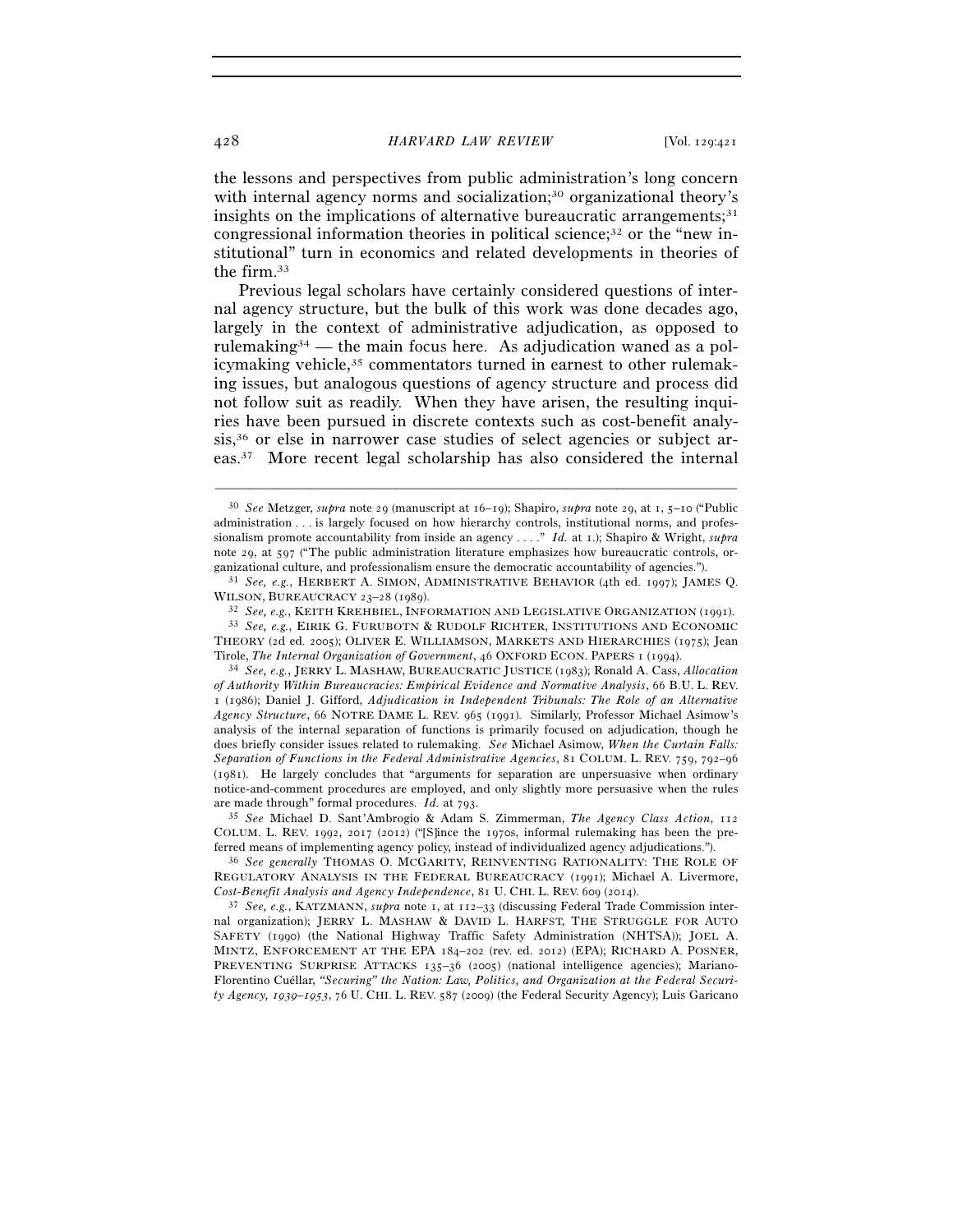dynamics of agencies more broadly, but has largely focused on mechanisms directly imposed by Congress and the President,38 as opposed to this study's focus on agency leaders. This still-nascent literature has further addressed distinct but related topics, such as the ways in which particular offices within an agency can exert influence,39 how agencies regulate themselves,<sup>40</sup> and how internal constraints interact with separation of powers concerns<sup>41</sup> as well as a potential constitutional "duty to supervise."42

This Article seeks to synthesize and build upon these efforts to examine how agency heads, as opposed to Congress or the President, can design internal structures and processes to further their own regulatory agendas. The central claim is that agency heads will engage in reorganizations or procedural reforms in response to changed informational needs, but only when the projected value of such information out-

–––––––––––––––––––––––––––––––––––––––––––––––––––––––––––––

<sup>36</sup> CARDOZO L. REV. 53, 60–62 (2014). 40 *See* Elizabeth Magill, Annual Review of Administrative Law — Foreword, *Agency Self-*

*Regulation*, 77 GEO. WASH. L. REV. 859 (2009). Magill anticipates some of this Article's themes when she mentions the ways in which "[a]gencies can use self-regulatory measures to advance their policy goals, whatever those may be." *Id.* at 883. For example, they could "structure the decisionmaking process to facilitate desired outcomes" as well as require centralized or decentralized decisionmaking, give certain officials sign-off authority, or withhold it. *See id.* at 886. The analysis here seeks to generalize and develop these insights further by drawing upon team production and principal-agent theories. 41 *See, e.g.*, Neal Kumar Katyal, Essay, *Internal Separation of Powers: Checking Today's Most* 

*Dangerous Branch from Within*, 115 YALE L.J. 2314, 2324–27 (2006); Gillian E. Metzger, Essay, *The Interdependent Relationship Between Internal and External Separation of Powers*, 59 EMORY L.J. 423, 426–34 (2009); Jon D. Michaels, *An Enduring, Evolving Separation of Powers*, <sup>115</sup> COLUM. L. REV. 515, 530–50 (2015). 42 *See* Gillian E. Metzger, *The Constitutional Duty to Supervise*, <sup>124</sup> YALE L.J. <sup>1836</sup> (2015).

<sup>&</sup>amp; Richard A. Posner, *Intelligence Failures: An Organizational Economics Perspective*, J. ECON. PERSP., Fall 2005, at 151, 152 (national intelligence agencies); Jerry L. Mashaw & David L. Harfst, *Inside the National Highway Traffic Safety Administration: Legal Determinants of Bureaucratic Organization and Performance*, 57 U. CHI. L. REV. 443 (1990) (NHTSA); Thomas O. McGarity, *The Internal Structure of EPA Rulemaking*, LAW & CONTEMP. PROBS., Autumn 1991, at 57 (EPA); Anne Joseph O'Connell, *The Architecture of Smart Intelligence: Structuring and Overseeing Agencies in the Post-9/11 World*, 94 CALIF. L. REV. 1655 (2006) (national intelligence agencies). 38 Professors Elizabeth Magill and Adrian Vermeule, for example, note the many ways in

which an agency's "structure and required processes . . . allocate authority within the agency." Elizabeth Magill & Adrian Vermeule, *Allocating Power Within Agencies*, 120 YALE L.J. 1032, 1072 (2011). Their main examples, however, all focus on the way in which Congress and the President, as opposed to the agency head herself, can make organizational determinations. For instance, they observe that Congress often vests specific responsibilities to statutory delegates, just as the President occasionally designates specific officials within an agency to perform certain functions or duties. *See id.* at 1072–73. Their examples of agency structural choices are those that "are explicitly fractured *by law*." *Id.* at 1059 (emphasis added). Similarly, they point out that statutory provisions like the deliberative privilege exception in the Freedom of Information Act or the Administrative Procedure Act's adjudication requirements can also allocate authority within the agency in different ways. *See id.* at 1074–76; *see also* Hyman & Kovacic, *supra* note 10 (also focusing on structural constraints imposed by Congress and the President). 39 *See* Margo Schlanger, *Offices of Goodness: Influence Without Authority in Federal Agencies*,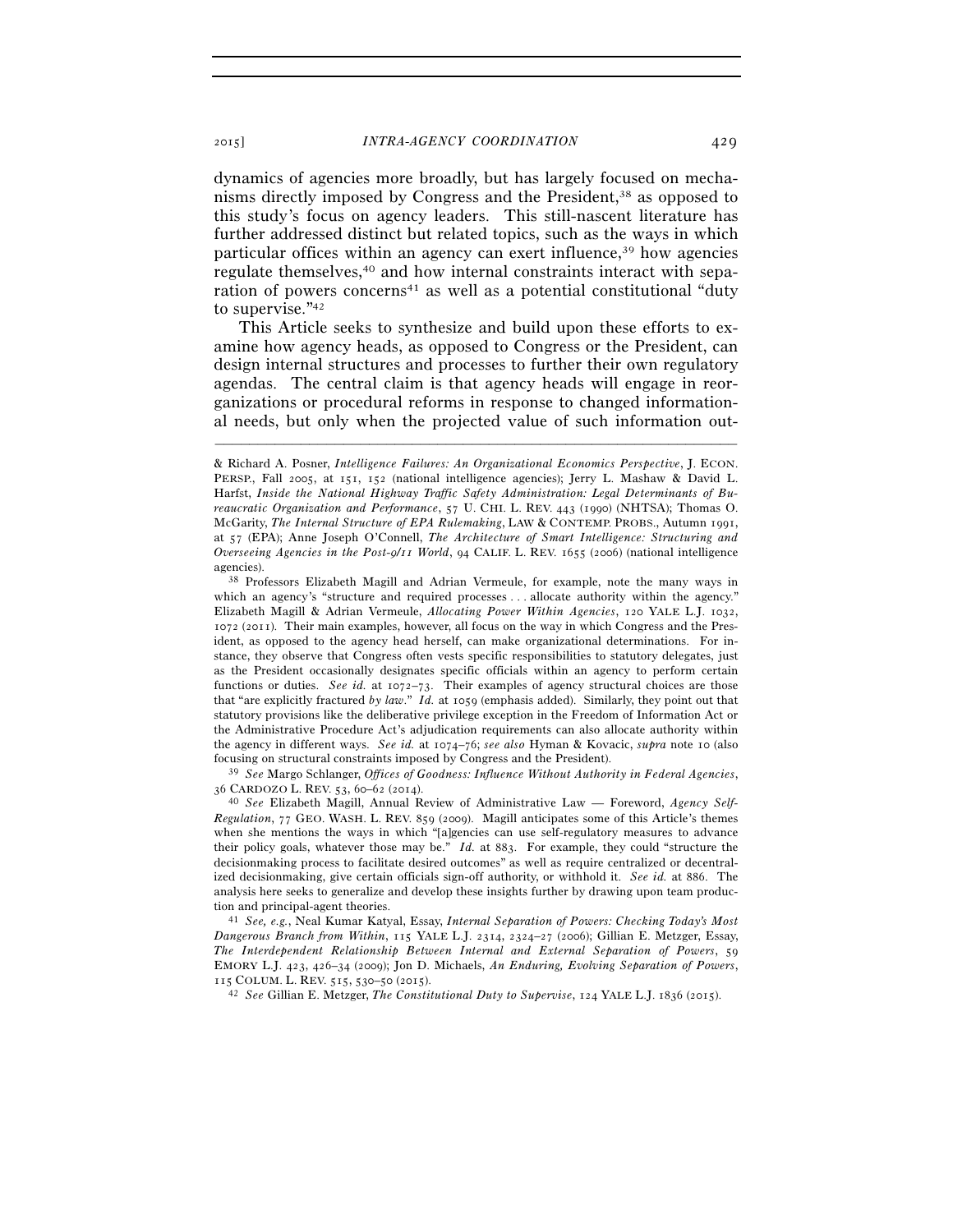weighs the implementation costs for any given constraint. These constraints include budgetary limitations, as well as fixed legislative and executive design choices. In turn, agency heads will choose intraagency coordination mechanisms to facilitate the production of information that has become increasingly valuable due to changes in preferences or exogenous uncertainties.

To better understand how agency heads approach organizational decisions, Part I first examines the nature of the organizational problem facing the agency head. Specifically, it draws upon the social science literature to conceive of administrative agencies as informationprocessing organizations, and considers how leaders subdelegate their responsibilities accordingly. In contrast with administrative law scholarship's tendency to focus only on principal-agent premises, the analysis also explores the issue as one of team theory: how agency heads manage their internal resources and staff in common pursuit of regulatory production. The main idea here is that, holding all else constant, increases in exogenous levels of uncertainty will prompt intra-agency reforms that promote the more efficient transmission of privileged information to the agency head.

Part II then provides a typology of the coordination mechanisms that agency heads can use to prioritize the information most important to them. These tools include structural choices such as the centralization of internal oversight, the specialization of functions and divisions, as well as the separation of decisionmaking and analyses. In addition, agency heads can also coordinate through various processes such as the standardization of information and the implementation of procedures governing clearance authority and priority-setting within the agency. Finally, Part III evaluates the tradeoffs between these various coordination approaches from the broader outlook of the administrative state as a whole. Specifically, increased intra-agency coordination could introduce broader threats to political accountability, efficiency, and the protection of scientific expertise across agencies. At the same time, such risks could be ameliorated by legislative changes designed to increase the transparency of internal coordination devices, as well as judicial doctrines that police against inappropriate forms of political influence.

#### I. INTERNAL STRUCTURE AND PROCESS

This Part examines features of the bureaucratic autonomy afforded to agency heads by the inevitably incomplete agency design choices made by Congress and the President.<sup>43</sup> The first section describes the

<sup>–––––––––––––––––––––––––––––––––––––––––––––––––––––––––––––</sup> 43 *See infra* section II.B.2, pp. 475–78; *cf.* DANIEL P. CARPENTER, THE FORGING OF BU-REAUCRATIC AUTONOMY (2001) (discussing how organizational reputation can foster latitude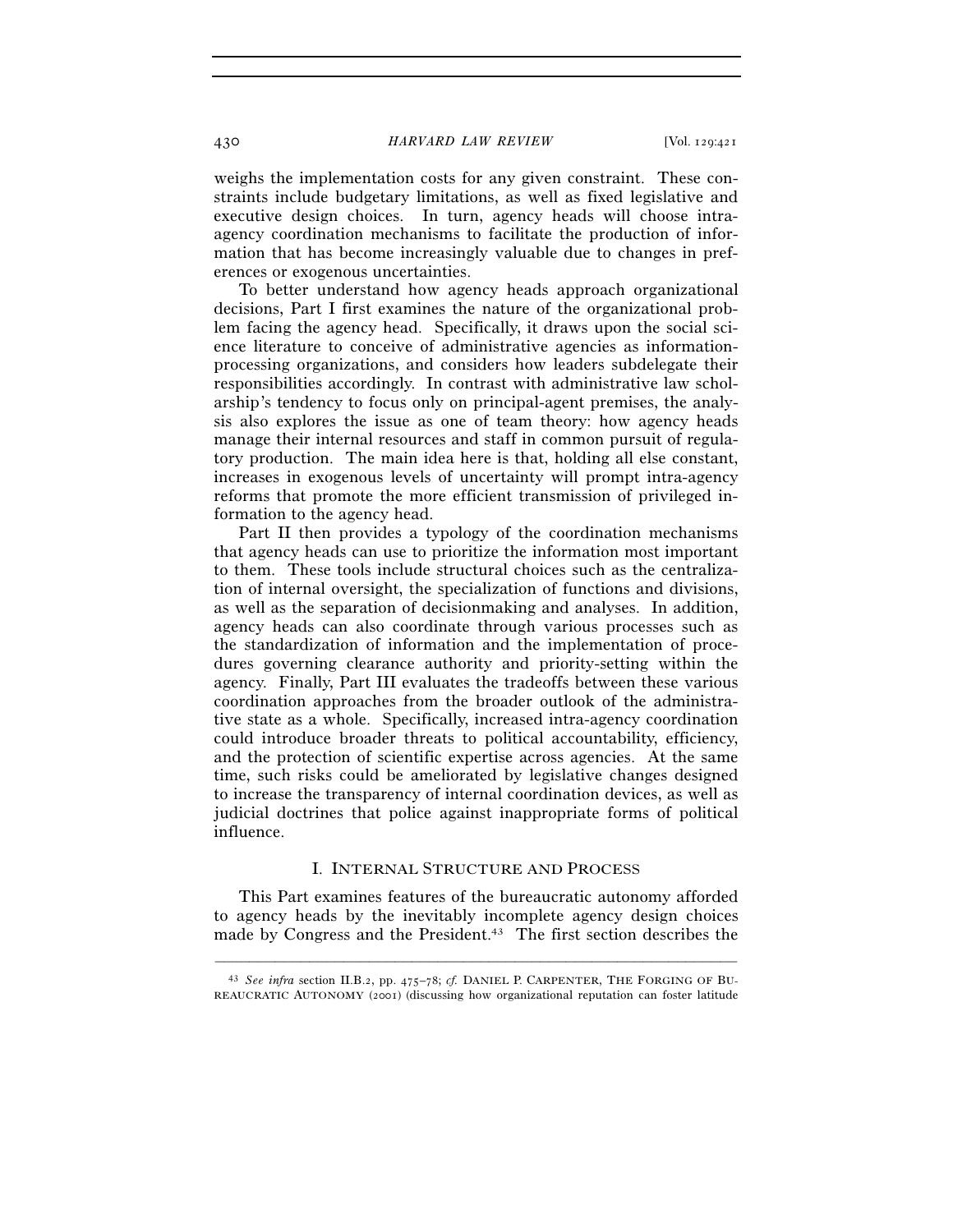position and diverse goals of the agency head, who wields considerable managerial discretion. The second section develops a theory of bureaucratic design based on the concept of administrative agencies as information processors, while the last section considers the kinds of information that agency heads often find valuable during the rulemaking process.

### *A. The Agency Head*

Legislative and executive choices can determine many aspects of agency structure and process.44 These congressional and presidential designs, however, inevitably leave significant organizational slack. To illustrate from the grantmaking context, consider the restructuring efforts of the National Endowment for the Arts (NEA) in the wake of the agency's controversial decision to fund Robert Mapplethorpe's sexually explicit art.<sup>45</sup> The NEA consequently became a political target, once House Republicans that vowed to end the Endowment were finally voted into power.<sup>46</sup> In anticipation of the impending budget cuts, the NEA's Chairwoman, Jane Alexander, decided to impose new structures and processes in an attempt to "develop a new public image and shift [the agency's] constituency."47 In doing so, her hope was to "survive" legislative opposition.48

After months of internal agency deliberations, Alexander first decided to change the NEA's programmatic structure.<sup>49</sup> While the agency had previously had seventeen independent programs with their own budgets and review panels, Alexander now called for the specialization of her staff according to the four "themes" of "Creation & Presentation, Education & Access, Heritage & Preservation, and Planning & Stabilization."50 In addition, she standardized the information requested by the grant application and condensed its requirements to a single set of guidelines that emphasized what the arts had in common, as opposed to the prior disciplinary focus (in literature, dance, and so on).<sup>51</sup> She

–––––––––––––––––––––––––––––––––––––––––––––––––––––––––––––

51 *Id.*

from Congress and the President to spur policy innovation); DANIEL CARPENTER, REPUTA-TION AND POWER (2010) (arguing that the FDA's reputation for exercising enforcement discretion has enhanced its regulatory power); GREGORY A. HUBER, THE CRAFT OF BUREAUCRAT-IC NEUTRALITY (2007) (arguing that agencies can use discretion to pursue "strategic neutrality" to garner political support); George A. Krause, *The Institutional Dynamics of Policy Administra*tion: Bureaucratic Influence over Securities Regulation, 40 AM. J. POL. SCI. 1083 (1996).<br><sup>44</sup> See infra section II.B.2, pp. 475–78.<br><sup>45</sup> See Thomas Peter Kimbis, Planning to Survive: How the National Endowment for the Art

*Restructured Itself to Serve a New Constituency*, 21 COLUM.-VLA J.L. & ARTS <sup>239</sup>, 241 (1997). 46 *Id.* at 242. 47 *Id.* at 239, 242. 48 *Id.* at 239. 49 *Id.* at 244. 50 *Id.*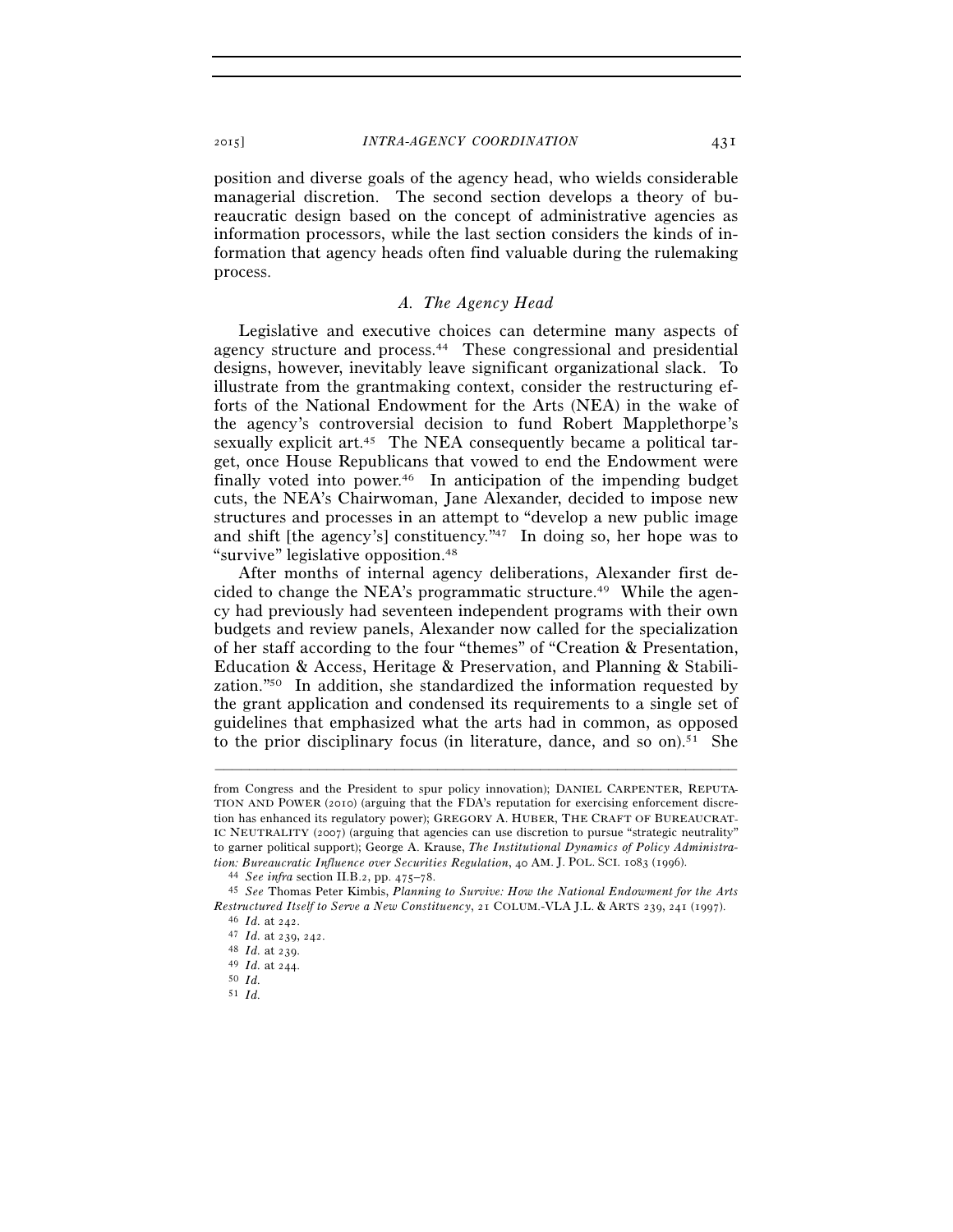also designed a new set of internal review procedures around these themes.52

Importantly, Congress had mandated a particular internal review process of its own. Specifically, it required internal statutory panels with geographic, ethnic, and artistic diversity to make recommendations to the National Arts Council, a group nominated by the President to review applications before forwarding them to the NEA Chairwoman for a final decision.53 On top of this legislatively mandated procedure, however, Alexander added initial steps of review designed to influence the grants eventually awarded. To do so, she created review groups composed of experts from various artistic disciplines, who would then forward their rankings to new Combined Arts Panels (CAPs) structured around the four programmatic themes. While the CAPs complied with the statutory requirements, the initial review groups did not.54

In this manner, faced with hostility to the agency's mission, the NEA's Chairwoman shifted the agency's priorities and designed new organizational means of implementing them. She, not Congress or the President, was the "[c]hief" actor in this redesign effort.<sup>55</sup> In particular, the Endowment "restructured itself as an agency benefitting art audiences and other art users, in addition to its former constituency of artists."56 Congress had specified some aspects of these internal dynamics, to be sure, but the agency head was able to supplement them in pursuit of her own goals.

The ultimate goals of individual agency heads, of course, are more diverse than those of private firm managers with profit-maximizing incentives — though both face analogous organizational challenges.<sup>57</sup> Indeed, the administrative state features many different types of agency heads, government executives charged with administering an agency.58 Most are political appointees, often picked by the President and

<sup>52</sup> *Id.* at 246–48. 53 *Id.* at 247–48. 54 *Id.*

<sup>55</sup> *Id.* at 239; *see also id.* at 247–48. 56 *Id.* at 248. 57 *See* WILSON, *supra* note 31, at 197 ("[G]overnment executives face a different set of personal incentives than do private executives. The head of a business firm is judged and rewarded on the basis of the firm's earnings — the bottom line."); *cf.* ALFRED P. SLOAN, JR., MY YEARS WITH GENERAL MOTORS 139–43 (1990) (explaining the implementation of a reporting system for General Motors managers as a method of controlling a decentralized organization). Indeed, future work should do more to explore the many fruitful analogies between private firm managers and agency heads arising from their shared problem of how to manage information in large

<sup>&</sup>lt;sup>58</sup> *See* WILSON, *supra* note 31, at 196 ("[G]overnment . . . executives are responsible for maintaining their organizations.").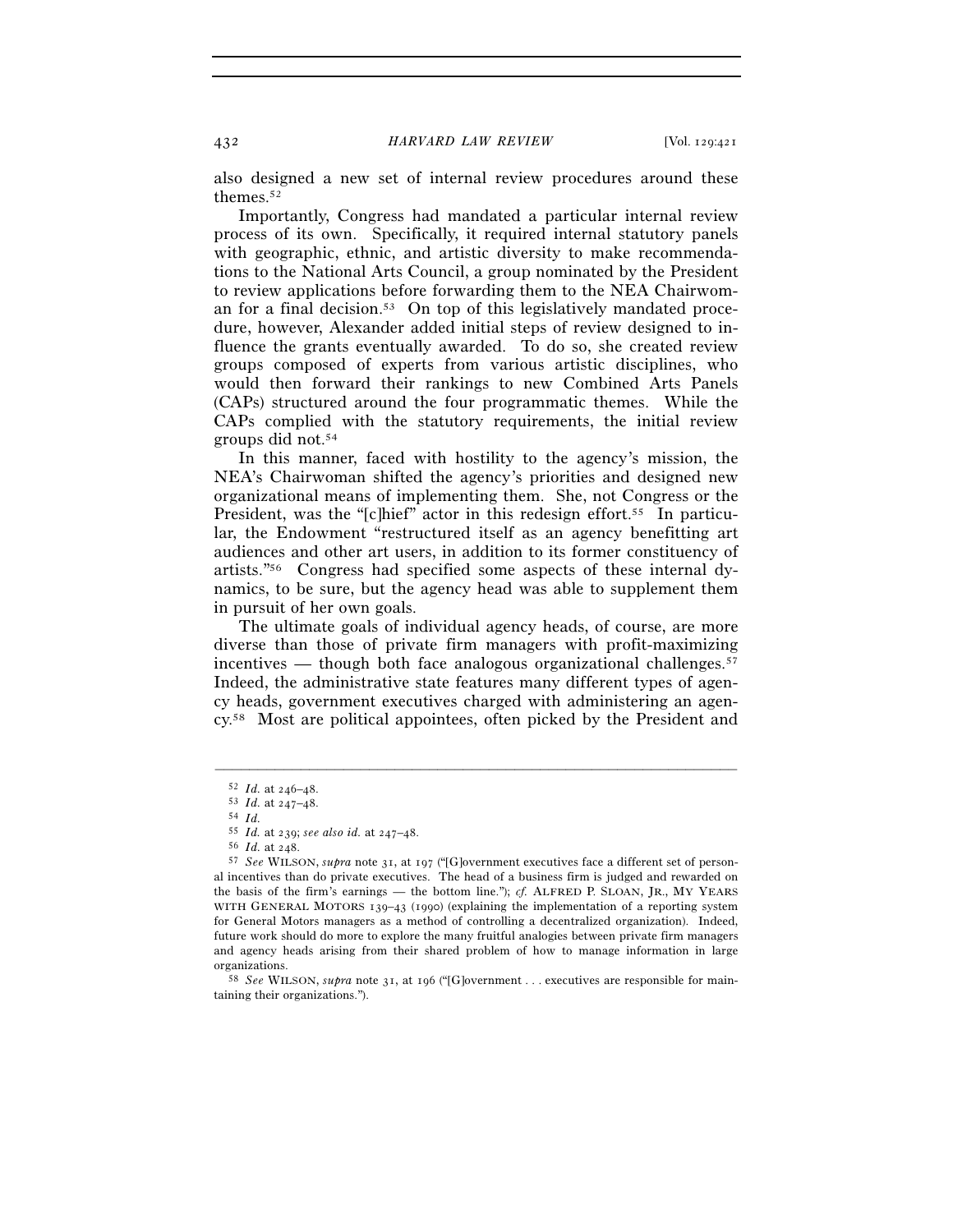confirmed by the Senate.59 Others, such as the heads of the National Weather Service or the National Institute of Standards and Technology, are career bureaucrats promoted from within the agency or comparable agencies.60 The professional trajectories of agency heads are also varied, ranging from years of prior government service to previous careers in elected office, academia, or the private sector. The institutional features of these positions are similarly diverse. Sometimes, for example, agency heads are removable at will, or alternatively, for cause.<sup>61</sup> They may be subject to tenure limits.<sup>62</sup> In addition, agency heads can serve alone at the top of the agency hierarchy or as part of a multimember commission or board,<sup>63</sup> which may be subject to partisan-balancing requirements.64

Agency heads cannot promulgate rules without statutory authorization; in this sense, many of their substantive goals are restrained by Congress. Most authorizing statutes, however, are ambiguous and thus allow for substantial discretion.65 Constraints imposed by the executive and the courts are similarly limited in scope, whether due to statutory restrictions or simple time and resource limitations.<sup>66</sup> As a result, agency heads are not always the perfect agents of the President or

–––––––––––––––––––––––––––––––––––––––––––––––––––––––––––––

Nina A. Mendelson, *The Uncertain Effects of Senate Confirmation Delays in the Agencies*, 64 DUKE L.J. 1571, 1582–83 (2015) (footnotes omitted). 60 WILSON, *supra* note 31, at 198.

<sup>59</sup> *Id.* at 198 ("The chief executive of most federal agencies, bureaus, and departments is a political appointee."). Political appointees can be defined broadly to include "any employee who is appointed by the President, the Vice President, or agency head." *Political Appointees*, U.S. OFF. GOV'T ETHICS, http://www.oge.gov/Topics/Selected-Employee-Categories/Political-Appointees [http://perma.cc/953F-DZG5]. As Professor Nina Mendelson further explains:

The layer of appointed agency officials subject to Senate confirmation in a given agency is often two or three deep, occasionally four. The President may have the ability to select officials lower down in the agency as well, but these appointments do not depend on Senate confirmation.

For example . . . at the Department of Labor the secretary and deputy secretary of labor are presidential appointees, subject to Senate confirmation. The assistant secretaries are subject to Senate confirmation as well. But other posts, such as the associate deputy secretary, deputy assistant secretaries, and chiefs of staff, include "noncareer" (or political) appointees exempt from Senate confirmation.

<sup>61</sup> *See* Kirti Datla & Richard L. Revesz, *Deconstructing Independent Agencies (and Executive Agencies*), 98 CORNELL L. REV. 769, 786–89 (2013).<br><sup>62</sup> *Id.* at 789–92.<br><sup>63</sup> *Id.* at 792–97. While the main focus of this Article's analysis is on the single presidentially

appointed agency head, future work should consider the additional organizational dynamics introduced by multimember commissions.<br><sup>64</sup> *Id.* at 797–99.<br><sup>65</sup> *Cf.* Muscarello v. United States, 524 U.S. 125, 138 (1998) ("[M]ost statutes are ambiguous to

some degree."). 66 *See generally* Jack M. Beermann, *Congressional Administration*, 43 SAN DIEGO L. REV. <sup>61</sup>

<sup>(</sup>2006); Elena Kagan, *Presidential Administration*, 114 HARV. L. REV. 2245 (2001); Gillian E. Metzger, Essay, *Ordinary Administrative Law as Constitutional Common Law*, 110 COLUM. L. REV. 479 (2010).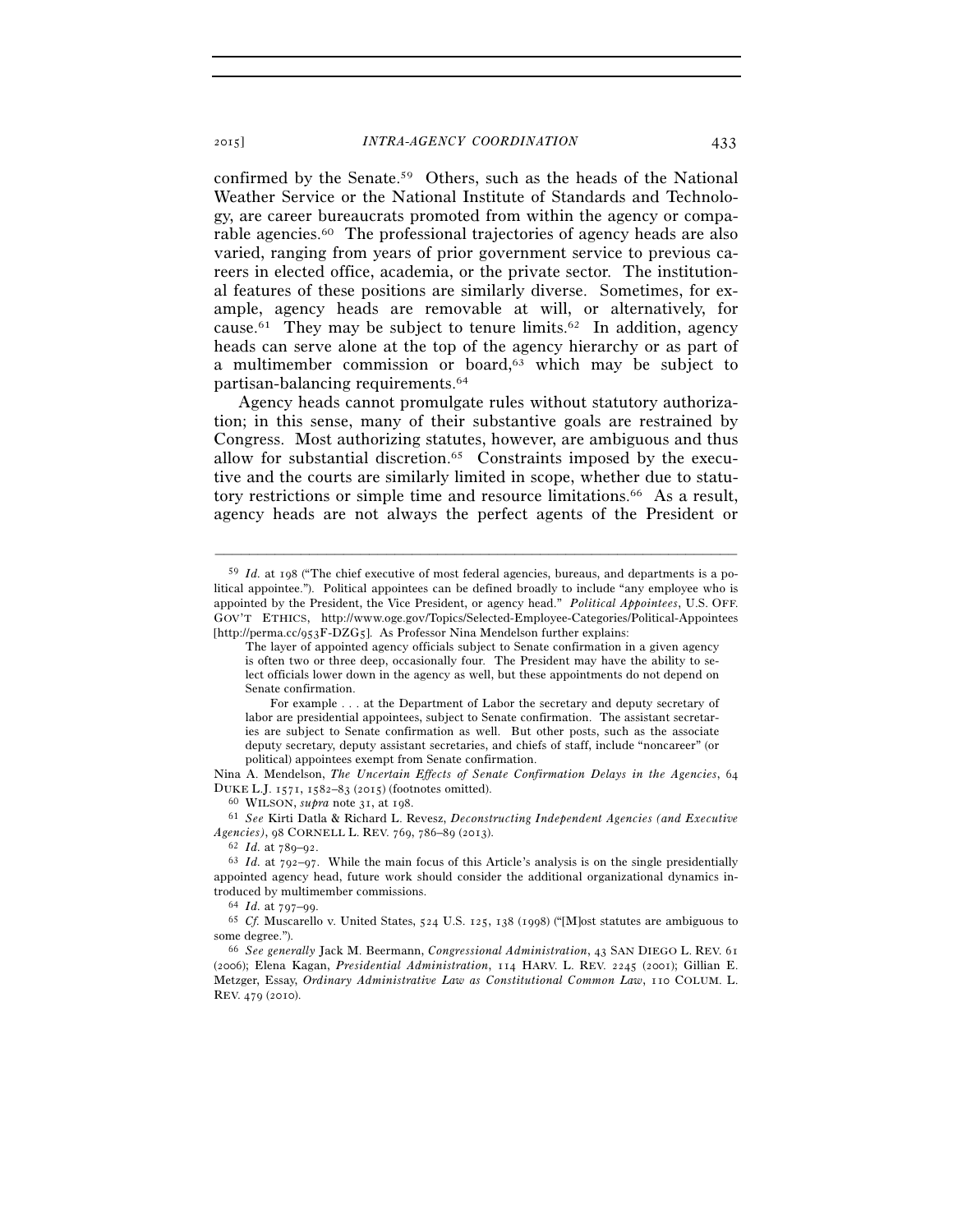Congress, and thus their organizational design choices deserve study in their own right. Indeed, this basic premise — that agency heads have preferences that do not always align with that of their principals — has generated decades of scholarship attempting to explain or mitigate the principal-agent problems posed by the federal bureaucracy.67

In turn, there are many explanations for the potential preference divergence between agency heads and their political overseers. First is the prospect of bureaucratic capture, the notion that agency actors are beholden to external special interests, whether the regulated industry or broader public interest groups.68 The revolving door that often ensures that departing agency heads can continue their careers with these same interest groups only exacerbates this concern.<sup>69</sup> Yet another possibility is that political appointees may end up supporting the views of their zealous career staff, as opposed to those of their political monitors.70 Finally, even the most would-be faithful agency heads are agents of multiple principals, and must thus make difficult tradeoffs in their attempts to serve many masters. These tradeoffs arise any time the goals set forth by regulatory principals conflict.

When Congress and the presidency are controlled by different political parties, for instance, there are likely to be diverging amounts of demand for regulations and disagreements about their desired scope. Tensions may also arise under conditions of unified government, as when agency heads are subject to statutes directing their agencies to pursue several, conflicting goals.71 Consider, for example, the Director of the Bureau of Land Management's legislative mandate to "balance[]" various considerations, including the need for timber and min-

–––––––––––––––––––––––––––––––––––––––––––––––––––––––––––––

<sup>71</sup> See Eric Biber, *Too Many Things to Do: How to Deal with the Dysfunctions of Multiple-Goal Agencies*, 33 HARV. ENVTL. L. REV. 1 (2009).

<sup>67</sup> For a useful overview, see Jacob E. Gersen, *Designing Agencies*, *in* RESEARCH HAND-BOOK ON PUBLIC CHOICE AND PUBLIC LAW 333, 336–42 (Daniel A. Farber & Anne Joseph

O'Connell eds., 2010). 68 *See generally, e.g.*, PAUL J. QUIRK, INDUSTRY INFLUENCE IN FEDERAL REGULATORY AGENCIES (1981). According to this argument, regulated industries have the resources, incentives, and information necessary to influence agency actors, while public interest groups are also influential given their ability to marshal publicity and political pressure. *See* BRUCE A. ACKERMAN & WILLIAM T. HASSLER, CLEAN COAL/DIRTY AIR (1981); Michael E. Levine & Jennifer L. Forrence, *Regulatory Capture, Public Interest, and the Public Agenda: Toward a Synthesis*, 6 J.L. ECON. & ORG. 167, 169 (1990).<br><sup>69</sup> *See* QUIRK, *supra* note 68, at 143–74.<br><sup>70</sup> *See* E. Donald Elliott, *TQM-ing OMB: Or Why Regulatory Review Under Executive Order* 

*<sup>12</sup>,291 Works Poorly and What President Clinton Should Do About It*, LAW & CONTEMP. PROBS., Spring 1994, at 167, 176. These views may be particularly informed by some career staff that have spent decades or even their entire careers at the agency, perhaps becoming heavily invested in the release of internally resource-intensive regulatory actions. *See* David B. Spence, *Administrative Law and Agency Policy-Making: Rethinking the Positive Theory of Political Control*, 14 YALE J. ON REG. 407, 424 (1997) ("[A]n agency with a well-defined mission will tend to attract bureaucrats whose goals are sympathetic to that mission.").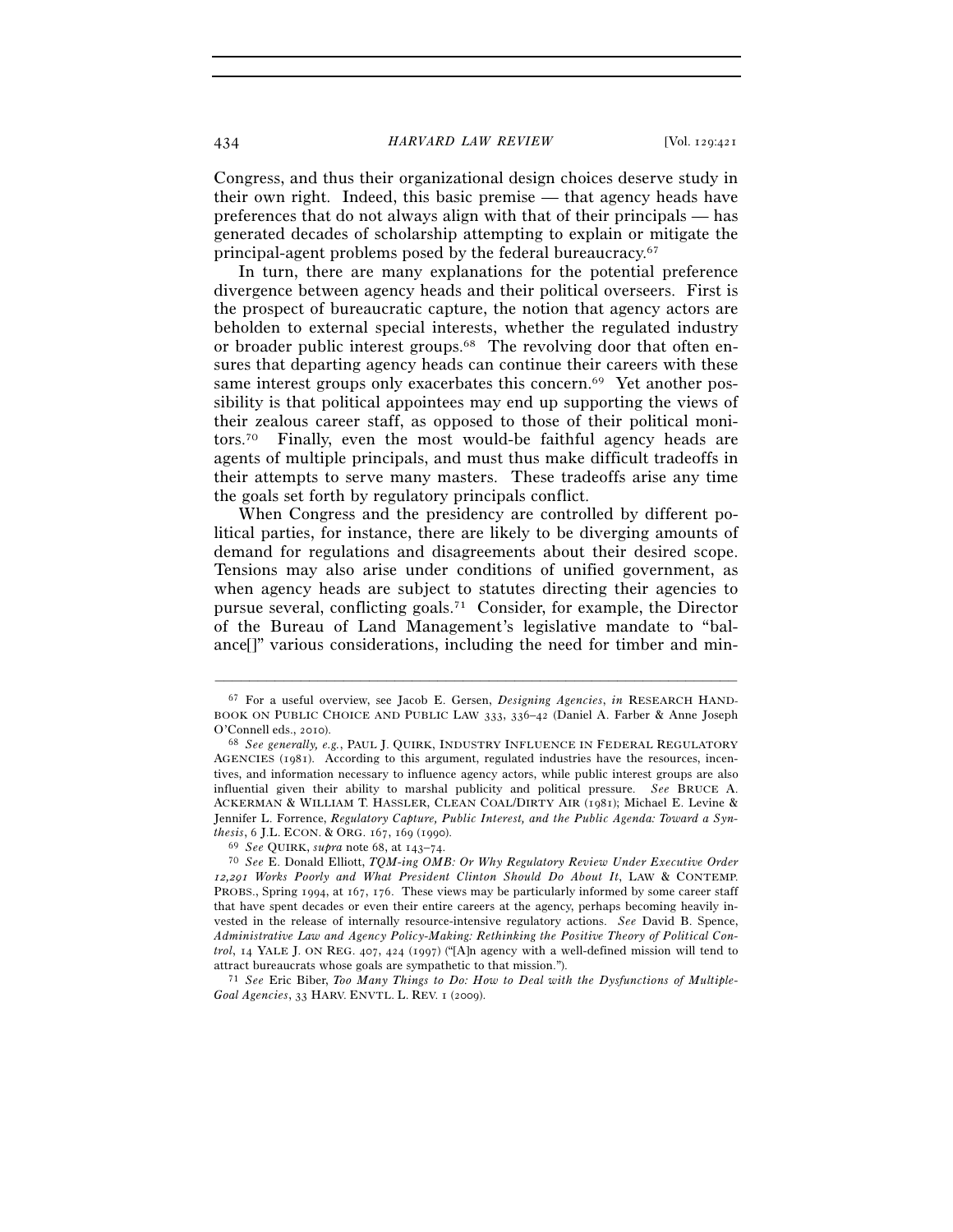erals, as well as the protection of scenic and scientific values.72 In these situations, the Director must make regulatory policy decisions that necessarily trade off between multiple, contradictory interests. Similarly, the head of the Department of the Interior is charged with protecting natural resources, managing offshore leasing, collecting revenue, and overseeing permitting and operational safety.73

Given their resource and cognitive constraints, different agency heads will necessarily value certain kinds of data and advice more than other kinds according to their own preferences and assessments of relative risk. A rich literature accordingly attempts to isolate the more particular determinants of bureaucratic behavior within their respective constraints. Prominent theories posit that agency heads attempt to maximize their operating budgets,<sup>74</sup> institutional reputations,<sup>75</sup> or future career prospects.76 In reality, agency heads are likely to have complex utility functions that take into account many, if not all, of these considerations.77 The present analysis need not choose among these competing hypotheses, but need assume only that agency heads act to maximize their own utility when engaging in regulatory production.

#### *B. Agencies as Information Processors*

In pursuit of their respective goals, however, agency heads with rulemaking authority require vast amounts of information.<sup>78</sup> Numerous statutes and executive orders mandate that certain kinds of infor-

 $72$  43 U.S.C. § 1702(c) (2012) (defining "multiple use" as "the management of the public lands and their various resource values so that they are utilized in the combination that will best meet the present and future needs of the American people; . . . a combination of balanced and diverse resource uses that takes into account the long-term needs of future generations for renewable and nonrenewable resources, including, but not limited to, recreation, range, timber, minerals, watershed, wildlife and fish, and natural scenic, scientific and historical values; and harmonious and coordinated management of the various resources without permanent impairment of the productivity of the land and the quality of the environment with consideration being given to the relative values of the resources and not necessarily to the combination of uses that will give the greatest economic return or the greatest unit output"); *see also* Biber, *supra* note 71, at 3.<br><sup>73</sup> See 43 U.S.C.  $\S$  1332, 1334–1338a, 1344, 1347–1348 (2012).<br><sup>74</sup> See WILLIAM A. NISKANEN, JR., BUREAUCRACY AND REPRESENTATIVE GO

MENT 22 (1971) (defining "bureaucrat" as the "senior official of any bureau with a separate identifiable budget"); *id.* at  $36-42$  (discussing the theory of budget maximization).<br><sup>75</sup> See CARPENTER, REPUTATION AND POWER, *supra* note 43, at 45–67.<br><sup>76</sup> See ANTHONY DOWNS, INSIDE BUREAUCRACY 92–96 (1967); GORDON TULLOC

POLITICS OF BUREAUCRACY (1965), *reprinted in* 6 THE SELECTED WORKS OF GORDON TULLOCK <sup>1</sup>, 48–50 (Charles K. Rowley ed., 2005). 77 *See* DOWNS, *supra* note 76, at 2 ("Bureaucratic officials in general have a complex set of

goals including power, income, prestige, security, convenience, loyalty (to an idea, an institution, or the nation), pride in excellent work, and desire to serve the public interest."). 78 *See* Cary Coglianese, Richard Zeckhauser & Edward Parson, *Seeking Truth for Power: In-*

*formational Strategy and Regulatory Policymaking*, 89 MINN. L. REV. 277, 281–85, 302 (2004); Matthew C. Stephenson, *Information Acquisition and Institutional Design*, 124 HARV. L. REV. 1422, 1427–29 (2011).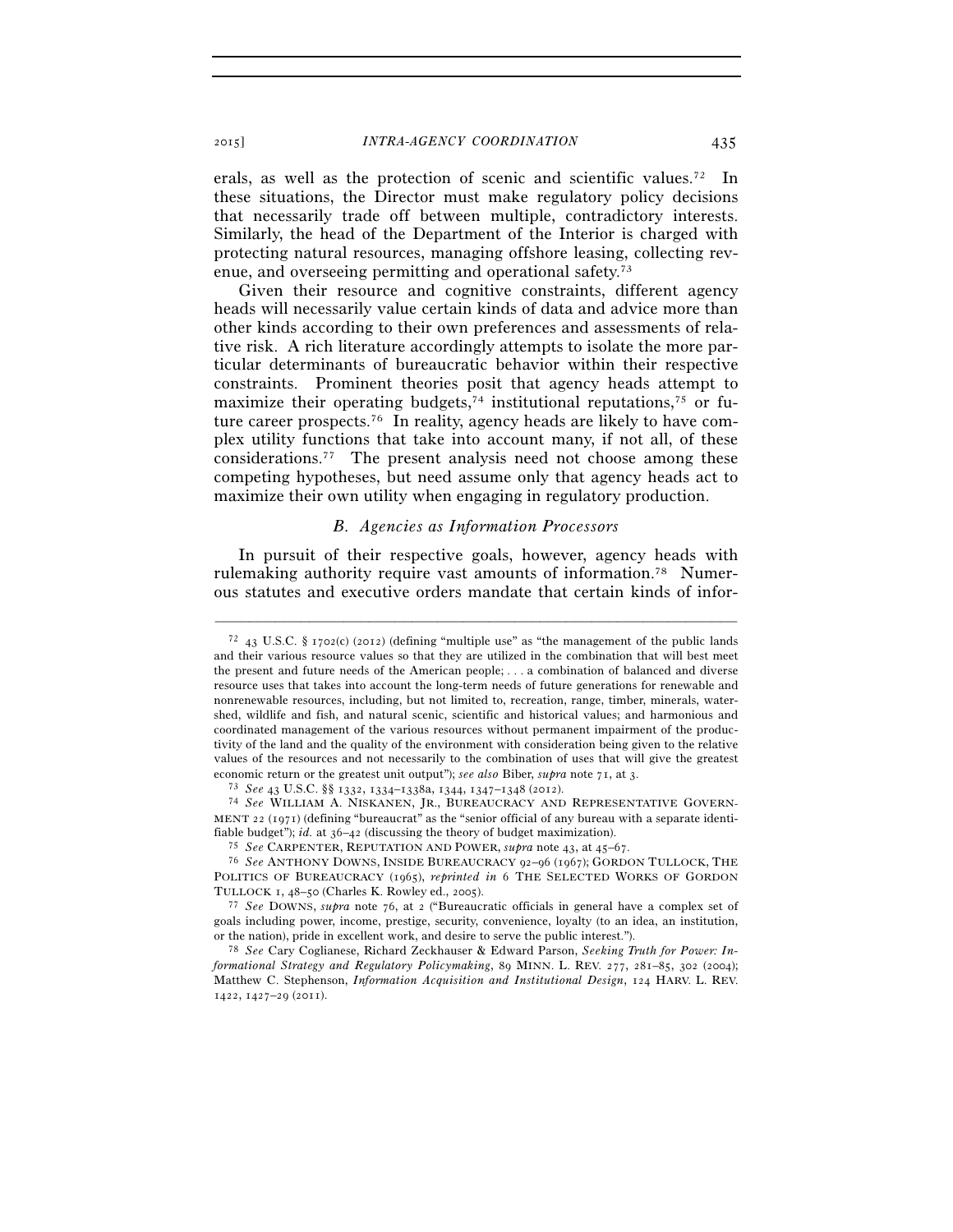mation accompany most regulations: from the rule's anticipated costs and benefits, to impacts on the environment, states, small businesses, and paperwork obligations.79 Regulatory decisions are sometimes also made on other grounds, such as political reasons that are not always disclosed.80

At the same time, agency heads must often make regulatory decisions under conditions of uncertainty.<sup>81</sup> Uncertainty can be defined in many ways, $82$  but as understood here, the concept refers to the gap between the information that an agency head currently possesses and the amount of information necessary to make a decision with full knowledge of the consequences.83 Put differently, uncertainty is the difference between the store of information required to ensure some outcome and that which is already retained by the agency head. In this sense, regulatory uncertainty consists of the agency head's informational deficit regarding the anticipated impacts of the rule. This deficit, in turn, depends on the probability distribution of the rule's potential effects on the world, as well as the probability that the rule itself could be reversed or struck down before implementation.<sup>84</sup>

Accordingly, the level of uncertainty increases whenever an exogenous political or legal change requires the agency head to gather more internal information than is currently available through existing channels. So, for example, as courts began to take a hard look at regulatory policy decisions under arbitrary-and-capricious review, agency

<sup>79</sup> *See, e.g.*, 2 U.S.C. § 1532 (2012) (statements regarding unfunded mandates on state, local, or tribal governments, or the private sector); 5 U.S.C. § 604 (2012) (regulatory flexibility analyses); 42 U.S.C. § 4332(2)(C) (2012) (environmental impact statements); 44 U.S.C. § 3507(a)(1)(D)(ii)(V) (2012) (paperwork burden analyses). 80 *See* Kathryn A. Watts, *Proposing a Place for Politics in Arbitrary and Capricious Review*,

<sup>119</sup> YALE L.J. 2, 19, 23–26 (2009) (collecting examples of agency "failure to transparently disclose political influences," *id.* at 26).<br><sup>81</sup> *See* Stephenson, *supra* note 78, at 1427 ("Most government decisions must be made under

conditions of substantial uncertainty, in which the optimal choice depends on information about consequences that can never be known with anything approaching certainty.").<br><sup>82</sup> Some, for example, understand uncertainty as applying to situations where the probability

of some harm is nonquantifiable — distinguishing it from the concept of "risk," where such probabilities can be attached. *See, e.g.*, FRANK H. KNIGHT, RISK, UNCERTAINTY AND PROF-IT <sup>197</sup>–232 (1921). 83 This definition draws from a concept of uncertainty that some refer to as "decision uncer-

tainty" — a state in which the decisionmaker is unable to structure her preferences between alternative scenarios. *See* Mathew D. McCubbins, *The Legislative Design of Regulatory Structure*, 29 AM. J. POL. SCI. 721, 721, 730 (1985). This notion is also similar to Professor Jay R. Galbraith's definition of uncertainty as "the difference between the amount of information required to perform the task and the amount of information already possessed by the organization." *See* JAY R. GALBRAITH, ORGANIZATION DESIGN <sup>36</sup>–<sup>37</sup> (1977) (emphasis omitted). 84 *See* Albert J. Reiss, Jr., *The Institutionalization of Risk*, *in* ORGANIZATIONS, UNCER-

TAINTIES, AND RISK 299, 305 (James F. Short, Jr. & Lee Clarke eds., 1992) ("[T]he uncertainty faced in surrendering control of the outcome of a case to a third party must often be balanced with the uncertainty faced when error is reviewed and one is held accountable for decisions.").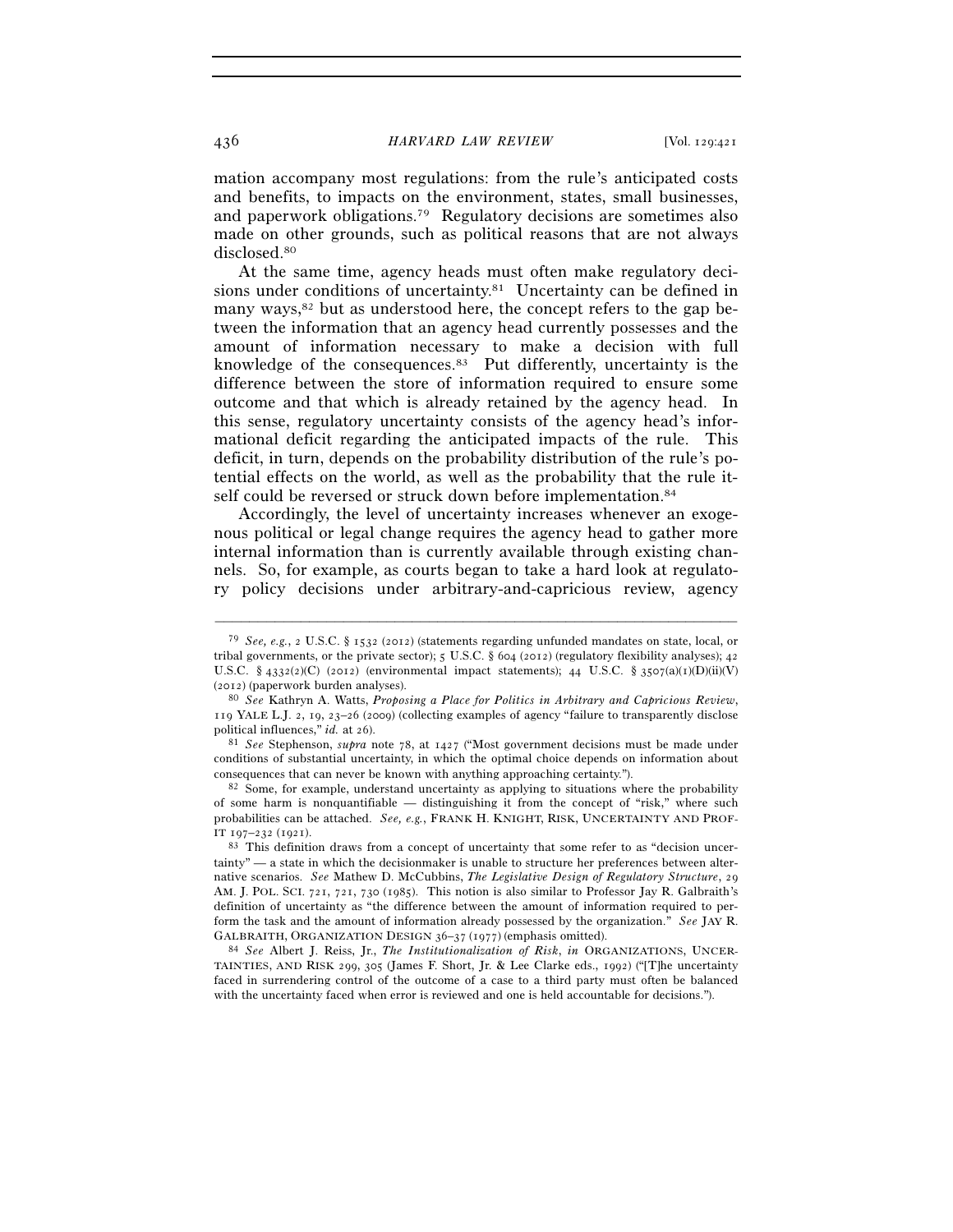heads faced greater uncertainty regarding how to formulate and draft their regulations in ways that would withstand judicial challenge.85 Holding these dynamics constant, an individual agency head's level of uncertainty also increases when she privileges different kinds of information due to a change in preferences for particular outcomes. For example, an FDA appointee with little technical training, but deep partisan loyalties, may seek more information about a rule's political implications relative to its expected scientific impacts. Similarly, a head of the EPA with political aspirations after leaving her position might be more concerned with appeasing the White House relative to the D.C. Circuit. Thus, she may seek more information about the President's preferences, rather than the regulation's litigation risks.

Administrative agencies must thus confront what organizational theorists refer to as the problem of "uncertainty absorption": how organizations operate "when inferences are drawn from a body of evidence and the inferences, instead of the evidence itself, are then communicated."86 When the available data are complex, what constitutes the "correct" interpretation of that data is contestable and can yield equally plausible inferences. As a result, the organizational division within the agency that engages in such interpretation wields substantial power.<sup>87</sup> It is therefore in the agency head's interests to organize these sources in ways that ensure that such information is presented to her in a way that best serves her priorities. In other words, the agency head can design structures and procedures to process internal information in ways that she finds most salient.<sup>88</sup> Indeed, this analysis assumes that agency heads would rather select policies with consequences that are known rather than those that are unknown; that is, they are risk averse.89 When consequences are known, an agency head can take credit accordingly and produce outcomes in line with her prefer-

<sup>%</sup> See infra notes  $152-157$  and accompanying text.<br>
65 JAMES G. MARCH & HERBERT A. SIMON, ORGANIZATIONS 165 (1958).<br>
87 See Thomas H. Hammond, Agenda Control, Organizational Structure, and Bureaucratic *Politics*, 30 AM. J. POL. SCI. 379, 415 (1986) (indicating that in a hierarchical model of an organization, "only one person may be needed to knock [an alternative] out of further consideration" (emphasis omitted)); Raghuram G. Rajan & Luigi Zingales, *Power in a Theory of the Firm*, 113 Q.J. ECON. 387, 388 (1998) (characterizing "privileged access to [a] resource" as a form of power within an organization).<br><sup>88</sup> *See* McCubbins et al., *supra* note 3, at 256 (describing as one "motive for broad delegation"

of authority" the situation in which "political leaders are uncertain about what politically is the most desirable policy," and thus "[i]t can then be in their interest to set in motion processes that will resolve these uncertainties and that will use the newly acquired information to carry out the policy preferences they would have if fully informed"); *cf.* Coglianese et al., *supra* note 78, at 279 (analyzing how regulators use various strategies and procedures to gather information from regu-

lated industries). 89 *Cf.* KREHBIEL, *supra* note 32, at 62 (describing legislators' preference for policies with known consequences over those with uncertain consequences).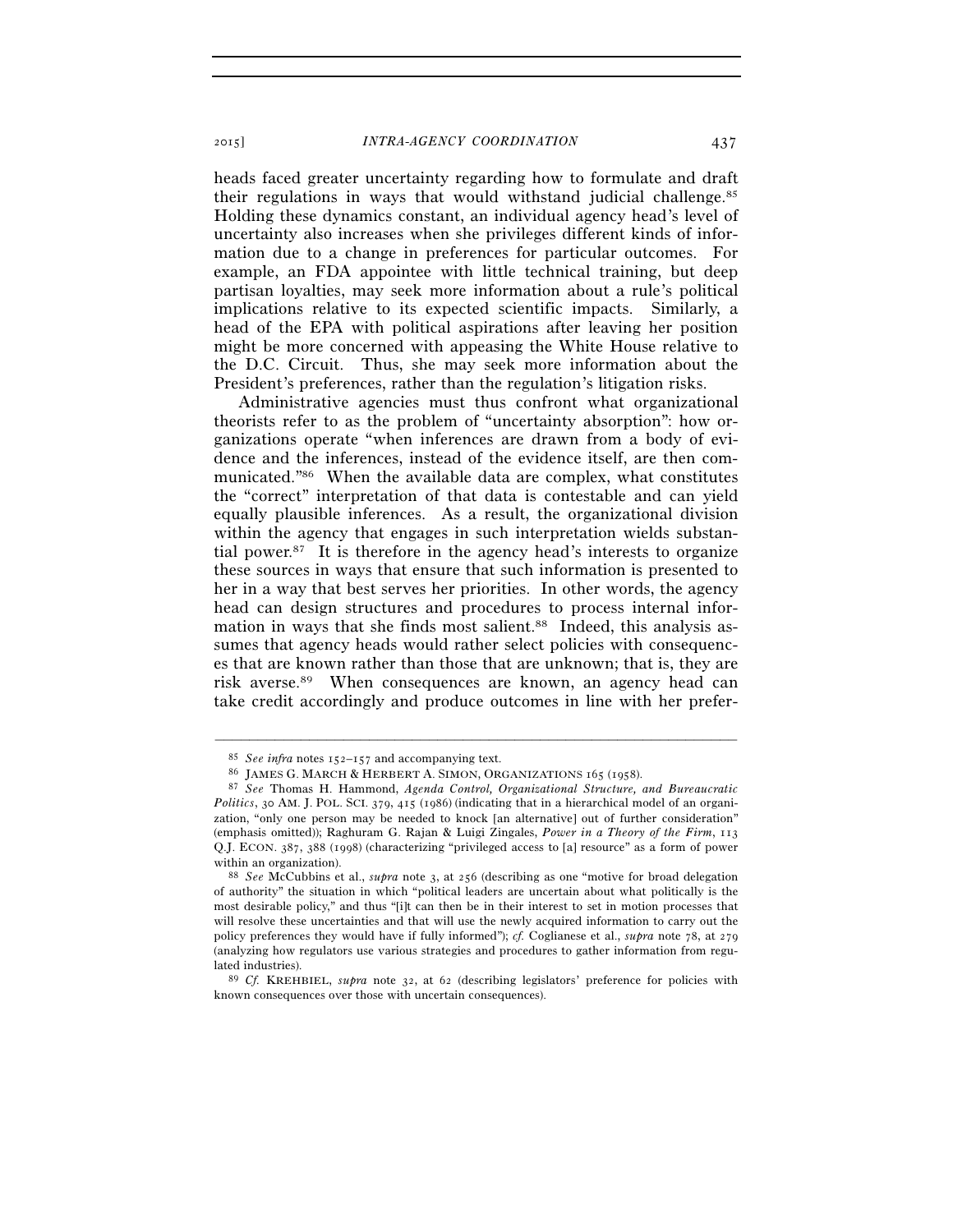ences.90 By contrast, when consequences are uncertain or unknown, there is a risk that the agency head will be unable to achieve her desired results — surprise and humiliation loom. $91$ 

In this sense, the agency can be understood as an information processor. The literature treating organizations as information-processing systems is vast and interdisciplinary,<sup>92</sup> but one insight that emerges and is developed in depth here is that managers often attempt to optimize the organization's capacity to process information in light of changes in external uncertainties.93 In this view, as uncertainty increases, the agency's existing information-processing capacity is challenged. To avoid an undesired decrease in output, the agency head must react by increasing the agency's information-processing capacity.94 The manager or agency head can do so in multiple ways — the most important of which, for our purposes, is by decreasing the costs of coordination among the agency's various divisions. In this sense, the institutional design problem facing the agency head can be understood as one of how to manage a team with superior information efficiently to achieve some level of desired regulatory output. When agency heads are newly appointed or otherwise confronted with novel sources of uncertainty, they can impose their own coordination mechanisms to process internal information in line with their regulatory goals.95

Of course, as later discussed, these efforts are themselves limited by the costs of implementing these changes subject to various constraints. These constraints could include both budgetary limits as well as any

<sup>90</sup> *Cf. id.* 

<sup>91</sup> *Cf. id.* 

<sup>92</sup> *See generally, e.g.*, JAMES A. BRICKLEY, CLIFFORD W. SMITH & JEROLD L. ZIMMERMAN, MANAGERIAL ECONOMICS AND ORGANIZATIONAL ARCHITECTURE (5th ed. 2009); RICHARD M. CYERT & JAMES G. MARCH, A BEHAVIORAL THEORY OF THE FIRM (1963); GALBRAITH, *supra* note 83; JACOB MARSCHAK & ROY RADNER, ECONOMIC THEORY OF TEAMS (1972); Roy Radner, *Hierarchy: The Economics of Managing*, 30 J. ECON. LITERA-TURE 1382 (1992); Roy Radner, *The Organization of Decentralized Information Processing*, 61 ECONOMETRICA 1109 (1993); Roy Radner & Timothy Van Zandt, *Information Processing in Firms and Returns to Scale*, ANNALES D'ÉCONOMIE ET DE STATISTIQUE, January/June 1992, at 265; Timothy Van Zandt, *Real-Time Decentralized Information Processing as a Model of Organizations with Boundedly Rational Agents*, 66 REV. ECON. STUD. 633 (1999). 93 *See* GALBRAITH, *supra* note 83, at 174–75. *See generally* MARSCHAK & RADNER, *supra*

note 92. 94 *See* GALBRAITH, *supra* note 83, at 37 (indicating that an increase in variables that an or-

ganization must consider will lead to "bottlenecks").

<sup>95</sup> *See* KATZMANN, *supra* note 1, at 9 ("In their efforts to shape policy outcomes, executives seek to control the process by which decisions are reached."); Hammond, *supra* note 87, at 382 ("The structure of a bureaucracy . . . influences which options are to be compared, in what sequence, and by whom [such that] a particular organizational structure is, in effect, the organization's agenda." (emphasis omitted)); Magill, *supra* note 40, at 886; Weisbach & Nussim, *supra* note 29, at 985–92 (discussing coordination costs).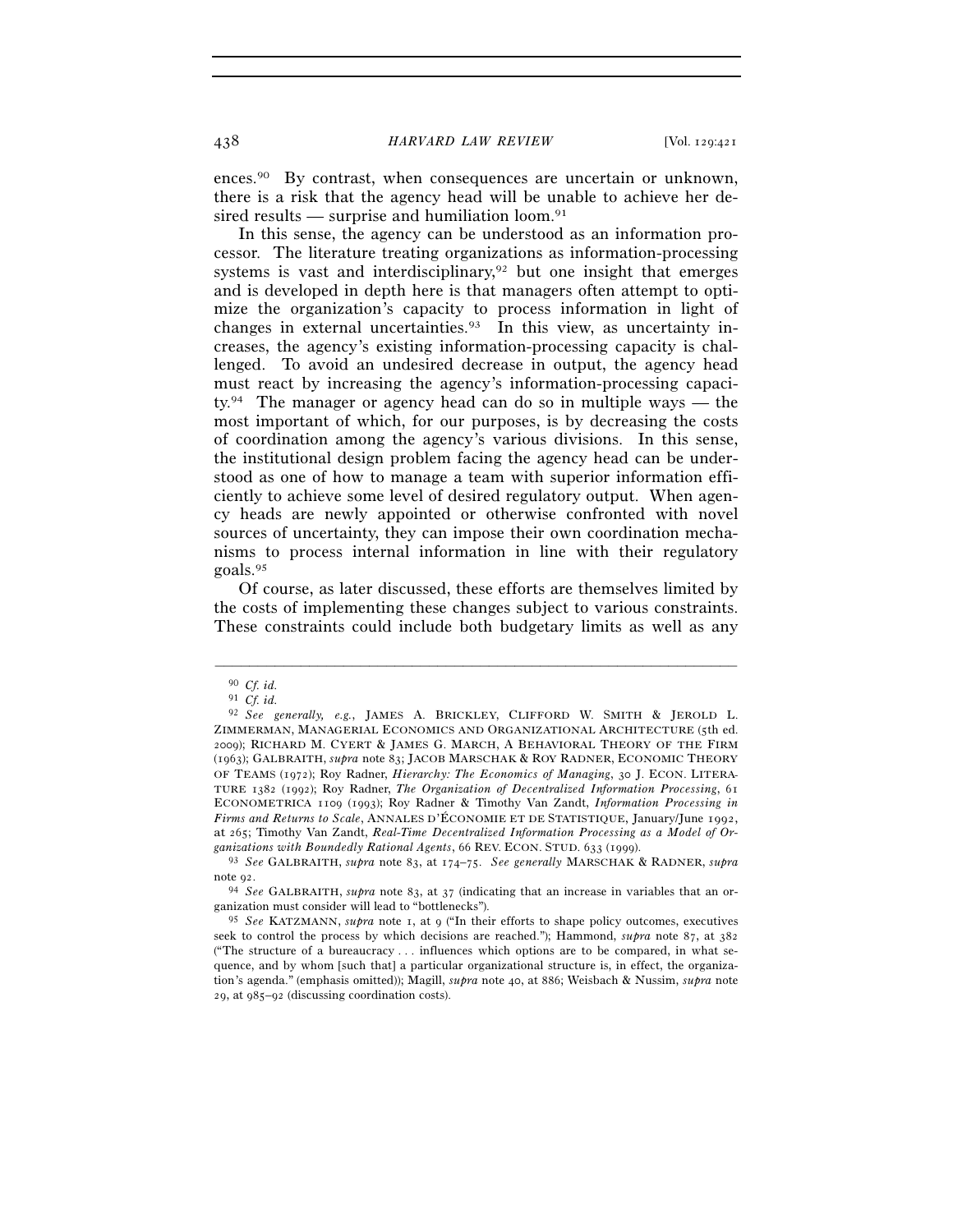organizational restrictions imposed by Congress, the President, and parent agency heads (such as, for example, the Secretary of HHS's oversight of the FDA's Commissioner). More generally, for any fixed constraint, agency heads will engage in reorganizations or process reforms in response to changed informational needs only when the expected value of such information outweighs the implementation costs.

In adopting this approach, this analysis seeks to expand beyond the dominant tendency of administrative law scholarship to conceive of bureaucracies solely in principal-agent terms — that is, primarily defined by a divergence of preferences between agency heads and their staff. From this assumption, the principal-agent paradigm largely presumes that organizations set up hierarchies in order to yield the benefits of subordinate expertise while minimizing shirking and other agency costs.96 By contrast, the team production approach initially assumes away divergent preferences between the agency head and her staff.97 Instead, it considers the distinct problems that arise when productive activity requires the coordination and investment of resources by two or more groups or individuals within an organization.<sup>98</sup>

Why is the team theory approach not only plausible but also a persuasive way to understand the bureaucracy? While principal-agent perspectives have long traded on anecdotes of defiant career staff, thicker case studies of the sort found in the public administration literature emphasize instead the ways in which civil servants seek to support — not undermine — their political principals.<sup>99</sup> One explanation for this observation arises from how civil servants often perceive their own roles: "to present information to political appointees, to let the appointees make the decision, and then to carry out the president's or the appointee's directives."100 Many career staff, that is, understand their function as that of information provision, not policymaking. As a

<sup>96</sup> *See, e.g.*, PAUL MILGROM & JOHN ROBERTS, ECONOMICS, ORGANIZATION, AND MANAGEMENT 214–39 (1992). *See generally* Oliver E. Williamson, *Hierarchical Control and Optimum Firm Size*, 75 J. POL. ECON. 123 (1967) (discussing diminishing returns to scale within hierarchical organizations).

<sup>97</sup> *See* Weisbach & Nussim, *supra* note 29, at 984 (characterizing team theory as an approach that "assume[s] away any divergence of preferences among individual agents"). 98 *See* Masahiko Aoki, *The Contingent Governance of Teams: Analysis of Institutional Com-*

*plementarity*, 35 INT'L ECON. REV. 657, 658–60 (1994); Margaret M. Blair & Lynn A. Stout, *A Team Production Theory of Corporate Law*, 85 VA. L. REV. 247, 249 (1999); Luis Garicano, *Hierarchies and the Organization of Knowledge in Production*, 108 J. POL. ECON. 874, 874 (2000); Weisbach & Nussim, *supra* note 29, at 983–84.<br><sup>99</sup> *See, e.g.*, MARISSA MARTINO GOLDEN, WHAT MOTIVATES BUREAUCRATS? (2000);

James P. Pfiffner, *Political Appointees and Career Executives: The Democracy-Bureaucracy Nexus in the Third Century*, 47 PUB. ADMIN. REV. <sup>57</sup> (1987). 100 GOLDEN, *supra* note 99, at 155; *see also id.* ("[C]areer civil servants are motivated, at least

in part, by their role perception, [which] leads them to cooperate with their appointed principals in the executive branch.").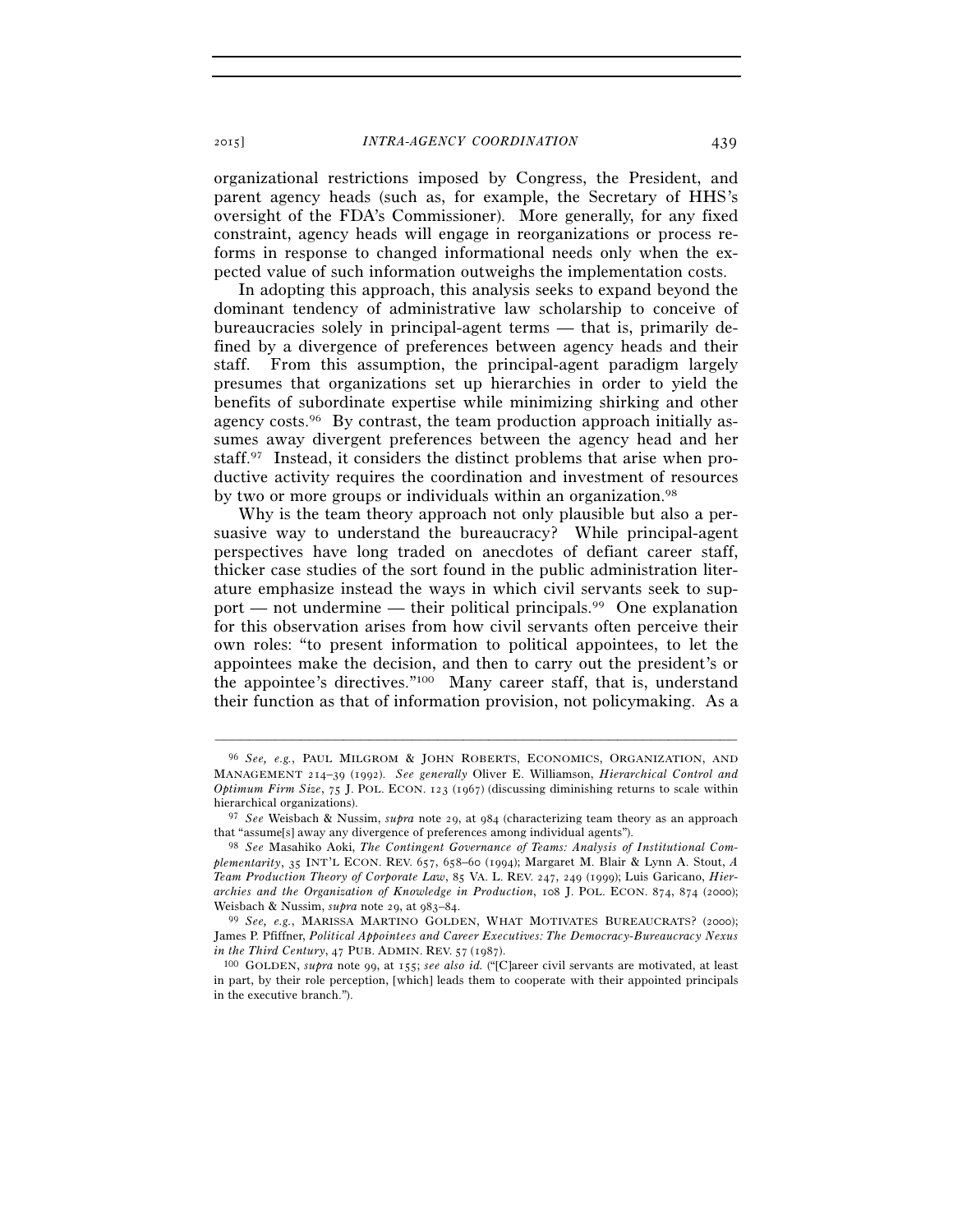result, this "internal code of conduct" can mitigate temptations to otherwise resist appointed superiors.101 At the same time, civil servants may also act as team players out of self-interest.102 Recalcitrant career staff in the Senior Executive Service, for example, can face possible demotions, undesirable reassignments, and even termination.103 Civil servants may also cooperate in search of career advancement by "hitch[ing] their wagons" to well-connected agency heads.<sup>104</sup> For any of these reasons, bureaucrats may in fact be more responsive than resistant to their appointed superiors.

At the same time, of course, these two perspectives — principalagent and team-oriented — are, in many ways, inextricably linked. Principal-agent problems often arise because of information asymmetries, and, in this respect, efforts to reduce internal informationacquisition costs can also help mitigate potential agency problems. As such, principal-agent insights are still relevant to the present analysis and will be developed further in future work.<sup>105</sup> The main thesis explored in the present study, however, is that internal managerial forms arise not only to monitor and police agents but also to handle limitations on information processing. It is these limitations, in turn, that require that relevant informational tasks be divided and then coordinated through higher tiers in the agency's hierarchy, or through other related structures and processes.106 This perspective accordingly focuses on minimizing not only agency costs but information costs as well.

<sup>101</sup> *Id.* 

<sup>102</sup> *Id.* at 23 (finding "considerable support" for the idea that "[c]areer civil servants frequently acted in ways that served their own self-interest," and finding that "self-interest calculations led to a wide range of behaviors . . . including complying with the directives of political principals"). 103 *See id.* at 158–59 ("Career bureaucrats cooperated rather than resisted because they feared

for their jobs, wanted to avoid the wrath of their appointed bosses, did not want to be demoted or banished, and sought to advance their careers."); Patricia W. Ingraham & Charles Barrilleaux, *Motivating Government Managers for Retrenchment: Some Possible Lessons from the Senior Executive Service*, 43 PUB. ADMIN. REV. 393, 395 (1983) (noting that the "act of signing the SES contract removed the managers from many of the traditional securities of civil service protection" and discussing the incentives that were meant to "provide the president and his appointees with a more flexible and responsive managerial corps which would be more clearly accountable to presidential leadership and direction").

<sup>&</sup>lt;sup>104</sup> GOLDEN, *supra* note 99, at 159.<br><sup>105</sup> That work will attend, among other things, to the ways in which agency heads design internal structures and processes to undermine or otherwise avoid incompetent or uncooperative career staff. Whether principal-agent or team theory models are ultimately more valuable will depend in part on how well they describe the actual behavior of agency actors. It is possible that both models are useful given the variety of administrative agencies, their individual histories and cultures, and the resulting potential (or lack thereof) for preference divergence between agency heads and their career staff.

<sup>106</sup> *See* Weisbach & Nussim, *supra* note 29, at 984.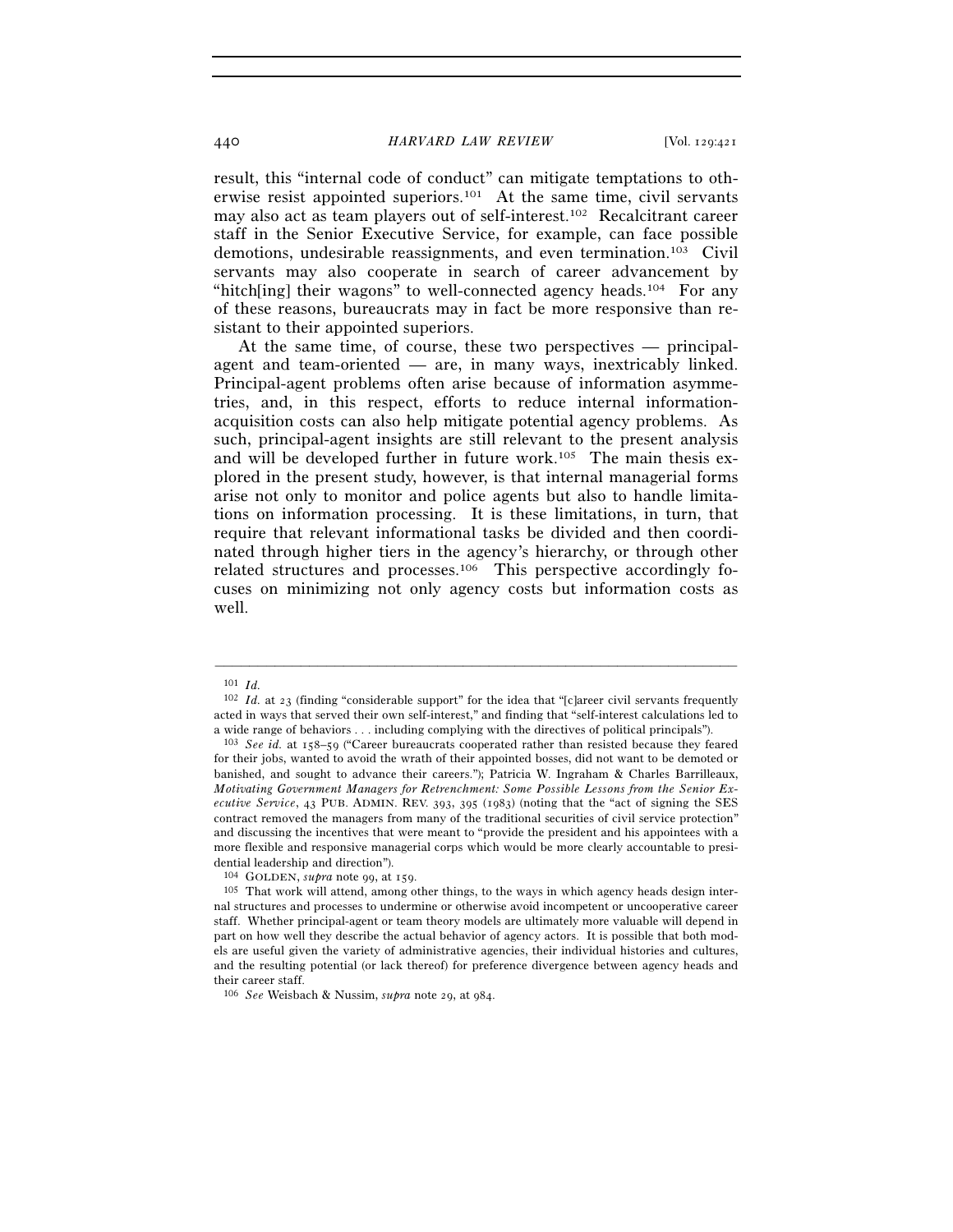#### *C. The Need for Subdelegation*

For the same reasons that Congress and the President delegate to agency heads, so too must agency heads delegate within their own ranks.107 These subdelegations can arise because agency heads face numerous constraints — whether in terms of time, expertise, or resources — requiring them to rely on agents within the bureaucracy to help produce rules and sustain them through various political and legal challenges. As a result, agency heads frequently require a team that can provide the requisite information to draft a regulation and help determine its substance.<sup>108</sup>

This section accordingly discusses some of the most important developments in the administrative state that have influenced agency heads' general need for certain kinds of internal information, whether political, legal, economic, or scientific in nature.109 The account is not intended to be comprehensive, only illustrative.110 Different agencies will also require more specific kinds of information depending on the scope and subject of their regulatory domains. While there is a rich literature about how agencies acquire information from external sources, $111$  the inquiry here is distinct. Specifically, the analysis holds the level of information possessed by the agency constant, and asks how exogenous dynamics can change the agency head's demand for that information within the agency.

*1. Political.* — Administrative agencies are subject to multiple political overseers that possess numerous means to delay or otherwise prevent a regulation from going into effect. Congress, for example, has

<sup>107</sup> *See* Magill, *supra* note 40, at 884–86. 108 *See* Stephenson, *supra* note 78, at 1427–30 (discussing agents "or their subordinates," *id.* at 1429, conducting research in order to respond to scientific, economic, and political uncertainties facing agencies).

<sup>109</sup> The boundaries between these categories of knowledge are contestable and fluid but map onto familiar typologies in administrative law and other disciplines. *See, e.g.*, KATZMANN, *supra* note 1, at 105 (arguing that a Federal Trade Commissioner "has the license to consider legal, economic, political, and other factors in reaching his decision"); Magill & Vermeule, *supra* note 38, at 1077–78 ("The ongoing contest over the roles of expertise, legalism, and politics in administrative law can . . . be viewed in sociological terms as a contest among different types of professionals, with different types of training and priorities."). See also ALVIN I. GOLDMAN, KNOWLEDGE IN A SOCIAL WORLD (1999), in which Professor Goldman distinguishes among special domains of knowledge including "science," "law," and "democracy." *Id.* at 221-348. Goldman also discusses "education" as a domain of knowledge, *id.* at 349–73, which is not relevant to the bureaucratic context as understood here.

<sup>110</sup> Others have provided more extensive accounts of various external judicial and political influences on the agency. *See generally* Magill & Vermeule, *supra* note 38. The purpose here is to reframe some of these external dynamics in terms of categories of information that the agency head requires as a result of exogenous factors, thus motivating the various structures and processes discussed in Part III.

<sup>111</sup> *See, e.g.*, Coglianese et al., *supra* note 78, at 281–85; Matthew C. Stephenson, *Bureaucratic Decision Costs and Endogenous Agency Expertise*, 23 J.L. ECON. & ORG. 469, 476–77 (2007).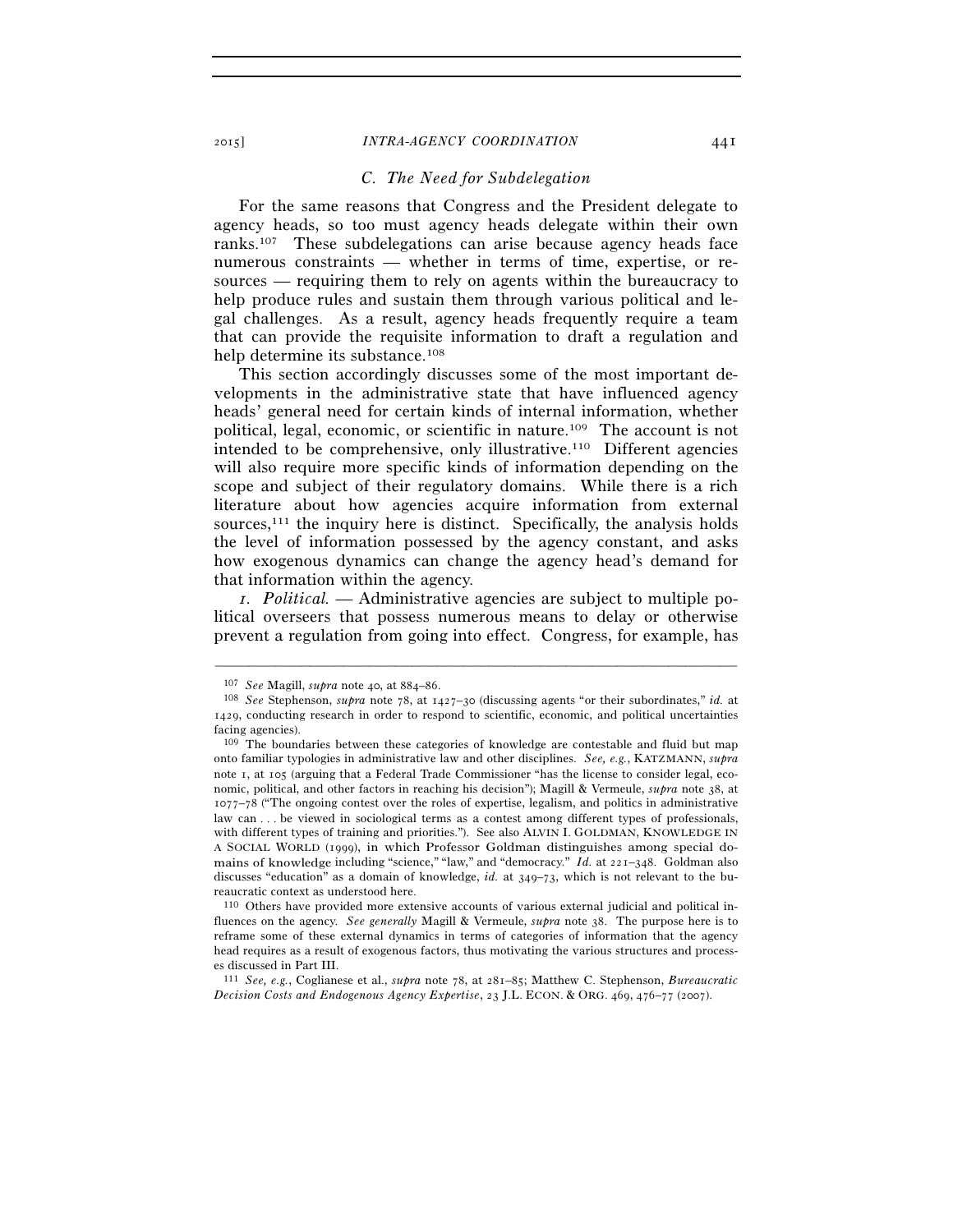always been able to override a regulation by amending the authorizing statute.<sup>112</sup> In addition, Congress can refuse to grant an agency funds to enforce the rule, or subject the agency head to bruising oversight hearings.113 Because passing new legislation is difficult, a number of innovations have also sought to lower the cost of striking down an agency's regulation. The legislative veto, for example, attempted to reserve to Congress the ability to nullify executive actions taken pursuant to the underlying statute — though it was eventually struck down as unconstitutional.114 Instead, Congress must now pass a joint resolution of disapproval under the Congressional Review Act<sup>115</sup> to overturn a regulation; this resolution, like a statutory amendment, requires presidential assent to go into effect.<sup>116</sup>

The President, for his part, also possesses various mechanisms of control. At the most extreme, he could threaten an uncooperative agency head with removal. Alternatively, the President could also seek to exercise directive authority over his appointee.117 Perhaps his most important tool of late has been his ability to review executive agency regulations through a process currently coordinated by the Office of Information and Regulatory Affairs (OIRA).118 President Reagan was arguably the first to exert such supervisory control "self-consciously and openly"119 through an executive order establishing a review regime that broadly continues through bipartisan consensus today. Specifically, under current governing orders, executive branch agencies must submit "significant" rules to OIRA.<sup>120</sup> Significant regulations meet one of multiple criteria. They may be expected to have an annual economic effect of \$100 million or more; raise potential inconsistencies with

<sup>–––––––––––––––––––––––––––––––––––––––––––––––––––––––––––––</sup> 112 *Cf.* R. Douglas Arnold, *Political Control of Administrative Officials*, 3 J.L. ECON. & ORG. 279, 280–83 (1987) (discussing ways that Congress can influence agency decisions and operations).<br>
<sup>113</sup> See Beermann, *supra* note 66, at 122–26.<br>
<sup>114</sup> See INS v. Chadha, 462 U.S. 919, 958–59 (1983).<br>
<sup>115</sup> 5 U.S.C. §§

new final rule and its associated analysis to Congress and the Government Accountability Office. *Id.* at § 801(a)(1)(A)–(B). Within a sixty-day review period, Congress can use expedited procedures to pass a joint resolution of disapproval overturning the rule. *Id.* at  $\S$ § 801(a)(3)(B), 802. Since the statute's 1996 enactment, it has only been used once to invalidate a rule. That rule was the Occupational Safety and Health Administration's ergonomics standard in March 2001, "an action that some believe to be unique to the circumstances of its passage." MORTON ROSENBERG, CONG. RESEARCH SERV., RL30116, CONGRESSIONAL REVIEW OF AGENCY RULEMAKING: AN UPDATE AND ASSESSMENT OF THE CONGRESSIONAL REVIEW ACT AFTER A DECADE 6 (2008).

<sup>&</sup>lt;sup>117</sup> See Kagan, supra note 66.<br>
<sup>118</sup> See id. at 2277–90.<br>
<sup>119</sup> Id. at 2277.<br>
<sup>119</sup> Ld. at 2277.<br>
<sup>120</sup> Exec. Order No. 12,866 § 6(a), 3 C.F.R. 638, 644–46 (1994), *reprinted as amended in* 5 U.S.C. § 601 app. at 86–91 (2012).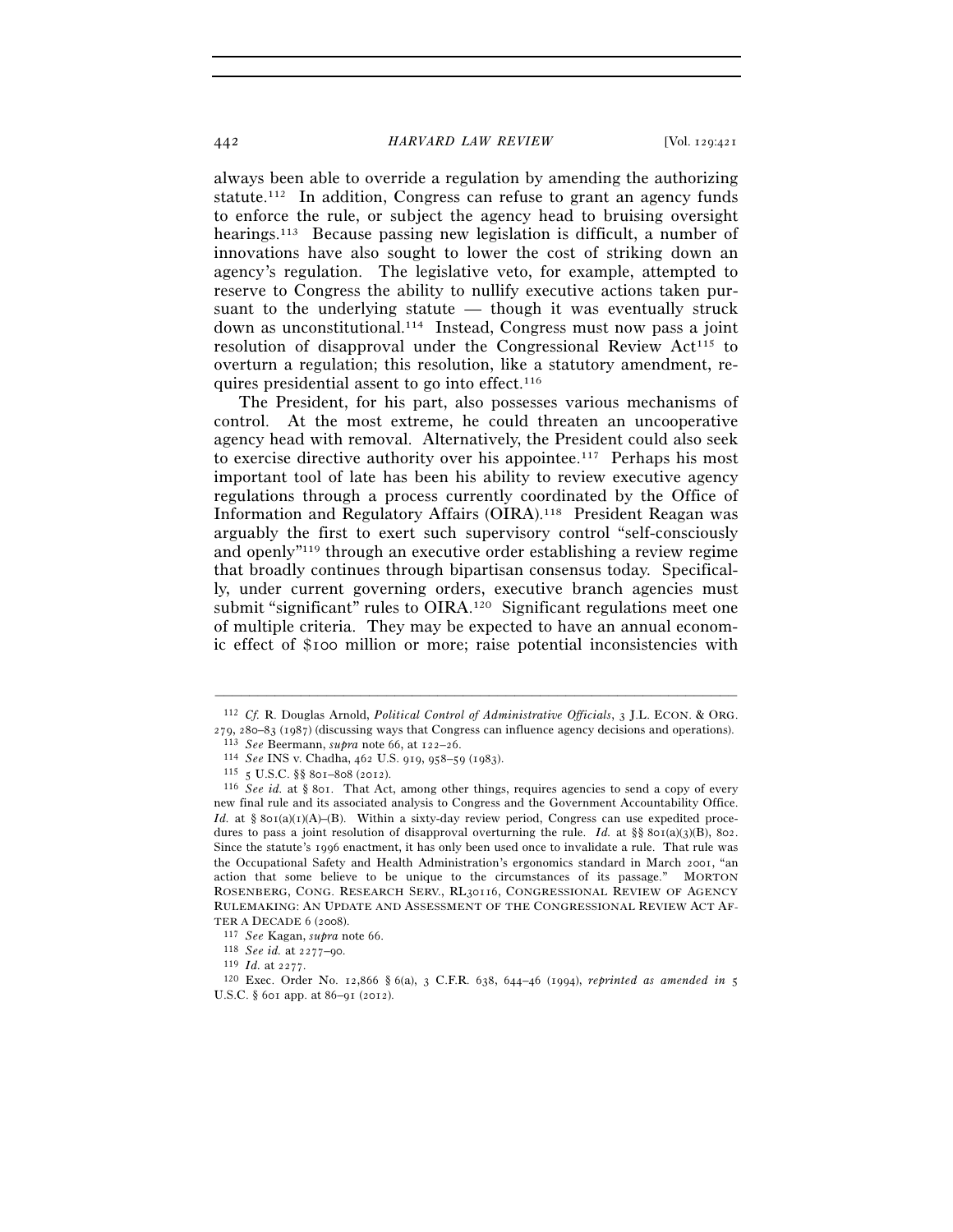other agencies; "[m]aterially alter the budgetary impact of" certain programs; or invoke "novel legal or policy issues."121

Many of these criteria reflect factors that Presidents consider highly salient either to advance their own regulatory agendas or their parties' electoral interests. Indeed, one explicit standard of presidential review is whether the regulation demonstrates consistency with the "President's priorities" and prevents "conflict" with "policies or actions taken or planned by another agency."122 OIRA thus helps to coordinate a process that explicitly engages in a kind of political review to ensure that the regulation aligns with presidential preferences.123 Should a conflict arise, OIRA can effectively reverse an agency action on behalf of the President in a number of ways, including the use of "return" letters explaining the reason for the return, encouraging the agency to withdraw the rule, or otherwise suggesting revisions.<sup>124</sup>

Thus, agency heads seeking to avoid reversal of their regulations by the President or Congress will demand information about the extent to which they will face such external opposition. Such opposition not only increases the probability that their rules will be reversed, but also is costly in terms of the time and resources required to engage and respond. To minimize these risks, agency heads thus value information about the relative likelihood of reversal. In this sense, such "political information" can be understood as knowledge or data about the consequences of a regulation for various electoral interests.125 These inter-

<sup>&</sup>lt;sup>121</sup> *Id.* § 3(f), 3 C.F.R. at  $641-42$ . The text in full states:

<sup>&</sup>quot;Significant regulatory action" means any regulatory action that is likely to result in a rule that may:

<sup>(</sup>1) Have an annual effect on the economy of \$100 million or more or adversely affect in a material way the economy, a sector of the economy, productivity, competition, jobs, the environment, public health or safety, or State, local, or tribal governments or communities;

<sup>(</sup>2) Create a serious inconsistency or otherwise interfere with an action taken or planned by another agency;

<sup>(</sup>3) Materially alter the budgetary impact of entitlements, grants, user fees, or loan programs or the rights and obligations of recipients thereof; or

<sup>(</sup>4) Raise novel legal or policy issues arising out of legal mandates, the President's priorities, or the principles set forth in this Executive order.

*Id.* OMB's *Circular A-4*, in turn, states that "Executive Order 12866 requires agencies to conduct a regulatory analysis for economically significant regulatory actions as defined by Section  $3(f)(1)$ ." OFFICE OF MGMT. & BUDGET, CIRCULAR A-4, REGULATORY ANALYSIS I (2003).<br><sup>122</sup> Exec. Order No. 12,866 § 2(b), 3 C.F.R. at 640.<br><sup>123</sup> See Stuart Shapiro, *Unequal Partners: Cost-Benefit Analysis and Executive Review of Regu-*

*lations*, 35 ENVTL. L. REP. 10,433, 10,433–34 (2005) (distinguishing between "OIRA's role as the eyes and ears of the president in overseeing regulatory agencies" and its "analytical mission," *id.* at 10,434).

<sup>124</sup> *See* Exec. Order No. 12,866 § 6(b)(3), 3 C.F.R. at 647. 125 *See* McCubbins et al., *supra* note 3, at <sup>258</sup> (referring to "political information" as that which is gained when "the agency learns [through notice-and-comment procedures] who are the relevant political interests to the decision and something about the political costs and benefits associated with various actions").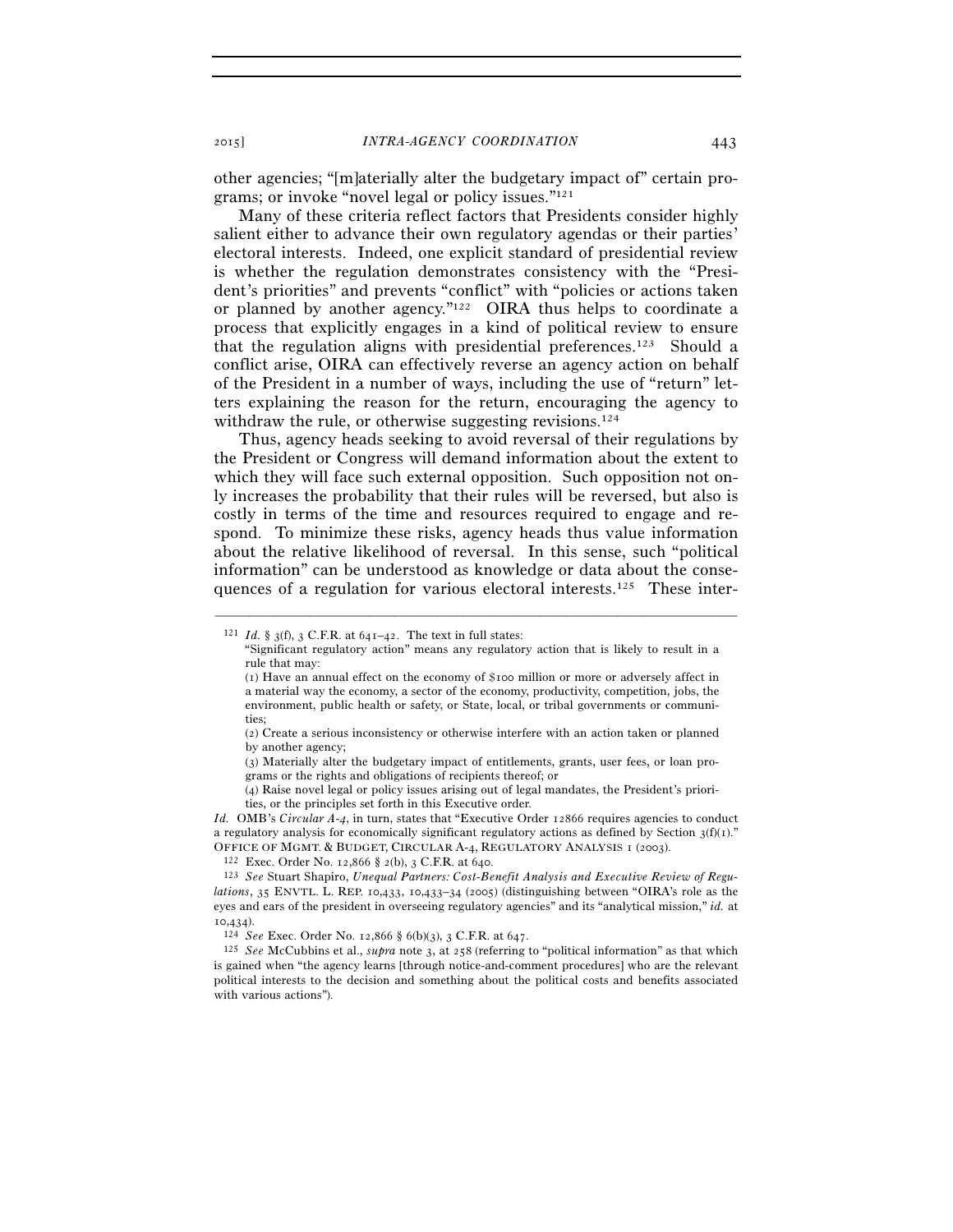ests could include those of individual legislators or the White House, as well as interest groups and other stakeholders engaged in "firealarm" oversight.126

Political information of this sort is often possessed by political appointees within the agency, who are sometimes presidentially appointed and Senate-confirmed. Because of their partisan affiliations, such internal actors often have more knowledge relative to others within an agency about how a regulation may be politically perceived. Because executive branch norms constrain informal communications between the White House and career civil servants, these communications are often channeled through the political appointees in the agency.<sup>127</sup> Some agencies also have dedicated offices of legislative affairs, which form more long-term relationships with congressional staff.128

*2. Legal.* — In addition to political checks, administrative agencies are also subject to a number of legal constraints reinforced through judicial review. Many of these requirements arise from the Administrative Procedure Act<sup>129</sup> (APA), its associated common law doctrines,130 and the agency's own organic statutes. As a result, agency heads also need legal advice regarding a rule's litigation risks and the extent to which statutes and judicial decisions may constrain their regulatory options. In the words of one observer:

[T]he main tasks of the lawyer in public administration are divided into two basic functions. One is protective; he must safeguard his agency against legal challenge from the outside. The other is facilitative; time and again officials need the expert in framing legal devices for the attainment of administrative ends.131

Put differently, administrative lawyers are trained to anticipate potential litigation risks and help agency heads brainstorm legal options that

<sup>126</sup> *See* Mathew D. McCubbins & Thomas Schwartz, *Congressional Oversight Overlooked: Police Patrols Versus Fire Alarms*, 28 AM. J. POL. SCI. 165, 166 (1984) (describing "fire-alarm oversight" as a "less centralized" type of oversight that relies on "a system of rules, procedures, and informal practices that enable individual citizens and organized interest groups" to hold agencies accountable).

<sup>127</sup> *Cf.* Richard J. Pierce, Jr., *Outsourcing Is Not Our Only Problem*, 76 GEO. WASH. L. REV. 1216, 1223 (2008) (book review) ("A political appointee can usually do battle with the [White House's] Office of Management and Budget over both policy decisions and important issues involving the agency's budget and staffing in a more effective manner than can a career government employee."); *id.* ("A career FSO Ambassador can communicate with the White House only through the elaborate chain of command established by the Secretary of State. Most politically appointed ambassadors have personal relationships with the President that allow them to engage in far more effective direct communication with the White House.").<br> $^{128}$  *See infra* notes 250–253 and accompanying text.

<sup>&</sup>lt;sup>129</sup> Pub. L. No. 79-404, 60 Stat. 237 (1946) (codified as amended in scattered sections of 5 U.S.C.).<br><sup>130</sup> *See* Metzger, *supra* note 66.

<sup>&</sup>lt;sup>131</sup> Fritz Morstein Marx, *The Lawyer's Role in Public Administration*, 55 YALE L.J. 498, 507  $(1946).$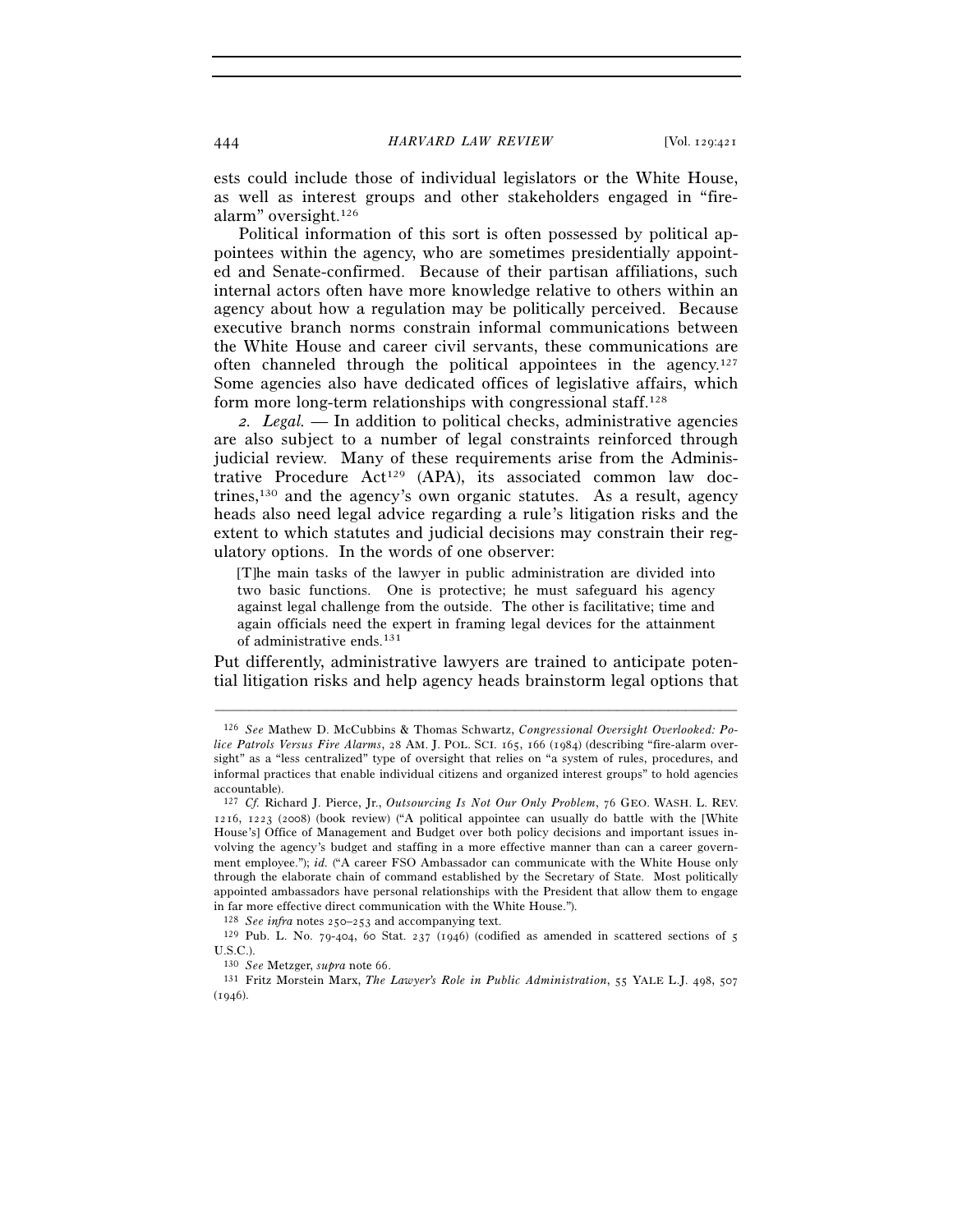will allow them to accomplish their desired ends. In this sense, their comparative advantages can best be characterized as providing information about the applicable law, as well as how that law will be applied to the circumstances of specific rulemakings.132

Consequently, many agency heads have established general counsel's offices with varying degrees of autonomy from the programmatic operating divisions.133 These lawyers' responsibilities differ across agencies and between various levels of the hierarchy. Broadly speaking, however, lawyers in general counsel's offices often have the following duties related to rulemaking: providing legal advice and opinions to the agency and the public; drafting and reviewing reports, rules, and legislation; and generally assisting the policymaking process within the agency as a whole.<sup>134</sup>

Beyond these functional responsibilities, lawyers are also likely to bring a distinctive perspective to regulatory problems, given their general background, demographics, and professional schooling.135 Some commentators, for example, posit that "lawyers, by training, are more tolerant of institutional rules and procedures that yield decisions perceived to be wrong or mistaken in specific cases but yield superior outcomes in general."136 With regard to administrative lawyers specifically, others argue that since lawyers are not charged with the management or execution of policies, they are likely to be more detached than other agency actors and thus better able to balance multiple interests.137 At the same time, however, this orientation has also been

<sup>132</sup> *See* GOLDMAN, *supra* note 109, at 273 (characterizing legal knowledge as concerned with the "material (nonlegal) facts of the case" and "the legal basis for classifying [a] case under the target category or categories" (emphases omitted)); WILSON, *supra* note 31, at 284 ("[A]s courts become more important to bureaucracies, lawyers become more important in bureaucracies."); Magill & Vermeule, *supra* note 38, at 1078 ("[R]ules and structures that empower lawyers will carry in their wake the distinctive culture of lawyers.").

<sup>133</sup> *See* KATZMANN, *supra* note 1, at 15–26, 36–57 (discussing the role of lawyers within the Federal Trade Commission's Bureau of Competition and these lawyers' clashes with economists); Marx, *supra* note 131, at 499 ("[T]he lawyers one finds hidden in the nooks and crannies of nearly all government agencies [are] sometimes formed into fairly compact bodies in such functional units as the general counsel's office, sometimes more or less closely attached to various operating divisions, and sometimes doing business as relatively free entrepreneurs by spotting trouble as they look around.").

<sup>134</sup> Raymond P. Baldwin & Livingston Hall, *Using Government Lawyers to Animate Bureaucracy*, 63 YALE L.J. <sup>197</sup>, 198 (1953). 135 *See, e.g.*, Magill & Vermeule, *supra* note 38, at 1058–62, 1072–73; Schlanger, *supra* note 39,

at 61; *cf.* JACK GOLDSMITH, POWER AND CONSTRAINT 124–25 (2012) (noting the unique role of lawyers in military operations).

<sup>136</sup> Magill & Vermeule, *supra* note 38, at 1078 n.141 (citing FREDERICK SCHAUER, THINK-ING LIKE A LAWYER 8–10 (2009); Frederick Schauer, *Is There a Psychology of Judging*?, *in* THE PSYCHOLOGY OF JUDICIAL DECISION-MAKING 103 (David Klein & Gregory Mitchell eds., <sup>2010</sup>)). 137 *See* Marx, *supra* note 131, at 516 ("In the character of his counsel, whether on policy or op-

erating situations, the government lawyer can convey the value of a just balance of interests . . . .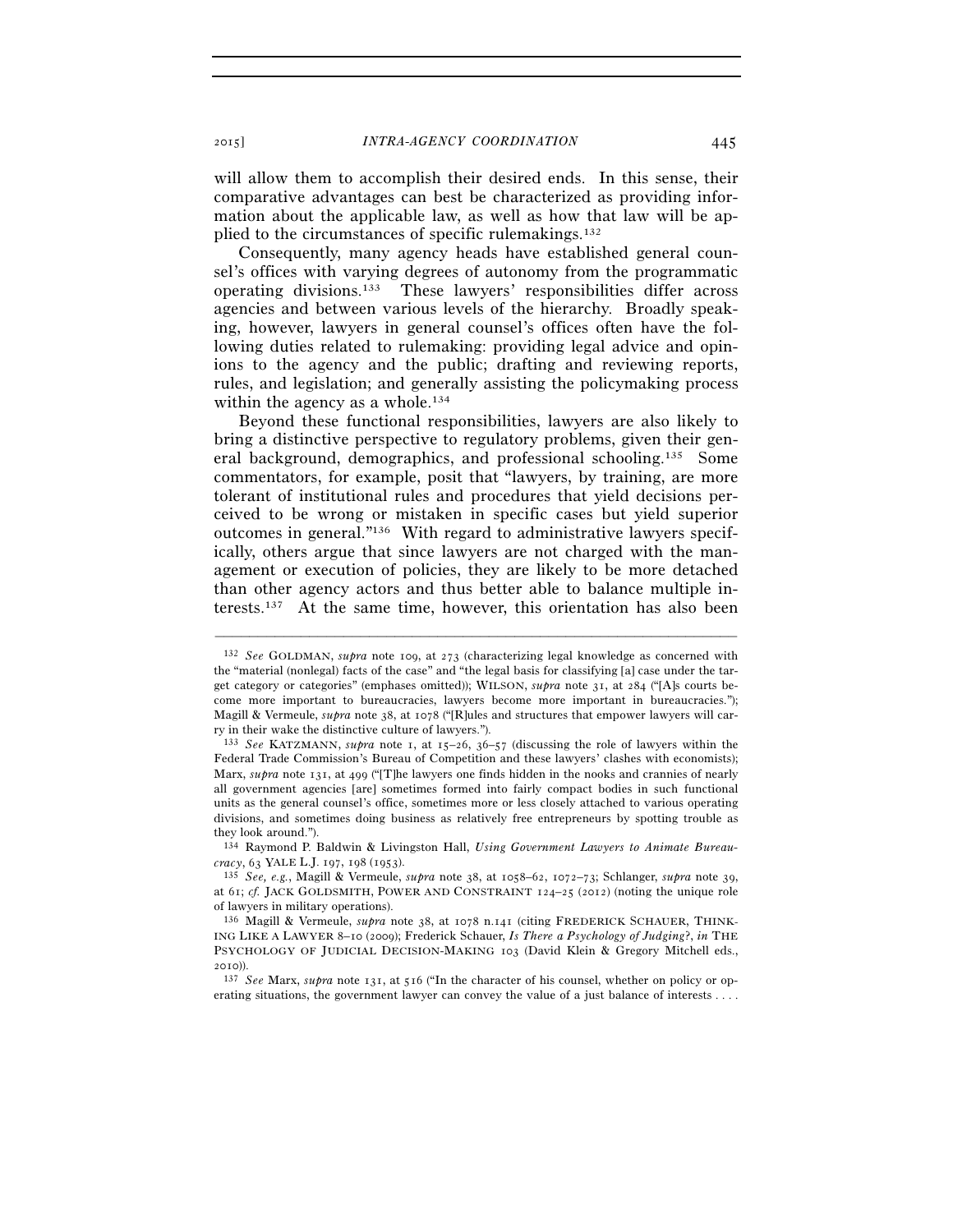criticized as fostering an unnecessary amount of conservatism and risk aversion, particularly in highly uncertain contexts such as national security.<sup>138</sup>

Nevertheless, many exogenous doctrinal changes have had the effect of increasing or decreasing the internal need for lawyers with these perspectives.139 Perhaps one of the most important examples is that of *Chevron U.S.A. Inc. v. Natural Resources Defense Council, Inc.*, 140 which calls for judicial deference to an agency's reasonable statutory interpretation when the underlying statute is ambiguous.<sup>141</sup> Its twopart test is a familiar one: first, the judge must ask "whether Congress has directly spoken to the precise question at issue."<sup>142</sup> If Congress's intent is "clear," then that intention governs; $143$  but if the statute is ambiguous or silent, then in Step Two courts ask whether the agency's interpretation is "permissible" and, if so, defer accordingly.144

Before *Chevron*, many cases emphasized the court's role as the definitive interpreter, but allowed for deference to an agency's interpretation when the agency had demonstrated the "power to persuade," usually by virtue of its expertise and experience administering the statute.145 Consequently, as former EPA general counsel Donald Elliott explains, lawyers usually offered a "point estimate" of what they perceived as the "best" statutory interpretation.146 In this capacity, lawyers often played a dominant role within the agency.147 Since ambiguous statutes could yield multiple reasonable interpretations in *Chevron*'s wake, however, agency heads no longer required authorita-

<sup>142</sup> *Chevron*, 467 U.S. at 842. 143 *Id.*

<sup>–––––––––––––––––––––––––––––––––––––––––––––––––––––––––––––</sup> Free from the ties that bind other officials to action programs, he is better able to marshal constructive detachment in appraising the means of departmental action." (footnote omitted)).

<sup>138</sup> *See* Michael B. Mukasey, *The Role of Lawyers in the Global War on Terrorism*, 32 B.C. INT'L & COMP. L. REV. 179, 182–83 (2009) ("[M]any people in . . . intelligence agencies claimed that their efforts to protect our country were hampered by risk-averse lawyers.").<br>
<sup>139</sup> *See* Magill & Vermeule, *supra* note 38, at 1042–54.<br>
<sup>140</sup> 467 U.S. 837 (1984).<br>
<sup>141</sup> *Id.* at 842–44. Some lower courts have al

capricious review and inquire as to whether an agency engaged in reasoned decisionmaking. *See, e.g.*, Sierra Club v. Leavitt, 368 F.3d 1300, 1304 (11th Cir. 2004); Consumer Fed'n of Am. v. U.S. Dep't of Health & Human Servs., 83 F.3d 1497, 1505–07 (D.C. Cir. 1996); *see also* Ronald M. Levin, *The Anatomy of* Chevron*: Step Two Reconsidered*, 72 CHI.-KENT L. REV. 1253 (1997); Mark Seidenfeld, *A Syncopated* Chevron*: Emphasizing Reasoned Decisionmaking in Reviewing Agency Interpretations of Statutes*, 73 TEX. L. REV. 83 (1994); Cass R. Sunstein, *Law and Administration After* Chevron, 90 COLUM. L. REV. 2071, 2105 (1990) ("[*Chevron*'s] reasonableness inquiry should probably be seen as similar to the inquiry into whether the agency's decision is 'arbitrary' or 'capricious' within the meaning of the APA.").

<sup>144</sup> *Id.* at 843. 145 *See, e.g.*, Skidmore v. Swift & Co., 323 U.S. 134, 140 (1944). 146 *See* E. Donald Elliott, Chevron *Matters: How the* Chevron *Doctrine Redefined the Roles of Congress, Courts and Agencies in Environmental Law*, 16 VILL. ENVTL. L.J. 1, 11 (2005). 147 *Id.*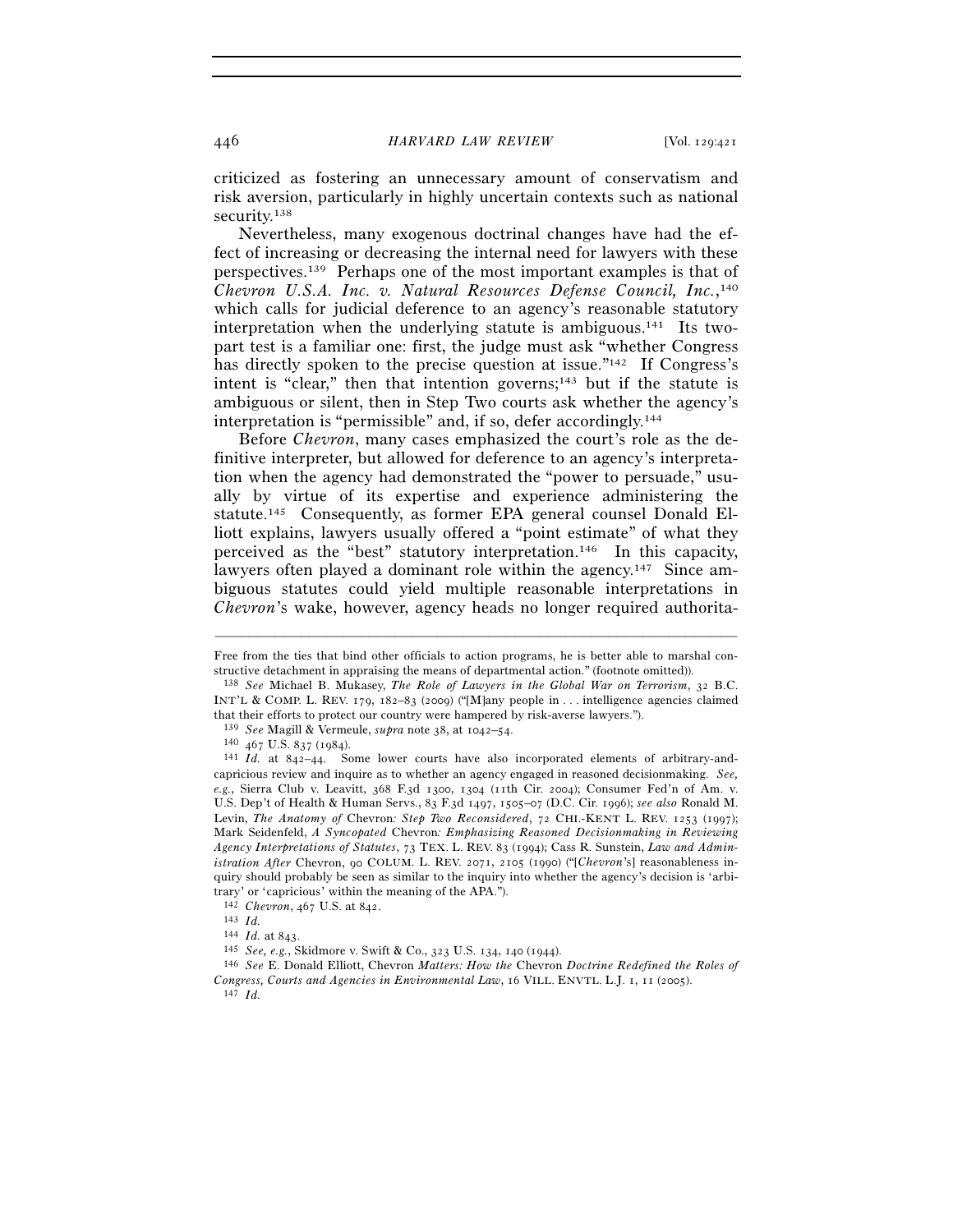tive answers from lawyers and turned instead to subject-specific experts and political appointees within the agency for information and advice.148

Subsequent doctrinal refinements have preserved an interpretive role for lawyers,149 but the validity of a legal interpretation now turns on the consequentialist policy rationales offered by agencies in the rule's preamble.150 As a result, administrative processes within an agency evolved to reflect this change in informational priorities.151 Agency heads now need less access to lawyers, and more efficient internal mechanisms for incorporating the views of scientists and policy experts into the regulatory development process.

*3. Scientific.* — *Chevron* was not the only doctrinal change to augment the informational role of scientists and other policy experts within the agency. Most notably, courts have also increased the agency head's demand for internal agency expertise by extending a "hard look" under arbitrary-and-capricious review.<sup>152</sup> Under this standard, agencies are required to show that they have "examine[d] the relevant data" and then "articulate a satisfactory explanation for [their] action."153 More specifically, these explanations must demonstrate "rational connection[s] between the facts found and the choice[s] made."154 What is important to note about this standard is that it is framed exclusively in terms of technocratic factors.155 Agencies must be able to explain changes in regulatory policy with respect to the scientific and policy-specific evidence available in the rulemaking record.156 As a result, substantive experts within an agency have become increasingly important to aiding the agency head in making the eventual policy choice.<sup>157</sup>

A number of legislative and executive branch developments have further augmented the agency head's need for internal access to

<sup>148</sup> *Id*. at 11–13; Magill & Vermeule, *supra* note 38, at 1046.

<sup>149</sup> *See, e.g.*, United States v. Mead Corp., 533 U.S. 218, 226–27 (2001) ("[A]dministrative implementation of a particular statutory provision qualifies for *Chevron* deference when it appears that Congress delegated authority to the agency generally to make rules carrying the force of law, and that the agency interpretation claiming deference was promulgated in the exercise of that authority. Delegation of such authority may be shown in a variety of ways, as by an agency's power to engage in adjudication or notice-and-comment rulemaking . . . ."). If an agency's interpretation does not qualify for *Chevron* deference, then *Skidmore* deference again calls for the agency to provide a persuasive legal interpretation. *Id.* at 234–39.

<sup>&</sup>lt;sup>150</sup> See Elliott, *supra* note 146, at 12–13.<br><sup>151</sup> Cf. id. at 12 (noting the "effect of Chevron on the internal dynamics of agency decisionmaking").<br><sup>152</sup> *See* 5 U.S.C. § 706(2)(A) (2012).

 $^{153}$  Motor Vehicle Mfrs. Ass'n v. State Farm Mut. Auto. Ins. Co., 463 U.S. 29, 43 (1983).  $^{154}$  *Id.* (quoting Burlington Truck Lines, Inc. v. United States, 371 U.S. 156, 168 (1962)). <br>
<sup>155</sup> *See* Watts, *supra* no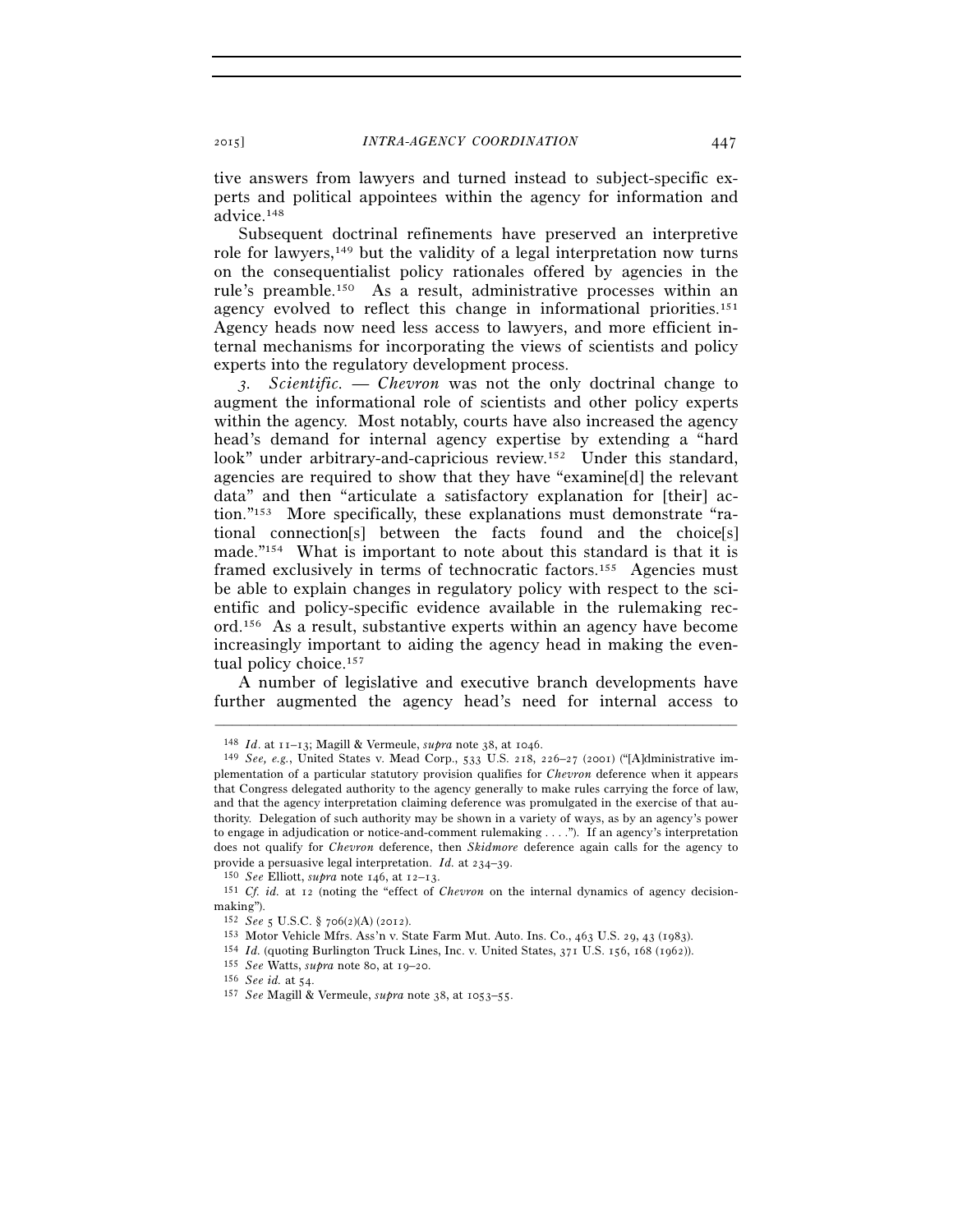trained scientists and policy professionals. In the face of criticisms that agencies were relying on "junk" science, Congress in 2000 passed the Information Quality Act.158 The Act directs the Office of Management and Budget (OMB) to promulgate guidelines that will help federal agencies develop more agency-specific information quality guidance; create administrative mechanisms allowing affected persons to request informational corrections; and submit to OMB periodic progress reports.159

Pursuant to the statute, OMB soon issued a bulletin defining various terms and specifying the substantive standards for information quality, including standards of utility, objectivity, and integrity.160 Moreover, the bulletin created a presumption of objectivity for "data and analytic results [that] have been subjected to formal, independent, external peer review."<sup>161</sup> Peer review generally consists of an independent, expert review of a study's methodology, analysis, and inferences by individuals capable of understanding and critically assessing the reviewed product.162 OMB subsequently issued a separate peer review bulletin applying the first bulletin to all "influential scientific information" disseminated by the agency, but distinguishing policy determinations left to the agency head's discretion.163 As a result, agency heads now require more internal expertise in order to meet higher standards of information quality. While judicial review may be limited, OMB continues to play a role in policing the relevant provisions.164

*4. Economic.* — Finally, another important development influencing agency heads' internal need for information — this time of an economic nature — is the rise of what some have called the "cost-benefit" state: the convergence of executive, legislative, and judicially imposed requirements for agencies to analyze the costs and benefits of their

<sup>158</sup> *See* Pub. L. No. 106-554, § 515, 114 Stat. 2763A-153, 2763A-153 to 2763A-154 (2000), *reprinted in* 44 U.S.C. § 3516 note (2012) (Policy and Procedural Guidelines); *see also* Margaret Pak, Comment, *An IQ Test for Federal Agencies? Judicial Review of the Information Quality Act Un* $der\ the\ APA,$  80 WASH. L. REV. 731, 731–32 (2005).  $^{159}$  Pak,  $supra$  note 158, at 731–32.

<sup>&</sup>lt;sup>160</sup> See Guidelines for Ensuring and Maximizing the Quality, Objectivity, Utility, and Integrity of Information Disseminated by Federal Agencies; Republication, 67 Fed. Reg. 8452, 8458–60 (Feb. 22, 2002); *see also* Patrick A. Fuller, Note, *How Peer Review of Agency Science Can Help Rulemaking: Enhancing Judicial Deference at the Frontiers of Knowledge*, 75 GEO. WASH. L. REV. 931, 940–43 (2007). 161 Guidelines for Ensuring and Maximizing the Quality, Objectivity, Utility, and Integrity of

Information Disseminated by Federal Agencies; Republication, 67 Fed. Reg. at 8459.<br><sup>162</sup> *See id.* at 8459–60.<br><sup>163</sup> *See* Final Information Quality Bulletin for Peer Review, 70 Fed. Reg. 2664, 2665 (Jan. 14,

<sup>2005</sup>).

<sup>164</sup> *See* Jim Tozzi, *DOJ Notifies the Ninth Circuit that OMB is the Court of Last Resort on DQA Issues: Implications for Climate Change*, CTR. REG. EFFECTIVENESS (Mar. 16, 2015), http://www.thecre.com/oira/?p=4124 [http://perma.cc/5ZSH-M88P].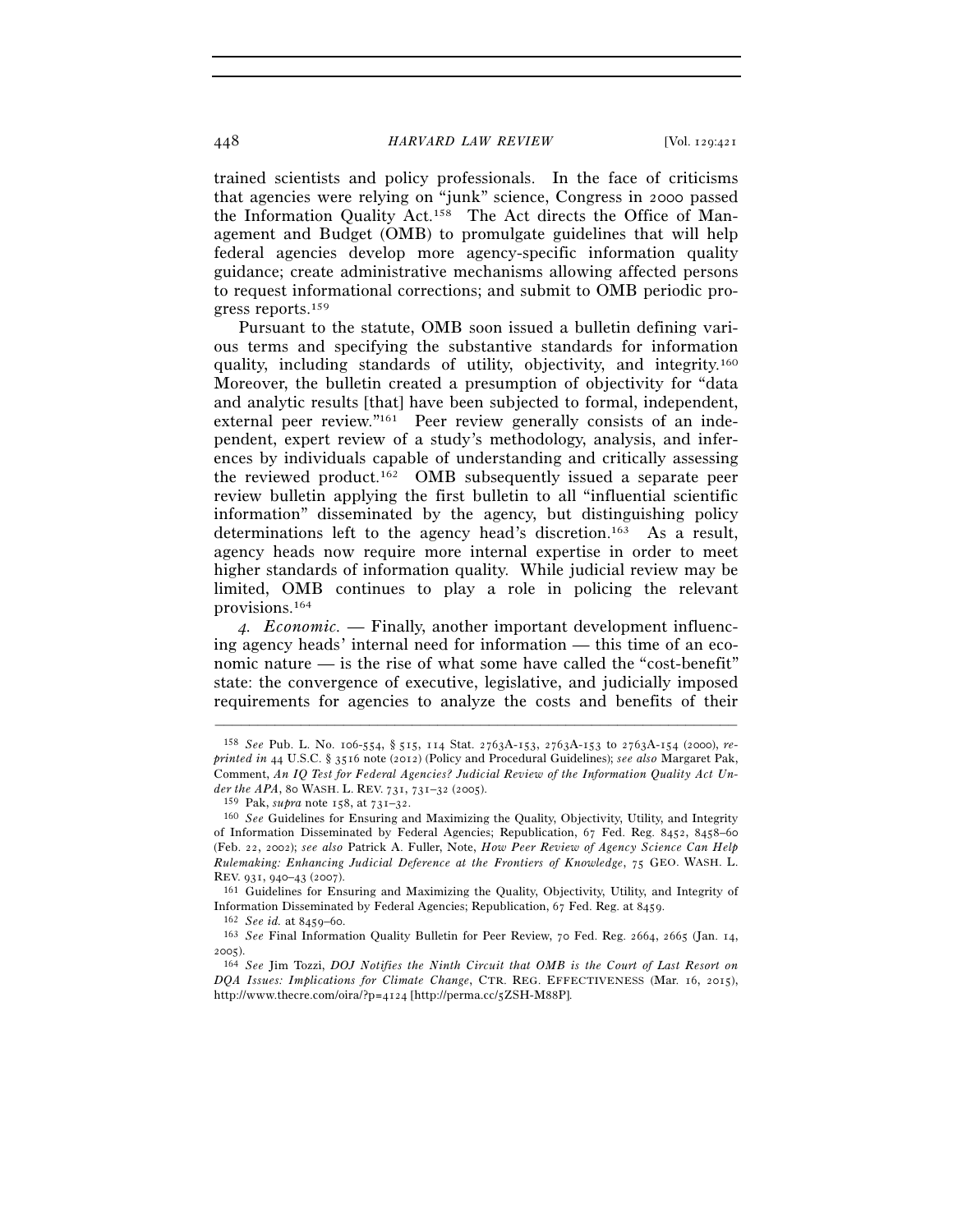regulations.165 As a result, agency heads seeking to successfully promulgate a rule now require substantial amounts of economic information from their staff. To meet these demands, federal agencies employed an increasing number of policy analysts and economists.166

Cost-benefit analysis (CBA) can mean different things in different contexts,167 but as defined here, it consists of an accounting of the anticipated quantitative and qualitative effects of a regulation. This definition tracks that of governing executive orders, which currently require executive agencies to analyze economic considerations in addition to political ones.168 In doing so, they require covered agencies "to use the best available techniques to quantify anticipated present and future benefits and costs as accurately as possible."169 The orders also note that agencies "may consider (and discuss qualitatively) values that are difficult or impossible to quantify, including equity, human dignity, fairness, and distributive impacts."170 Agencies must then submit these analyses to OIRA as part of the presidential review process.171

Congress has also imposed a number of legislative demands that mandate similar cost-benefit considerations, albeit in narrower contexts. The Safe Drinking Water Act Amendments of 1996, 172 for example, constituted "the first substantive law" to require the use of cost-benefit analysis.173 Moreover, a number of statutes such as the National Environmental Policy Act,<sup>174</sup> the Regulatory Flexibility Act,175 the Unfunded Mandates Reform Act,176 and the Paperwork Reduction Act<sup>177</sup> currently demand that agencies provide information

<sup>–––––––––––––––––––––––––––––––––––––––––––––––––––––––––––––</sup> <sup>165</sup> *See, e.g.*, CASS R. SUNSTEIN, THE COST-BENEFIT STATE, at ix (2002); Magill & Vermeule, *supra* note 38, at 1049–51.

<sup>&</sup>lt;sup>166</sup> *See* MARION FOURCADE, ECONOMISTS AND SOCIETIES 108–12 (2009). <sup>167</sup> *See* John C. Coates IV, *Cost-Benefit Analysis of Financial Regulation: Case Studies and Implications*, 124 YALE L.J. 882, 890 (2015); Richard A. Posner, *Cost-Benefit Analysis: Definition, Justification, and Comment on Conference Papers*, 29 J. LEGAL STUD. 1153, 1153 (2000); Amy Sinden, *Formality and Informality in Cost-Benefit Analysis*, 2015 UTAH L. REV. 93, 95–96.<br><sup>168</sup> *See* Exec. Order No. 13,563 §§ 1(b), 2–6, 3 C.F.R. 215, 215–17 (2012), *reprinted in* 5 U.S.C. §

<sup>601</sup> app. at 101–02 (2012); Exec. Order No. 12,866 § 6(a)(3)(C), 3 C.F.R. 638, 645–46 (1994), *re-*

*printed as a feed books as a feed in* 5 U.S. *princed as 8 feed in* 5 U.S. *princed in* 5 U.S. *princed 171* Exec. Order No. 12,866 § 6(a)(3)(B)–(C), 3 C.F.R. at 645–46.

 $172$  Pub. L. No. 104-182, 110 Stat. 1613 (codified as amended at 42 U.S.C. §§ 300f-300j (2012)

and in scattered sections of 16 U.S.C., 21 U.S.C., 33 U.S.C., and 40 U.S.C.).<br><sup>173</sup> Richard D. Morgenstern, *The Legal and Institutional Setting for Economic Analysis at EPA*, *in* ECONOMIC ANALYSES AT EPA 5, 20 (Richard

<sup>&</sup>lt;sup>174</sup> 42 U.S.C. §§ 4321-4347 (2012).<br><sup>175</sup> 5 U.S.C. §§ 601–612 (2012).<br><sup>175</sup> Pub. L. No. 104-4, 109 Stat. 48 (1995) (codified as amended in scattered sections of 2 U.S.C.).

<sup>177</sup> 44 U.S.C. §§ 3501–3520 (2012).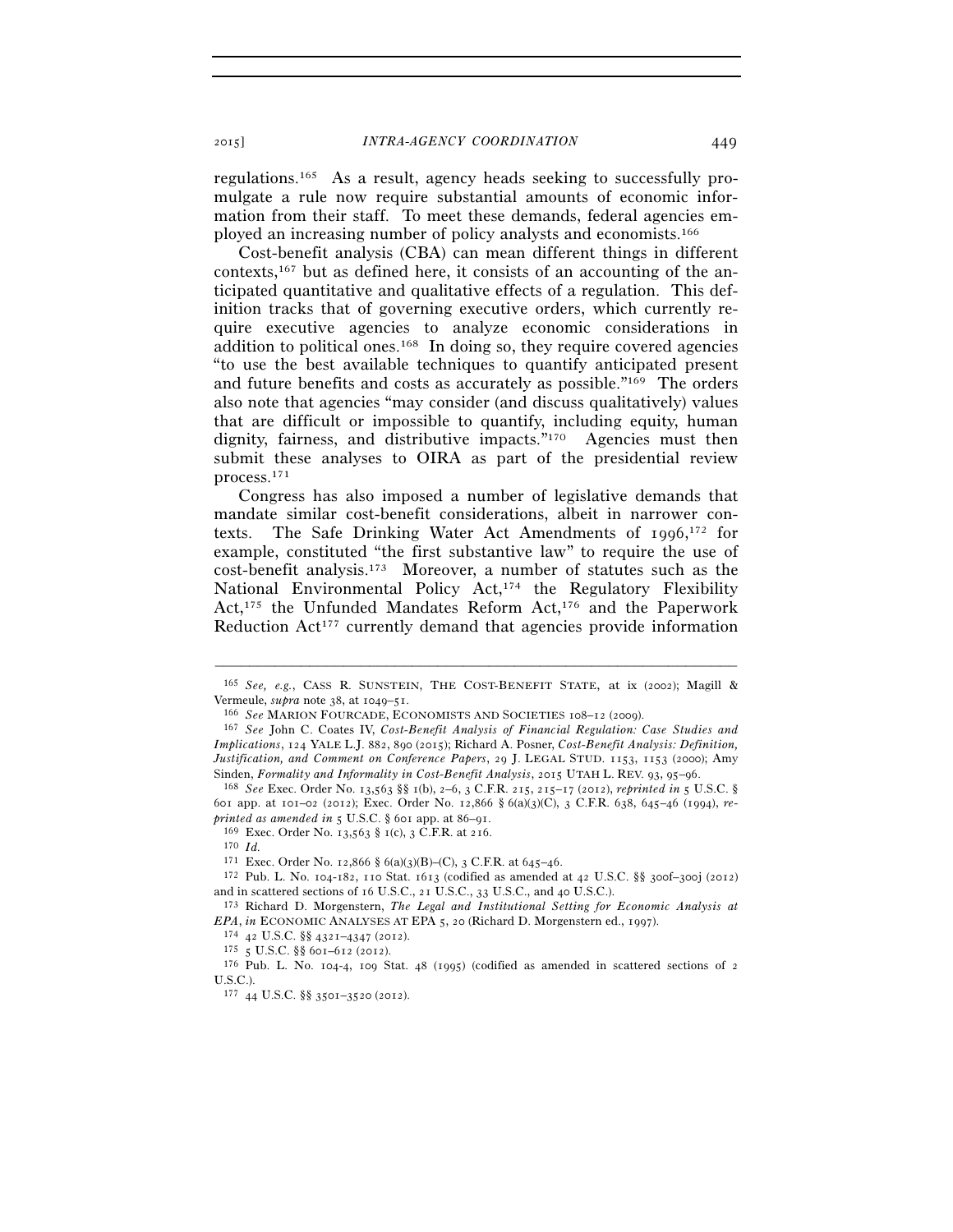about a rule's anticipated costs and benefits on the environment, states, small businesses, and paperwork obligations, respectively.178 More recently, there have been a number of legislative proposals to require CBAs from independent agencies as well, though none have yet managed to garner the requisite bicameral support.<sup>179</sup> Accordingly, Congress has increasingly sought to require agency heads to provide a more explicit consideration of costs and benefits.

Similarly, courts have also begun to fashion common law default rules in favor of allowing agencies to consider CBA when the statute is otherwise ambiguous. In *Entergy Corp. v. Riverkeeper, Inc.*,<sup>180</sup> for instance, the Supreme Court held that a Clean Water Act provision calling for the "best technology available for minimizing adverse environmental impact"<sup>181</sup> allowed the EPA to balance costs and benefits.<sup>182</sup> Many have understood the case as signaling an increasing judicial receptivity to CBA as a canon of statutory construction.183 This understanding is also consistent with a number of D.C. Circuit cases interpreting several provisions of the Clean Air Act that made no mention of costs to allow the EPA to take costs into account.184 More aggressively, the Supreme Court in *Michigan v. EPA*185 interpreted a Clean Air Act provision allowing the EPA to regulate power plans when "appropriate and necessary" as a requirement that the agency consider costs.186 Similarly, some have read the D.C. Circuit's *Business Roundtable v. SEC*187 decision to not only allow, but actually mandate, CBA as well.<sup>188</sup> In this view, a statute requiring the SEC to consider the rule's impact on "efficiency, competition, and capital for-

<sup>178</sup> *See* 2 U.S.C. § 1532 (2012) (unfunded mandates on state, local, tribal governments, or private sector); 5 U.S.C. § 604 (regulatory flexibility analyses); 42 U.S.C. § 4332(2)(C) (environmental impact statements); 44 U.S.C. § 3507(a)(1)(D)(ii)(V) (paperwork burden analyses).

<sup>&</sup>lt;sup>179</sup> *See, e.g.*, Independent Agency Regulatory Analysis Act of 2015, S. 1607, 114th Cong. (2015).<br><sup>180</sup> 556 U.S. 208 (2009).<br><sup>181</sup> *Id.* at 221 (emphasis omitted) (quoting 33 U.S.C. § 1326(b) (2012) (emphasis added)).<br><sup></sup>

<sup>&</sup>quot;cost," relative to other statutory provisions in the Act, to mean that the EPA could consider it as a decisional factor, and therefore upheld the agency action under *Chevron*'s reasonableness inquiry. *Id.* at 225–26. 183 *See, e.g.*, Jonathan Cannon, *The Sounds of Silence: Cost-Benefit Canons in* Entergy Corp. v.

Riverkeeper, Inc., 34 HARV. ENVTL. L. REV. 425, 426–28 (2010).<br><sup>184</sup> *See* Michigan v. EPA, 213 F.3d 663 (D.C. Cir. 2000); Nat. Res. Def. Council v. EPA, 824<br>F.2d 1146 (D.C. Cir. 1987) (en banc).

<sup>&</sup>lt;sup>185</sup> 135 S. Ct. 2699 (2015).<br><sup>186</sup> *Id.* at 2711 (holding that the EPA "must consider cost — including, most importantly, cost of compliance — before deciding whether regulation is appropriate and necessary").<br> $^{187}$  647 F.3d 1144 (D.C. Cir. 2011).

<sup>187</sup> <sup>647</sup> F.3d 1144 (D.C. Cir. 2011). 188 *See, e.g.*, Robert B. Ahdieh, *Reanalyzing Cost-Benefit Analysis: Toward a Framework of Function(s) and Form(s)*, 88 N.Y.U. L. REV. 1983, 2008 (2013); Cass R. Sunstein & Adrian Vermeule, *Libertarian Administrative Law*, 82 U. CHI. L. REV. 393, 437 (2015). *But see* Yoon-Ho Alex Lee, *The Efficiency Criterion for Securities Regulation: Investor Welfare or Total Surplus?*, 57 ARIZ. L. REV. 85, 93–98 (2015).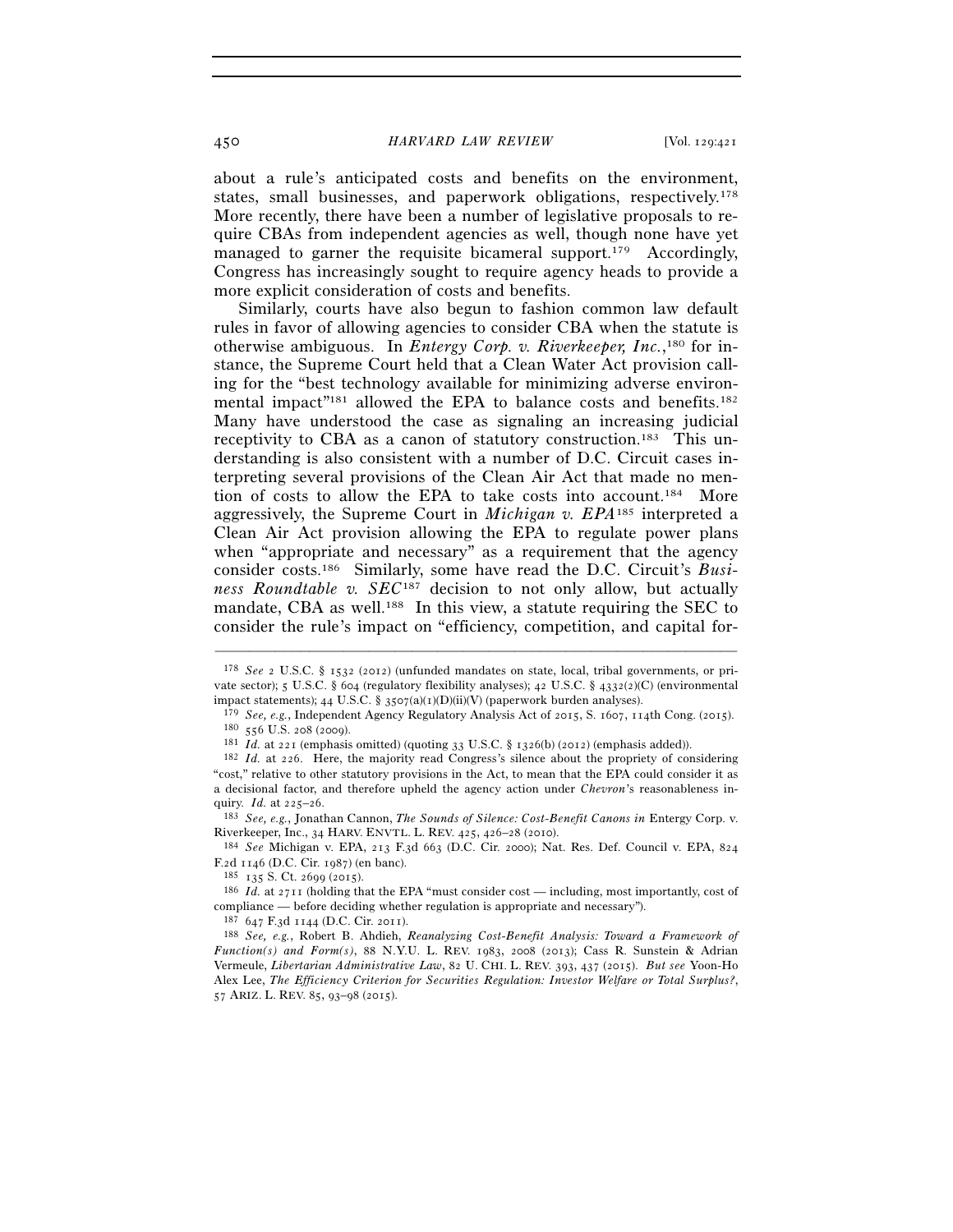mation" amounted to a requirement that the SEC engage in costbenefit analysis.189

#### II. INTRA-AGENCY COORDINATION

By conceiving of the agency as an information processor, this Part develops and applies the resulting insights about how agency heads engage in this coordination task and why. The core idea here is that agency heads faced with novel exogenous uncertainties must manage their resources and personnel teams to ensure efficient access to favored internal information sources. In doing so, they can choose among various coordination mechanisms designed to reduce the processing costs for particular kinds of privileged information. Information requires internal processing in the sense that it must be interpreted and then effectively communicated to decisionmakers. Thus, when confronted with exogenous uncertainties requiring more specialized knowledge, agency heads can respond by creating structures and processes that lower the costs of internal information processing.190

Specifically, agency heads can lower such costs through structural choices such as centralizing their authority through hierarchy, reorganizing their staff to gain more direct access to specialized knowledge, or separating informational sources from final decisionmakers. Agency heads have process-oriented options as well, including standardizing informational inputs or imposing priority-setting procedures or internalclearance chains that incorporate particular kinds of information directly into the decisionmaking process.

## *A. Coordination Mechanisms*

Agency heads possess substantial discretion over how to manage their agency's rulemaking resources in ways that further their own goals and priorities. While the APA mandates some features of the internal organization of adjudicatory actors, $191$  no analogous provisions exist for individuals engaged in rulemaking. Instead, many agency enabling acts are silent or ambiguous with respect to how agency heads can structure and select their rulemaking staff.192 Chairmen of multimember commissions, for example, are sometimes authorized to appoint the heads of "major administrative units," but what constitutes a

<sup>–––––––––––––––––––––––––––––––––––––––––––––––––––––––––––––</sup>

<sup>189</sup> *See Business Roundtable*, 647 F.3d at 1148 (quoting 15 U.S.C. §§ 78c(f), 80a–2(c) (2012)). 190 *See, e.g.*, KNIGHT, *supra* note 82, at 268 ("When uncertainty is present and the task of deciding what to do and how to do it takes the ascendency over that of execution, the internal organization of the productive groups is no longer a matter of indifference or a mechanical detail."). 191 *See, e.g.*, 5 U.S.C. § 554(d) (2012) (isolating administrative law judges from agency prosecu-

torial staff in various ways).

<sup>192</sup> *See* Marshall J. Breger & Gary J. Edles, *Established by Practice: The Theory and Operation of Independent Federal Agencies*, 52 ADMIN. L. REV. 1111, 1168 (2000).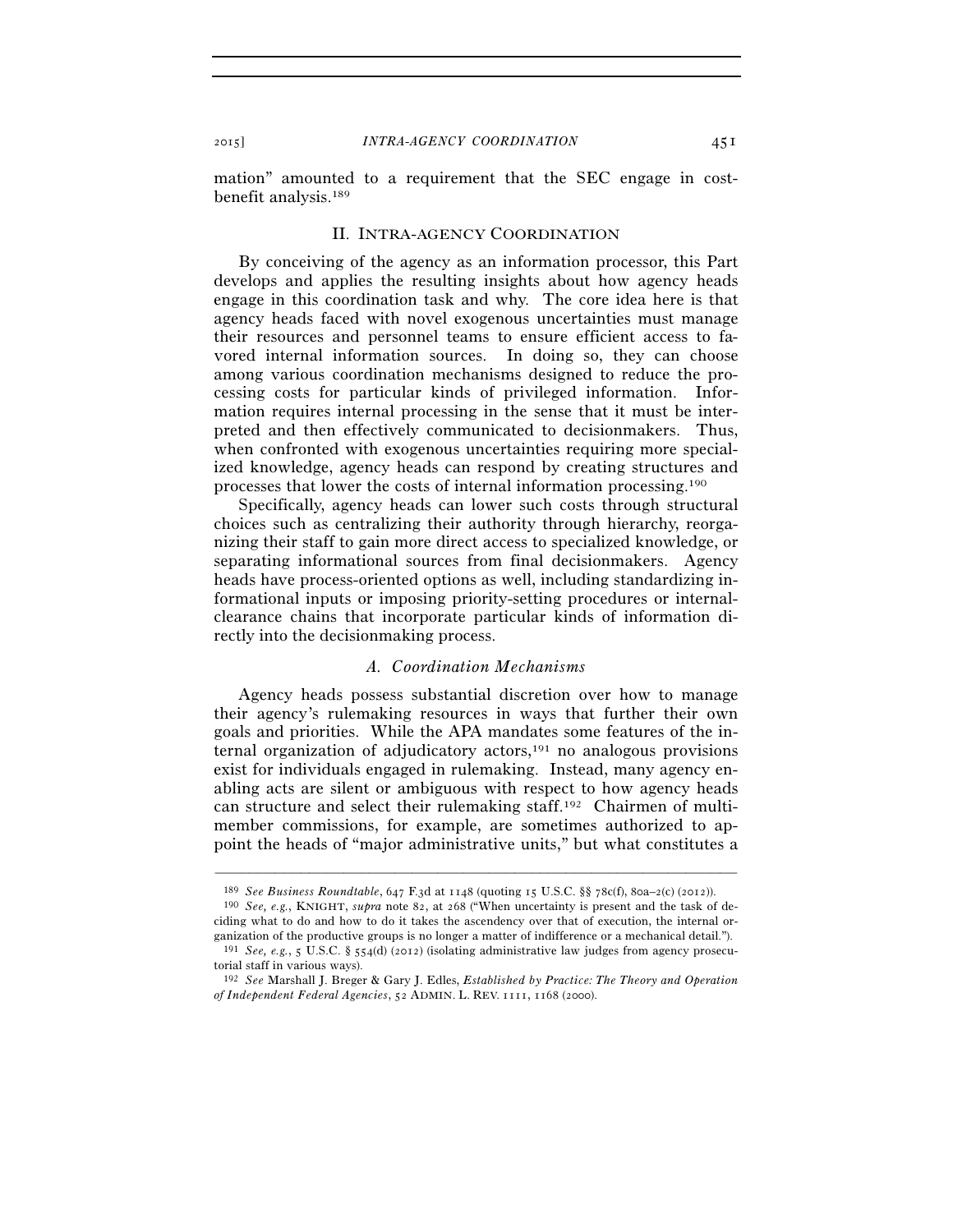"major administrative unit" is largely left within their discretion.<sup>193</sup> Accordingly, while Congress and the President can write more specific dictates governing internal agency organization,<sup>194</sup> agency heads remain otherwise unbound by detailed legislative or executive strictures. By and large, the task of intra-agency coordination falls to the agency head.195

Some of the following design choices can be implemented by Congress and the President as well,196 but many are distinctive to the agency head's toolkit. A few ways in which the management problem for the agency head may differ from that of the President is that the former often has less relative control over her budget constraint and is also subject to more direct means of accountability; for example, agency heads are often called to testify in defense of their agencies before Congress, while presidents are not.<sup>197</sup> Moreover, agency heads often have more informal, though less transparent, means of imposing these coordination mechanisms, whether through internal memoranda or verbally in meetings. By contrast, the President often operates through more public documents such as executive orders or presidential memoranda.

*1. Centralization.* — Organizational theorists and economists have long recognized that the centralization of authority is often necessary to coordinate dispersed information, especially in the absence of price signals that can serve the same function in the market.<sup>198</sup> This observation is especially true in the context of government bureaucracies,

<sup>–––––––––––––––––––––––––––––––––––––––––––––––––––––––––––––</sup> <sup>193</sup> *Id.* at 1173 (citing 10 C.F.R. § 1.11(a) (2000)) (describing the example of the Nuclear Regulatory Commission's enabling act); *see also id.* app. (providing numerous other examples).

<sup>&</sup>lt;sup>194</sup> *See infra* section II.B.2, pp. 475–78. In addition, the President can sometimes act pursuant to his reorganization authority to restructure or transform independent agencies into cabinet-level agencies. For instance, Executive Order 12,835 made the EPA Administrator a member of the new National Economic Council, giving the Administrator "secretary-like" rank for the first time. Exec. Order No. 12,835 § 2(k), 3 C.F.R. 586, 587 (1994); *see* Angel Manuel Moreno, *Presidential Coordination of the Independent Regulatory Process*, 8 ADMIN. L.J. AM. U. 461, 511 (1994). For an example of how Congress can affect agency structure, see Joseph J. Thorndike, *Reforming the Internal Revenue Service: A Comparative History*, 53 ADMIN. L. REV. 717 (2001), which describes legislative changes resulting in the internal restructuring of the Internal Revenue Service, *id.* at <sup>768</sup>–78. 195 *See* SIMON, *supra* note 31, at 326–27 (noting that the agency head is responsible for estab-

lishing and maintaining the organizational structure); Sally Katzen, Correspondence, *A Reality Check on an Empirical Study: Comments on "Inside the Administrative State*,*"* 105 MICH. L. REV. 1497, 1506 (2007) ("[T]he responsibility for intra-agency coordination is peculiarly within the province of . . . the head of [the] department or agency . . . .").

<sup>&</sup>lt;sup>196</sup> See infra section II.B.2, pp. 475–78.<br><sup>197</sup> See Beermann, supra note 66, at 124–25.<br><sup>198</sup> See, e.g., KNIGHT, supra note 82, at 268–69. See generally F.A. Hayek, *The Use of Knowledge in Society*, 35 AM. ECON. REV. 519, 526–28 (1945) (arguing that price signals lead to the efficient distribution of information).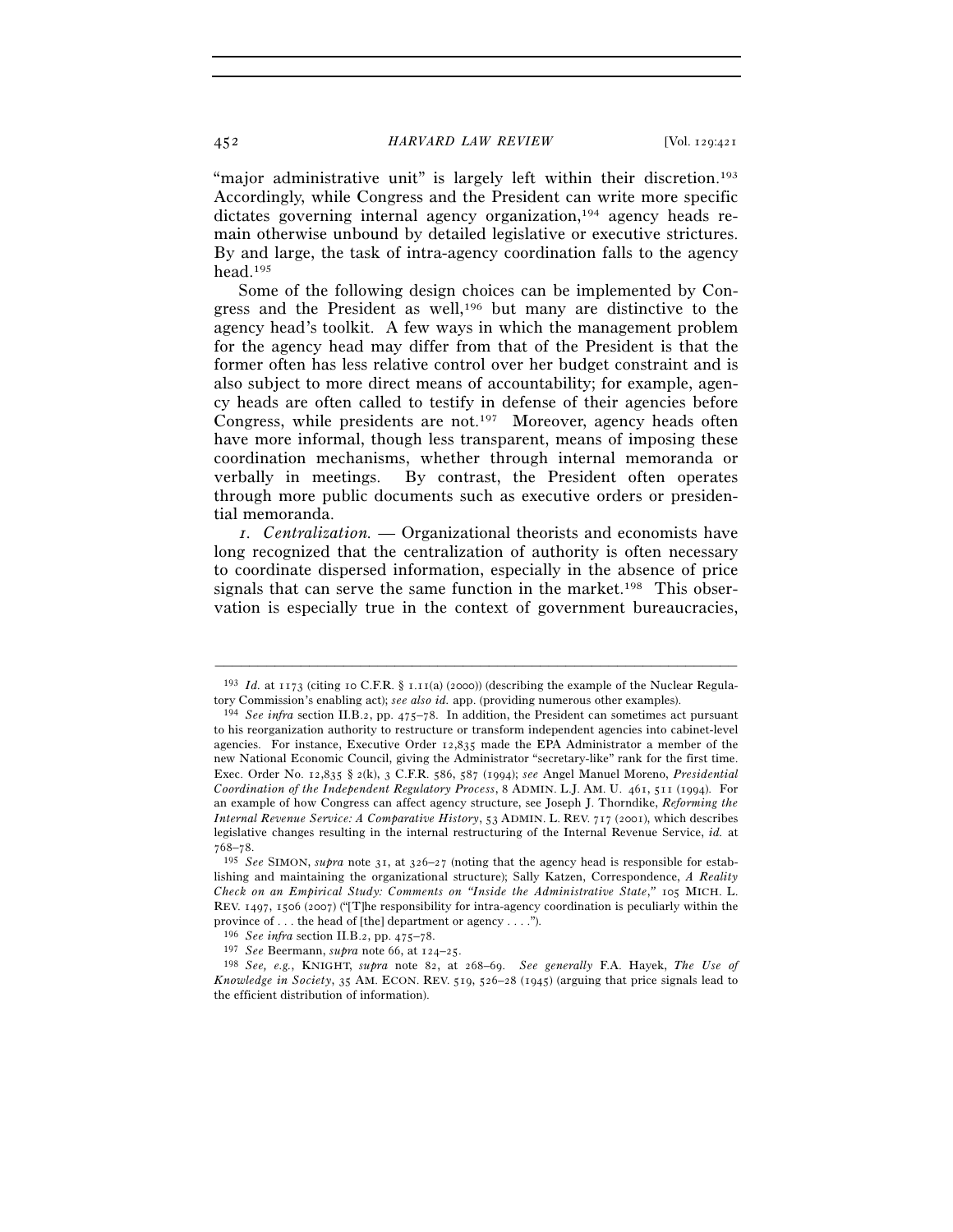which produce outputs that are difficult to value and measure.<sup>199</sup> Professor Kenneth Arrow, for example, points out that "the centralization of decision-making[] serves to economize on the transmission and handling of information" within organizations.200 In his view, it is less costly and thus more efficient to transmit internal information to a centralized source, rather than to multiple individuals within an organization, given that the transmission of such information is costly.<sup>201</sup>

Not only does such communication take time, but it also requires the resource-intensive translation of often complex concepts into forms more accessible to generalized audiences.<sup>202</sup> Thus, it is often cheaper for one individual or office to make the final decision based on that collective information rather than to decentralize the decisionmaking process. Vertically centralizing authority in this manner minimizes the number of expensive communication channels within bureaucracies.<sup>203</sup>

As a practical matter, centralizing authority within an organization such as an administrative agency can take many forms. What unites these different design choices is the location of the informational source in the agency's vertical hierarchy — how close it is to the authorized final decisionmaker. Consider as an analogy well-known discussions about centralized presidential authority. These debates often focus on a cluster of related phenomena such as the creation of an office, like OIRA, organizationally located near the President, as well as the separate institutionalization of a regulatory review process.204

Similarly, two important strategies to centralize the agency head's authority within an agency also include structural decisions about organizational location as well as the establishment of an internal review

<sup>199</sup> *See* POSNER, *supra* note 37, at 135–36; Weisbach & Nussim, *supra* note 29, at 992 ("The key difference between government and market contexts is that there is no obvious measure to determine how well the government is doing . . . .").<br> $^{200}$  KENNETH J. ARROW, THE LIMITS OF ORGANIZATION 69 (1974).

<sup>&</sup>lt;sup>201</sup> Id. at 68; see also Michael C. Jensen & William H. Meckling, Specific and General *Knowledge, and Organizational Structure*, J. APPLIED CORP. FIN., Summer <sup>1995</sup>, at <sup>4</sup>–6. 202 Jennifer Nou, *Agency Self-Insulation Under Presidential Review*, 126 HARV. L. REV. 1755,

<sup>1793</sup> (2013) (describing the ways in which agency staff must "communicate and present" information "to nonspecialists" as "a process of translation from unstated assumptions to clearly stated ones, from jargon to plain English, from the use of complex appendices to executive summaries, and so on").<br> $203 \text{ See } \text{ARROW}, \text{supra note } 200, \text{ at } 68.$ 

<sup>&</sup>lt;sup>204</sup> See, e.g., Donald R. Arbuckle, *The Role of Analysis on the 17 Most Political Acres on the Face of the Earth*, 31 RISK ANALYSIS 884, 885 (2011) ("OMB is a key agency within the Executive Office of the President, and a significant part of OIRA's role since its creation has been the coordination of regulatory policy within the White House."); William F. West, *Presidential Leadership and Administrative Coordination: Examining the Theory of a Unified Executive*, 36 PRES-IDENTIAL STUD. Q. 433, 442–44 (2006) (discussing the impact of the centralized review process); *see also* Nicholas Bagley & Richard L. Revesz, *Centralized Oversight of the Regulatory State*, 106 COLUM. L. REV. 1260 (2006) (discussing the structure and effect of OMB and OIRA on regulation).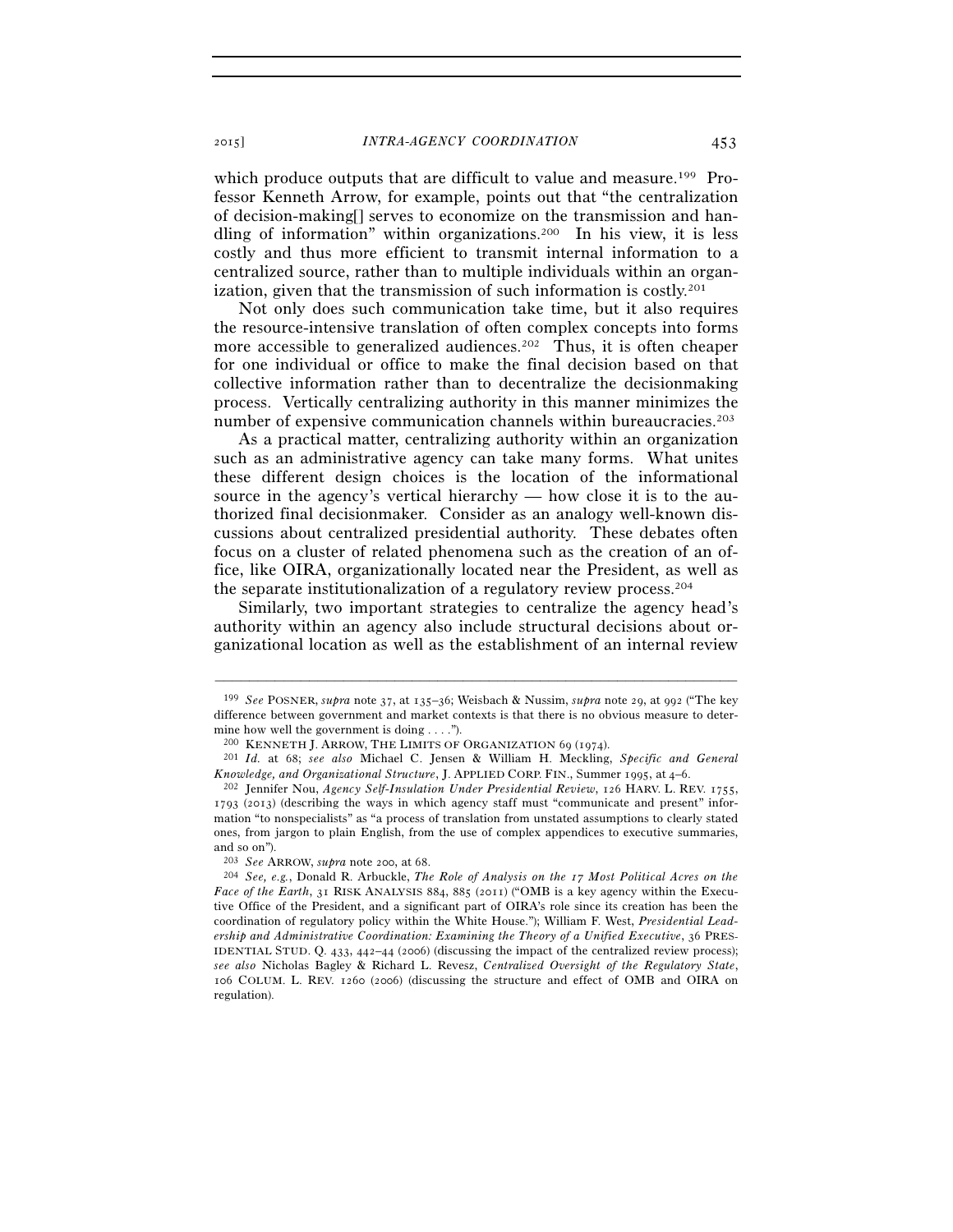process. To illustrate the first dimension, again through analogy, note that many credit the hierarchical placement of OIRA within the executive branch with the augmented role that the office has played in rulemaking.205 OIRA is part of OMB within the Executive Office of the President (EOP).206 OMB is charged with advising the President on budgetary and spending matters and, accordingly, also contains several "resource management offices," which evaluate the performance of agency programs and review budgetary requests.<sup>207</sup> Should an agency refuse to cooperate with OIRA's review, the agency knows it could face proposed cuts to its programs given OIRA's close relationship with OMB's resource management offices. Similarly, because OIRA is operationally close to other EOP actors such as the Domestic Policy Council, it often enjoys more direct channels of access to the President's closest advisors.<sup>208</sup> In this manner, OIRA's organizational location close to the President helps to explain its outsized influence on the regulatory process, as well as the persistent role that CBA plays in executive branch rulemaking.

In this same vein, agency heads might choose to place informational sources directly within their offices at the top of the agency's hierarchy. The closer the informational sources — whether economists, lawyers, or scientists — are to the organizational apex, the less costly it is for the policymaking appointee to access and control the resulting information flow. Reasons for this dynamic vary. One explanation has to do with organizational culture. Hierarchies inform institutional roles and their perceived limits: for example, who should be included in certain meetings with the agency head or otherwise consulted. Another explanation has to do with physical location. Offices within an agency are often physically organized according to hierarchies, which affords those higher up the chain with greater day-to-day access to agency leadership. As a result, particular analysts often speak directly to the agency head as opposed to being filtered through multiple hierarchical layers. The more the informational source is integrated as part of the top-level decision apparatus, the more likely its considerations will influence the final regulatory option picked.

One of the most striking examples of this intra-agency design choice can be found in executive agencies — once more, in response to the cost-benefit analysis requirements imposed by the President. According to one former OIRA agency head: "The greatest benefit of OMB review . . . may result from the agency mechanisms established

<sup>–––––––––––––––––––––––––––––––––––––––––––––––––––––––––––––</sup> <sup>205</sup> See, e.g., Arbuckle, *supra* note 204, at 884–86, 888–89; West, *supra* note 204, at 433, 444–45.<br><sup>206</sup> 44 U.S.C. § 3503 (2012).<br><sup>207</sup> The Mission and Structure of the Office of Management and Budget, WHITE HOUSE.

http://www.whitehouse.gov/omb/organization\_mission [http://perma.cc/4TBH-SYXN]. 208 *See* Arbuckle, *supra* note 204, at 891.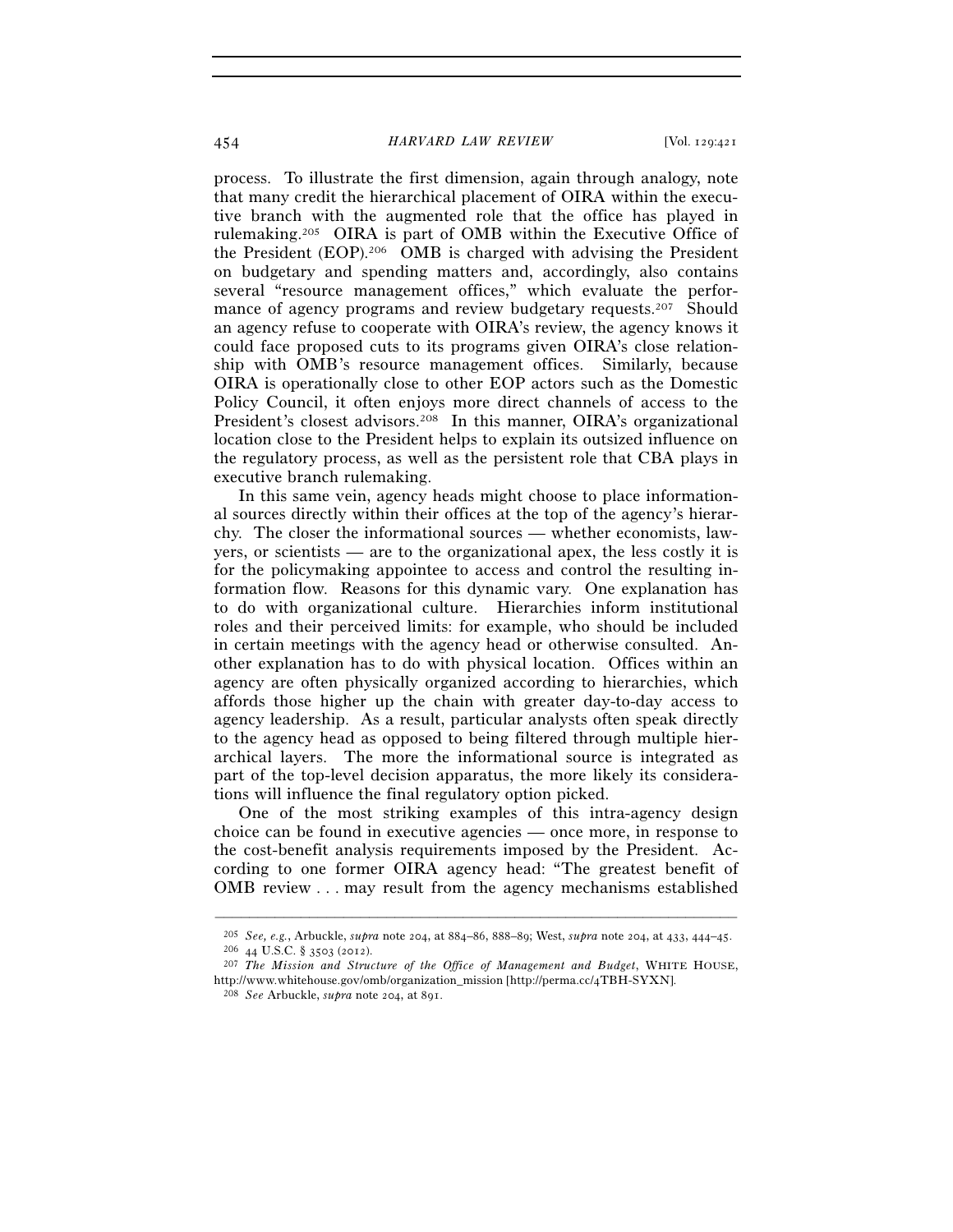to respond to the kinds of questions that OMB raises. In response to Executive Order 12,291, agencies either established or enhanced their in-house capabilities to analyze their regulatory decisions."209 Specifically, these agencies often established separate offices dedicated to economics, and then placed these offices at the tops of the hierarchies within the offices of the agency heads.

Take, for example, the evolution of internal changes at the EPA an evolution made possible by organizational choices that lie within the discretion of the EPA Administrator.210 As background, the EPA is an executive agency charged with developing and enforcing federal environmental laws.<sup>211</sup> The EPA's regulatory programs are mainly structured around its principal sources of statutory authority, including different offices dealing with water, air, site cleanup, and pesticides and toxic chemicals.<sup>212</sup> In addition to these offices, the EPA has always had economists on staff, but they have been housed in different locations within the agency at different points in the agency's history. Before Reagan's executive order, most economists engaged in economic analysis were dispersed across the program offices.<sup>213</sup> In 1983, however — two years into the implementation of the executive order — the EPA began to centralize its economists in offices that have evolved into what is today known as the National Center for Environmental Economics (NCEE).214

The NCEE was established in 2000 within the Office of Policy, which is itself located within the Office of the EPA Administrator.<sup>215</sup> Before that, similar entities were situated in what was then known as the Office of Policy, Planning, and Evaluation, and later moved to the

<sup>–––––––––––––––––––––––––––––––––––––––––––––––––––––––––––––</sup> 209 *See* Christopher C. DeMuth & Douglas H. Ginsburg, Commentary, *White House Review of* 

<sup>&</sup>lt;sup>210</sup> See Robinson, *supra* note 7, at 488 n.12 ("[I]t is important to emphasize that the EPA's internal organization is not a product of congressional design.").

<sup>211</sup> *See Our Mission and What We Do*, U.S. ENVTL. PROTECTION AGENCY, http://www2.epa .gov/aboutepa/our-mission-and-what-we-do [http://perma.cc/H2Y5-CHFU]. 212 *See* Linda K. Breggin & Leslie Carothers, *Governing Uncertainty: The Nanotechnology En-*

*vironmental, Health, and Safety Challenge*, 31 COLUM. J. ENVTL. L. <sup>285</sup>, 324–25 (2006). 213 *See* MCGARITY, *supra* note 36, at 240 ("EPA decided in the mid-1970s to decentralize its

regulatory analysis staff and to give the program offices the primary responsibility for drafting regulatory analysis documents . . . .").

<sup>214</sup> *See* Livermore, *supra* note 36, at 627–28; Alan Carlin, *History of Economic Research at the EPA*, U.S. ENVTL. PROTECTION AGENCY (updated Aug. 2006), http://yosemite.epa.gov/ee/epa /eed.nsf/o/2f68aa9ffb75364b8525779700781a24 [http://perma.cc/CN9T-NJR3] ("From 1971 to 1983, . . . [m]ost economic analysis . . . took place either in [the Office of Policy, Planning, and Evaluation] or in the program offices such as air and water.").

<sup>&</sup>lt;sup>215</sup> *Organization and History*, U.S. ENVTL. PROTECTION AGENCY, http://yosemite.epa.gov / E E % 5 C e p a % 5 C e e d . n s f / w e b p a g e s / O r g a n i z a t i o n . h t m l [h t t p : / / p e r m a . c c / R Z H 2 - M 4 Y L]; *see also* Livermore, *supra* note 36, at 627–28.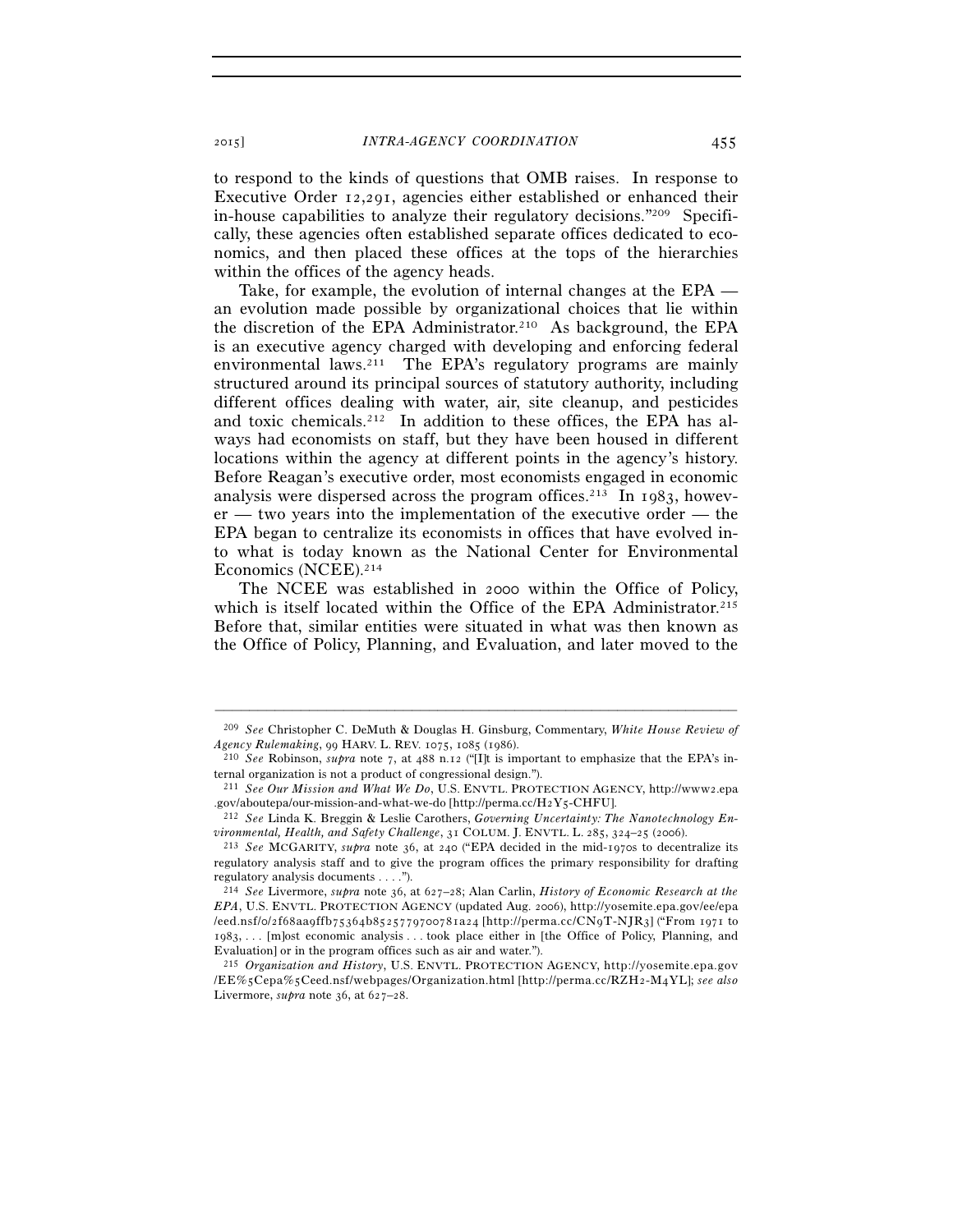Office of Policy and Reinvention.216 As a result of this organizational location, economists within the office often have "the ear of the two most influential persons in the agency: the Administrator and the Deputy Administrator."217 Because of the NCEE's organizational location at the top of the hierarchy, the Administrator is also able to process the NCEE's information more cheaply and can ensure that the NCEE is a core part of the decisionmaking process. The Office of Policy has been aptly described as a "mini-OMB" within the EPA to reflect its status as a "powerful institutional force"218 that has been "'consciously integrated' into the internal rulemaking process."219 In this manner, the NCEE became a high-level, centralized office of professional economists.

In addition to this prominent vertical location for cost-benefit analysts, the EPA Administrator has also established a centralized review process to exercise oversight of CBAs prepared by the subject matter program offices within the agency. As a general matter, the initial task of regulatory drafting is usually given to career staff within these subject matter–specific offices.<sup>220</sup> Their responsibilities usually include conducting research to determine the scope of the regulatory problem as well as generating policy options from which to select.<sup>221</sup> In addition, staff within these program units will also often prepare the initial regulatory analyses.222 For those rules determined to be "economically significant" — that is, expected to cost \$100 million or more — the rule-writing team is expected to submit a draft of the regulation to an internal review process, which includes the NCEE.<sup>223</sup> The NCEE, along with other EPA offices, can then submit substantive comments and suggestions for how to revise the rule. Should disagreements

<sup>–––––––––––––––––––––––––––––––––––––––––––––––––––––––––––––</sup> 216 *See* Robert W. Hahn et al., *Environmental Regulation in the 1990s: A Retrospective Analysis*, 27 HARV. ENVTL. L. REV. 377, 384 (2003). 217 *See* MCGARITY, *supra* note 36, at 256. 218 *Id.*

<sup>&</sup>lt;sup>219</sup> *Id.* (quoting Interview by Thomas O. McGarity with Stuart Sessions, Dir., Regulatory Policy Div., Office of Policy Analysis, Office of Policy, Planning, and Evaluation, EPA (May 29, <sup>1984</sup>)); *see also* Livermore, *supra* note 36, at 627–28. 220 *See* OFFICE OF POLICY, EPA, EPA'S ACTION DEVELOPMENT PROCESS <sup>40</sup> (2011)

<sup>[</sup>hereinafter EPA'S ACTION DEVELOPMENT PROCESS], http://yosemite.epa.gov/sab%5CSAB PRODUCT.NSF/5088B3878A90053E8525788E005EC8D8/\$File/adp03-00-11.pdf [http://perma.cc /JL4N-E3JW]; Christopher J. Walker, *Inside Agency Statutory Interpretation*, 67 STAN. L. REV. 999,  $1018-19$  ( $2015$ ) (noting that "career civil servants" comprise "the population with the greatest likelihood of substantial experience in [rule] drafting and interpretation").

likelihood of substantial experience in [rule] drafting and interpretation"). 221 *See* EPA'S ACTION DEVELOPMENT PROCESS, *supra* note 220, at 38–39; William F. West, *The Growth of Internal Conflict in Administrative Regulation*, 48 PUB. ADMIN. REV. 773, 775 (1988) (describing the general regulatory drafting process in agencies).

<sup>(</sup>1988) (describing the general regulatory drafting process in agencies). 222 *See* MCGARITY, *supra* note 36, at 256. 223 *See* EPA'S ACTION DEVELOPMENT PROCESS, *supra* note 220, at 16, 41–44.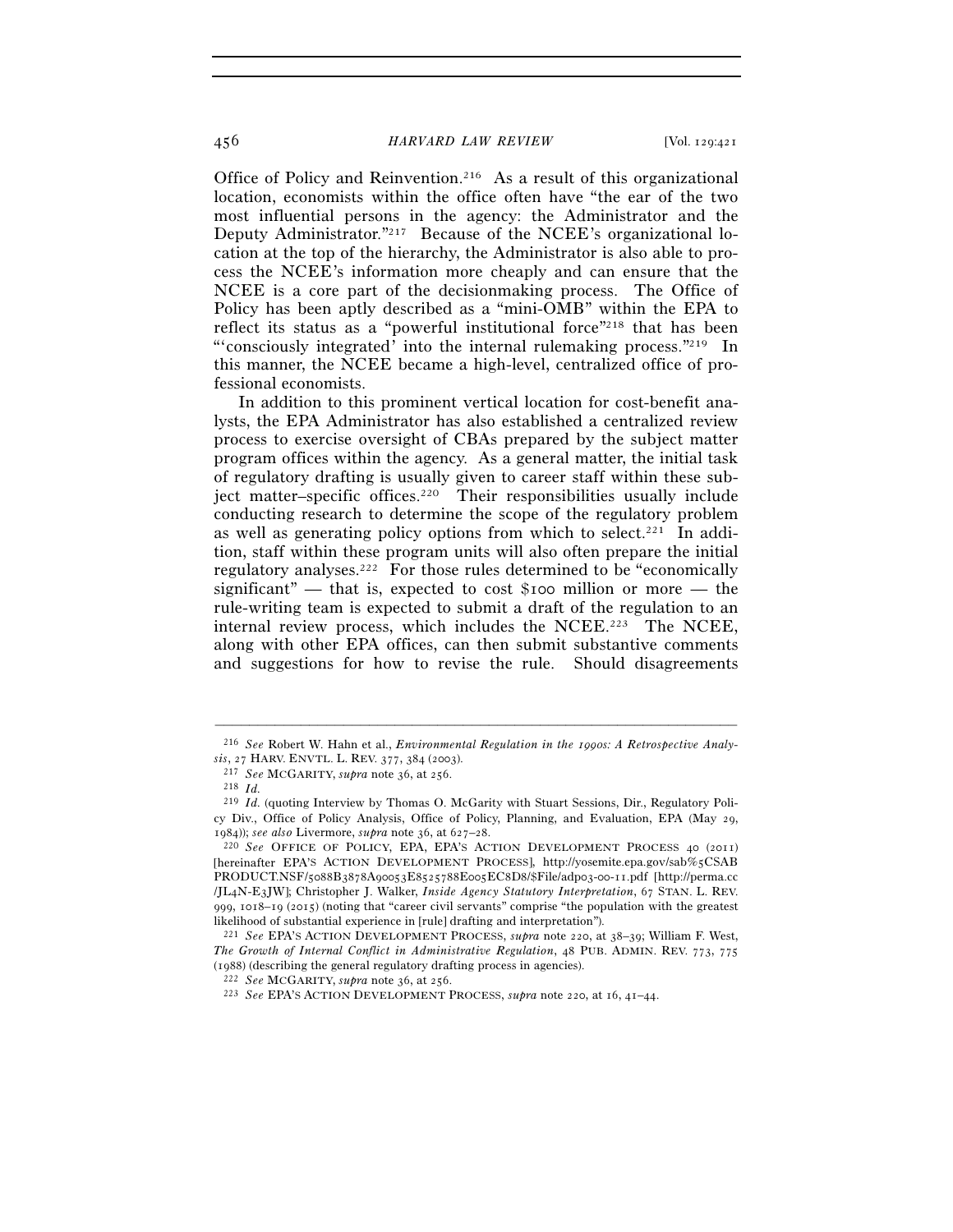persist, the issue can then be elevated to higher levels of the agency's hierarchy.224

Consider, by contrast, the vertical placement of economists within independent agencies not subject to cost-benefit executive orders. The Federal Communications Commission (FCC), for example, is a multimember commission with jurisdiction over interstate radio, television, satellite, and cable communications.<sup>225</sup> Like the EPA, the Commissioners of the agency possess the discretion to organize their own internal staff and resources.226 In contrast to the EPA, however, the FCC has no office exclusively devoted to cost-benefit analysis.227 In addition, the FCC Commissioners have not centralized the review of the few economic analyses prepared by the agency's regulatory drafting staff. Most of its cost-benefit analysts are not professional economists and are diffusely spread throughout the agency.<sup>228</sup> While the FCC does have a Chief Economist, she is usually an academic professor visiting in a one- or two-year position appointed by the Commission Chair and thus provides only limited economic advice.229 In recent years, the position has sometimes been left vacant.230

Taking a step back from these two illustrations, note that the variation in organizational form between the EPA and FCC likely reflects the different informational priorities of the EPA's Administrator and the FCC Commissioners. These diverging priorities can be explained, at least in part, by the fact that the EPA is subject to OIRA's review of its cost-benefit analyses, while the FCC is not. Due to the EPA Administrator's higher demand for cost-benefit information, centralization is a more attractive coordination strategy because it reduces the internal information-processing costs.

In addition, just as in the interagency context, vertical centralization can result in potentially beneficial jurisdictional redundancy and

<sup>224</sup> *See id.* at 43. 225 *See What We Do*, FED. COMM. COMMISSION, http://www.fcc.gov/what-we-do [http:// perma.cc/S8UP-V959].<br><sup>226</sup> The statute creating the agency simply provides that the Commission organize its staff into

<sup>&</sup>quot;integrated bureaus" and "other divisional organizations" as it "may deem necessary." 47 U.S.C. § 155(b) (2012); *see also* U.S. GOV'T ACCOUNTABILITY OFF., GAO-10-79, FCC MANAGE-MENT: IMPROVEMENTS NEEDED IN COMMUNICATION, DECISION-MAKING PROCESSES, AND WORKFORCE PLANNING <sup>4</sup>–5 (2009). 227 *See* Thomas W. Hazlett, *Economic Analysis at the Federal Communications Commission* <sup>7</sup>

<sup>(</sup>Res. for the Future, Discussion Paper No. 11-23, 2011), http://www.rff.org/RFF/Documents/RFF -DP-11-23.pdf [http://perma.cc/GXY5-EWWD]. 228 *See id.* 

<sup>229</sup> *Id.*; *see also* J. Scott Marcus & Juan Rendon Schneir, *Drivers and Effects of the Size and Composition of Telecoms Regulatory Agencies* 9 n.7 (European Reg'l ITS Conference Paper, 2010),

<sup>&</sup>lt;sup>230</sup> Philip J. Weiser, *Institutional Design, FCC Reform, and the Hidden Side of the Administrative State*, 61 ADMIN. L. REV. 675, 712 (2009).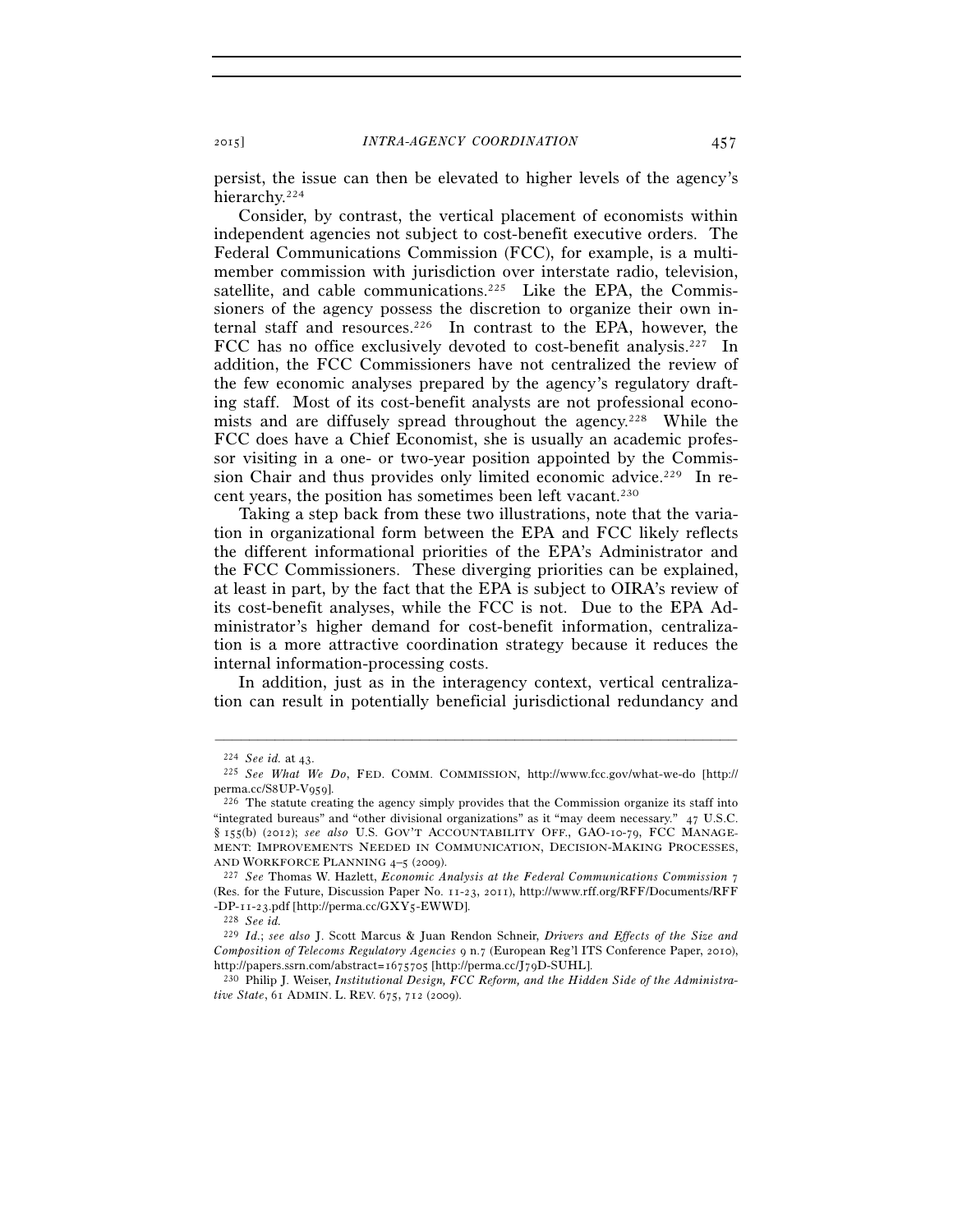overlap for agency heads.231 Indeed, agency heads may seek to subdelegate functionally similar responsibilities to two or more entities for many reasons. They could, for example, grant a hierarchically superior office the responsibility to review a lower program office's work in an attempt to control the program's output; thus, an EPA Administrator may use the NCEE to monitor the cost-benefit analyses of the EPA's air or water office. In doing so, the Administrator is able to benefit from two independent assessments of a rule's costs and benefits, while at the same time, mediating how any conflicts should be resolved.232 Alternatively, the agency head may not trust either office to generate unbiased economic information. Thus, she may seek to weigh information from the horizontally specialized office against information from the more centralized policy shop. In this way, the agency head can attempt to foster productive intra-agency competition in order to independently evaluate the information generated as a result.233

On the flip side, agency heads can also decentralize particular agency functions according to their priorities and preferences. Take, for example, EPA Administrator Anne Gorsuch's efforts to disperse enforcement responsibilities across various internal agency divisions, including the toxic substances, water and air pollution, noise and radiation, and solid waste offices.234 During her tenure as a Colorado legislator, Gorsuch had gained a reputation as a foe of robust environmental protection policies.235 In line with this reputation, one of her decentralizing reorganizations of the EPA eliminated its Office of Enforcement, which had previously coordinated internal enforcement efforts.236 Gorsuch also created two new associate administrator positions — one for legal and enforcement counsel and the other for policy and resources — who reported directly to her.<sup>237</sup>

Despite Gorsuch's public insistence that the change would foster more "efficient operation,"238 in fact, the move "separated technical

<sup>–––––––––––––––––––––––––––––––––––––––––––––––––––––––––––––</sup> <sup>231</sup> *See* Freeman & Rossi, *supra* note 10, at 1151; O'Connell, *supra* note 37, at 1704; Michael M. Ting, A Strategic Theory of Bureaucratic Redundancy, 47 AM. J. POL. SCI. 274, 287 (2003).

<sup>&</sup>lt;sup>232</sup> See generally Freeman & Rossi, *supra* note 10, at 1151.<br><sup>233</sup> See Ryan Bubb & Patrick L. Warren, *Optimal Agency Bias and Regulatory Review*, 43 J. LEGAL STUD. 95, 123 (2014) (providing analysis of "why the heads of agencies will employ agency staff with biased policy preferences to generate information about regulatory opportunities, especially when they can effectively review the policy decisions of such staff — either themselves or through their own intra-agency review office"); Freeman & Rossi, *supra* note 10, at 1151; Stephenson, *supra* note 78, at 1463. 234 *See* Philip Shabecoff, *Environment Agency Chief Announces Reorganization*, N.Y. TIMES

<sup>(</sup>June 13, 1981), http://www.nytimes.com/1981/06/13/us/environment-agency-chief-announces -reorganization.html.

<sup>235</sup> Sidney M. Wolf, *Hazardous Waste Trials and Tribulations*, <sup>13</sup> ENVTL. L. 367, 380 (1983). 236 *See* Shabecoff, *supra* note 234. 237 *See id.*

<sup>238</sup> *Id.*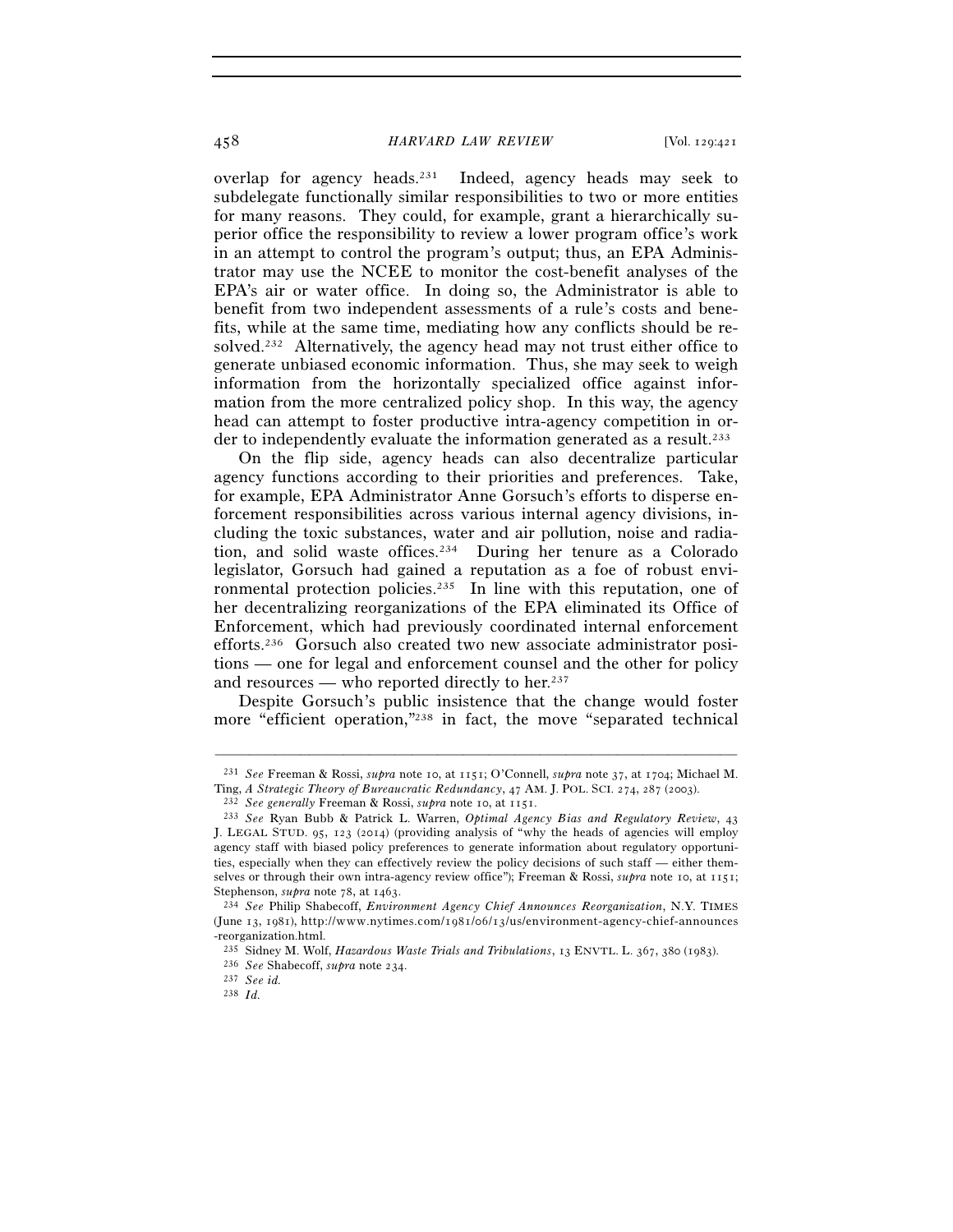and programmatic enforcement staff from the legal enforcement planning and implementation functions."239 As a result, coordination between these two sets of actors decreased. According to one contemporaneous observer, this change "spell[ed] the end to civil or criminal litigation by E.P.A. in all but the most extreme cases."240 In one congressional staffer's view, the net result was that "enforcement activity at the agency would have to be channeled through several bureaucratic levels," resulting in greater coordination costs and thus internal delays.241 In short, Gorsuch no longer sought information regarding environmental enforcement activities, which was reflected in her internal restructuring choices.

*2. Specialization.* — If centralization is a coordination strategy for placing informational sources at the top of an administrative hierarchy, then specialization is concerned instead with the horizontal allocation of tasks across an agency.242 Instead of focusing on the layers of management between the decisionmaking authority and informational source, specialization as understood here examines the ways in which different informational sources are divided within an agency, independent of their proximity to hierarchical authority.243

One potentially helpful way to think about this dimension is in terms of the difference between functional and divisional forms, a well-known distinction in the organizational economics literature.<sup>244</sup> Functional organizations allocate staff in terms of their training and disciplinary backgrounds — say, by assembling an agency's political appointees, lawyers, economists, and scientists into separate groups.245 Thus an agency could have dedicated general counsel and economists' offices that specialize in their respective disciplines. The benefits of this design choice include opportunities for skill development and better staff retention, while the drawbacks include the potential for more tunnel vision and workload bottlenecks.<sup>246</sup>

<sup>–––––––––––––––––––––––––––––––––––––––––––––––––––––––––––––</sup> 239 *EPA Administrator Reorganizes Agency's Enforcement Operations*, EPA 93-R-163, ENVTL. NEWS (July 22, 1993), 1993 WL 274976. 240 Shabecoff, *supra* note 234. 241 *Id.*

<sup>242</sup> *See, e.g.*, Masahiko Aoki, *Horizontal vs. Vertical Information Structure of the Firm*, 76 AM. ECON. REV. <sup>971</sup> (1986); Gersen, *supra* note 67, at 351–53. 243 *See* Weisbach & Nussim, *supra* note 29, at 983–84; *cf.* Oliver Hart & John Moore, *On the* 

*Design of Hierarchies: Coordination Versus Specialization*, 113 J. POL. ECON. 675, 676 (2005). 244 *See, e.g.*, RICHARD L. DAFT, ORGANIZATION THEORY AND DESIGN <sup>102</sup>–<sup>07</sup> (9th ed.

<sup>2007</sup>); Luke M. Froeb, Paul A. Pautler & Lars-Hendrik Röller, Essay, *The Economics of Organizing Economists*, 76 ANTITRUST L.J. 569, 575 (2009); Weisbach & Nussim, *supra* note 29, at

<sup>986</sup>–92. 245 Froeb et al., *supra* note 244, at 575–76. 246 *See id.* at 576.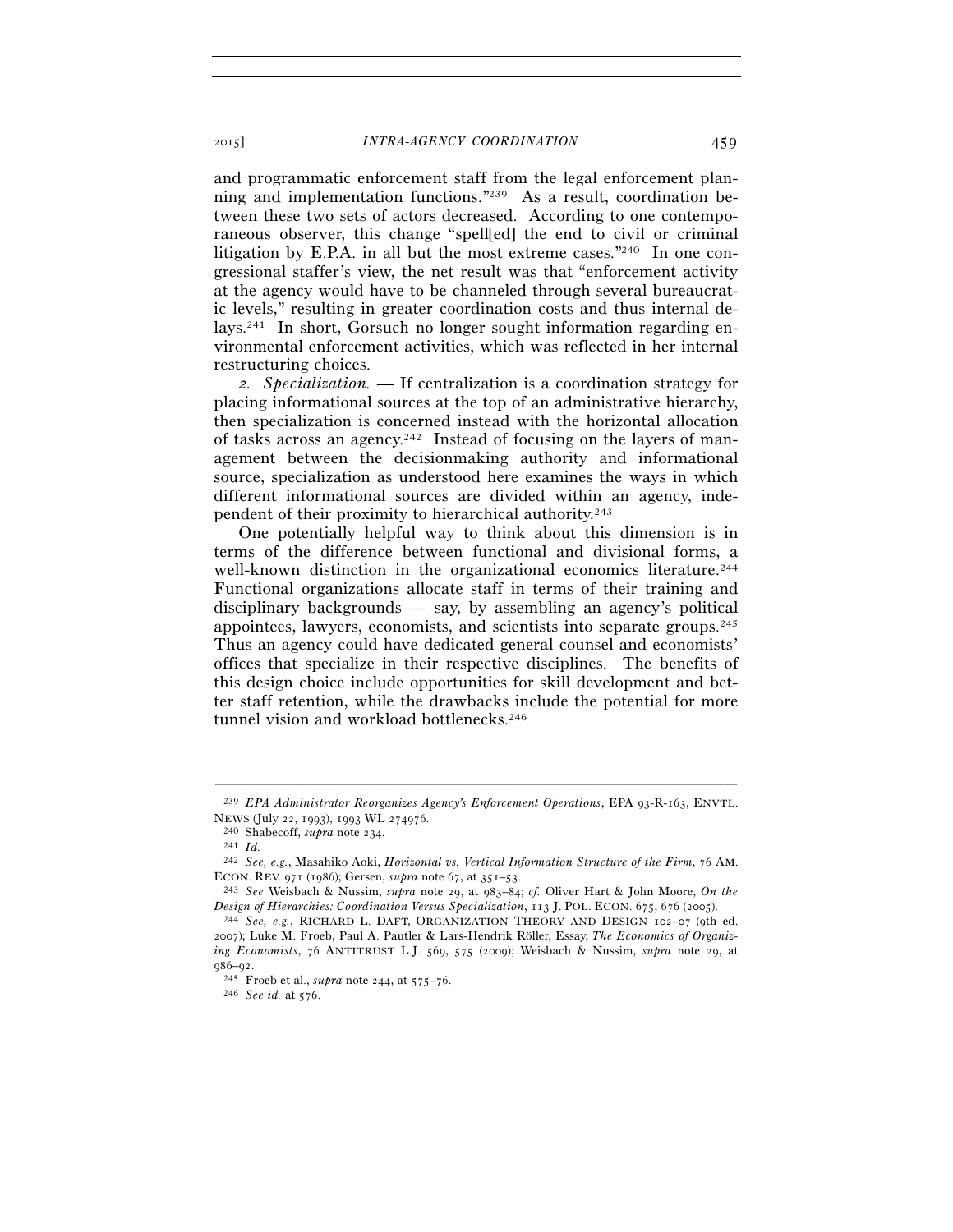By contrast to functional entities, divisional organizations disperse informational sources across subject matter areas or policy sectors.247 For example, as previously discussed in the context of the EPA,  $248$ these divisions could focus on specific substantive areas such as air or water pollution, or hazardous waste management. Instead of assigning a lawyer or economist to a devoted general counsel or economists' office, the agency head could accordingly assign her to a program office. Because of the policy-specific specialization of divisional forms, the resulting legal or economic analyses could be more tailored and specialized to the subject matter. At the same time, however, divisional models could also result in uneven quality and substantive inconsistency across policy areas.<sup>249</sup> Thus, when confronted with a horizontal design choice, agency heads must consider the advantages and disadvantages of both functional and divisional forms.

To illustrate these choices, first consider examples of how some agency heads have established functional offices to obtain information about the potential political consequences of a regulation. Political information of this kind becomes particularly important when external partisan coalitions have changed as a result of new elections or changes in party platforms. Accordingly, many agency heads have established specialized offices within their agencies specifically to ensure continuing relationships with members of Congress or the President.250

For instance, a number of agencies have dedicated Offices of Legislative Affairs, which are usually charged with maintaining a continuing flow of political information between their agencies and Congress.251 The FCC's version "provides lawmakers with information regarding FCC regulatory decisions, answers to policy questions, and assistance with constituent concerns."252 The Department of Homeland Security's version carries out similar duties in addition to "working with the White House and within the Executive Branch."253

<sup>247</sup> *Id.* at 579. 248 *See supra* p. 455. 249 *See* Froeb et al., *supra* note 244, at 580. 250 *See, e.g.*, A.W. Eoff, II, *The Navy and the Congress*, 22 JAG J. 123 (1968) (discussing the establishment and duties of the Office of Legislative Affairs within the Department of the Navy by the Secretaries of Defense and of the Navy).

<sup>251</sup> *See, e.g.*, *id.*; *see also* Christopher J. Walker, Federal Agencies in the Legislative Process: Technical Assistance in Statutory Drafting 13, 28–30 (2015) (draft report to the Administrative Conference of the United States), http://www.acus.gov/sites/default/files/documents/technical -assistance-draft-report.pdf [http://perma.cc/ZP2H-PA3V] (describing an agency's legislative affairs office as "the agency's official liaison with Congress and manages all agency communications

and interactions with the Hill," *id.* at 13, regarding technical assistance in statutory drafting).<br><sup>252</sup> *Office of Legislative Affairs, About the*, FED. COMM. COMMISSION, http://www.fcc.gov<br>/encyclopedia/office-legislat

<sup>&</sup>lt;sup>253</sup> Office of Legislative Affairs, U.S. DEP'T HOMELAND SECURITY, http://www.dhs.gov /about-office-legislative-affairs [http://perma.cc/76ME-YCPA].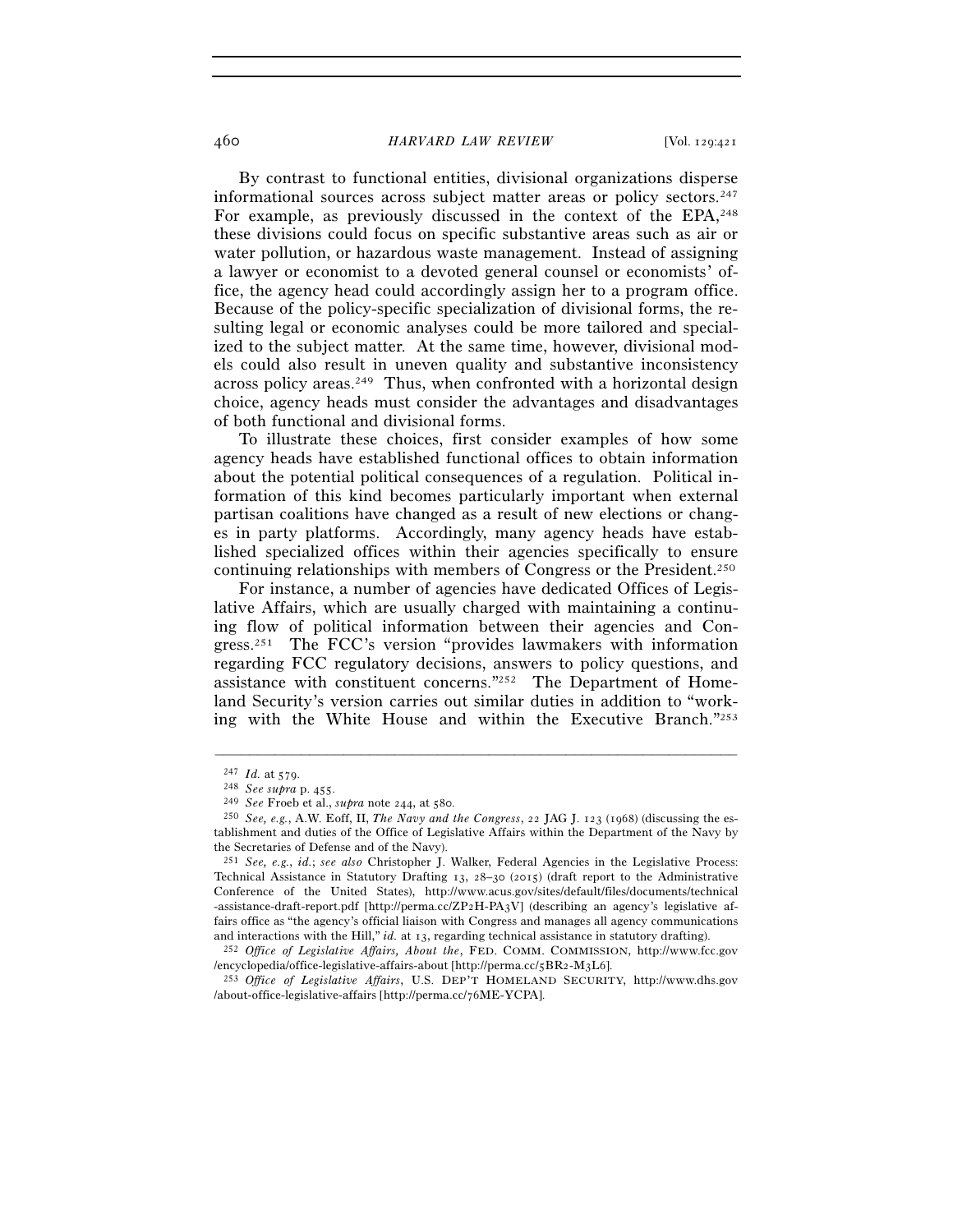Agency heads have also established specific offices to manage communications and informational exchanges with the President. The Department of Commerce, for example, has an Office of White House Liaison charged with managing interactions with many of the President's appointees.254

By contrast, other agency heads have chosen divisional allocations of specialized authority to obtain the same information. Specifically, many will place political appointees across various substantive program areas — an institutional choice some have likened to a "merger" between political appointees and the more permanent bureaucracy of career staff.255 While many of these new positions were created by Presidents, agency heads have often had a role in the selection of appointees. As then-Professor David Barron observes, "because many of these new appointed positions are not formally for the President to make, it is possible that agency heads use them to augment their own capacity to formulate a semi-independent policy that is potentially counter to the White House."256 Indeed, these lower-level appointees are frequently chosen for their alignment with the agency head's regulatory vision.<sup>257</sup>

In short, agency heads who prioritize particular kinds of infor $mation$  — say, political over scientific data — can increase the relative specialization of horizontal units within their agencies through either functional or divisional forms. Doing so can decrease the costs of processing such information over time, especially when these specialized units exhibit increased economies of scale. In other words, agency heads can access specialized information more cheaply by structuring their staffs to reflect their longer-term priorities — particularly when the net gains from such reorganization increase as staff size increases.258 As a result, agency heads can have more efficient access to their preferred forms of information.

*3. Separation.* — Separation as a coordination strategy refers to the agency head's ability to render certain determinations — either between internal organizational units, or between the agency and some

<sup>254</sup> *See* OFFICE OF THE SEC'Y, U.S. DEP'T OF COMMERCE, DOO 15-18, OFFICE OF WHITE HOUSE LIAISON (1992), http://www.osec.doc.gov/opog/dmp/doos/doo15\_18.html [http:// perma.cc/JWV5-JNBE]. 255 *Cf.* David J. Barron, *From Takeover to Merger: Reforming Administrative Law in an Age of* 

*Agency Politicization*, 76 GEO. WASH. L. REV. 1095, 1124 (2008) (discussing the President's appointments); Terry M. Moe, *The Politicized Presidency*, *in* THE NEW DIRECTION IN AMERICAN POLITICS 235, 244–45 (John E. Chubb & Paul E. Peterson eds., 1985) (same).<br><sup>256</sup> Barron, *supra* note 255, at 1128–29.<br><sup>257</sup> *See id.* 

<sup>258</sup> It is also possible that specialization could increase coordination costs should it ultimately require greater internal transaction costs. *See* Weisbach & Nussim, *supra* note 29, at 986 (noting that "specialization is limited by the costs of coordination" since "[t]oo much specialization means that coordination of the specialized activities becomes difficult").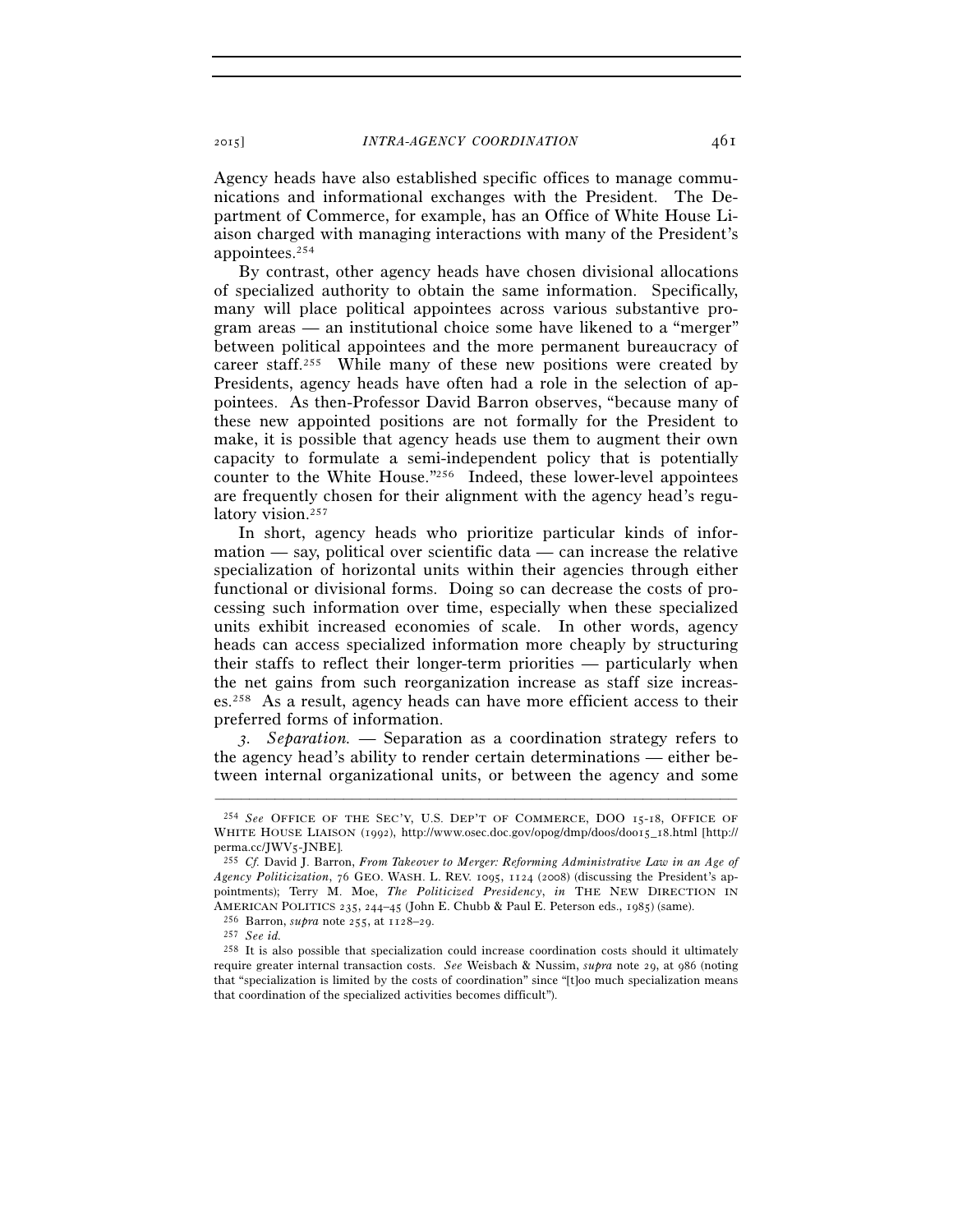external body — independent. Separation "drops an imaginary curtain" between two sets of actors through various means, such as restrictions on ex parte contacts and other prohibitions against participation and consultation.259 To invoke a familiar illustration of the principle (albeit a statutory one), section 554(d) of the APA prohibits adversarial agency staff members from "participat[ing] or advis[ing]" in final decisions rendered by administrative law judges in formal adjudicatory proceedings.<sup>260</sup> Adversarial staff members are accordingly separated from administrative law judges.

Separation is a decision to increase the flow of independently derived information to the agency head. The strategy blocks particular information flows from occurring until an independent determination of some kind has been made — after which the agency head can process that information to make a final decision. Separation can be either internal or external: an agency head can separate organizational structures within an agency, that is, or between the agency and an outside body. To illustrate, take design choices that various agency heads have made with respect to risk assessments — studies of the likely adverse health effects of environmental hazard exposure.<sup>261</sup> Some agency heads have chosen to separate those responsible for preparing such studies from decisionmakers by placing each group into a distinct and autonomous entity within an agency. Internally separate offices provide risk assessments for specific rules, programs, or agency-wide actions, while other offices subsequently evaluate the results and recommend regulatory options.

For instance, at one point the EPA's Carcinogen Assessment Group (CAG) was independent from the risk management divisions of the EPA.262 The CAG was initially created in 1976 by EPA Administrator Russell Train as a separate body within the EPA's Office of Research and Development that reported directly to its Assistant Administrator.263 In 1979, however, EPA Administrator Douglas Costle established a separate Office of Health and Environmental Assessment within the Office of Research and Development — in which the CAG

<sup>259</sup> Asimow, *supra* note 34, at 759. 260 <sup>5</sup> U.S.C. § 554(d) (2012); *see also* Asimow, *supra* note 34, at 761–62, 765. 261 *See* COMM. ON THE INSTITUTIONAL MEANS FOR ASSESSMENT OF RISKS TO PUB. HEALTH, NAT'L RESEARCH COUNCIL, RISK ASSESSMENT IN THE FEDERAL GOV-ERNMENT: MANAGING THE PROCESS 18 (1983), http://www.nap.edu/openbook.php?isbn =0309033497 [hereinafter NAT'L RESEARCH COUNCIL, RISK ASSESSMENT] (discussing the "merits of separating the analytic functions of developing risk assessments from the regulatory functions of making policy decisions," *id.* at 2). 262 *Id.* at 105. 263 *Id.*; *see also* Roy E. Albert, *Carcinogen Risk Assessment in the U.S. Environmental Protec-*

*tion Agency*, 24 CRITICAL REVS. TOXICOLOGY 75, 77, 79 (1994).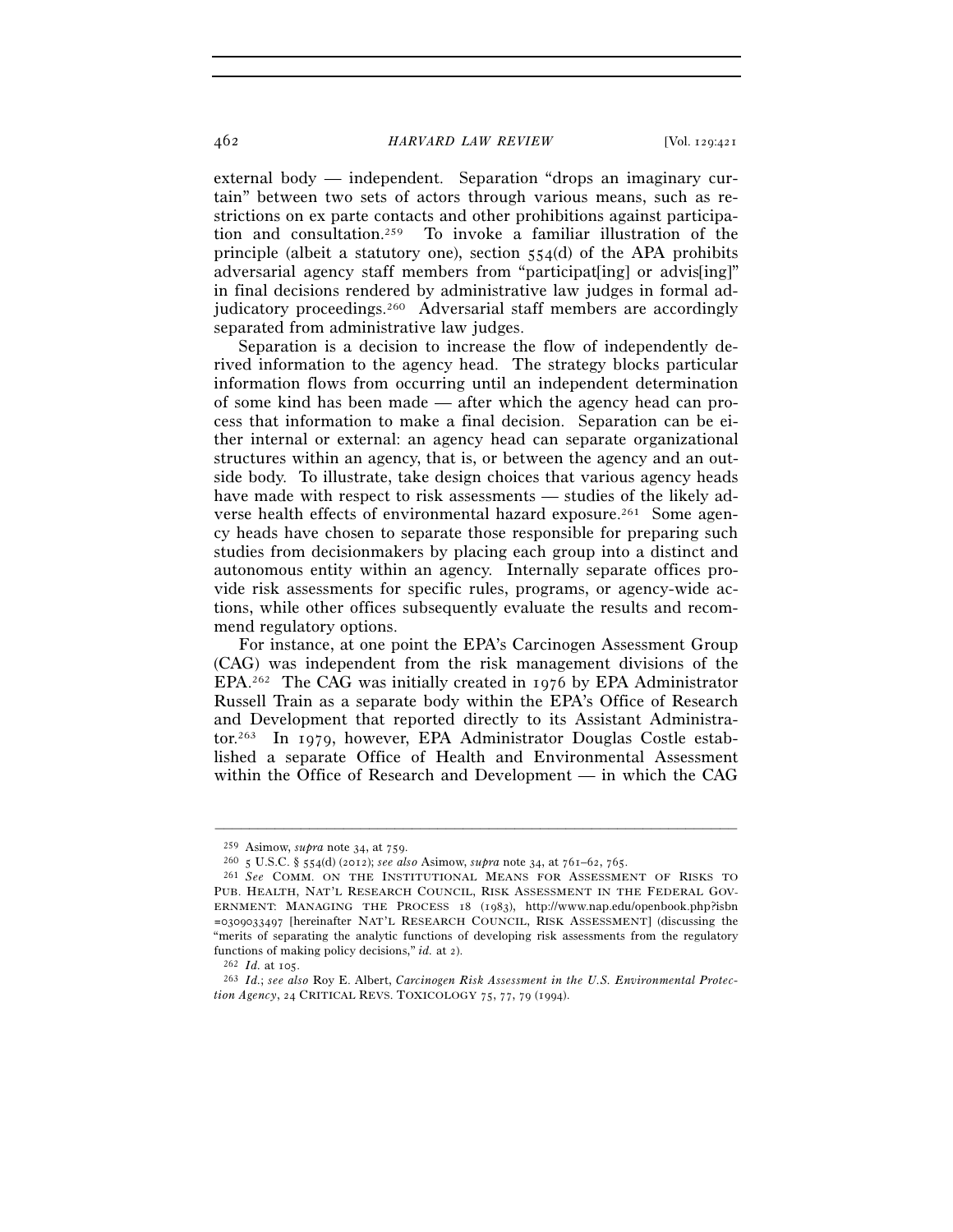was one of several risk assessment entities.<sup>264</sup> As a result, CAG staff became "insulated from the day-to-day pressures of program offices."265

Alternatively, agency heads have also requested that risk assessments be developed or reviewed by entities formally outside the agency, while retaining separate decisionmaking processes inside the agency for how to regulate in light of those assessments. For example, many agencies use standing advisory committees like the National Advisory Committee on Occupational Safety and Health or other outside independent expert panels such as various committees of the National Research Council (NRC). The NRC is the operating unit for the advisory functions of the National Academy of Sciences,266 and is made up of a number of ad hoc committees composed of recognized industry and governmental experts as well as academics.<sup>267</sup> Importantly, agency heads retain the ability to reject or accept the conclusions drawn by the NRC. The conclusions themselves are often independently reviewed within the agency after the reports are released.268

Interestingly, some empirical work on the FDA suggests that agency heads strategically seek input from independent advisory committees to avoid blame when risks are uncertain.269 At the FDA, advisory committees can be created and established by the FDA Commissioner, who can also determine the committees' meeting agendas as well as decide which drugs merit committee review.270 Data collected from 1985 to 2006 reveal that the FDA Commissioner was eighteen to twenty-two percent more likely to send priority rather than nonpriority drugs to committees for review.271 Priority drugs are drugs with new formulations that have only been tested under experimental conditions.272 As a result, they are the drugs with the most uncertain risks. The same data reveal that more pharmacologically complex drugs were eight to thirteen percent more likely to receive advisory committee review.273 As such, "[t]wenty years of FDA advisory committee experience suggest the agency chooses to send the drugs with the most uncertain implementation profiles to its public advisors."274 The more

<sup>264</sup> NAT'L RESEARCH COUNCIL, RISK ASSESSMENT, *supra* note 261, at 105. 265 *Id.* 

<sup>266</sup> *Id.* at 114. 267 *See id.* at 114–15. 268 *See id.* at 114. 269 *See generally* Susan L. Moffitt, *Promoting Agency Reputation Through Public Advice: Advisory Committee Use in the FDA*, 72 J. POL. 880 (2010). 270 *See id.* at 883. 271 *Id.* at 886. 272 *Id.* at 884. 273 *Id.* at 886. 274 *Id.*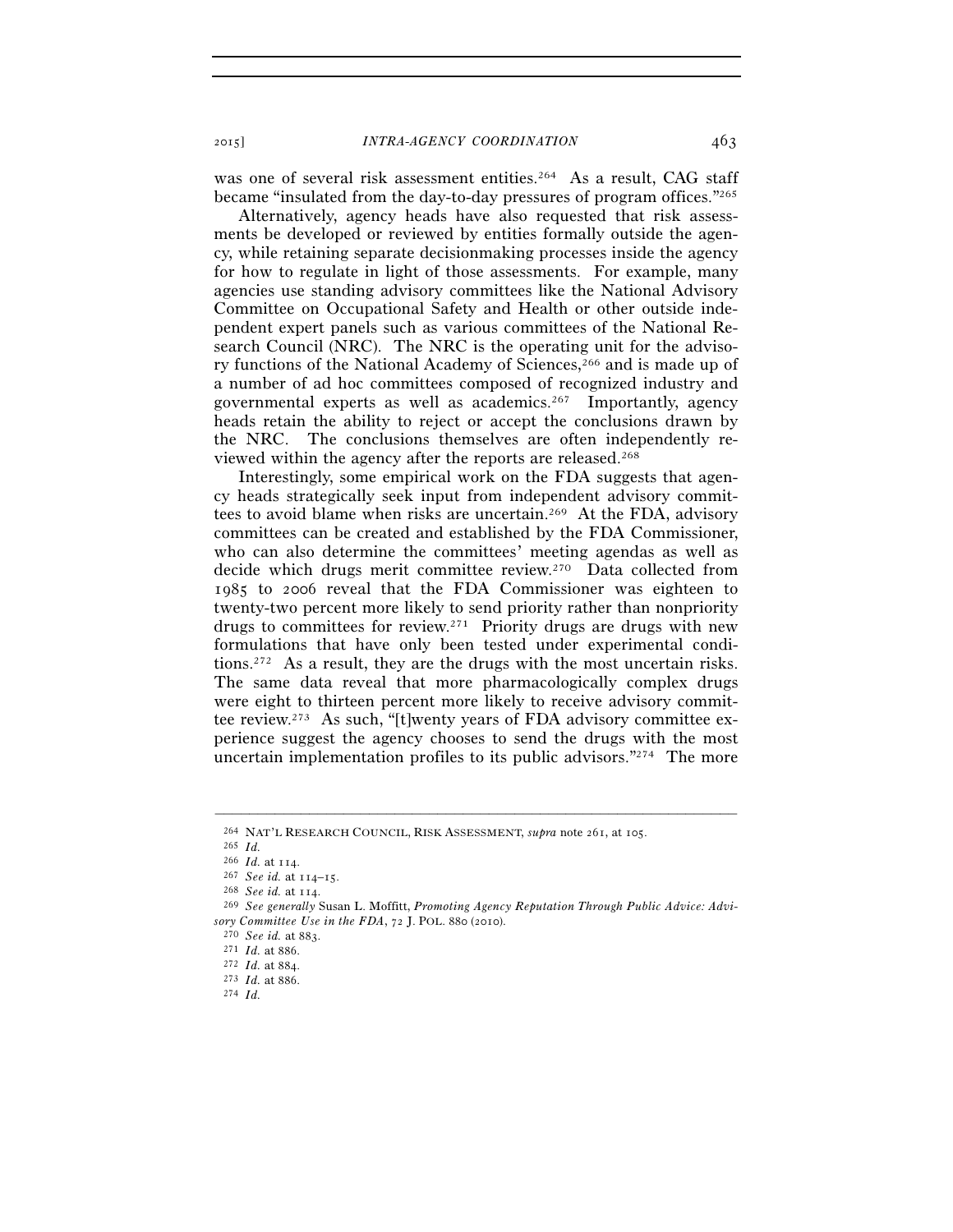uncertainty increases, in other words, the more likely it is for agency heads to employ external separation strategies.

*4. Standardization.* — In addition to structural hierarchies and separation techniques, agency heads can also lower their informationprocessing costs by standardizing their decisionmaking processes. Indeed, the notion that information costs can be reduced in this manner is familiar in other legal arenas, such as contract<sup>275</sup> and property law.276 The basic insight is that greater amounts of discretion require more time and resources to gain the requisite data needed to tailor and individualize each decision. By reducing the amount of discretion through a one-time investment aimed at generating standardized terms and options, agency heads can lower the future information costs necessary to make an optimal decision.277 Put differently, standardization "provide[s] shortcuts that enable individuals to identify the type of challenge they face efficiently, focus their attention on the kind of information needed for that sort of situation, and invoke an applicable rule of behavior swiftly."278 Codifying such informational shortcuts, in turn, allows knowledge to be more cheaply communicated within the institution, thus transcending any individual's agencyspecific expertise.<sup>279</sup>

Agency heads can standardize the information used in rulemaking decisions in many ways, whether as rules, guidance documents, memoranda, or operating procedures and manuals, among many other forms.280 Each of these choices has different implications and effects for agencies as well as third parties.<sup>281</sup> Legislative rules, for example, are generally applicable rules with binding, legal consequences — on

<sup>–––––––––––––––––––––––––––––––––––––––––––––––––––––––––––––</sup> 275 *See* Joshua Fairfield, *The Cost of Consent: Optimal Standardization in the Law of Contract*,

<sup>&</sup>lt;sup>276</sup> See generally Thomas W. Merrill & Henry E. Smith, *Optimal Standardization in the Law of* Property: The Numerus Clausus Principle, 110 YALE L.J. 1 (2000).<br><sup>277</sup> See Freeman & Rossi, supra note 10, at 1182.<br><sup>278</sup> Kenneth A. Bamberger, *Regulation As Delegation: Private Firms, Decisionmaking, and Ac-*

*countability in the Administrative State*, 56 DUKE L.J. 377, 414 (2006).

<sup>279</sup> *See* Érica Gorga & Michael Halberstam, *Knowledge Inputs, Legal Institutions and Firm Structure: Towards a Knowledge-Based Theory of the Firm*, 101 NW. U. L. REV. 1123, 1144 (2007) ("Once knowledge is codified, standardized, and rendered explicit . . . it is no longer embedded in the individual, but 'can be communicated from its possessor to another person in symbolic form, and the recipient of the communication becomes as much "in the know" as the originator.'" (quoting Sidney G. Winter, *Knowledge and Competence as Strategic Assets*, *in* THE COMPETITIVE CHALLENGE 159, 171 (David J. Teece ed., 1987))).

<sup>&</sup>lt;sup>280</sup> *See* Magill, *supra* note 40, at 877 ("Memos, circulars, guidebooks, press releases, interpretative rules, policy statements, and legislative rules can all be mechanisms by which an agency announces limits on its own discretion.").

<sup>281</sup> *See* M. Elizabeth Magill, *Agency Choice of Policymaking Form*, 71 U. CHI. L. REV. 1383, 1437–42 (2004).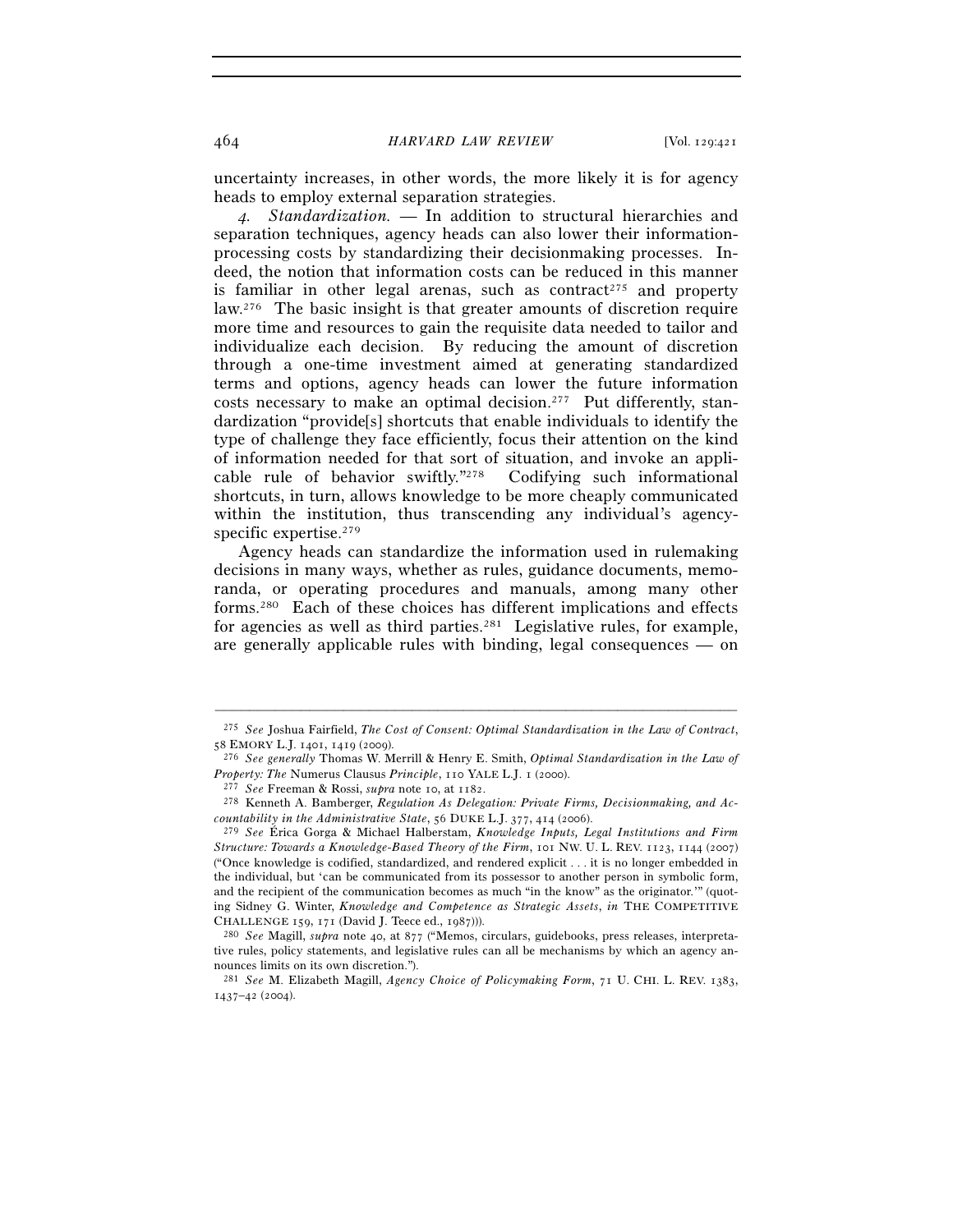the public, the courts, and the agency itself.282 By contrast, guidance documents are interpretive rules and statements of policy intended to clarify existing regulatory policies and legal interpretations.283 Finally, internal memoranda and manuals are more akin to management tools intended to help train and guide agency staff.284

A relatively straightforward illustration of this coordination mechanism arises whenever agencies promulgate legislative rules interpreting the statutes that they administer. By promulgating such rules, agency heads can essentially standardize the ways in which their enforcement agents and other agency staff provide legal information within the agency and to third parties. By tying its hands in this manner, the agency can also reduce, through *Chevron* deference, the amount of legal uncertainty it faces.285 Similarly, agency heads can also issue guidance documents outlining their current understandings of scientific issues, as the EPA has done recently regarding childhood cancer risks<sup>286</sup> and the FDA has done with emerging nanotechnology issues.287 In doing so, these agency heads can provide nonbinding notice to regulated entities, and more relevantly here, information to their own internal staff and future agency heads, about the scientific expertise currently available within the organization.

Analogous insights can also help to explain the behavior of agency heads who have increasingly standardized their approaches to CBA in response to the heightened uncertainty presented by successful judicial and presidential challenges. In 2010, for example, the EPA Adminis-

–––––––––––––––––––––––––––––––––––––––––––––––––––––––––––––

286 *See* Notice of Availability of the Document Entitled Guidelines for Carcinogen Risk Assessment, 70 Fed. Reg. 17,766 (Apr. 7, 2005). 287 *See* Guidance for Industry: Considering Whether a Food and Drug Administration–

<sup>282</sup> *See* Ariz. Grocery Co. v. Atchison, Topeka & Santa Fe Ry. Co., 284 U.S. 370, 386 (1932) ("When under this mandate the Commission declares a specific rate to be the reasonable and lawful rate for the future, it speaks as the legislature, and its pronouncement has the force of a statute."

<sup>283</sup> *See* Am. Hosp. Ass'n v. Bowen, 834 F.2d 1037, 1045 (D.C. Cir. 1987) (discussing distinctions between interpretive and legislative rules); Robert A. Anthony, *Interpretive Rules, Policy Statements, Guidances, Manuals, and the Like — Should Federal Agencies Use Them to Bind the Pub*lic?, 41 DUKE L.J. 1311, 1332-55 (1992) (providing examples of agency uses of nonlegislative policy documents).

<sup>284</sup> *See* Anthony, *supra* note 283, at 1384. 285 *See* United States v. Mead Corp., 533 U.S. 218, 226–27 (2001) ("[A]dministrative implementation of a particular statutory provision qualifies for *Chevron* deference when it appears that Congress delegated authority to the agency generally to make rules carrying the force of law, and that the agency interpretation claiming deference was promulgated in the exercise of that authority.").

Regulated Product Involves the Application of Nanotechnology; Availability, 79 Fed. Reg. 36,534 (June 27, 2014); Guidance for Industry: Assessing the Effects of Significant Manufacturing Process Changes, Including Emerging Technologies, on the Safety and Regulatory Status of Food Ingredients and Food Contact Substances, Including Food Ingredients that Are Color Additives; Availability, 79 Fed. Reg. 36,533 (June 27, 2014); Guidance for Industry: Safety of Nanomaterials in Cosmetic Products; Availability, 79 Fed. Reg. 36,532 (June 27, 2014).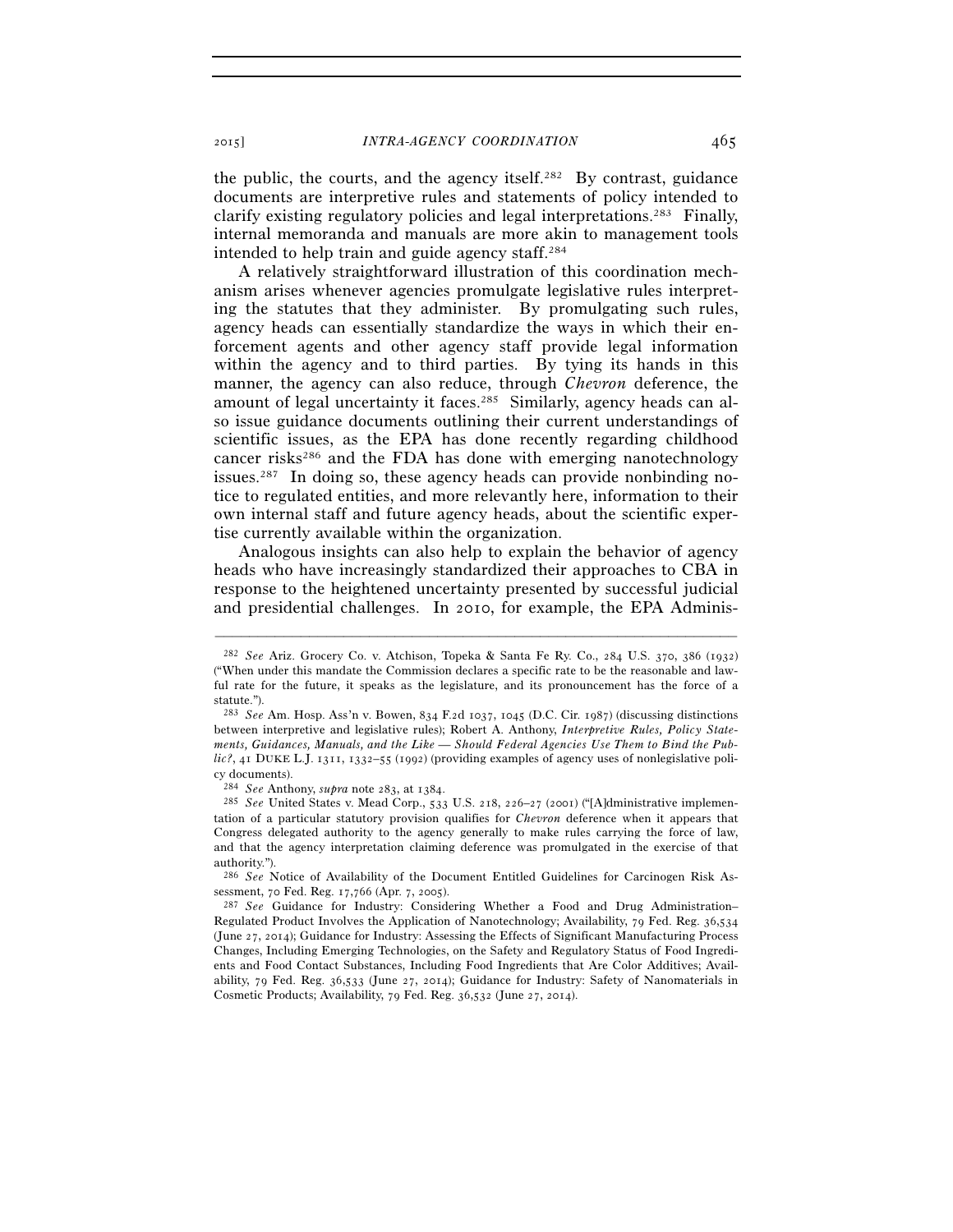trator issued revised *Guidelines for Preparing Economic Analyses*. 288 Among other things, the revisions included new standardized methods for calculating baselines, as well as more detailed guidance on discounting and distributional effects.289 The EPA's first version of this document was promulgated in  $1983^{290}$  — shortly after President Reagan issued the first order requiring executive agencies to engage in CBA.291 Other agencies like the Department of Transportation have issued official guidance regarding specific CBA issues, such as how to measure the value of statistical life.292

In the wake of *Business Roundtable v. SEC* — which, recall, struck down an SEC rule as arbitrary and capricious for a deficient  $CBA<sup>293</sup>$  and other similar cases,<sup>294</sup> numerous independent agency commissioners from the SEC to the CFTC have also issued their own guidance documents for economic analyses.<sup>295</sup> Specifically, the SEC's costbenefit guidance "[e]xpressly equates the benefits of a rule with gains

<sup>288</sup> NAT'L CTR. FOR ENVTL. ECON., EPA, GUIDELINES FOR PREPARING ECONOMIC ANALYSES (2010, updated May 2014), http://yosemite.epa.gov/ee/epa/eerm.nsf/vwAN/EE-0568-50 .pdf/\$file/EE-0568-50.pdf [http://perma.cc/XBT4-Y3VG]. 289 *See* Livermore, *supra* note 36, at 646. 290 *See id.* at 642; *see also EPA Guidance*, U.S. ENVTL. PROTECTION AGENCY, http://

yosemite.epa.gov/ee/epa/eed.nsf/dcee735e22c76aef85257662005f4116/550c4984d3985754852577f80 0072d5e [http://perma.cc/7XWC-WKNC]. Prior to the 2010 revision, the EPA made several revisions to its 1983 document, most recently in 2000. *See* NAT'L CTR. FOR ENVTL. ECON., *supra*

note 288, at 1-1.<br><sup>291</sup> *See* Livermore, *supra* note 36, at 614.<br><sup>292</sup> The Department of Transportation in 2011 adopted a value of statistical life of \$6.2 million (2011 dollars). *See* Memorandum from Polly Trottenberg, Assistant Sec'y for Transp. Policy, U.S. Dep't of Transp., & Robert Rivkin, Gen. Counsel, U.S. Dep't of Transp., to Secretarial Officers & Modal Adm'rs, Re: Treatment of the Economic Value of a Statistical Life in Departmental Analyses — 2011 Interim Adjustment (July 29, 2011), http://www.transportation.gov/sites/dot.gov /files/docs/Value\_of\_Life\_Guidance\_2011\_Update\_07-29-2011.pdf [http://perma.cc/KF9P-JZ4W].<br><sup>293</sup> Bus. Roundtable v. SEC, 647 F.3d 1144, 1148 (D.C. Cir. 2011).<br><sup>294</sup> *See, e.g.*, Chamber of Commerce v. SEC, 412 F.3d 133 (D

<sup>295</sup> *See, e.g.*, Memorandum from Dan M. Berkovitz, Gen. Counsel, U.S. Commodity Futures Trading Comm'n & Jim Moser, Acting Chief Economist, U.S. Commodity Futures Trading Comm'n, to Rulemaking Teams, Re: Guidance on and Template for Presenting Cost-Benefit Analyses for Commission Rulemakings (Sept. 29, 2010), *reprinted in* OFFICE OF THE INSPEC-TOR GEN., U.S. COMMODITY FUTURES TRADING COMM'N, AN INVESTIGATION REGARD-ING COST-BENEFIT ANALYSES PERFORMED BY THE COMMODITY FUTURES TRADING COMMISSION IN CONNECTION WITH RULEMAKINGS UNDERTAKEN PURSUANT TO THE DODD-FRANK ACT, at Ex-1 (Apr. 15, 2011), http://www.cftc.gov/idc/groups/public /@aboutcftc/documents/file/oig\_investigation\_041511.pdf [http://perma.cc/VY87-BPBS]; Memorandum from the Div. of Risk, Strategy & Fin. Innovation, SEC & the Office of the Gen. Counsel, SEC, to Staff of the Rulewriting Divs. & Offices, Re: Current Guidance on Economic Analysis in SEC Rulemakings (Mar. 16, 2012), http://www.sec.gov/divisions/riskfin/rsfi\_guidance\_econ\_analy \_secrulemaking.pdf [http://perma.cc/Z7RS-VLY3]; *see also* Arthur Fraas & Randall Lutter, *On the Economic Analysis of Regulations at Independent Regulatory Commissions* 5–6 (Res. for the Future, Discussion Paper No. 11–16, 2011), http://www.rff.org/files/sharepoint/WorkImages /Download/RFF-DP-11-16\_final.pdf [http://perma.cc/DZ7U-2PE4].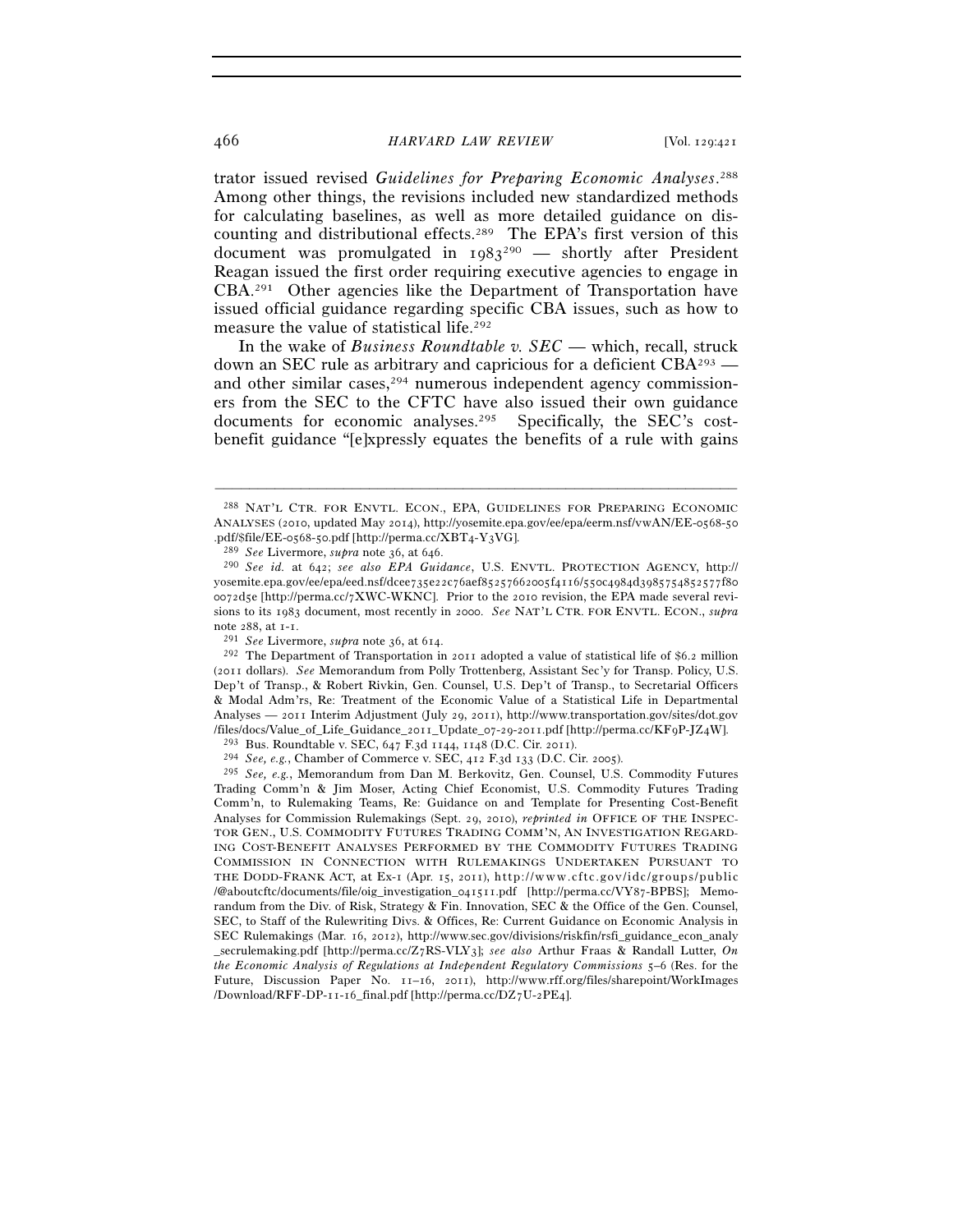in economic efficiency,"296 which could include "enhanced competition, lower costs of capital, reduced transaction costs and elimination of market failures such as collective action problems."297 In addition, the SEC guidance requires rule-writing teams to clearly identify the proposed rule's justification, explicitly define the baseline against which to measure the proposed rule's economic impact, identify and discuss reasonable alternatives to the proposed rule, and analyze the economic consequences of the proposed rule and the principal regulatory alternatives.298

While the terms of the guidance document still leave rule-writing staff with substantial discretion, according to a former SEC senior official, "[t]he 2012 Guidance has in effect amended the microconstitution of the SEC staff, elevating the economists to the status of a co-equal branch of the agency."299 In other words, the guidance document has helped to standardize, as well as prioritize, the value of economic information to the SEC's decisionmakers. Indeed, this official also testified to a resulting change in the relationship between agency lawyers and economists — from "a stable dysfunctional equilibrium," where economists stood at the sidelines, to one in which "economists [are] at the table from the beginning of each rule to the end."300 By all accounts, these documents have also increased the consistency of scientific and regulatory analyses prepared by agency staff.301 Most importantly for present purposes, they have likewise decreased the informational costs for the SEC Commissioners to make rulemaking decisions on the basis of economic considerations. As a general matter, by standardizing previously contested issues of scientific and economic policy, agency heads can more efficiently determine regulatory policy on these grounds without engaging in expensive internal deliberations.

*5. Procedures.* — Beyond structural choices and standardization techniques, agency heads can also implement procedural coordinating mechanisms to ensure that certain kinds of information will be given

<sup>–––––––––––––––––––––––––––––––––––––––––––––––––––––––––––––</sup> 296 Bruce Kraus & Connor Raso, *Rational Boundaries for SEC Cost-Benefit Analysis*, 30 YALE J. ON REG. 289, 328 (2013).

<sup>297</sup> *Id.* at 328–29. 298 *See* Memorandum from the Div. of Risk, Strategy & Fin. Innovation, SEC & the Office of Gen. Counsel, SEC, *supra* note 295, at 4. 299 Kraus, *supra* note 23, at 302. 300 *Id.*

<sup>301</sup> *See, e.g.*, *id.* at 302–03 (explaining how a "seemingly simple [guidance] document has focused and enhanced how the [SEC] and its staff approach economic thought and utilize the expert [economic] staff" (quoting Craig M. Lewis, Chief Economist & Dir., Div. of Econ. & Risk Analysis, SEC, Keynote Address at the Investment Company Institute 2014 Mutual Funds and Investment Management Conference (Mar. 18, 2014), http://www.sec.gov/News/Speech/Detail /Speech/1370541172162 [http://perma.cc/K5TH-5C5G])); Livermore, *supra* note 36, at 645–46 (noting that guidelines are part of a broader agency push to identify best CBA practices).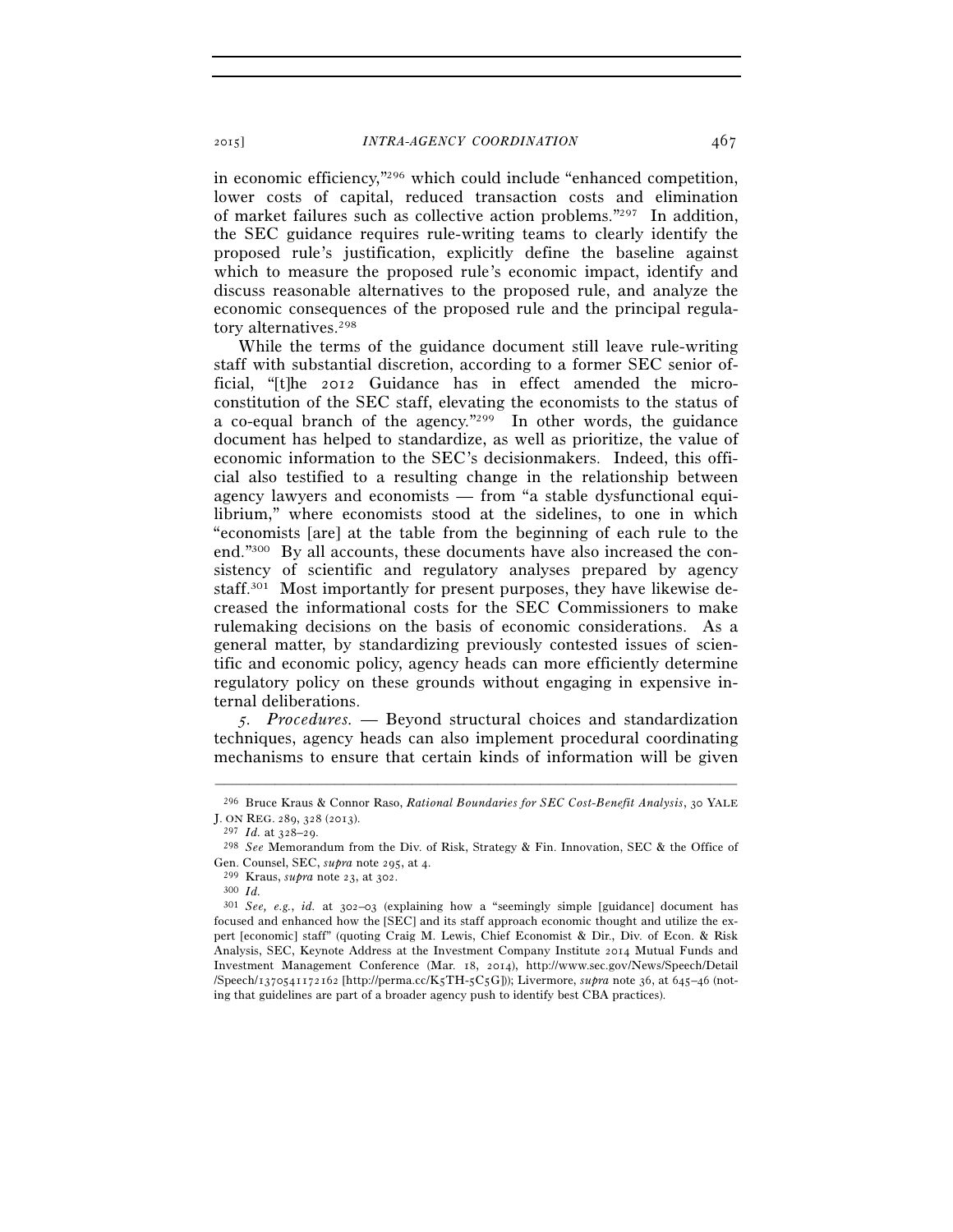higher priority than other kinds during the regulatory drafting process. Depending on the procedural form — whether a rule, guidance document, or operating manual — agency heads can essentially determine which internal interests will have access to a rulemaking decision, with varying degrees of entrenchment. Two prominent examples of such coordination mechanisms are internal-clearance and priority-setting processes. Internal-clearance processes grant certain offices or individuals within the agency sign-off authority before the regulation can be approved by the agency head. Priority-setting processes, in turn, ensure that certain regulations will receive more attention from the agency head, thus increasing the probability of the rule's promulgation relative to others in the queue.

*(a) Internal Clearance.* — In response to changes in external uncertainties, agency heads often either impose or revise internalclearance procedures. These procedures require particular individuals within an agency to sign off on a document to signal their approval. Before promulgating official documents like proposed or final rules, agency heads can require particular agency officials with the relevant expertise to review the draft before signing it themselves. One purpose of these procedures is "to make sure that every administrative unit inside the government . . . contributes its special knowledge, point of view, and sympathy for its clientele to the final [rulemaking] product."302 At the same time, however, agency heads can also manipulate these procedures to choose which offices or divisions should have a say in the regulatory development process, and when the information provided by those offices or divisions should be considered, if at all.

Recall that agency heads generally subdelegate the initial task of regulatory drafting to career staff within program offices.<sup>303</sup> Analo-

<sup>302</sup> HERBERT KAUFMAN, RED TAPE 49 (1977) (emphasis omitted); *see also* Magill, *supra* note 40, at 886 (noting that agencies can self-regulate by "empower[ing] a large number of officials with sign-off authority before a major action is undertaken"); Schlanger, *supra* note 39, at 94 ("Regardless of the impact on the document subjected to clearance, even the softest of clearance requirements ensures that each office asked to clear is kept informed of what is going on at other government offices, which has its own benefits.").

<sup>303</sup> *See, e.g.*, EPA'S ACTION DEVELOPMENT PROCESS, *supra* note 220, at 25 (describing "[l]ead [o]ffice [d]elegation[s]" as those regulatory actions that are handled solely within the agency's "lead office[]"); FED. HIGHWAY ADMIN., RULEMAKING MANUAL 7 (2000) [hereinafter FHWA MANUAL], http://www.dot.gov/sites/dot.dev/files/docs/FHWARulemaking%20Manual.pdf [http://perma.cc/3578-X47Q] (identifying the "program office" as the "technical office responsible" for "[d]rafting rulemaking documents"); William F. Pedersen, Jr., *Formal Records and Informal Rulemaking*, 85 YALE L.J. 38, 53 (1975) (describing as the "most active" members in a regulatory work group "those representing the 'lead office' or 'office of primary interest' — the office which first had the idea for the rule or has been assigned responsibility for it"); West, *supra* note 221, at 775 (defining "lead offices" as "the line units [within an agency] that have substantive, programmatic responsibility for the policies in question"); *see also supra* notes 220–224 and accompanying text.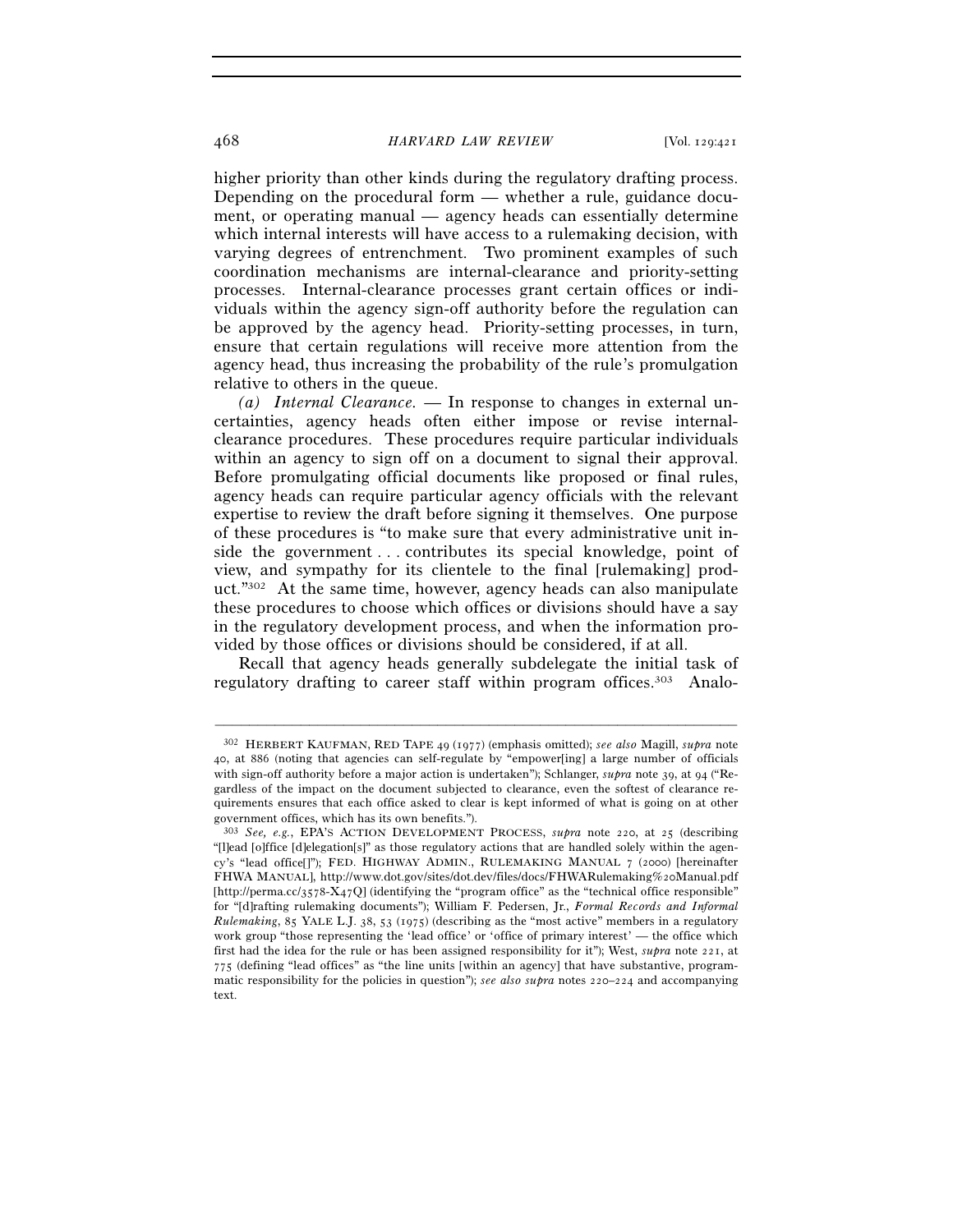gous to legislative committees in terms of their jurisdictional scope,304 these "lead" offices usually contain the individuals within the agency with the most subject-specific expertise. The Department of Transportation, for example, has multiple divisions that specialize in the regulation of federal highways, aviation, pipelines and hazardous materials, motor carriers, railroads, and maritime activities.305 Rule-writing staff responsibilities usually include assembling the myriad materials that comprise a rulemaking docket, from the regulatory text eventually codified in the *Code of Federal Regulations*, to the rule's preamble, to any analyses required by statute or executive order.306 After the team has completed the draft rule and assembled the relevant materials, it must then guide the document through the agency's internal-clearance process.

By strategically engineering these clearance procedures, agency heads can process information in ways that align with their individual priorities. In this sense, they can hardwire their preferences into the regulatory drafting process itself. First, agency heads can choose which functional or divisional offices must explicitly grant approval before the draft can proceed.<sup>307</sup> An agency head particularly concerned with how Congress might react to her regulations — say, under conditions of divided government — can specify that the agency's office of legislative affairs has clearance authority. In this manner, she can ensure that the agency's political information is brought to bear on the regulatory decision.

An agency head seeking to ensure that cost-benefit considerations are adequately taken into account can also confer sign-off power upon agency economists. The Federal Trade Commission's leadership, for instance, currently seeks the concurrence of its Bureau of Economics as well as its Commissioners.308 Similarly, recall that the SEC's Com-

–––––––––––––––––––––––––––––––––––––––––––––––––––––––––––––

308 *See* FTC, OPERATING MANUAL §§ 7.3.5.2, 7.3.8.3, http://www.ftc.gov/sites/default/files /attachments/ftc-administrative-staff-manuals/ch07rulemaking.pdf [http://perma.cc/4GUB-Q55V].

<sup>304</sup> *See* Abbe R. Gluck & Lisa Schultz Bressman, *Statutory Interpretation from the Inside — An Empirical Study of Congressional Drafting, Delegation, and the Canons: Part I*, 65 STAN. L. REV. <sup>901</sup>, 908 (2013). 305 These divisions include, inter alia, the National Highway Traffic Safety Administration,

the Federal Aviation Administration, the Federal Highway Administration, the Pipeline and Hazardous Materials Safety Administration, the Federal Motor Carrier Safety Administration, the Federal Railroad Administration, and the Maritime Administration. *Our Administrations*, U.S. DEP'T TRANSP., http://www.transportation.gov/administrations (last updated Apr. 27, 2015) [http://perma.cc/32MC-CY6N]. 306 *See* CORNELIUS M. KERWIN & SCOTT R. FURLONG, RULEMAKING 65, <sup>81</sup> (4th ed.

<sup>2011</sup>). 307 *See* Magill, *supra* note 40, at 882 (noting that an agency could "adopt a rule, for instance,

that both the general counsel and the relevant program official have to consent to policy changes before a rule or enforcement action is initiated . . . [or] might even adopt a rule requiring consensus among all relevant program officers before any significant action is taken").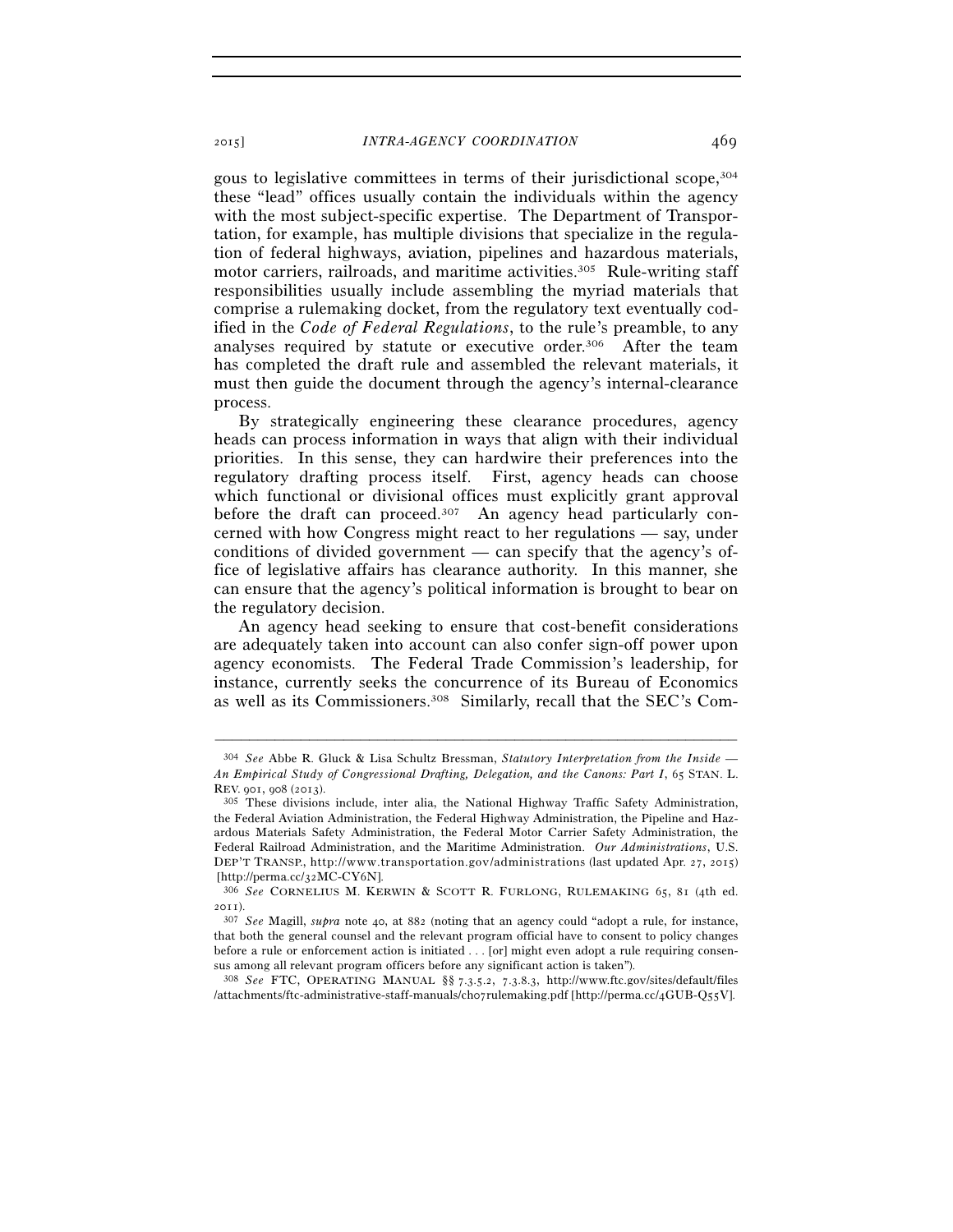missioners recently granted the agency's Chief Economist explicit clearance authority over economic analysis during its internal rule review process.309 By contrast, the Federal Highway Administration's (FHWA's) review process does not require that its economists clear a regulation; rather, the FHWA Administrator requires concurrence first from the agency's program offices, then its legal division, its Legislation and Regulations Division, and, finally, the agency's chief counsel.310 Similarly, a draft rule within the Internal Revenue Service (IRS) must secure the approval of a branch reviewer; the Associate, Deputy, and Chief Counsels; the Assistant to the Commissioner; and, finally, the Commissioner before moving on to the Department of Treasury for final authorization.311

In addition to choosing which offices get a say during the clearance process, agency heads can also structure the ways in which internal disputes between various offices are resolved, and by whom. Generally speaking, those with sign-off authority do not possess hard internal vetoes in the sense that they can definitively stop the rulemaking from proceeding.312 However, they can internally delay the draft rules as they raise their objections and concerns about the draft.<sup>313</sup> Should such disagreements persist, clearance procedures usually specify how these issues should be elevated in the agency hierarchy and which higher-level policy official should ultimately resolve the remaining disagreements.314

To illustrate, at the EPA, if there is an internal conflict between the program office, the office of legislative affairs, and the legal counsel's office about how to interpret an authorizing statute, a representative from each unit can brief the relevant policy official, who will then de-

<sup>309</sup> *See* OFFICE OF INSPECTOR GEN., *supra* note 22, at ii ("[T]he OIG found that the Commission has taken steps to improve its process for economic analysis by: (1) requiring RSFI economists to be involved in the three stages of the rulemaking process; (2) hiring economists with financial industry knowledge; and (3) formalizing the Chief Economist's review and concurrence process.").

<sup>310</sup> *See* FHWA MANUAL, *supra* note 303, at <sup>31</sup>. 311 *See* IRS, INTERNAL REVENUE MANUAL § 32.1.6.8.4, http://www.irs.gov/irm/part32/irm

\_32-001-006.html [http://perma.cc/78GX-GPUN]. 312 *See* Schlanger, *supra* note 39, at 94 ("[O]ne government office ordinarily cannot authoritatively stop the issuance of a document by its sibling office.").

<sup>313</sup> *Id.* ("[I]t is possible to give an office assigned a clearance role something very close to that power, by structuring the conflict resolution procedure so that it is the operational office that needs to 'appeal' a clearance denial.").

<sup>314</sup> The FHWA manual, for instance, explicitly states that the rulemaking team is responsible for "resolv[ing] issues or elevat[ing] issues to management for resolution." FHWA MANUAL, *supra* note 303, at 8. Similarly, the EPA provides that "[i]f workgroup members cannot agree, the issues of disagreement should be presented to management for resolution." EPA'S ACTION DE-VELOPMENT PROCESS, *supra* note 220, at 34; *see id.* at 71 (discussing the process of informal and formal elevation of disagreements to management and other policy officials such as the Administrator).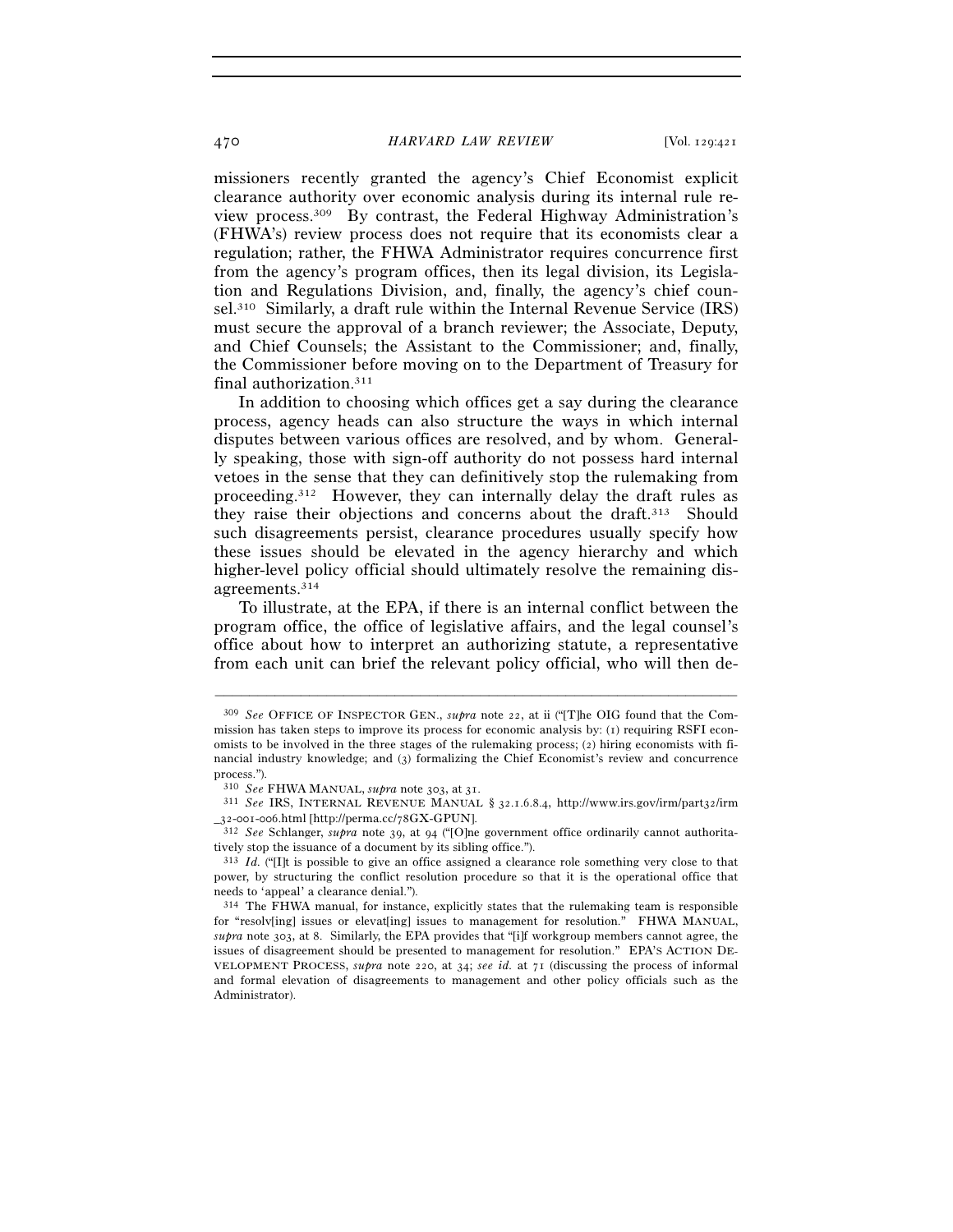cide the interpretation with which to proceed.315 Under most circumstances, the EPA Administrator has specified that the Deputy Administrator should adjudicate the disagreement,<sup>316</sup> though she allows for elevation to the Administrator for the most controversial issues.317 By comparison, the Commissioner of the IRS specifies that the Associate Chief Counsel within a division should usually resolve the dispute, though the matter could also be elevated to higher levels when necessary.318

In this manner, agency heads possess substantial discretion to determine the processes through which a regulation is drafted and revised before it gets elevated for their final review and signature. Not only can agency heads determine which offices or bureaus should (and should not) weigh in during the process, but they can also specify how conflicts among these offices are resolved and who within the agency can resolve them in the first instance. Moreover, such mechanisms can promote internal accountability by demanding that certain staff members take responsibility for particular aspects of a regulation, such as the supporting legal, economic, or scientific analyses. Accordingly, the power to implement and revise internal-clearance procedures is an important coordination device available to the agency head.

*(b) Priority-Setting.* — Agency heads, however, have limited time and resources. As do career staff. Thus, agency leaders must also impose procedures for how to prioritize particular regulations, when to release them, and how to determine which rules deserve the most internal attention. Accordingly, another coordination mechanism available to agency heads is the ability to privilege certain kinds of regulations to ensure that informational resources are allocated accordingly.

Indeed, about three-quarters of major rulemaking agencies currently employ some kind of internal priority-setting system.319 The EPA Administrator, for example, uses a three-tier approach to categorize the agency's internal priorities.320 The first tier is designated for rules expected to have major economic impacts, provoke interagency conflicts and external controversy, or "present[] a significant opportunity for the

<sup>315</sup> *See* McGarity, *supra* note 37, at 81–82. 316 *See* Pedersen, *supra* note 303, at 57 ("By the nature of the way EPA is (dis)organized, really sticky issues are escalated at least to the [Deputy Assistant Administrator] level and maybe higher for resolution." (alteration in original) (quoting Memorandum from a senior EPA official to William F. Pedersen, Jr. (May 4, 1975) (on file with *Yale Law Journal*))).<br><sup>317</sup> *See* EPA'S ACTION DEVELOPMENT PROCESS, *supra* note 220, at 71 (noting that issues

could ultimately be formally elevated to the Administrator, though doing so would be "unusual" except for the most significant rules).<br> $318$  IRS, *supra* note 311, § 32.1.6.3.

<sup>318</sup> IRS, *supra* note 311, § 32.1.6.3. 319 *See* KERWIN & FURLONG, *supra* note 306, at 131. 320 *See* EPA'S ACTION DEVELOPMENT PROCESS, *supra* note 220, at 22.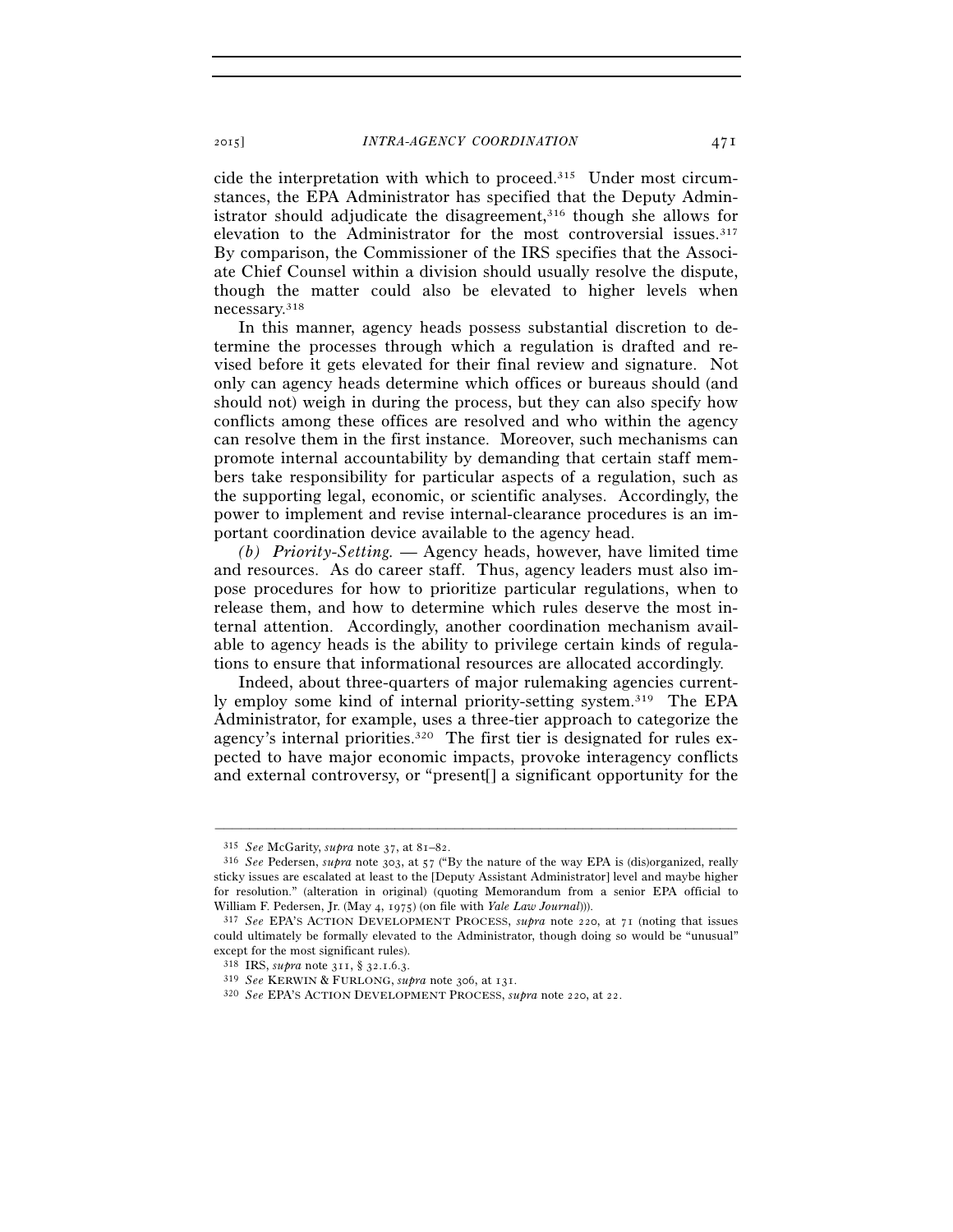[a]gency to advance the Administrator's priorities."<sup>321</sup> As a result, the first-tiering mechanism requires EPA program offices to learn about the preferences of the EPA Administrator and which regulatory actions she is likely to favor. The second tier, in turn, consists of less consequential rules that still require the attention of authoritative decisionmakers, while the third category receives attention from only the relevant program office.322

In designing these systems, agency heads are able to highlight their most important regulatory goals in advance. At the same time, however, some agency heads must also be able to adapt and respond quickly to external disruptions and uncertainties.323 Those heads most likely to confront such contingencies have thus chosen priority-setting criteria keyed to the degree of expected congressional or executive branch response. The Coast Guard within the Department of Homeland Security, for instance, scores regulations based "on the type and amount of external and internal interest (for example, congressional, judicial, White House, or DHS)."324

By contrast, other agency heads prioritize criteria grounded in more objective risks, rather than immediate public fears. The Nuclear Regulatory Commission's leadership, for example, currently scores its developing rules according to their likelihood for increasing safety and security, as well as their expected effectiveness.<sup>325</sup> As a result, the Commissioners may desire more scientific information when deciding how to give precedence to certain projects on their regulatory agendas. By implementing a priority-setting mechanism based on criteria such as safety and effectiveness, these Commissioners can coordinate their informational sources to ensure that such information is internally privileged. This institutional choice may reflect the fact that the agency is headed by a multimember commission congressionally designed to be relatively shielded from more political forms of influence.

\* \* \*

In short, agency heads faced with political, legal, economic, or scientific uncertainties can employ a number of coordination mechanisms to reduce their internal information-processing costs. First, they can place staff with the relevant expertise toward the top of the agency's vertical hierarchy. Doing so allows agency heads direct access to relevant information without costly filters through multiple layers of management. At the same time, it also allows them to control and refine

<sup>321</sup> *See id.* at 25. 322 *See* KERWIN & FURLONG, *supra* note 306, at 132. 323 *See id.* at 134. 324 *Id.* at 133. 325 *Id.* at 132–33.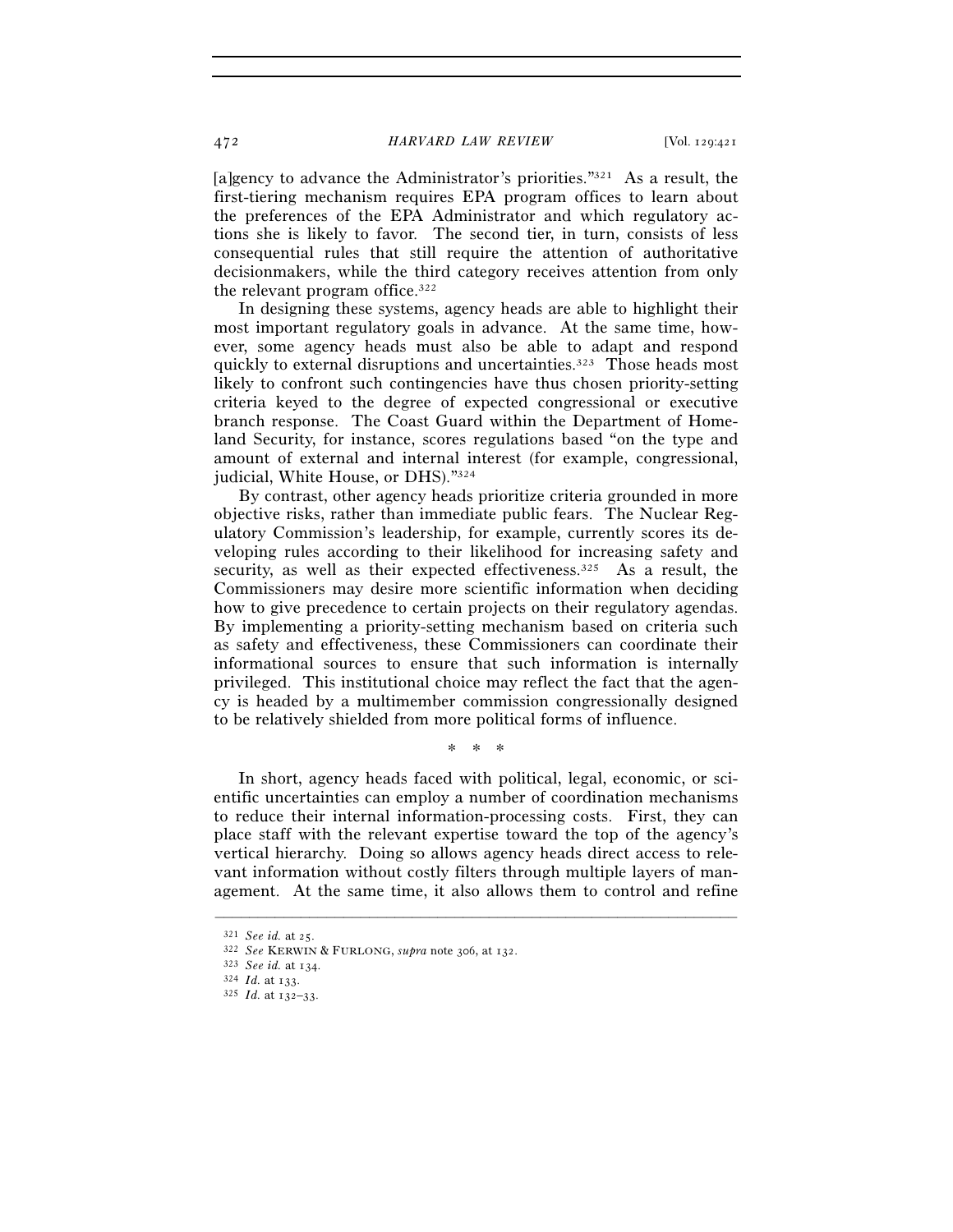the kinds of information most valuable to them. Alternatively, agency heads can encourage horizontal specialization within the agency by organizing functional or divisional offices of experts. Grouping staff in this manner allows for greater economies of scale and can promote regulatory consistency. Agency heads can also strategically separate information-providing sources from decisionmaking apparatuses to avoid blame for a policy's potential consequences or to solicit outside expertise. Such coordination can also be achieved through standardization. Standardization requires a one-time investment of resources by agency heads, which can then later decrease the informational costs for future regulations. Agency heads can also selectively impose coordinating procedures to govern clearance authority and priority-setting. Such procedural choices can essentially fuse an agency head's preferences into the regulatory drafting process.

#### *B. Constraints*

While agency heads possess substantial organizational discretion due to the realities of resource-limited overseers, they must still operate within several constraints. These constraints include a reorganization's implementation costs, as well as mandated design choices from Congress or the President.

*1. Implementation Costs.* — Administrative agencies are bureaucracies, and bureaucracies are notoriously resistant to change.326 As sociologist Max Weber observed, the career incentives and training of civil servants usually orient them toward perpetuating the stability of their institutions, rather than embracing administrative innovations: "The individual bureaucrat is, above all, forged to the common interest of all the functionaries in the perpetuation of the apparatus  $\dots$ ."327 In addition, civil servants usually possess various salary and tenure protections that are not directly tied to any measurable government output.328 As a result, their longer time horizons often promote the creation of routines and organizational norms that are difficult to modify without voluntary buy-in and resource-intensive retraining.329 Civil servants may also resist attempts at top-down organizational reform,

<sup>–––––––––––––––––––––––––––––––––––––––––––––––––––––––––––––</sup> 326 *See* WILSON, *supra* note 31, at 221–32 (discussing how bureaucracies can resist adaption to innovation).

<sup>327</sup> Max Weber, *Bureaucracy*, *in* CLASSICAL SOCIOLOGICAL THEORY 328, 337 (Craig Calhoun et al. eds., 3d ed. 2012); *see also id.* at 328–38.<br><sup>328</sup> *See* RONALD N. JOHNSON & GARY D. LIBECAP, THE FEDERAL CIVIL SERVICE SYS-

TEM AND THE PROBLEM OF BUREAUCRACY <sup>7</sup> (1994). 329 *See* Daniel B. Rodriguez, Comment, *Management, Control, and the Dilemmas of Presiden-*

*tial Leadership in the Modern Administrative State*, 43 DUKE L.J. 1180, 1189 (1994) (noting that thick "[o]rganizational norms and practices limit . . . opportunities for significant changes in behavior, strategy, and internal agency structures").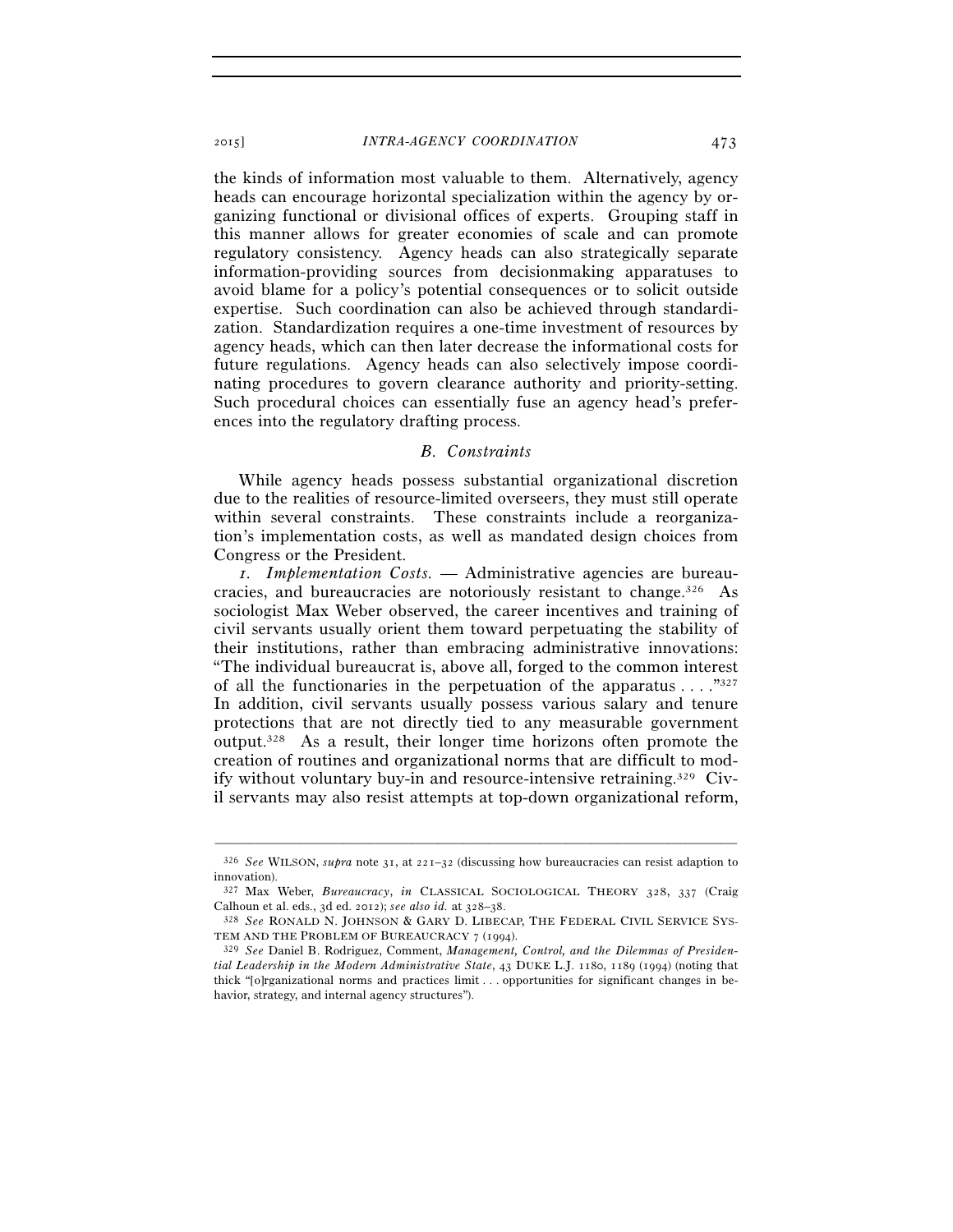secure in the knowledge that their tenures at the agency are likely to outlast that of the more fleeting political appointee.

As a result, incoming administrative leaders seeking to restructure their agencies or implement new procedures often face substantial implementation costs.330 Depending on the agency head's budget constraints, these implementation costs can be outcome-determinative. As a practical matter, centralization, specialization, and separation strategies can require internal transfers of functions among existing career staff.331 These transfers implicate a complex set of regulations and guidance documents promulgated by the Office of Personnel Management (OPM).<sup>332</sup> Compliance requires an investment of time and resources the agency head could devote to other activities. OPM's handbook for "agency leader[s] or manager[s]" contemplating such reorganization alone spans over one hundred pages.333 The implementation of internal proceduralization and standardization efforts is also costly. Formulating such procedures and internal guidance documents can take months, even years, of internal discussions and negotiations between agency heads and career staff.334 Path dependence further promises that such attempts will likely be expensive in terms of the staff meetings and documentation required to shift agency practices.

Prior structural choices may have also fostered powerful constituencies within and outside of the agency that actively resist top-down changes. Congressional committees, White House entities, as well as powerful interest groups, may have also developed their own relationships around the existence of certain agency offices or procedures. They may therefore object to or even actively block attempts at internal administrative reform. Indeed, many "[s]ubordinate bureaus within the agency often represent entrenched policy orientations, which the

<sup>330</sup> *See, e.g.*, KATZMANN, *supra* note 1, at 129. 331 *See* U.S. OFFICE OF PERS. MGMT., WORKFORCE RESHAPING OPERATIONS HAND-BOOK 115 (2009), http://www.opm.gov/policy-data-oversight/workforce-restructuring/reductions -in-force/workforce\_reshaping.pdf [http://perma.cc/CBR4-52QW] (defining "[t]ransfer of [f]unction" as "(1) [t]he transfer of the performance of a continuing function from one competitive area to one or more different competitive areas, except when the function involved is virtually identical to functions already being performed in the other competitive area(s); or (2) the movement of the competitive area in which the function is performed to another local commuting area"); *see also id.* at 114 (defining "[r]eorganization" as "[t]he planned elimination, addition, or redistribution of functions or duties in an organization").

<sup>332</sup> *See* U.S. OFFICE OF PERS. MGMT., *supra* note 331. 333 *Id.* at 3. 334 *See, e.g.*, Kimbis, *supra* note 45, at 241–43 (discussing various planning retreats and meetings occurring over a number of years as part of the National Endowment for the Arts' restructuring efforts).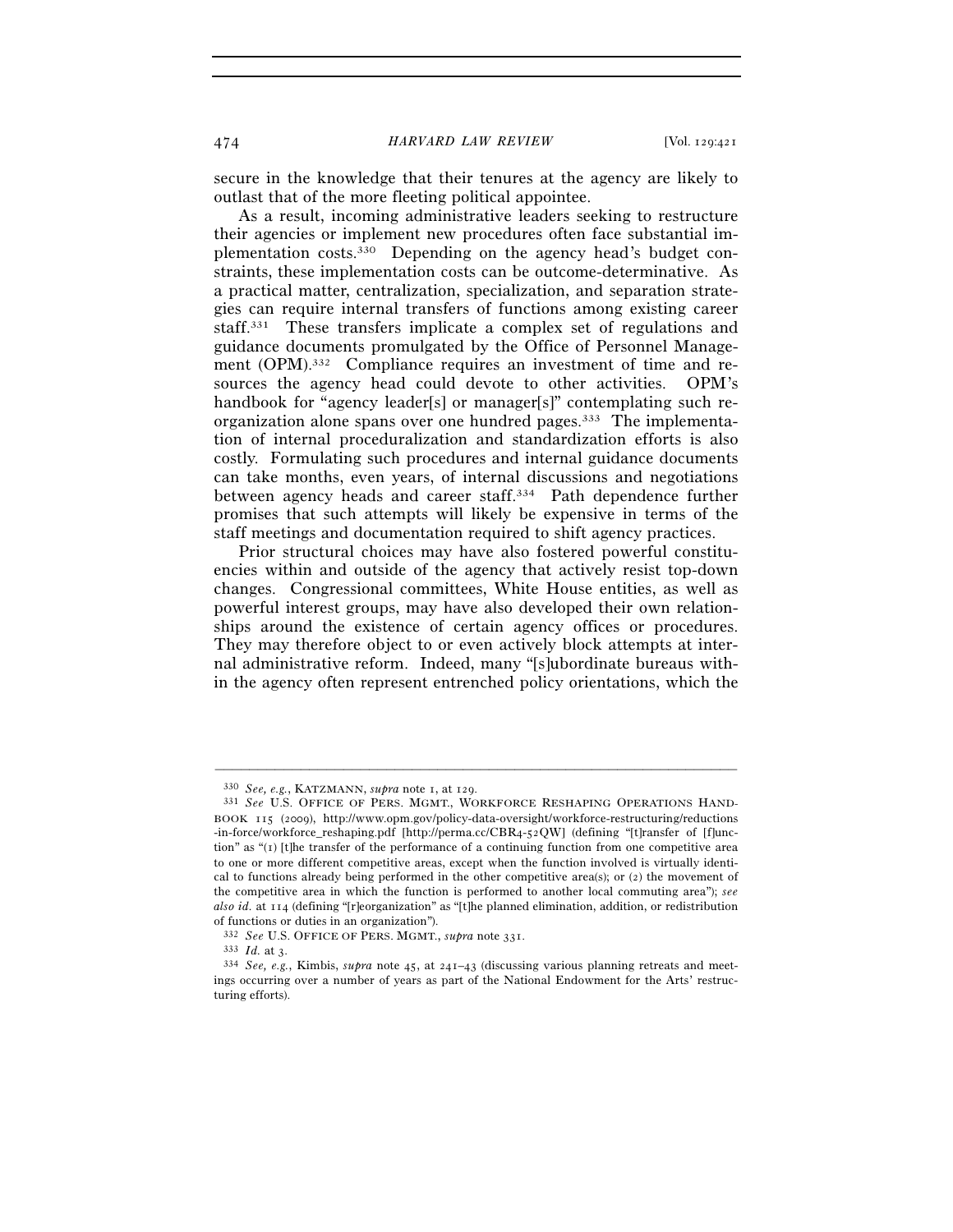administrator cannot entirely negate."335 Bureaucratic inertia can thwart even the best-laid plans.

Previous agency heads may have also entrenched their own clearance and priority-setting procedures through rules that require expensive processes to modify or reverse. Recall, for example, HHS's rule published in the *Federal Register* that eliminated a previous exception that had allowed the FDA to avoid the need for clearance approval by the HHS Secretary.336 The new rule required the FDA to submit all "significant" regulations to HHS for oversight and approval.337 Because of the form in which the internal-clearance procedure was issued, future changes to it would likely require similar publication in the *Federal Register*. Even decisions to revise coordinating mechanisms through operating manuals or guidance instead of published rules can consume a substantial amount of agency resources. Drafting such documents often requires numerous time-consuming meetings and negotiations among otherwise busy political and career officials.<sup>338</sup>

As a result, the expected benefits of particular intra-agency coordination mechanisms to an agency head must outweigh the potentially considerable implementation costs in order to proceed. This calculus itself may depend on the expected length of the agency head's tenure. Those agency heads who are quickly confirmed at the start of a presidential administration, for example, are more likely to invest the time and political capital necessary to impose or change a coordination mechanism, given that they are more likely to benefit from the longerterm expected payoffs. While implementing such strategies may be expensive at first, once established, they could eventually yield greater net savings in information-processing costs.

*2. Mandatory Design Requirements.* — Congress and the President can also engage in the organizational design of agencies. In doing so, they can constrain agency heads' choices regarding how and whether to centralize authority, demand internal specialization, separate decisionmaking from information gathering, standardize decisions, and implement internal procedures. These legislative and executive requirements can be agency-specific or else apply across an array of agencies. Consider, for example, the proliferation of "chief officer"

<sup>–––––––––––––––––––––––––––––––––––––––––––––––––––––––––––––</sup> 335 *See* Harold H. Bruff, *Legislative Formality, Administrative Rationality*, 63 TEX. L. REV. <sup>207</sup>, 246 (1984). 336 *See* Raising the Level of Rulemaking Authority of the Food and Drug Administration in

Matters Involving Significant Public Policy; Response to Executive Order 12291, 46 Fed. Reg. 26,052 (May 11, 1981).

<sup>337</sup> *Id.* 

<sup>338</sup> *See* Cass R. Sunstein, *On Not Revisiting Official Discount Rates: Institutional Inertia and the Social Cost of Carbon*, 104 AM. ECON. REV. (PAPERS & PROC.) 547, 547–49 (2014) (describing "institutional inertia," *id.* at 547, that often prevents revisions to internal agency guidance documents).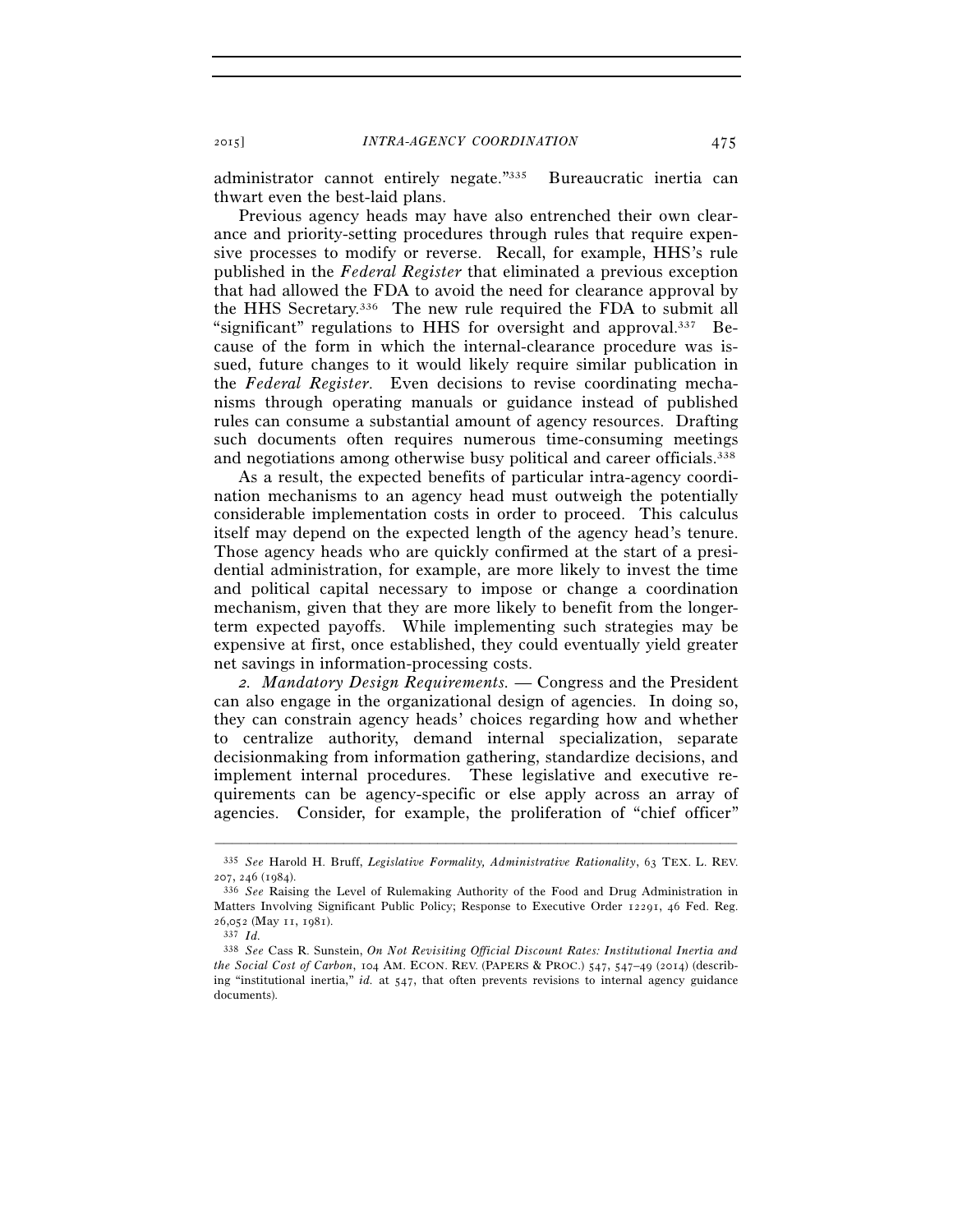statutes across various agencies.<sup>339</sup> With these statutes, Congress has mandated a number of specialized senior positions to helm particular agency functions such as financial management,<sup>340</sup> information technology, $341$  human resources,  $342$  and procurement.  $343$  These legislative choices constrain the ability of agency heads to determine the full array of internal functions or forego particular kinds of information.

In addition to demanding certain kinds of functional specialization, some of these statutes also compel the centralization of authority. To illustrate, the laws governing chief financial and information officers require that these officers report directly to the agency head.344 Thus, at the Nuclear Regulatory Commission, for instance, the Chief Financial Officer's line of authority flows directly to the agency's Commissioners.345 By contrast, statutes establishing chief human capital and chief acquisition officers leave those officers' internal reporting relationships to the discretion of the agency head.346 Thus, the National Aeronautics and Space Administration's (NASA's) chief human capital officer, for example, reports to the Associate Administrator for Mission Support Directorate, not to the NASA Administrator directly.<sup>347</sup> In this manner, Congress can either require the centralization of authority or else leave it to the agency head's discretion.

Numerous other examples of legislative determination of internal coordination abound. Congress has, for example, required the separation of expert judgments in certain agencies through statutorily mandated advisory committees. The law governing the CFTC, for example, demands the establishment of the Energy and Environmental

<sup>339</sup> *See* CLINTON T. BRASS, CONG. RESEARCH SERV., RL32388, GENERAL MANAGEMENT LAWS: MAJOR THEMES AND MANAGEMENT POLICY OPTIONS 26–29 (2004) [hereinafter BRASS, GENERAL MANAGEMENT LAWS]; CLINTON T. BRASS, CONG. RESEARCH SERV., RL30795, GENERAL MANAGEMENT LAWS: A COMPENDIUM 4 (2004); DAVID E. LEWIS & JENNIFER L. SELIN, ADMIN. CONFERENCE OF THE UNITED STATES, SOURCEBOOK OF UNITED STATES EXECUTIVE AGENCIES 122–23 (2012), http://permanent.access.gpo.gov /gpo37402/Sourcebook-2012-Final\_12-Dec\_Onli ne.pdf [http://perma.cc/P7RV-TYYS]. 340 *See* <sup>31</sup> U.S.C. §§ 901–903 (2012); *see also* BRASS, GENERAL MANAGEMENT LAWS, *supra*

note 339, at 28 tbl.1. 341 *See* <sup>40</sup> U.S.C. § 11315 (2012); 44 U.S.C. § 3506 (2012); *see also* BRASS, GENERAL MAN-

AGEMENT LAWS, *supra* note 339, at 28 tbl.1. 342 *See* <sup>5</sup> U.S.C. §§ 1401–1402 (2012); *see also* BRASS, GENERAL MANAGEMENT LAWS, *supra*

note 339, at 28 tbl.1. 343 *See* <sup>41</sup> U.S.C. § 1702 (2012); *see also* BRASS, GENERAL MANAGEMENT LAWS, *supra* note

<sup>339</sup>, at 28 tbl.1. 344 <sup>31</sup> U.S.C. § 902(a)(1); 44 U.S.C. § 3506(a)(2)(A). 345 *NRC Organization Chart*, U.S. NUCLEAR REG. COMMISSION, http://www.nrc.gov/about -nrc/organization/nrcorg.pdf [http://perma.cc/HL6Q-3T2Y].<br><sup>346</sup> See BRASS, GENERAL MANAGEMENT LAWS, *supra* note 339, at 28 tbl.1.<br><sup>347</sup> Office of Human Capital Management, NASA ONLINE DIRECTIVES INFO. SYS., http://

nodis3.gsfc.nasa.gov/npg\_img/N\_PD\_1000\_003E\_/OHCM\_April2015.pdf [http://perma.cc/L94V -E26M].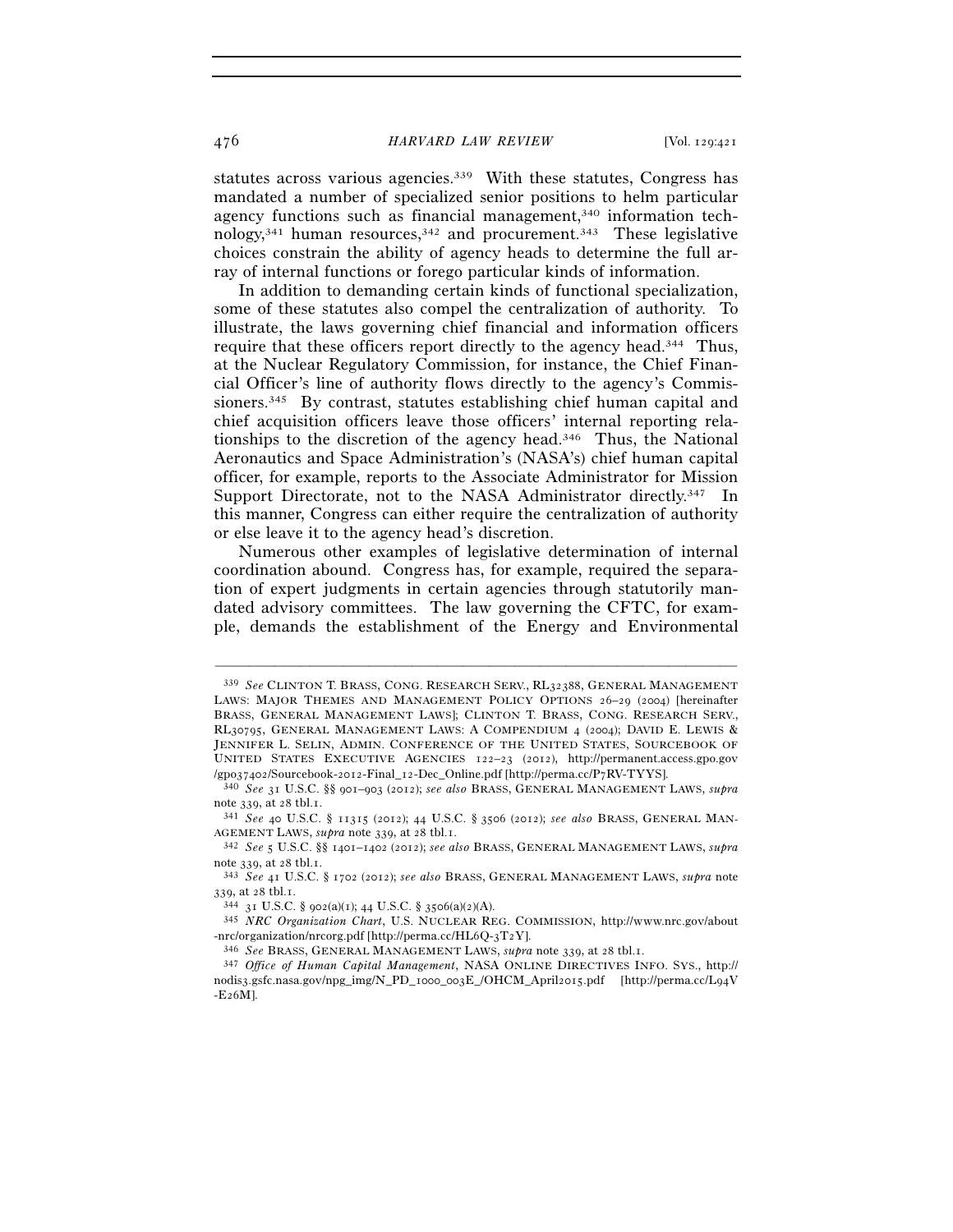Markets Advisory Committee.<sup>348</sup> By contrast, the Secretary of the Department of Energy can create advisory committees as "he may deem appropriate to assist in the performance of his functions."349 Congress has also revised internal-clearance procedures by imposing "mandatory consultation" requirements whereby agencies must confer with other agencies before taking certain actions.<sup>350</sup> According to Professors Jody Freeman and Jim Rossi, these requirements can effectively "function as a veto," since ignoring the results of the consultation has legal ramifications.351

When statutes are otherwise silent or ambiguous, the President can also determine internal agency structure and process.352 One prominent example is the creation and evolution of "Regulatory Policy Officers" (RPOs) within executive branch agencies. In 1993, President Clinton established RPOs to help improve the rulemaking process; he allowed agency heads the discretion to designate RPOs from among the agency staff.353 President George W. Bush, however, modified the position's scope and function through his own executive order.354 While RPOs could previously be career civil servants, Bush required agency heads to choose RPOs from among the agency's presidential appointees.355 In doing so, he effectively reorganized agencies' internal hierarchies, elevating his own appointees' role in the regulatory process and augmenting presidential control. Furthermore, the executive order also prohibited rulemakings from commencing without RPO approval and no longer explicitly required RPOs to report directly to agency heads.356 Both changes constituted further presidential revisions to agencies' internal rulemaking processes — at least until the executive order was revoked shortly after President Obama entered office.357

In this manner, both Congress and the President can impose organizational restrictions that constrain the extent to which agency heads themselves can implement internal coordination mechanisms. Agency heads can restructure their agencies to process internal information on-

 $^{348}$ 7 U.S.C. § 2(a)(15)(A) (2012); see also LEWIS & SELIN, supra note 339, at 122.<br> $^{349}$ 42 U.S.C. § 7234 (2012); see also LEWIS & SELIN, supra note 339, at 122.<br> $^{350}$  Freeman & Rossi, supra note 10, at 1158.<br> $^{351}$ 

<sup>352</sup> *See generally* PERI E. ARNOLD, MAKING THE MANAGERIAL PRESIDENCY (2d ed., rev. <sup>1998</sup>); LEWIS, *supra* note 5; Moe & Wilson, *supra* note 5. 353 *See* Exec. Order No. 12,866 § 6(a)(2), 3 C.F.R. 638, 645 (1994), *reprinted as amended in* <sup>5</sup>

U.S.C. § 601 app. at 86–91 (2012). 354 *See* Exec. Order No. 13,422 § 5(b), 3 C.F.R. 191, 193 (2008), *revoked by* Exec. Order No.

<sup>13</sup>,497, 3 C.F.R. 218 (2010), *reprinted in* <sup>5</sup> U.S.C. § 601 app. at 100–01 (2012). 355 *Id.*

<sup>356</sup> *See id.* § 4(b), 3 C.F.R. at 192. *Compare id.*, *with* Exec. Order No. 12,866 § 6(a)(2), 3 C.F.R. at 645. 357 *See* Exec. Order No. 13,497, 3 C.F.R. 218.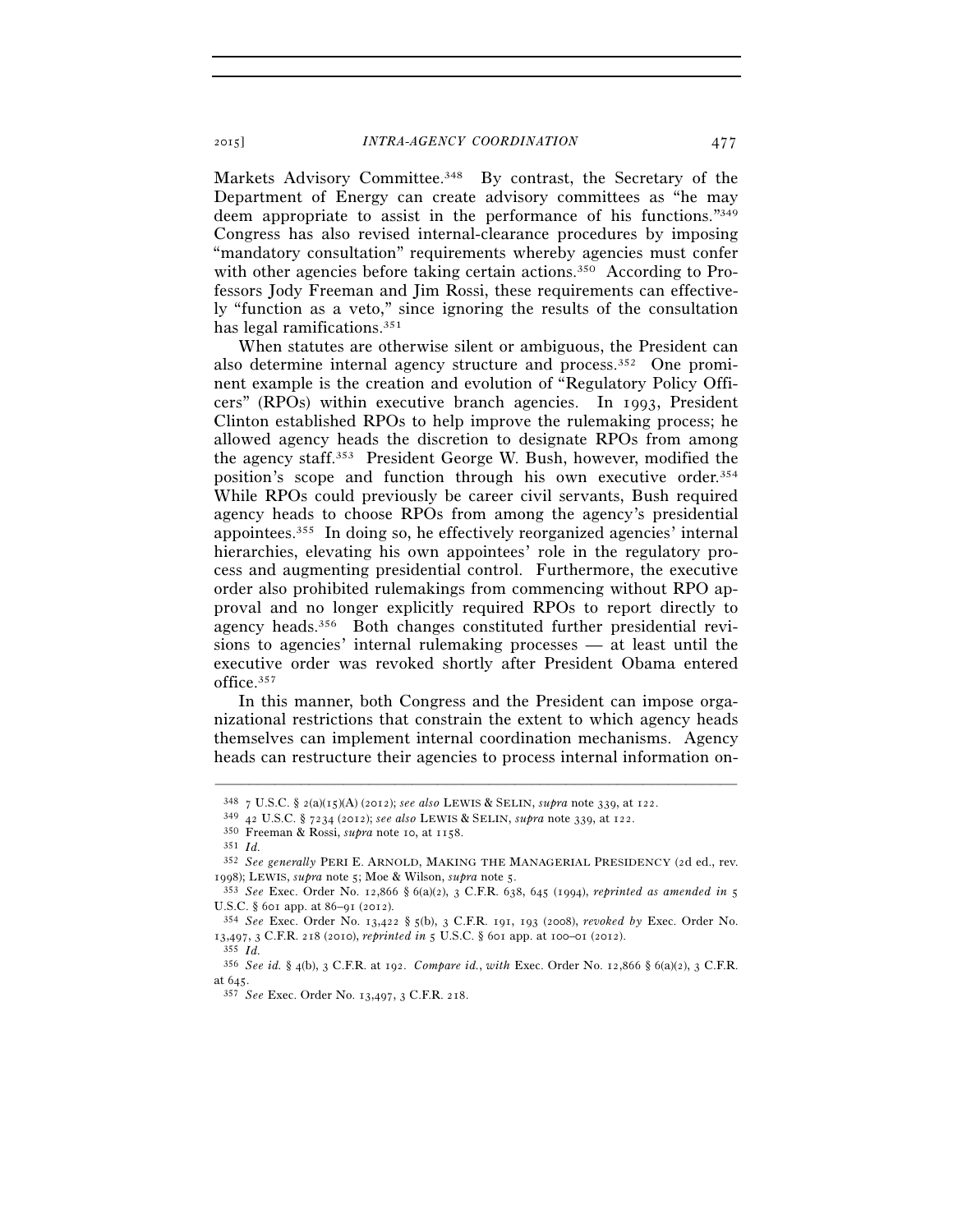ly insofar as legislative and executive restrictions allow them to do so. While the congressional and presidential design of agencies has been well-studied elsewhere,<sup>358</sup> the dynamics of intra-agency coordination thus invite greater scholarly attention to the interactions between externally and internally imposed structures and processes.359

#### III. IMPLICATIONS

This Part now takes a step back to consider the implications of intra-agency coordination for the administrative state more broadly. Specifically, it considers the potential dynamic effects on political and legal accountability, as well as on internal agency expertise and efficiency. Against this backdrop, this Part concludes by suggesting some resulting avenues for reform.

#### *A. Political Accountability*

At its core, administrative law aims to legitimate the delegation of authority from politically accountable legislators to the unelected bureaucrats working in federal agencies. Central to this project is the premise that when high-level agency heads are called before Congress in oversight hearings or sued in federal court, they are responsible for the vast bureaucracies they ostensibly lead.360 Greater intra-agency coordination — whether in the form of more centralization, specialization, separation, standardization, or proceduralization — could increase agency-head accountability in the political arena, provided that such coordination efforts are transparent.

Consider, for example, how public reaction to a planned internal reorganization of the FDA affected one of President George W. Bush's FDA nominees, Mark McClellan. Among other changes, the proposal sought to move the oversight responsibility for regulating therapeutic

<sup>358</sup> *See, e.g.*, David Epstein & Sharyn O'Halloran, *Administrative Procedures, Information, and Agency Discretion*, 38 AM. J. POL. SCI. 697 (1994); William G. Howell & David E. Lewis, *Agencies by Presidential Design*, 64 J. POL. 1095 (2002); Timothy J. Muris, *Regulatory Policymaking at the Federal Trade Commission: The Extent of Congressional Control*, 94 J. POL. ECON. 884

<sup>(1986);</sup> *see also* sources cited *supra* notes  $3-5$ .<br><sup>359</sup> Interesting research questions include the extent to which legislative innovations such as inspectors general, advisory committees, and ombudsmen can be explained as efforts to dislodge specific agency-head organizational choices. Another worthwhile project might examine how mandatory versus discretionary coordination mechanisms — say, advisory committees required by Congress versus those established by agency heads — systematically differ in terms of composition and recommendations, if at all.

<sup>360</sup> *See* Jerry L. Mashaw, *Recovering American Administrative Law: Federalist Foundations, 1787–1801*, 115 YALE L.J. 1256, 1261 (2006) ("When a litigant sues the Secretary of Health and Human Services, or Congress summons the Commissioner of the Food and Drug Administration to a hearing, both assume that these high-level officials have effective control over the bureaucracies that they manage.").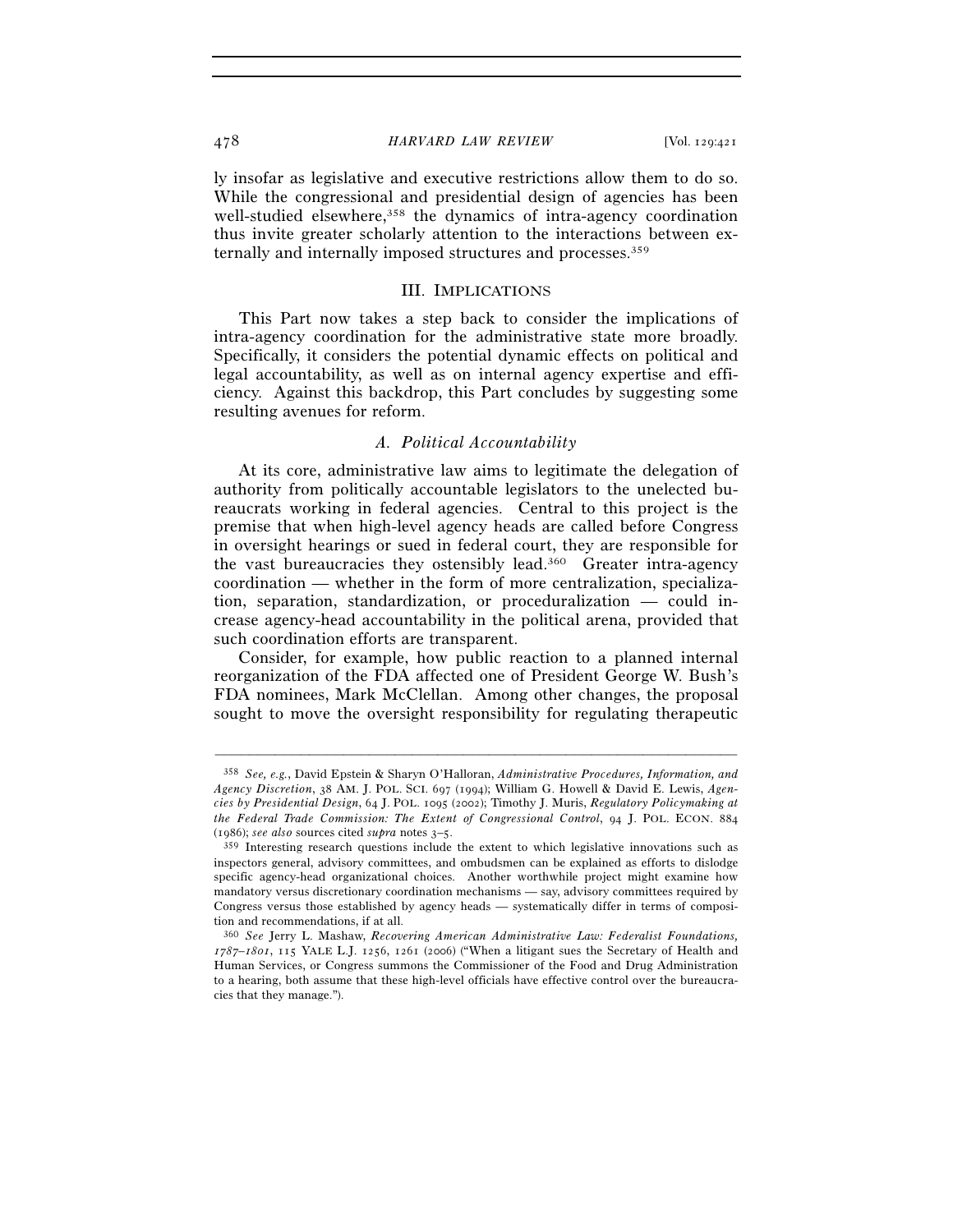biotech drugs from the FDA Center for Biologics Evaluation and Research (CBER) to the agency's Center for Drug Evaluation and Research (CDER).<sup>361</sup> McClellan defended the organizational decision before Congress during a Senate committee hearing, claiming that it was intended to "improve overall management" and take advantage of "more consistency and economies of scale" within the two divisions.<sup>362</sup> In addition to legislative scrutiny, the move also faced opposition from observers arguing that the move would harm small biotechnology companies that would suffer from the lack of guidance as a result of the shift.363 Others worried that the transfer of responsibility would compromise the robust protocols CBER had established for approving novel technologies.364 In this manner, FDA nominee Mark McClellan became the face of the FDA's internal restructuring.

McClellan's intra-agency coordination decisions became a matter of political debate because they were made public and disclosed in advance of their implementation. As it currently stands, however, administrative agencies vary widely in the extent to which they document and release their internal operating procedures, clearance chains, and updated organizational charts. On one end of the spectrum, for instance, the IRS has a highly formalized manual available online that details its internal regulatory drafting and clearance procedures.365 Similarly, both the EPA and the FHWA also provide extensive public documents describing their regulatory development and prioritysetting mechanisms in detail, alongside their organizational charts.366

On the other end of the transparency range, however, are agencies like the FCC, which provides little public information about its internal rulemaking process. While the FCC Chairman in 2010 issued a public memorandum designed "to formalize a process" for its internal units to regularly consult with each other, $367$  at least one current commissioner has decried the agency's "unnecessarily opaque" internal rulemaking procedures — particularly in the context of the FCC's high-profile net neutrality proceedings.<sup>368</sup> As a result, this Commissioner has called upon the FCC to "consider, adopt, and post official

<sup>–––––––––––––––––––––––––––––––––––––––––––––––––––––––––––––</sup> 361 *See* Jeffrey L. Fox, *FDA Appointee Faces Angry, Demoralized Staff*, 20 NATURE BIO-TECHNOLOGY <sup>1065</sup>, 1065 (2002). 362 *Id.* 

<sup>363</sup> *See id.*

<sup>364</sup> *See id.* 

<sup>365</sup> *See* IRS, *supra* note 311, § 32.1.6. 366 *See generally* EPA'S ACTION DEVELOPMENT PROCESS, *supra* note 220; FHWA MANU-AL, *supra* note 303. 367 *Intra-agency Coordination*, FED. COMM. COMMISSION (Feb. 18, 2010), http://www.fcc

<sup>.</sup>gov/encyclopedia/intra-agency-coordination [http://perma.cc/C6JZ-8PUC]. 368 *See* Michael O'Rielly, *Fixing Flawed and Non-Existent "Editorial Privileges*,*"* OFFICIAL

FCC BLOG (Mar. 9, 2015, 3:58 PM), http://www.fcc.gov/blog/fixing-flawed-and-non-existent -editorial-privileges [http://perma.cc/MJ2V-ML $_5D$ ].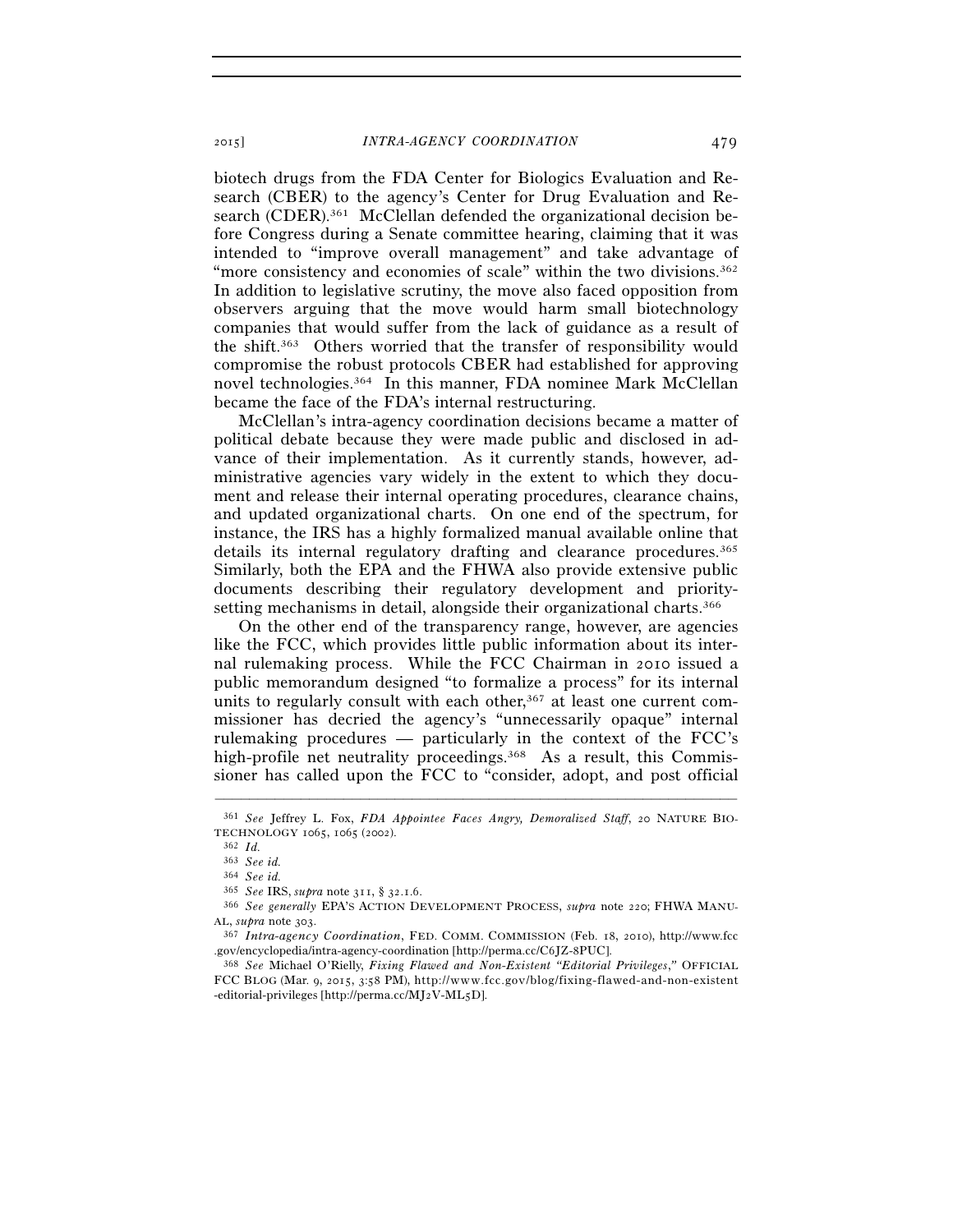rules of procedure" that would eventually be codified in the *Code of Federal Regulations*. 369

Transparency not only increases the political accountability of the agency head's managerial decisions, but also can contribute to greater consistency and uniformity across the agency's rules. Transparency further facilitates greater public participation by revealing the real sites of decisionmaking power within the agency and mechanisms through which to contest the exercise of such power.370 Thus, legislative or executive branch reforms aimed at requiring the disclosure of both agency structure and internal procedure would yield many salient benefits. The APA, as amended and recodified by the Freedom of Information Act371 (FOIA), currently demands that agencies publish in the *Federal Register* "descriptions" of their "central . . . organization."372 According to the *Attorney General's Manual on the Administrative Procedure Act*, this provision requires each agency to "list[] its divisions and principal subdivisions and the functions of each."373 Numerous courts have refused to enforce this provision, however, unless the parties before them could show that they were adversely affected by the agency's failure to publish.374 As a result, agencies have not been required to publish their organizational charts or internal delegations of authority absent a showing of specific harm.375

Congress could amend this statute, however, to override these judicial decisions and instead render enforceable the publication requirement for agency organizational descriptions without a showing of adverse effect. It could take this opportunity to add language requiring the publication of internal rulemaking procedures as well. This legislative amendment could further subject both publication requirements

<sup>369</sup> *Id.* 

<sup>&</sup>lt;sup>371</sup> 5 U.S.C. § 552 (2012).<br><sup>372</sup> *Id.* § 552(a)(1) ("Each agency shall separately state and currently publish in the Federal Register for the guidance of the public . . . descriptions of its central and field organization . . . ."). 373 U.S. DEP'T OF JUSTICE, ATTORNEY GENERAL'S MANUAL ON THE ADMINISTRATIVE

PROCEDURE ACT 20 (1947); *see also* Sean Croston, *It Means What It Says: Deciphering and Respecting the APA's Definition of "Rule*,*"* <sup>53</sup> WASHBURN L.J. 27, 44–47 (2013). 374 *See, e.g.*, New York v. Lyng, 829 F.2d 346, 354 (2d Cir. 1987); United States v. Goodman,

<sup>605</sup> F.2d 870, 887–88 (5th Cir. 1979); Hogg v. United States, 428 F.2d 274, 280 (6th Cir. 1970).<br><sup>375</sup> In practice, many agencies publish their "[d]escriptions of the agency's legal authorities,

public purposes, programs, and functions" as well as "[l]ists of officials heading major operating units" in the *United States Government Manual*. 1 C.F.R. § 9.2(a) (2015). Regarding FOIA, however, a former Attorney General has opined that the information in the manual "should not be regarded as a substitute for, but merely a useful supplement to, the requirement to 'currently publish' such information in the Federal Register." RAMSEY CLARK, U.S. DEP'T OF JUSTICE, AT-TORNEY GENERAL'S MEMORANDUM ON THE PUBLIC INFORMATION SECTION OF THE ADMINISTRATIVE PROCEDURE ACT 7 (1967), *reprinted in* 20 ADMIN. L. REV. 263, 274 (1968).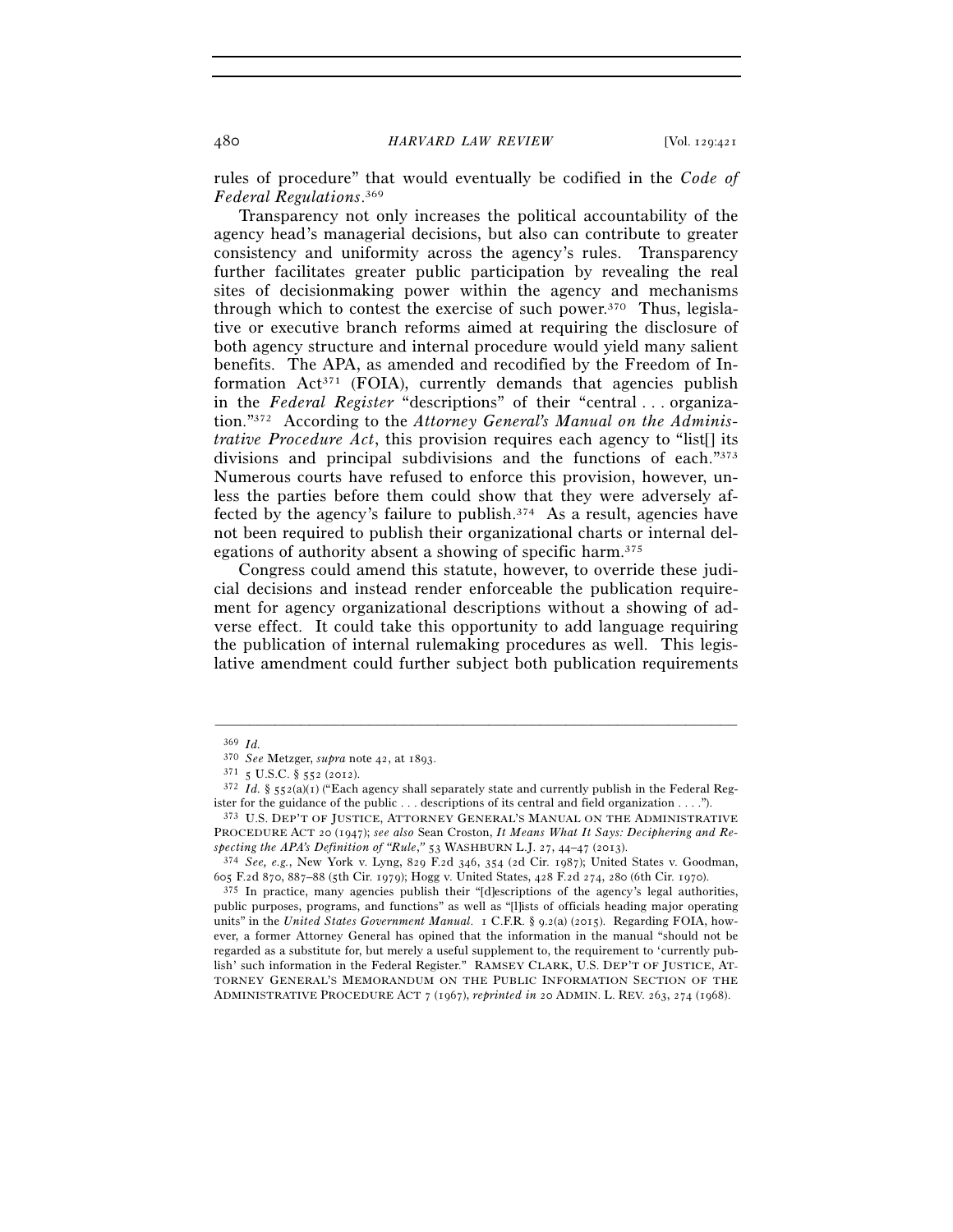to FOIA's enforcement provisions.<sup>376</sup> These enforcement provisions were intended to reverse the APA's previous restriction of access to agency materials to "persons properly and directly concerned" with the information.377 To the contrary, FOIA does not require those requesting access to agency records to show why they need such information. Rather, agencies must disclose requested information to any person for any reason unless explicitly exempted.378 Denial of such information establishes standing for suit.379

To further spur disclosure, the President could also issue an executive order requiring executive agencies to publish their organizational charts and internal rulemaking procedures in the *Federal Register*. This order could encourage independent agencies to do so as well. In addition, or alternatively, OMB or OIRA could formulate disclosure guidance for agencies pursuant to recent open government initiatives.380 To the extent they possess the relevant discretion by statute and executive order, agency leaders could then be more publicly responsible for any perceived failures to manage their internal procedures and staff effectively.

While the transparency prompted by these measures could yield accountability-enhancing benefits, disclosure requirements might pose potential drawbacks as well. As an initial matter, such requirements could prevent agency heads from pursuing valuable internal reforms for fear of the costly interest group involvement that might result. They could also chill the candid internal conversations required to address sensitive political and management issues.381 Protracted public

–––––––––––––––––––––––––––––––––––––––––––––––––––––––––––––

381 See Nina A. Mendelson, Disclosing "Political" Oversight of Agency Decision Making, 108 MICH. L. REV. 1127, 1166–67 (2010).

<sup>376</sup> *See* 5 U.S.C. § 552(a)(1) ("Except to the extent that a person has actual and timely notice of the terms thereof, a person may not in any manner be required to resort to, or be adversely affected by, a matter required to be published in the Federal Register and not so published.").

<sup>377</sup> Administrative Procedure Act, Pub. L. No. 79-404, § 3(c), 60 Stat. 237, 238 (1946), *amended by* Act of June 5, 1967, Pub. L. No. 90-23, 81 Stat. 54 (codified as amended at 5 U.S.C. § 552). 378 *See* NLRB v. Sears, Roebuck & Co., 421 U.S. 132, 136 (1975).

<sup>379</sup> *See* Pub. Citizen v. U.S. Dep't of Justice, 491 U.S. 440, 449–50 (1989); John G. Roberts, Jr., Comment, *Article III Limits on Statutory Standing*, 42 DUKE L.J. 1219, 1228 n.60 (1993) ("When an agency wrongfully denies an individual's FOIA request, that particular individual has suffered injury in fact under Article III and has standing to sue in federal court to redress that injury."). 380 *See* Transparency and Open Government, Memorandum for the Heads of Executive De-

partments and Agencies (Jan. 21, 2009), *in* 74 Fed. Reg. 4685 (Jan. 26, 2009); Memorandum from Peter R. Orszag, Dir., Office of Mgmt. & Budget, to Heads of Exec. Dep'ts & Agencies (Dec. 8, 2009), http://www.whitehouse.gov/sites/default/files/omb/assets/memoranda\_2010/m10-06.pdf [http://perma.cc/J9WP-36BR]. For examples of such guidance documents, see Memorandum from Cass R. Sunstein, Adm'r, Office of Info. & Regulatory Affairs, to Heads of Exec. Dep'ts & Agencies (Jan. 4, 2012), http://www.whitehouse.gov/sites/default/files/omb/inforeg/for-agencies /clarifying-regulatory-requirements\_executive-summaries.pdf [http://perma.cc/3435-QHZ2]; and Memorandum from Clay Johnson III, Deputy Dir. for Mgmt., Office of Mgmt. & Budget, to Heads of Exec. Dep'ts & Agencies (Dec. 17, 2004), http://www.whitehouse.gov/sites/default/files<br>/omb/assets/omb/memoranda/fv2005/m05-04.pdf [http://perma.cc/H8WD-HDqH].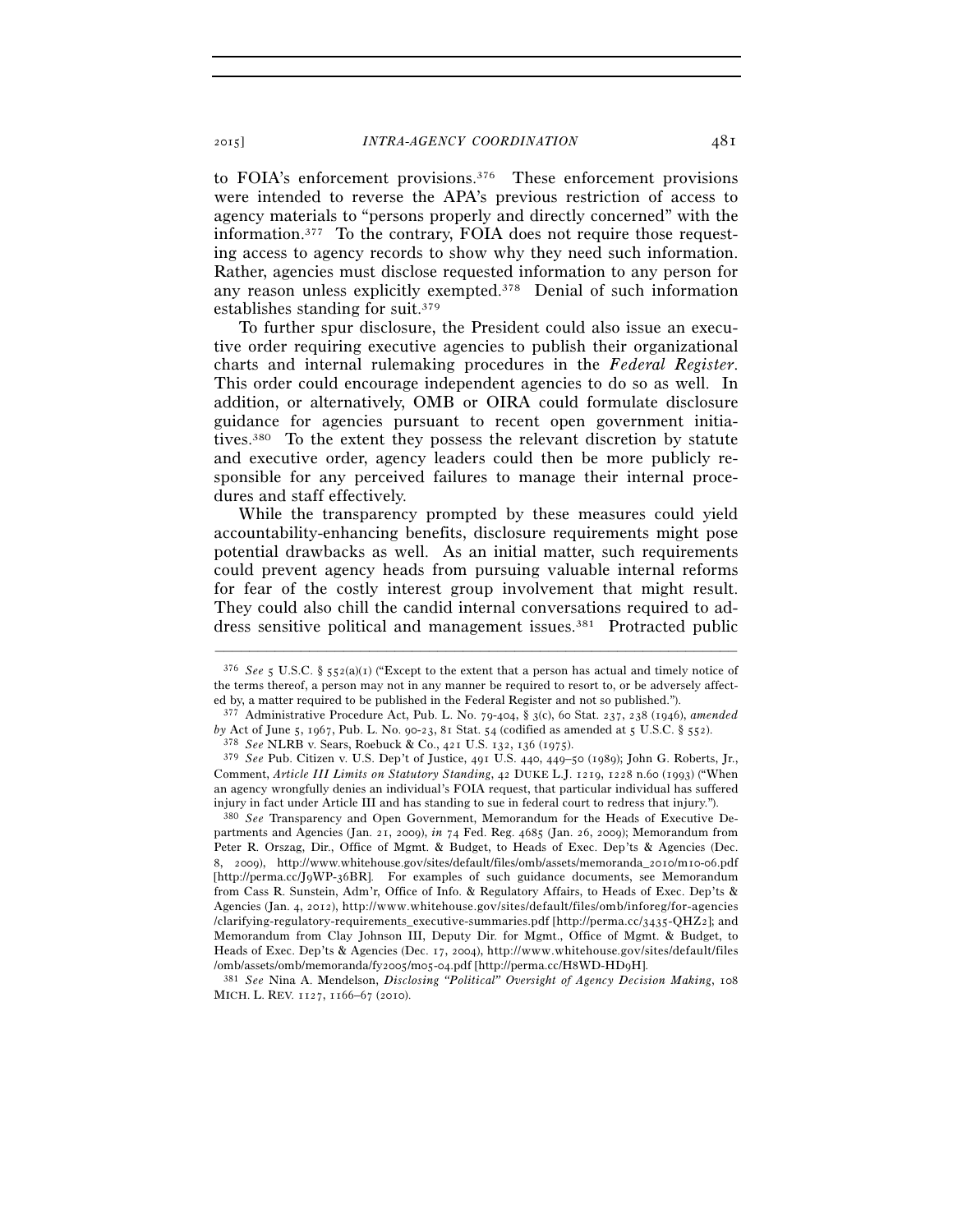battles and FOIA litigation could occupy resources the agency head would rather spend advancing the agency's mission.382 Such interest group participation, in turn, may be skewed toward better-funded lobbyists who work at cross-purposes with the agency heads' goals.383 Consequently, transparency obligations may freeze into place structures and processes that would otherwise benefit from flexibility or experimentation. A reduction in overall agency effectiveness may result.

Relatedly, a transparency mandate could also further drive underground the real "folkways" of influence — the informal norms of conduct — within the agency.384 Indeed, it would be naive to claim that the inner workings of complex bureaucracies could be captured neatly in charts or guidelines. To the contrary, management decisions necessarily require exercises of judgment tailored to the personalities and culture of various teams at a given point in time. Thus, requiring agencies to make their internal processes public may encourage the production of organizational charts or other documents that are opaque or otherwise misleading. For all of these reasons, transparency is not a panacea for the failures of agency heads to be held accountable for their organizational decisions. At the very least, however, it may help to foster a much-needed public debate about the consequences of alternative institutional choices.

#### *B. Efficiency, Effectiveness, and Expertise*

While transparent intra-agency coordination mechanisms could help promote political and legal accountability, such mechanisms could also pose potential tradeoffs with other administrative desiderata such as efficiency, effectiveness, and the incorporation of technical expertise.

*1. Efficiency and Effectiveness.* — By definition, intra-agency coordination mechanisms decrease the net information-processing costs for knowledge the agency head values. While initial implementation costs may be substantial, these mechanisms, once implemented, decrease the resources necessary for the agency head to acquire the information required to reach a rational conclusion. From the perspective of the agency head, intra-agency coordination is thus likely to increase efficiency by lowering the costs necessary to make a deci-

<sup>–––––––––––––––––––––––––––––––––––––––––––––––––––––––––––––</sup> 382 *See* Mark Fenster, *The Opacity of Transparency*, 91 IOWA L. REV. 885, 907 (2006) ("[D]isclosure requirements also undeniably raise the fiscal costs of government."). 383 *See* Kimberly D. Krawiec, *Don't "Screw Joe the Plummer": The Sausage-Making of Finan-*

*cial Reform*, 55 ARIZ. L. REV. 53 (2013); Wendy Wagner et al., *Rulemaking in the Shade: An Empirical Study of EPA's Air Toxic Emission Standards*, 63 ADMIN. L. REV. 99, 110–13 (2011). 384 *Cf.* Donald R. Matthews, *The Folkways of the United States Senate: Conformity to Group* 

*Norms and Legislative Effectiveness*, 53 AM. POL. SCI. REV. 1064, 1064 (1959) (defining "folkways" as "unwritten but generally accepted and informally enforced norms of conduct").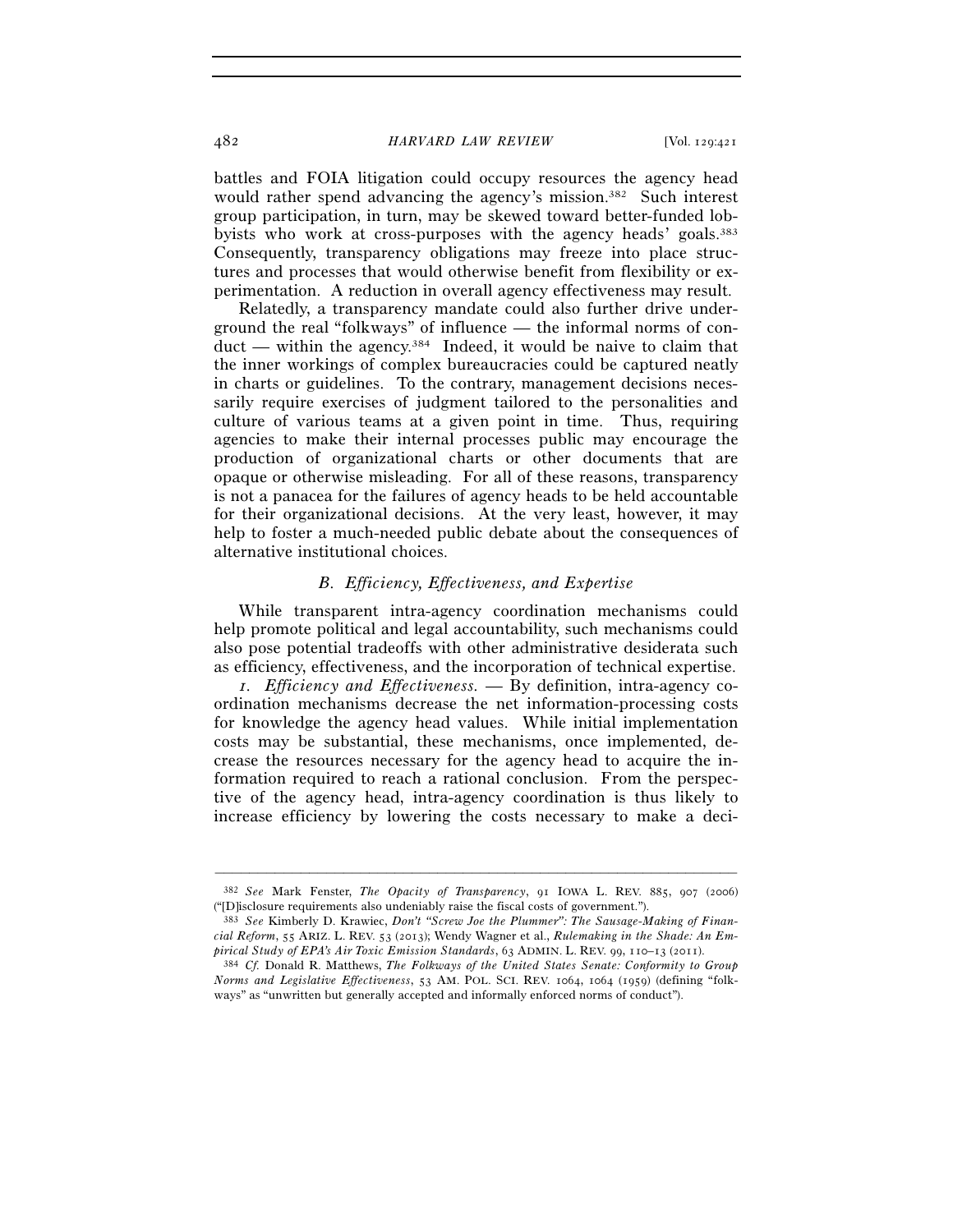sion.385 Consequently, for any given budget constraint, greater coordination helps the agency head pursue regulatory (or deregulatory) goals that she prefers. These efficiency gains, in turn, would allow agency heads to be more effective with the same level of resources.

Whether such coordination is efficient or more effective from a broader societal perspective, then, depends on whether one believes the outcomes pursued by the agency head are desirable, since coordination can help to reduce the costs necessary to achieve those outcomes. Put differently, determining whether greater coordination is socially efficient or otherwise maximizes effectiveness requires an evaluation of the extent to which the ends that an agency head attempts to achieve are the correct ones, whether grounded in welfare-maximization or some notion of the "public interest," however defined.<sup>386</sup> Of course, what those desired ends should be in the administrative state is a notoriously contentious question. Perhaps one believes that a duly appointed agency head should be free to pursue whatever goals she prefers, even if nakedly political, as long as she stays within statutory bounds.387 Others would likely argue that agency heads have more robust duties.388 As a result, those who disagree with the objectives of specific agency heads or otherwise believe their discretion should be better cabined should advocate for the kinds of congressional and presidential constraints that would reduce the agency head's organizational discretion.

*2. Expertise.* — Relative to a baseline of no coordination, agency head attempts to coordinate internal actors are likely to increase the potential for undue political interference with expert information. Agency heads may centralize their authority or design their clearance procedures to bypass scientists or other policy professionals within the agency, signing and issuing regulations that are ill-informed at best and motivated solely by partisan ends at worst. Indeed, stories of

<sup>–––––––––––––––––––––––––––––––––––––––––––––––––––––––––––––</sup> 385 *See* Freeman & Rossi, *supra* note 10, at 1181 (characterizing "decision costs" as "relate[d] to efficiency" (emphasis omitted)).

<sup>386</sup> *See* SIMON, *supra* note 31, at 258 ("It can be seen that the criterion of efficiency as applied to administrative decisions is strictly analogous to the concept of maximization of utility in economic theory."); Paul R. Verkuil, *Understanding the "Public Interest" Justification for Government Actions*, 39 ACTA JURIDICA HUNGARICA 141 (1998).<br><sup>387</sup> *See* Watts, *supra* note 80.<br><sup>388</sup> *See*, e.g., Evan J. Criddle, *Fiduciary Foundations of Administrative Law*, 54 UCLA L. REV.

<sup>117</sup>, 121 (2006) ("Agencies also are bound by a duty of fidelity to their statutory mandates, and duties of care and loyalty to their statutory beneficiaries."); Metzger, *supra* note 42 (proposing that courts and political actors can identify some "constitutional line," *id.* at 1908, that triggers the constitutional duty to supervise).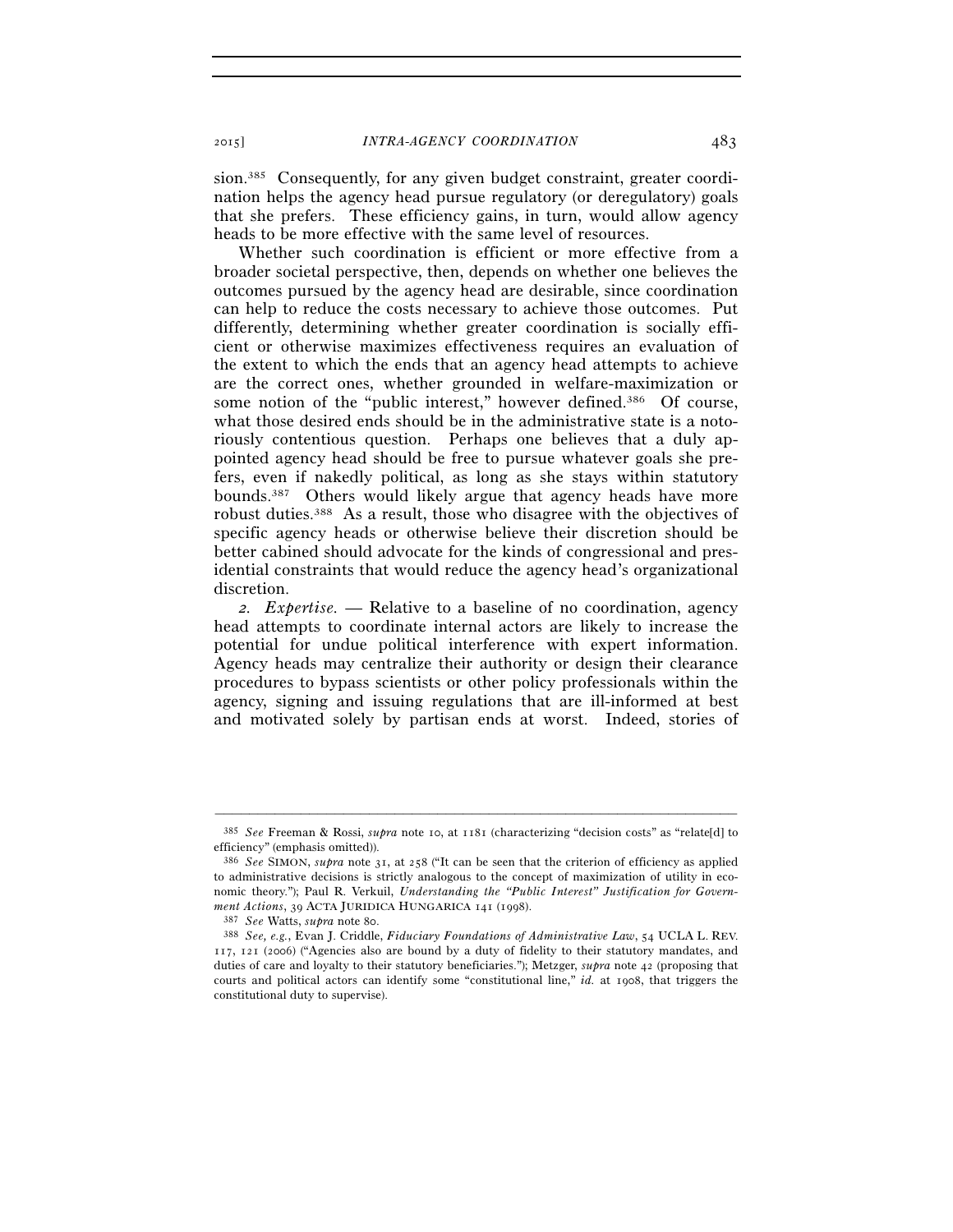high-level interference with staff scientific judgments abound — from Republican and Democratic administrations alike.389

Of course, influence by a political appointee is not always illegitimate. To the contrary, such oversight should arguably be embraced in a legal system such as ours that empowers the executive branch to determine policy when the underlying statutes are otherwise ambiguous.390 Where to draw the line between legitimate and illegitimate influence is not a straightforward inquiry.<sup>391</sup> Some familiar conceptual categories, however, can be instructive. Professor Kathryn Watts, for example, draws from civic republican theory to suggest that appeals to "public values" should be permissible categories of political influence, while those grounded in mere "naked preference[s]" should not be.<sup>392</sup> In other words, regulatory policies should not be legitimated by reference to horse-trading and partisanship, but rather should be justified by reference to the public interest more generally.393 Watts acknowledges that such analytic tests are necessarily imprecise,<sup>394</sup> but these formulations may nevertheless serve as useful poles against which to evaluate the consequences of alternative coordination mechanisms in fact-specific contexts.

At the same time, however, note that agency heads who value expert information as a basis for regulatory decisionmaking could also choose coordination mechanisms like centralization and specialization to privilege that expertise. Take, for example, FDA Commissioner Margaret Hamburg's 2014 efforts to reorganize the FDA. Commissioner Hamburg is a noted doctor and scientist.<sup>395</sup> To some observers, her reorganization efforts represented an "attempt to [make the FDA] become more specialized and able to address increasing scientific and regulatory complexity."396 One of her significant changes was her cre-

<sup>389</sup> *See, e.g.*, CHRIS MOONEY, THE REPUBLICAN WAR ON SCIENCE (2005); TODD WILKINSON, SCIENCE UNDER SIEGE (1998); Jody Freeman & Adrian Vermeule, Massachusetts v EPA*: From Politics to Expertise*, 2007 SUP. CT. REV. <sup>51</sup>, 54–64. 390 *See* Chevron U.S.A. Inc. v. Nat. Res. Def. Council, Inc., 467 U.S. 837, 843–44 (1984); *see* 

*also supra* 140–151 and accompanying text.<br><sup>391</sup> *See* Watts, *supra* note 80, at 56.<br><sup>392</sup> *Id.* at 53. *See generally* Mark Seidenfeld, *A Civic Republican Justification for the Bureau-*<br>*cratic State*, 105 HARV. L. R

<sup>&</sup>lt;sup>393</sup> *See* Watts, *supra* note 80, at 53–54.<br><sup>394</sup> *See id.* at 56 ("[T]rying to define what sorts of political influences should be viewed as legitimate and which should be viewed as illegitimate is not an easy task that can be summed up with a precise test.").

<sup>395</sup> *See Commissioner's Page*, U.S. FOOD & DRUG ADMIN., http://web.archive.org/web /20150315035455/http://www.fda.gov/AboutFDA/CommissionersPage/default.htm (archived Mar. 15, 2015) (characterizing Hamburg as "an experienced medical doctor, scientist, and public health executive").

<sup>396</sup> Alexander Gaffney, *Major Overhaul of FDA Planned in Bid to Become More Specialized*, REG. AFF. PROFESSIONALS SOC'Y (Feb. 4, 2014), http://www.raps.org/focus-online/news/news -article-view/article/4595 [http://perma.cc/E5VC-SAQ6].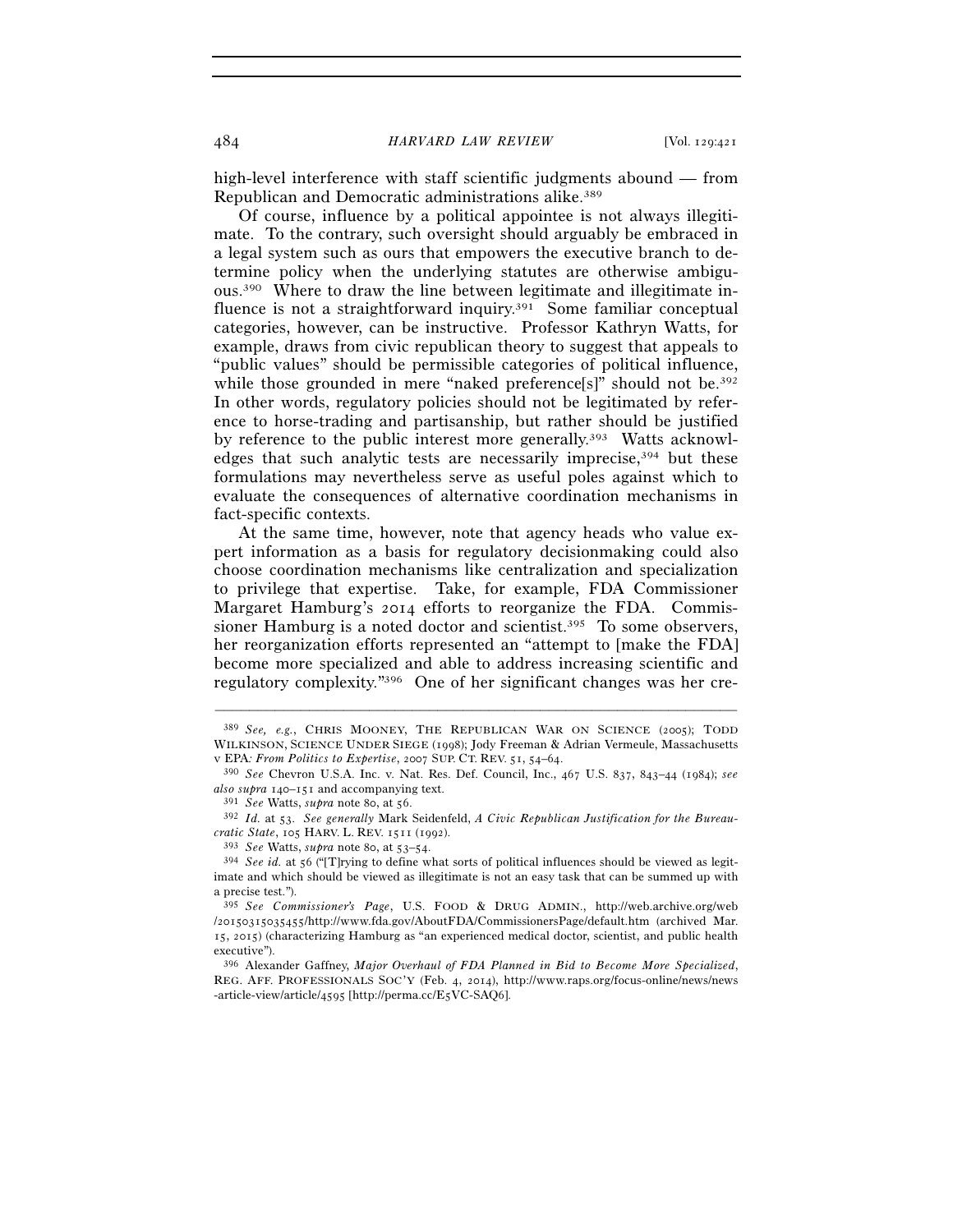ation of a deputy commissioner position for medical products and tobacco within the Office of the Commissioner.397 Its first occupant was Dr. Stephen Spielberg, a former dean of Dartmouth Medical School.398 The move sought to "provide high-level coordination and leadership" to the agency's centers dealing with drugs, biologics, medical devices, and tobacco products.399

In this manner, centralization can be used to place experts close to the top of the agency hierarchy and allow them to better influence regulatory policy. Creating a more specialized position also helps augment the role of expertise in internal decisionmaking. Because intra-agency coordination serves the preferences of specific agency heads and reflects how much they value expertise in the regulatory process, the net effects of particular mechanisms will ultimately be an empirical question, hopefully informed by the analyses here.

## *C. Judicial Oversight*

While requiring greater transparency of intra-agency coordination mechanisms could augment agency head accountability through political channels, and legislative and executive constraints on organizational discretion could better foster efficiency and expertise, a distinct issue is the extent to which such mechanisms should be subject to judicial review. In general, courts have been "reluctant" to police agency structure and process against claims of dysfunction or poor design.400 Indeed, the legal basis for judicial intervention in agency coordination practices is currently tenuous. As Professor Gillian Metzger explains, executive branch supervision is "largely excluded" from traditional tenets of constitutional and administrative law.401 Specifically, she points out, courts have generally refused to incorporate the actual functioning of agencies into constitutional doctrines of standing, nondelegation, and government-officer supervisory liability, among others.402

<sup>–––––––––––––––––––––––––––––––––––––––––––––––––––––––––––––</sup> 397 *Hamburg Reorganizes Commissioner's Office, Adds Deputy Commissioner*, 19 FDA AD-VERT. & PROMOTION MANUAL NEWSL. (FDA, Silver Spring, MD), Sept. 2011, at <sup>8</sup>. 398 *Id.*

<sup>399</sup> *Id*. 400 *See* Gillian E. Metzger, Annual Review of Administrative Law — Foreword, *Embracing Administrative Common Law*, 80 GEO. WASH. L. REV. 1293, 1367 (2012); *see also* Kagan, *supra*  note 66, at 2269 ("[C]ourts incline instead toward enforcing structures and methods of decisionmaking designed to enable or assist other actors . . . to influence administrative actions and policies.").

<sup>401</sup> Metzger, *supra* note 42, at 1859; *see also id.* at 1846 (defining "administration" as "the running or managing of an organization or activity" including "internal organization and structure" and "intra-agency . . . coordination"); *id.* at  $1871-73$  (discussing administrative law exclusions).  $402 \,$  *See id.* at  $1859-70$ .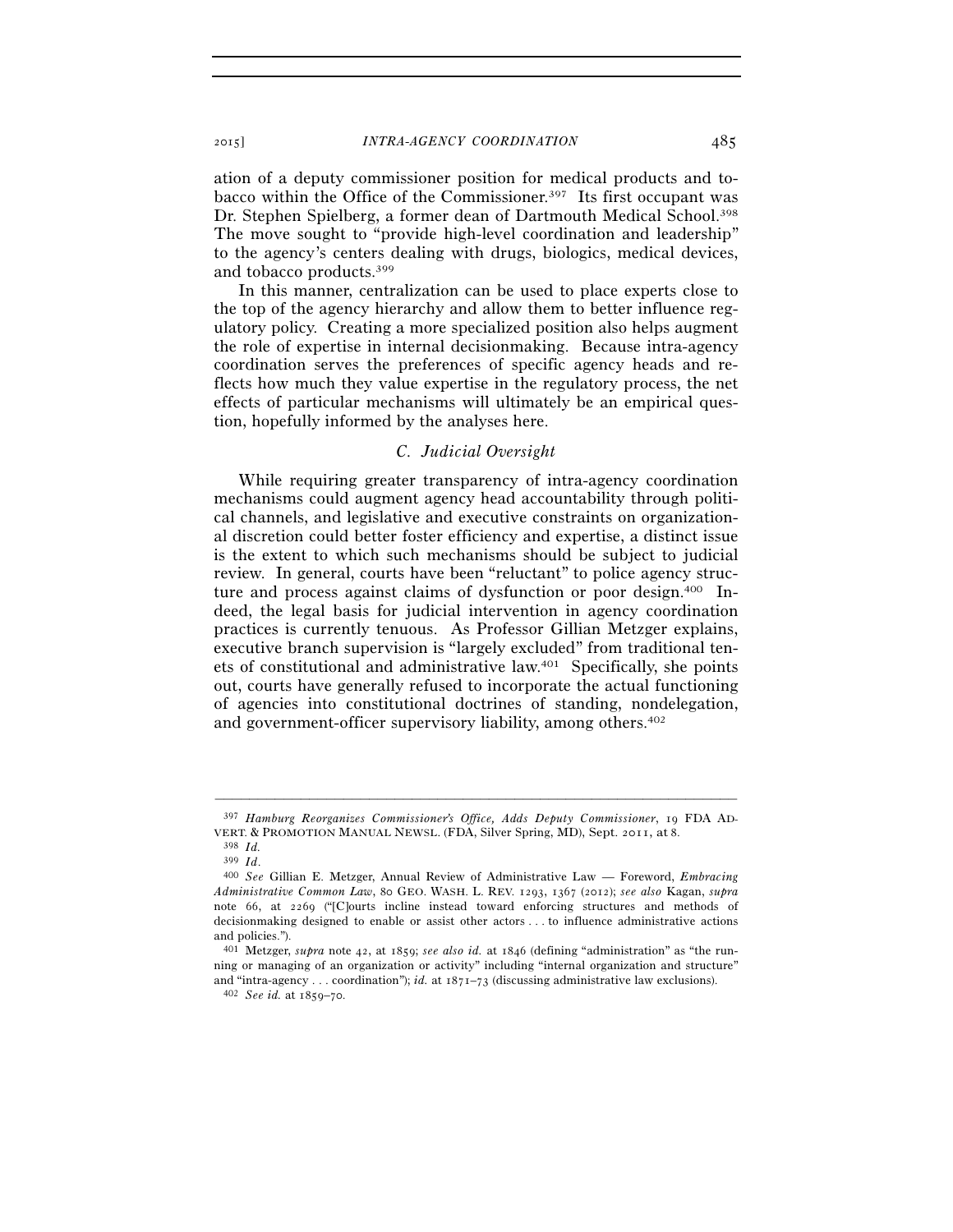As for administrative law, the APA allows review only for "final agency action[s]" that result in identifiable harms.<sup>403</sup> Consequently, litigants can challenge only specific agency actions as opposed to the more general structures or processes that resulted in the action.<sup>404</sup> Administrative law's hesitancy to police agency inaction further forestalls the ability of courts to intervene in systemic management failures.405 Furthermore, rules regarding "agency organization, procedure, or practice" are not subject to notice and comment<sup>406</sup> and are thus exposed to less public scrutiny. Because such rules lack a robust public record, litigants may find it difficult to bring arbitrary-and-capricious challenges against them.

While Metzger compellingly argues that courts should invoke a constitutional duty to supervise in "extreme" circumstances, such as cases involving a complete lack of coordination resulting in widespread or longstanding harms,<sup>407</sup> worries about the wisdom of direct judicial enforcement nevertheless persist in more common situations. Chief among them are the institutional competence and separation of powers worries that Metzger readily acknowledges.408 Judges are not well positioned to assess the relative merits of different agency structures and processes.409 Not only do judges usually lack sufficient managerial experience, but they also lack access to empirical data that might shed light on the comparative effectiveness of different organizational forms. Equally disconcerting is the likely absence of judicially manageable standards for distinguishing inadequate from adequate agency coordination as well as the difficulties of formulating remedial actions.410 Perhaps for these reasons, courts have been deferential to agency heads' judgments of how to manage their organizational resources, especially when such decisions are not fixed by statute.<sup>411</sup>

Indeed, one of the most compelling rationales militating against judicial entanglement in agency design is potentially highlighted by the account offered here: intra-agency coordination decisions are ultimately political determinations. They are political in the sense that they often track the preferences and priorities of appointed agency heads

<sup>–––––––––––––––––––––––––––––––––––––––––––––––––––––––––––––</sup> 403 5 U.S.C. § 704 (2012); *see also id.* § 702; Reliable Automatic Sprinkler Co. v. Consumer Prod. Safety Comm'n, 324 F.3d 726, 731 (D.C. Cir. 2003); Metzger, *supra* note 42, at 1872.<br>
404 See Metzger, *supra* note 42, at 1872.<br>
405 See id. at 1871–73.<br>
406 5 U.S.C. § 553(b)(3)(A).<br>
407 Metzger, *supra* note 42,

*sale* improvement of this program by court decree, rather than in the offices of the Department or the halls of Congress, where programmatic improvements are normally made" (quoting Lujan v. Nat'l Wildlife Fed'n, 497 U.S. 871, 891 (1990))).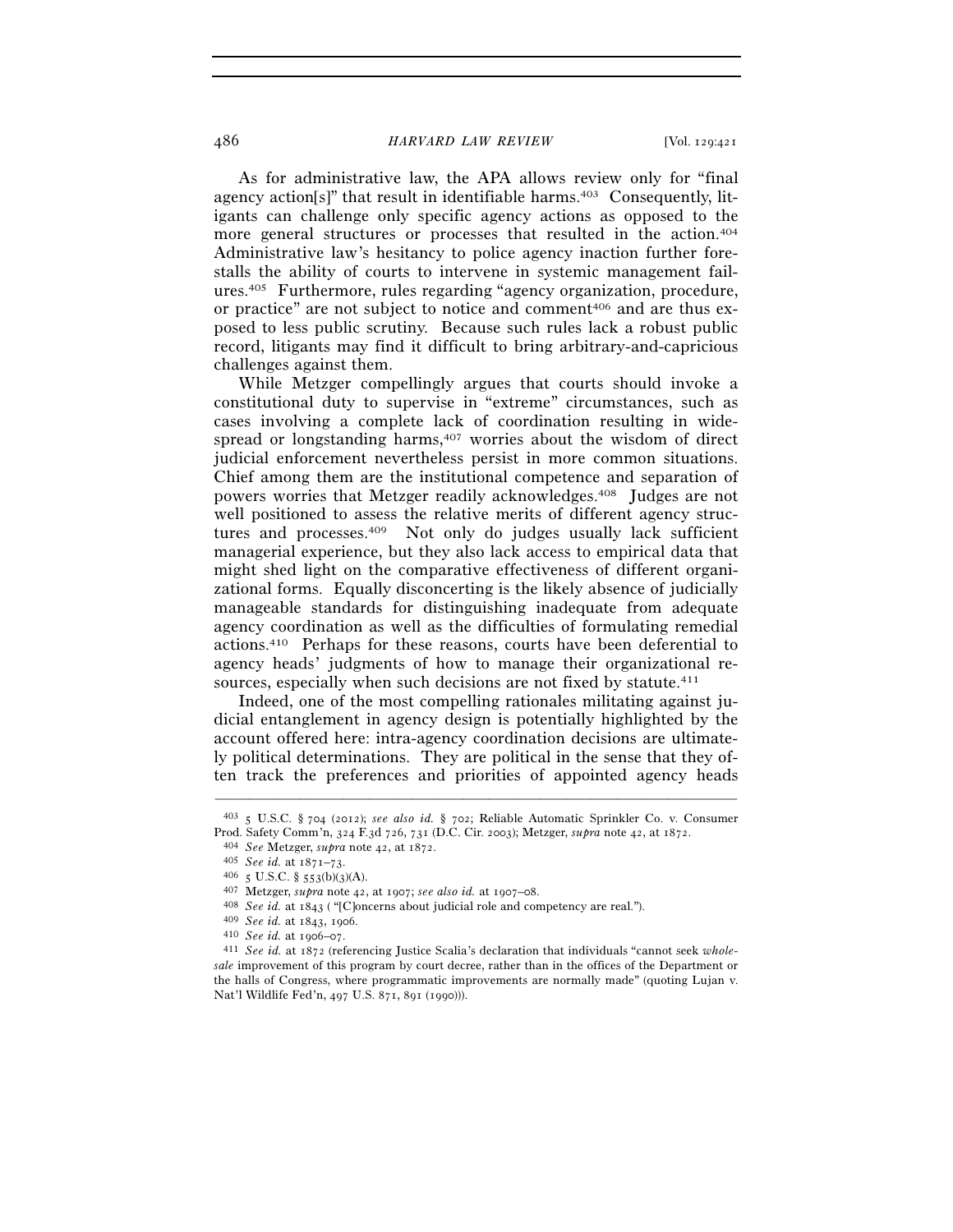amid extant uncertainties. They are also political in that they represent how these leaders prioritize and trade off among competing sources of information. Inviting courts to upset this balance not only confuses the judicial function, but also threatens to upset the equilibrium between agency heads and other political actors, such as Congress and the President, who can impose constraints on intra-agency coordination.412 These other actors are electorally accountable in a way that courts are not. They also already engage in ongoing study, oversight hearings, and supervision from which they can arguably make more informed organizational choices.<sup>413</sup> For these reasons, Metzger's suggestion that the political branches may be better situated to enforce a constitutional duty to supervise may be her most promising.414

Perhaps more desirable than direct judicial policing, then, is judicial acknowledgment of intra-agency coordination as a means of reinforcing political oversight.415 Courts have already demonstrated receptivity to this role. Most famously, the Supreme Court in *United States v. Mead Corp.*416 refused to grant *Chevron* deference to an agency's statutory interpretation contained in a tariff classification ruling letter, partially on the grounds that such letters could be issued at various ports of entry without centralized supervision from the agency's headquarters.417 While the majority's rationale did not center on this observation — focusing instead on indicia of congressional intent<sup>418</sup> — it nevertheless recognized the institutional difference between centralized and decentralized legal conclusions as a potential basis for deference.

Justice Scalia in his dissent took up this line of reasoning more forcefully. Specifically, he advocated for a deference regime that would simply look to whether the interpretation is "authoritative" in the sense that it "represents the official position of the agency." $419$  Because the Customs letter's interpretation in *Mead* had been ratified by the General Counsel of the Treasury, in Justice Scalia's view, that interpretation "represent[ed] the authoritative view of the agency" and

<sup>&</sup>lt;sup>412</sup> See supra section II.B.2, pp. 475–78.<br><sup>413</sup> See Metzger, *supra* note 42, at 1927.<br><sup>414</sup> See id. at 1927–32.<br><sup>415</sup> See id. at 1905–13 ("[I]udicial involvement often may be limited to acknowledging the existence of a constitutional duty to supervise, with direct enforcement left to the political branches."

*Id.* at 1913.). 416 <sup>533</sup> U.S. 218 (2001). 417 *See id.* at 233–34; Magill & Vermeule, *supra* note 38, at 1062–63; Metzger, *supra* note 42, at

<sup>1973</sup>. 418 *See Mead*, 533 U.S. at 229–31. 419 *Id.* at 257 (Scalia, J., dissenting); *see also* David J. Barron & Elena Kagan, Chevron*'s Nondelegation Doctrine*, 2001 SUP. CT. REV. 201, 204 ("We contend that the deference question should turn on a different feature of agency process, traditionally ignored in administrative law doctrine and scholarship — that is, the position in the agency hierarchy of the person assuming responsibility for the administrative decision.").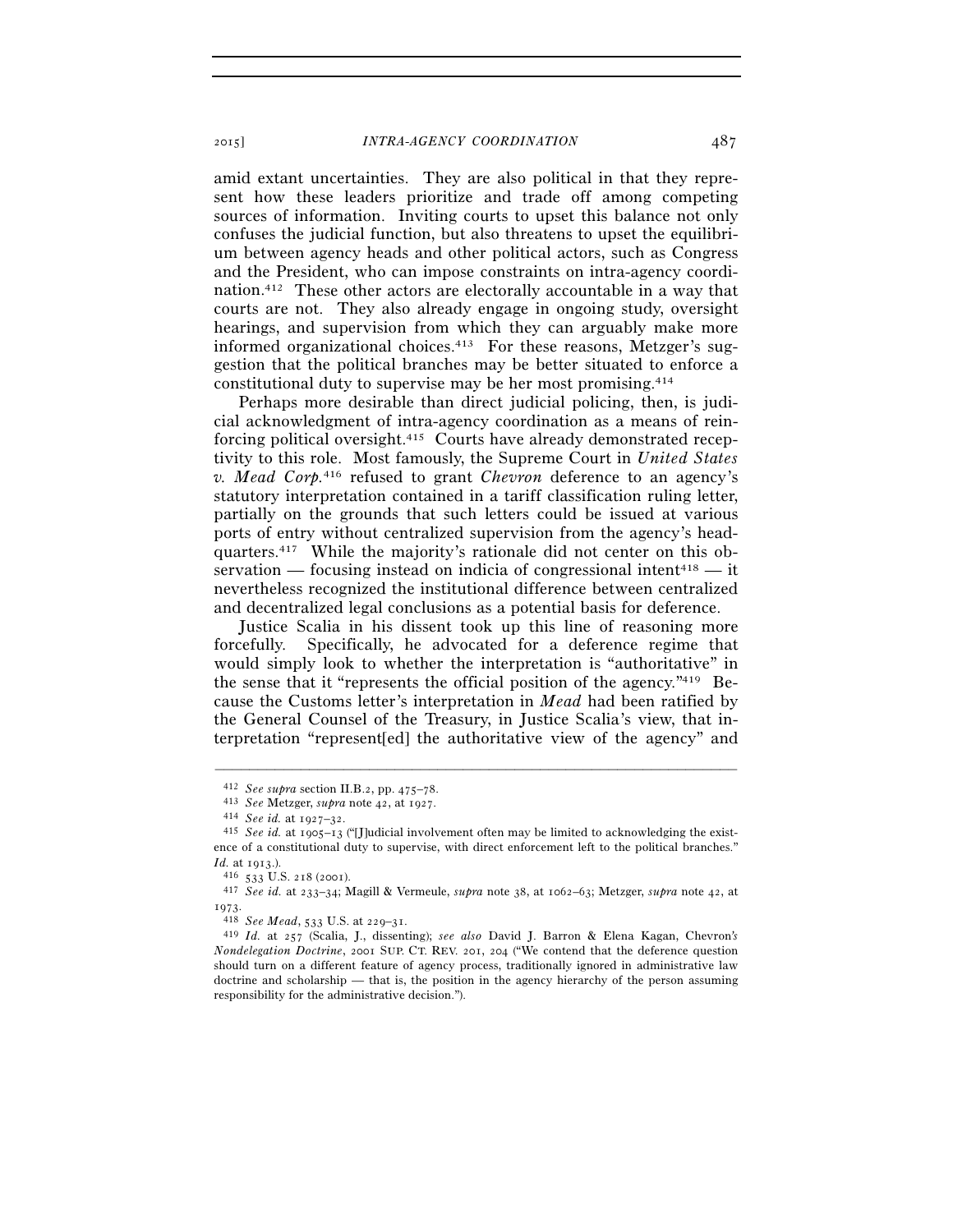therefore *Chevron* deference was appropriate.<sup>420</sup> One implication of this approach is that it would create incentives for agency heads to engage in greater intra-agency coordination by privileging the interpretations that have been directly authorized by those agency heads.

Extending these insights further, another way in which courts might acknowledge intra-agency coordination while leaving its evaluation to political actors is to grant *Chevron* deference to agency interpretations of statutes governing agency design.421 Doing so would ensure that agency heads, not judges, determined interstitial issues of bureaucratic form. Because *Chevron* is partially grounded in the political accountability of the agency head, $422$  organizational decisions that reflect agency head priorities may be prime candidates for deference. Doctrinally, the touchstone inquiry is whether Congress has delegated the authority to act with the force of law, and the agency has acted accordingly.423 The resulting analysis primarily turns on the kind of procedure the agency head has deployed when interpreting the ambiguous statute — in particular, whether that procedure fosters "fairness and deliberation."424

In practice, agency heads are unlikely to engage in internal reforms through notice-and-comment given that "rules of agency organization, procedure, or practice" are exempt from the requirement.425 As a result, the potential for *Chevron* deference through other procedures may encourage agency heads to make their organizational choices more transparent and determined in ways that desirably invite public participation and input. To be sure, the Court has recently made clear that it would not distinguish between different kinds of statutes for the purposes of its deference inquiry.426 Some scholars have observed, however, that courts in reality are tailoring their deference analyses nonetheless<sup>427</sup> — a practice that should be extended to intra-agency coordination decisions.

<sup>&</sup>lt;sup>420</sup> *Mead*, 533 U.S. at 258 (Scalia, J., dissenting).<br>
<sup>421</sup> *See supra* notes 140–144 and accompanying text.<br>
<sup>422</sup> *See* Kagan, *supra* note 66, at 2373–74.<br>
<sup>423</sup> *Mead*, 533 U.S. at 226–27.<br>
<sup>424</sup> *Id.* at 230.<br>
<sup>42</sup> case is, simply, whether the statutory text forecloses the agency's assertion of authority, or not."); Mayo Found. for Med. Educ. & Research v. United States, 131 S. Ct. 704, 713 (2011) (recognizing "the importance of maintaining a uniform approach to judicial review of administrative action"

<sup>(</sup>quoting Dickinson v. Zurko, 527 U.S. 150, 154 (1999))). 427 *See, e.g.*, Richard E. Levy & Robert L. Glicksman, *Agency-Specific Precedents*, 89 TEX. L. REV. 499, 500 (2011) ("[J]udicial precedents tend to rely most heavily on other cases involving the agency under review, even for generally applicable administrative law principles."); Richard H. Pildes, *Institutional Formalism and Realism in Constitutional and Public Law*, 2013 SUP. CT.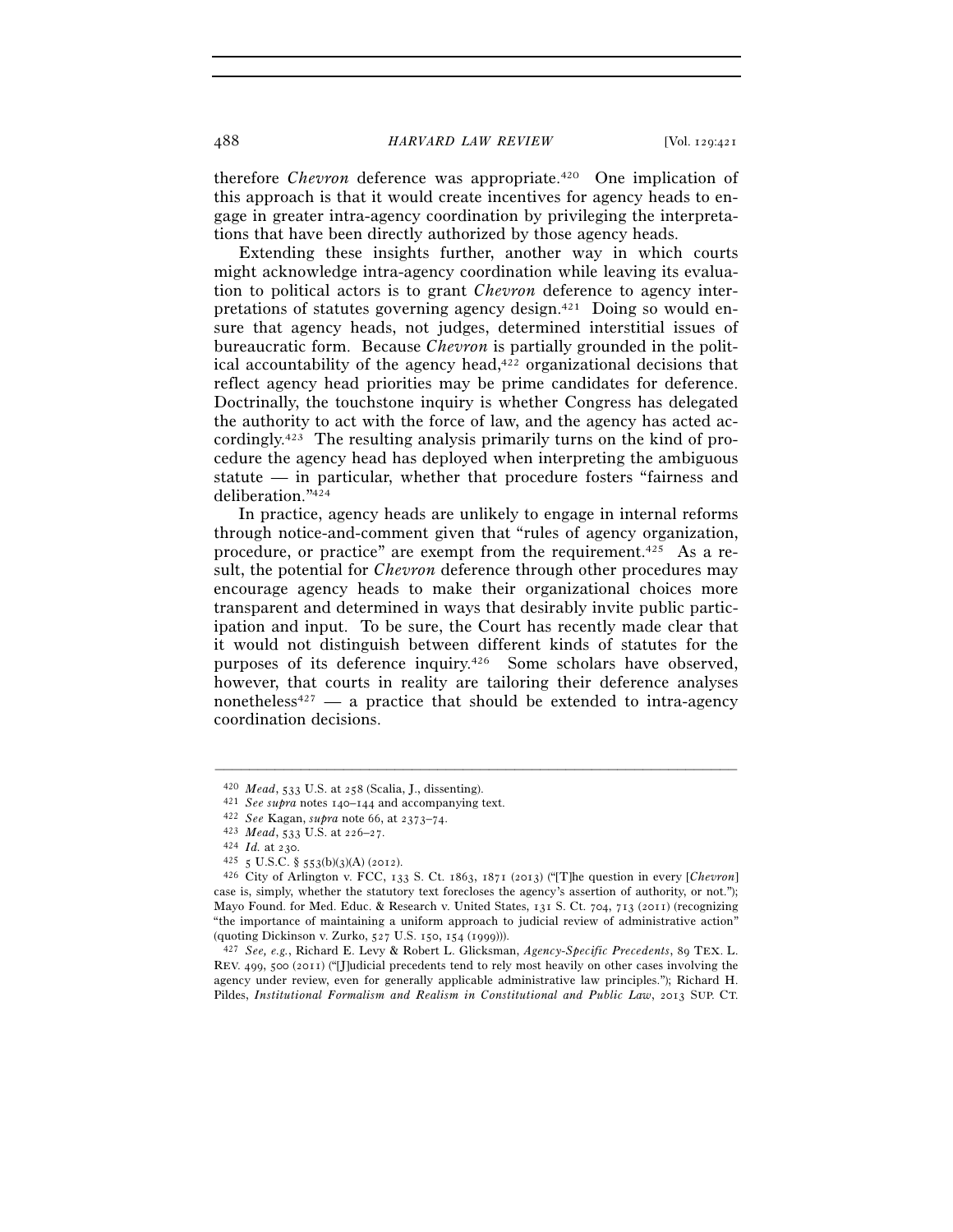In this manner, the judicial recognition of an agency's organization and internal procedures would better match the practical realities of bureaucratic decisionmaking as well as the political nature of agency design.428 More broadly, it could also create positive incentives for agency heads to take ultimate responsibility for administrative actions, instead of secretly subdelegating them to subordinates. By fostering doctrines that recognize the extent to which agency heads are attempting to coordinate their internal operations, courts should recognize that agencies operate according to sophisticated internal structures and decisionmaking processes. These factors, in turn, can serve as proxies for characteristics such as accountability or expertise that judges otherwise often attempt to address in an institutional vacuum.

#### **CONCLUSION**

Administrative law's tendency to treat the agency as a black box has obscured a number of important questions about the actual determinants of agency structure and process. Current accounts of internal agency dynamics often focus on congressional, presidential, or judicial influences on agency actors without adequately considering how an appointed agency head may mediate between these external pressures. This view tends to neglect the ways in which agency leadership can filter and prioritize among these often-conflicting exogenous demands through bureaucratic design.

By contrast, this Article has sought to develop more general insights into the unique ways in which an agency head's organizational choices can influence rulemaking outcomes. Specifically, agency heads faced with political, legal, economic, and scientific uncertainties can employ a number of coordination mechanisms designed to reduce their internal information-processing costs. These tools could include the centralization of internal oversight, the specialization of functions and divisions, the separation of decisionmaking and analyses, the standardization of information, as well as the implementation of procedures governing clearance authority and priority-setting within the agency.

<sup>–––––––––––––––––––––––––––––––––––––––––––––––––––––––––––––</sup> REV. 1, 29 (arguing that the "differential implementation of *Chevron* suggests the Court is embracing a more grounded, realist's stance on the deference issue").

<sup>428</sup> *See* Metzger, *supra* note 42, at 1842 (noting the "deeply troubling disconnect between the realities of government and constitutional requirements imposed on exercises of governmental power"); Peter L. Strauss, *On Capturing the Possible Significance of Institutional Design and Ethos*, 61 ADMIN. L. REV. 259, 259–60 (2009) (lamenting that "judges seem rarely to think about issues of institutional design and ethos when considering the issues of administrative law" in particular concrete instances, *id.* at 277); Peter L. Strauss, *Publication Rules in the Rulemaking Spectrum: Assuring Proper Respect for an Essential Element*, 53 ADMIN. L. REV. 803, 810 (2001) ("The anthropomorphic tendency to treat agencies as if they were a single human actor is particularly distracting and distorting when one is analyzing a medium that the constituent elements of complex institutions use to speak to each other.").